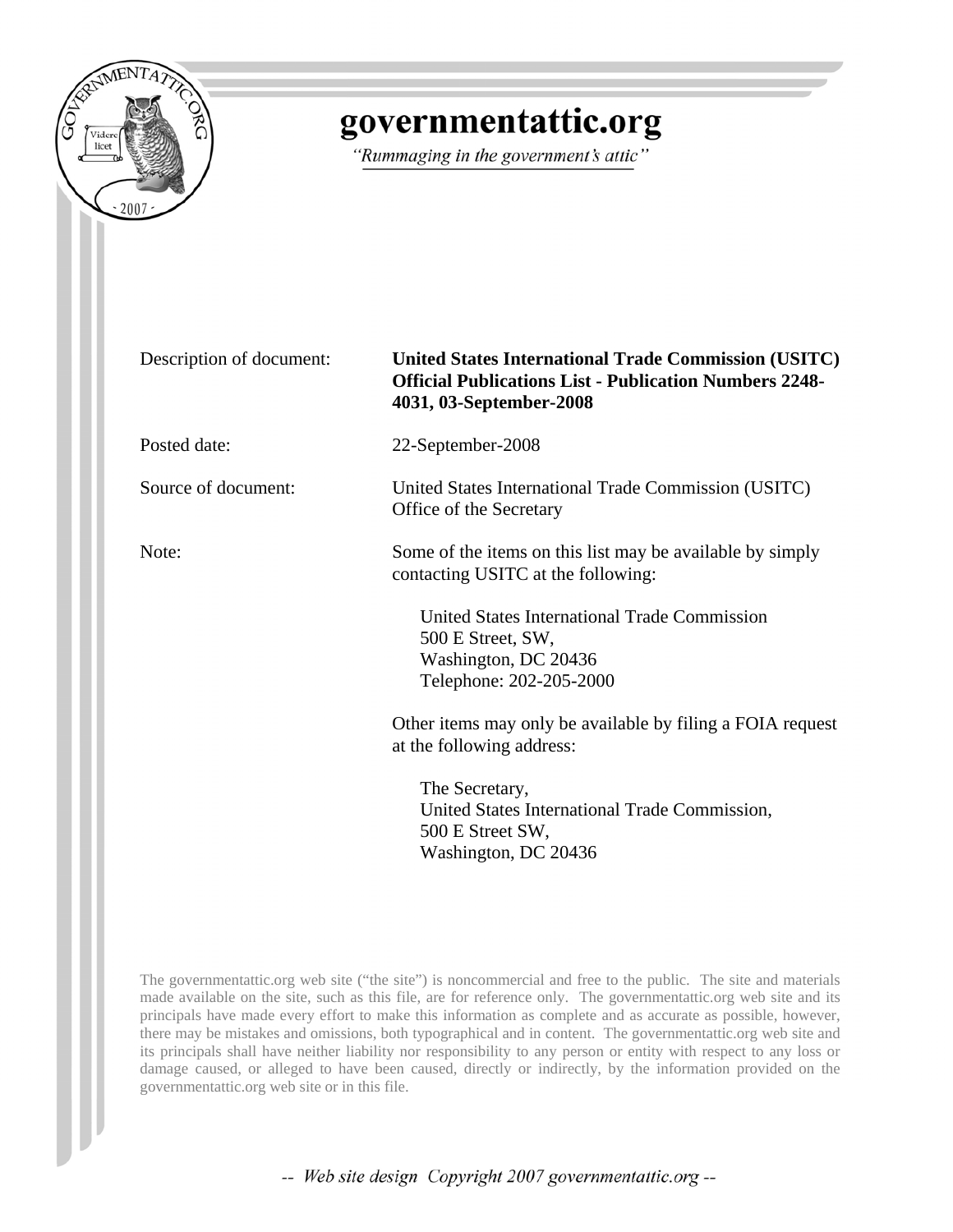| Pub. No. | Pub.        |                                                                                                                                                                                                                                                            |
|----------|-------------|------------------------------------------------------------------------------------------------------------------------------------------------------------------------------------------------------------------------------------------------------------|
|          | <b>Date</b> | <b>Publication Title</b>                                                                                                                                                                                                                                   |
| 2248     | Jan-90      | Monthly Report on the Status of the Steel Industry, Inv. 332-226                                                                                                                                                                                           |
| 2249     | Jan-90      | Nonrubber Footwear Quarterly Statistical Report, Inv. 332-191                                                                                                                                                                                              |
| 2250     | Jan-90      | East-West Trade Report                                                                                                                                                                                                                                     |
| 2251     | Jan-90      | Survey of Views on the Impact of Granting Most Favored Nation Status to the Soviet Union, Inv. 332-280                                                                                                                                                     |
| 2252     | Jan-90      | The U.S. Automobile Industry Monthly Report on Selected Economic Indicators, Inv. 332-207                                                                                                                                                                  |
| 2253     | Jan-90      | Residential Door Locks and Parts Thereof from Taiwan, Inv. 731-TA-433 (Final)                                                                                                                                                                              |
| 2254     | Jan-90      | Telephone Systems and Subassemblies Thereof from Korea, Inv. 731-TA-427 (Final)                                                                                                                                                                            |
| 2255     | Jan-90      | Brass Sheet and Strip from Japan and the Netherlands Inv. 701-TA-269 (Final) (Remand)                                                                                                                                                                      |
| 2256     | Feb-90      | Probable Economic Effect of Redesignation of Certain Articles from Certain Countries as Eligible For Duty-<br>free Treatment Under the U.S. Generalized System of Preferences (GSP), Invs. 332-284 and TA-503-(A)-<br>19. Vol. I: Introduction and Locator |
| 2257     | Feb-90      | Mechanical Transfer Presses from Japan, Inv. 731-TA-429 (Final)                                                                                                                                                                                            |
| 2258     | Feb-90      | Monthly Report on the Status of the Steel Industry, Inv. 332-226                                                                                                                                                                                           |
| 2259     | Feb-90      | The U.S. Automobile Industry Monthly Report on Selected Economic Indicators, Inv. 332-207                                                                                                                                                                  |
| 2260     | Feb-90      | Natural Bristle Paintbrushes from China, Inv. 731-TA-244 (Final) (Remand)                                                                                                                                                                                  |
| 2261     | Feb-90      | U.S. Imports of Lamb Meat: Interim Monitoring Report, Inv. 332-264                                                                                                                                                                                         |
| 2262     | Mar-90      | Monthly Report on the Status of the Steel Industry, Inv. 332-226                                                                                                                                                                                           |
| 2263     | Feb-90      | Selected Publications of the U.S. International Trade Commission through December 1989                                                                                                                                                                     |
| 2264     | Mar-90      | Annual Report 1989                                                                                                                                                                                                                                         |
| 2265     | Mar-90      | Pressure-Sensitive PVC Battery Covers from West Germany, Inv. 731-TA-452 (Preliminary)                                                                                                                                                                     |
| 2266     | Mar-90      | Nonrubber Footwear Quarterly Statistical Report, Inv. 332-191                                                                                                                                                                                              |
| 2267     | Mar-90      | The U.S. Automobile Industry Monthly Report on Selected Economic Indicators, Inv. 332-207                                                                                                                                                                  |
| 2268     | Mar-90      | The Effects of Greater Economic Integration Within the European Community in the U.S., Inv. 332-267                                                                                                                                                        |
| 2269     | Mar-90      | U.S. Laws and U.S. and Economic Agreements Relating to Nonmarket Economy Countries, Vol. 1 and Vol.<br>2 (Staff Research Study #16)                                                                                                                        |
| 2270     | Apr-90      | Monthly Report on the Status of the Steel Industry, Inv. 332-226                                                                                                                                                                                           |
| 2271     | Apr-90      | Summary of the Soviet Economy, Economic Reforms, and U.S.-Soviet Economic Relations, Vol. 3 (Staff<br>Research Study #16)                                                                                                                                  |
| 2272     | Apr-90      | Fresh and Chilled Atlantic Salmon from Norway, Invs. 701-TA-302 and 731-TA-454 (Preliminary)                                                                                                                                                               |
| 2273     | Apr-90      | Electromechanical Digital Counters from Brazil, Inv. 731-TA-453 (Preliminary)                                                                                                                                                                              |
| 2274     | Jun-90      | The Conditions of Competition Between the U.S. and Canadian Durum Wheat Industries, Inv. 332-285                                                                                                                                                           |
| 2275     | Apr-90      | Review of Mexico's Recent Trade and Investment Liberalization Measures and Prospects For Future U.S.-<br>Mexican Trade Relations, Inv. 332-282                                                                                                             |
| 2276     | Apr-90      | Tariff Equivalents (Estimated) of U.S. Quotas on Agricultural Imports and Analysis of Competitive<br>Conditions in U.S. and Foreign Markets for Sugar, Meat, Peanuts, Cotton and Dairy Products, Inv. 332-281                                              |
| 2277     | May-90      | Steel Pails from Mexico, Inv. 731-TA-435 (Final)                                                                                                                                                                                                           |
| 2278     | Apr-90      | Competitive Position of the U.S. Gear Industry in U.S. and Global Markets, Inv. 332-275                                                                                                                                                                    |
| 2279     | Apr-90      | The U.S. Automobile Industry Monthly Report on Selected Economic Indicators, Inv. 332-207                                                                                                                                                                  |
| 2280     | Apr-90      | Tariff Equivalents (Estimated) of U.S. Quotas on Agricultural Imports and Analysis of Competitive<br>Conditions in U.S. and Foreign Markets for Sugar, Meat, Peanuts, Cotton and Dairy Products, Inv. 332-281                                              |
| 2281     | May-90      | Phototypesetting and Image Setting Machines and Subassemblies Thereof from the Federal Republic of<br>Germany, Inv. 731-TA-456 (Preliminary)                                                                                                               |
| 2282     | May-90      | Multi-Angle Laser Light Scattering Instruments and Parts Thereof from Japan, Inv. 731-TA-455<br>(Preliminary)                                                                                                                                              |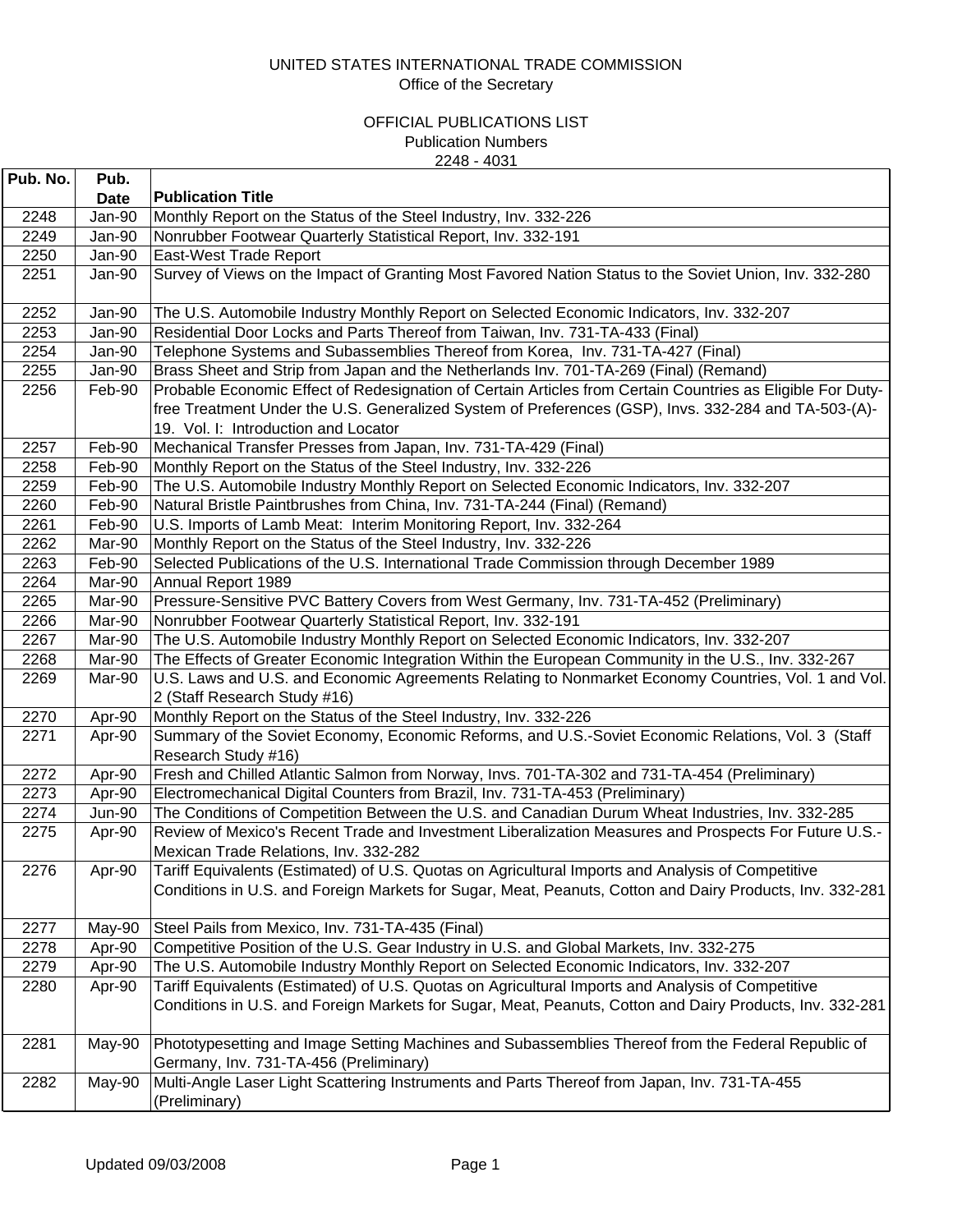| Pub. No. | Pub.          |                                                                                                           |
|----------|---------------|-----------------------------------------------------------------------------------------------------------|
|          | Date          | <b>Publication Title</b>                                                                                  |
| 2283     | May-90        | Monthly Report on the Status of the Steel Industry, Inv. 332-226                                          |
| 2284     | May-90        | Heavy Forged Handtools from China, Inv. 731-TA-457 (Preliminary)                                          |
| 2285     | May-90        | U.S. Imports of Textiles and Apparel Under the Multifiber Arrangement, Inv. 332-108                       |
| 2286     | May-90        | East-West Trade Report                                                                                    |
| 2287     | May-90        | The U.S. Automobile Industry Monthly Report on Selected Economic Indicators, Inv. 332-207                 |
| 2288     | May-90        | Rum Annual Report on Selected Economic Indicators, Inv. 332-175                                           |
| 2289     | May-90        | President's List of Articles Which May be Designated or Modified as Eligible Articles for Purposes of the |
|          |               | U.S. Generalized System of Preferences (GSP), Invs. 332-290 and TA-503-A-20                               |
| 2290     | <b>Jun-90</b> | Monthly Report on the Status of the Steel Industry, Inv. 332-226                                          |
| 2291     | <b>Jun-90</b> | Japan's Distribution System and Options For Improving U.S. Access, Inv. 332-283                           |
| 2292     | Jun-90        | Polyethylene Terephthalate (PET) Film, Sheet and Strip from Japan, Korea, and Taiwan, Invs. 731-TA-458-   |
|          |               | 460 (Preliminary)                                                                                         |
| 2293     | <b>Jun-90</b> | Nonrubber Footwear Quarterly Statistical Report, Inv. 332-191                                             |
| 2294     | <b>Jun-90</b> | The U.S. Automobile Industry Monthly Report on Selected Economic Indicators, Inv. 332-207                 |
| 2295     | <b>Jun-90</b> | Industrial Nitrocellulose from Brazil, China, Germany, Korea, and the United Kingdom, Invs. 731-TA-439-   |
|          |               | 444 (Final)                                                                                               |
| 2296     | <b>Jun-90</b> | Investment With Respect to the Operation of the Harmonized System Subtitle of the Omnibus Trade and       |
|          |               | Competitiveness Act of 1988, Inv. 332-274                                                                 |
| 2297     | <b>Jul-90</b> | Gray Portland Cement and Cement Clinker from Japan, Inv. 731-TA-461 (Preliminary)                         |
| 2298     | <b>Jul-90</b> | Monthly Report on the Status of the Steel Industry, Inv. 332-226                                          |
| 2299     | <b>Jul-90</b> | Conditions of Competition Between U.S. and Mexican Fabricated Automotive Glass in the U.S. Market, Inv.   |
|          |               | 332-286                                                                                                   |
| 2300     | <b>Jul-90</b> | The U.S. Automobile Industry Monthly Report on Selected Economic Indicators, Inv. 332-207                 |
| 2301     | Aug-90        | Monthly Report on the Status of the Steel Industry, Inv. 332-226                                          |
| 2302     | Aug-90        | East-West Trade Report                                                                                    |
| 2303     | Aug-90        | Benzyl Paraben from Japan and the United Kingdom, Inv. 731-TA-462 (Preliminary)                           |
| 2304     | Aug-90        | Welded Stainless Steel Pipes and Tubes from Sweden, Inv. 731-T-354 (Final)                                |
| 2305     | Aug-90        | Gray Portland Cement and Cement Clinker from Mexico, Inv. 731-TA-451 (Final)                              |
| 2306     | Aug-90        | Sparklers from China, Inv. 731-TA-464 (Preliminary)                                                       |
| 2307     | Aug-90        | Sodium Sulfur Chemical Compounds from China, Germany, Turkey, and the United Kingdom, Invs. 701-          |
|          |               | TA-303 and 731-TA-465-468 (Preliminary)                                                                   |
| 2308     | Aug-90        | The U.S. Automobile Industry Monthly Report on Selected Economic Indicators, Inv. 332-207                 |
| 2309     | Aug-90        | Final Judicial Decisions Relating to Tariff Treatment, Inv. 332-273                                       |
| 2310     | Aug-90        | Monthly Report on the Status of the Steel Industry, Inv. 332-226                                          |
| 2311     | Sep-90        | High-Information Content Flat Panel Displays and Subassemblies Thereof from Japan, Inv. 731-TA-469        |
|          |               | (Preliminary)                                                                                             |
| 2312     | Sep-90        | Sweaters Wholly or in Chief Weight of Manmade Fibers from Hong Kong, Korea, and Taiwan, Invs. 731-TA      |
|          |               | 448-450 (Final)                                                                                           |
| 2313     | Sep-90        | Nonrubber Footwear Quarterly Statistical Report, Inv. 332-191                                             |
| 2314     | Sep-90        | Economic Effects of Significant U.S. Import Restraints: Agricultural Products and Natural Resources, Inv. |
|          |               | 332-262                                                                                                   |
| 2315     | Sep-90        | Certain Cameras, TA-201-62                                                                                |
| 2316     | Sep-90        | Steel Industry: Annual Report on Competitive Conditions in the Steel Industry and Industry Efforts to     |
|          |               | Adjust and Modernize, Inv. 332-289                                                                        |
| 2317     | Sep-90        | Operation of the Trade Agreements Program                                                                 |
| 2318     | Sep-90        | The Effects of Greater Economic Integration Within the European Community in the U.S., Inv. 332-267       |
|          |               |                                                                                                           |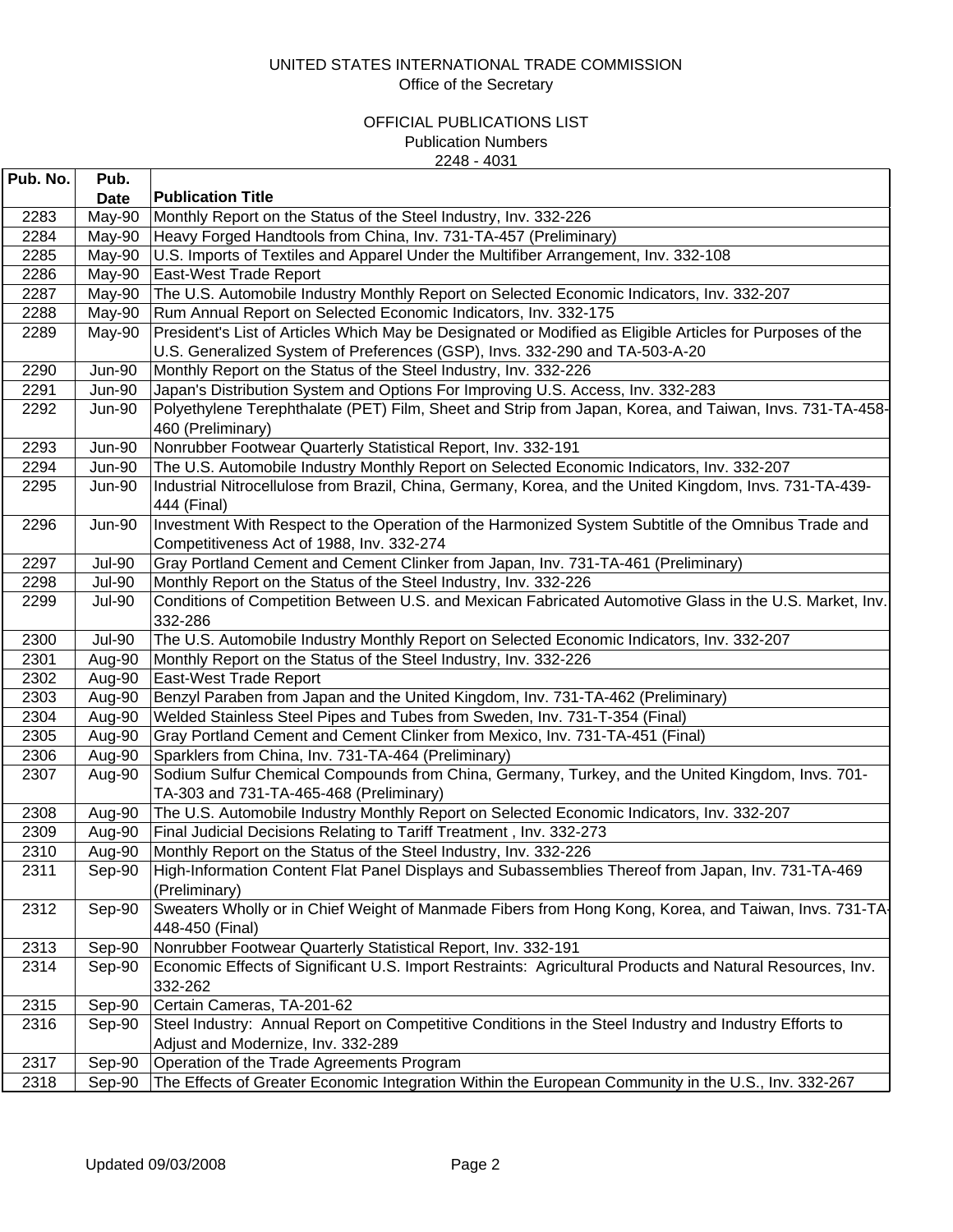| Pub. No.     | Pub.                           |                                                                                                                                                                               |
|--------------|--------------------------------|-------------------------------------------------------------------------------------------------------------------------------------------------------------------------------|
|              | <b>Date</b>                    | <b>Publication Title</b>                                                                                                                                                      |
| 2319         | Sep-90                         | Identification of U.S. Advanced-Technology Manufacturing Industries For Monitoring and Possible                                                                               |
|              |                                | Comprehensive Study, Inv. 332-294                                                                                                                                             |
| 2320         | Sep-90                         | The U.S. Automobile Industry Monthly Report on Selected Economic Indicators, Inv. 332-207                                                                                     |
| 2321         | Sep-90                         | Report on the Impact of the Caribbean Basin Economic Recovery Act on U.S. Industries and Consumers,                                                                           |
|              |                                | Inv. 332-227                                                                                                                                                                  |
| 2322         | Oct-90                         | Monthly Report on the Status of the Steel Industry, Inv. 332-226                                                                                                              |
| 2323         | Sep-90                         | California Pesticide Residue Initiative: Probable Effects on U.S. International Trade in Agricultural Food                                                                    |
|              |                                | Products, Inv. 332-292                                                                                                                                                        |
| 2324         | Oct-90                         | Industrial Nitrocellulose from Yugoslavia, Inv. 731-TA-445 (Final)                                                                                                            |
| 2325         | Oct-90                         | Silicon Metal from Argentina, Brazil, and China, Invs, 701-TA-304 and 731-TA-470-472 (Preliminary)                                                                            |
| 2326         | Oct-90                         | Review of Mexico's Trade and Investment Liberalization Measures and Prospects For Future U.S.-Mexican                                                                         |
|              |                                | Trade Relations, Inv. 332-282                                                                                                                                                 |
| 2327         | Oct-90                         | Japan's Distribution System and Options For Improving U.S. Access, Inv. 332-283                                                                                               |
| 2328         | <b>Nov-90</b>                  | Certain Laser Light Scattering Instruments and Parts Thereof from Japan, Inv. 731-TA-455 (Final)                                                                              |
| 2329         | <b>Nov-90</b>                  | East-West Trade Report                                                                                                                                                        |
| 2330         | Oct-90                         | Fresh, Chilled, or Frozen Pork from Canada, Inv. 701-TA-298 (Final) (Remand)                                                                                                  |
| 2331         | Oct-90                         | The U.S. Automobile Industry Monthly Report on Selected Economic Indicators, Inv. 332-207                                                                                     |
| 2332         | <b>Nov-90</b>                  | Monthly Report on the Status of the Steel Industry, Inv. 332-226                                                                                                              |
| 2333         | <b>Nov-90</b>                  | Harmonized Tariff Schedule of the United States                                                                                                                               |
| 2334         | <b>Nov-90</b><br><b>Nov-90</b> | Cotton Comber Waste, Inv. 22-51<br>The U.S. Automobile Industry Monthly Report on Selected Economic Indicators, Inv. 332-207                                                  |
| 2335         |                                |                                                                                                                                                                               |
| 2336<br>2337 | Dec-90<br>Dec-90               | Monthly Report on the Status of the Steel Industry, Inv. 332-226<br>President's List of Articles Which May be Designated or Modified as Eligible Articles for Purposes of the |
|              |                                | U.S. Generalized System of Preferences, Invs. 332-290 and TA-503-A-20                                                                                                         |
| 2338         | Dec-90                         | Synthetic Organic Chemical Reports, Inv. 332-135                                                                                                                              |
| 2339         | Dec-90                         | Tuna: Competitive Conditions Affecting the U.S. and European Tuna Industries in Domestic and Foreign                                                                          |
|              |                                | Markets, Inv. 332-291                                                                                                                                                         |
| 2340         | Dec-90                         | Certain Electric Fans from China, Inv. 731-TA-473 (Preliminary)                                                                                                               |
| 2341         | Dec-90                         | U.S. Trade Shifts in Selected Commodity Areas                                                                                                                                 |
| 2342         | Dec-90                         | Chrome-Plated Lug Nuts from China and Taiwan, Invs. 731-TA-474-475 (Preliminary)                                                                                              |
| 2343         | Dec-90                         | Steel Wire Rope from Argentina, Chile, China, India, Israel, Mexico, Taiwan, and Thailand, Invs. 701-TA-                                                                      |
|              |                                | 305-306 and 731-TA-476-482 (Preliminary)                                                                                                                                      |
| 2344         | Dec-90                         | Certain Personal Word Processors from Japan and Singapore, Invs. 731-TA-483-484 (Preliminary)                                                                                 |
| 2345         | Dec-90                         | U.S. Imports of Lamb Meat, Inv. 332-264                                                                                                                                       |
| 2346         | Dec-90                         | Certain Gene Amplification Thermal Cyclers and Subassemblies Thereof from the United Kingdom, Inv.                                                                            |
|              |                                | 731-TA-485 (Preliminary)                                                                                                                                                      |
| 2347         | Jan-91                         | Nonrubber Footwear Quarterly Statistical Report, Inv. 332-191                                                                                                                 |
| 2348         | Dec-90                         | The U.S. Automobile Industry Monthly Report on Selected Economic Indicators, Inv. 332-207                                                                                     |
| 2349         | Jan-91                         | Production Sharing: U.S. Imports Under Harmonized Tariff Schedule Subheadings 9802.00.60 and                                                                                  |
|              |                                | 9802.00.80, 1986-1989 (Summary Report), Inv. 332-237                                                                                                                          |
| 2350         | Jan-91                         | <b>East-West Trade Report</b>                                                                                                                                                 |
| 2351         | Jan-91                         | International Agreements to Protect the Environment and Wildlife, Inv. 332-287                                                                                                |
| 2352         | Jan-91                         | Ranitidine Hydrochloride: Potential Impact on Domestic Competition in the Anti-Ulcer Drug Market of a                                                                         |
|              |                                | Temporary Duty Suspension on Imports, Inv. 332-300                                                                                                                            |
| 2353         | Feb-91                         | Likely Impact of a Free Trade Agreement With Mexico on the U.S., Inv. 332-297                                                                                                 |
| 2354         | May-91                         | Annual Report 1990                                                                                                                                                            |
| 2355         | Feb-91                         | Benzyl Paraben from Japan, Inv. 731-TA-462 (Final)                                                                                                                            |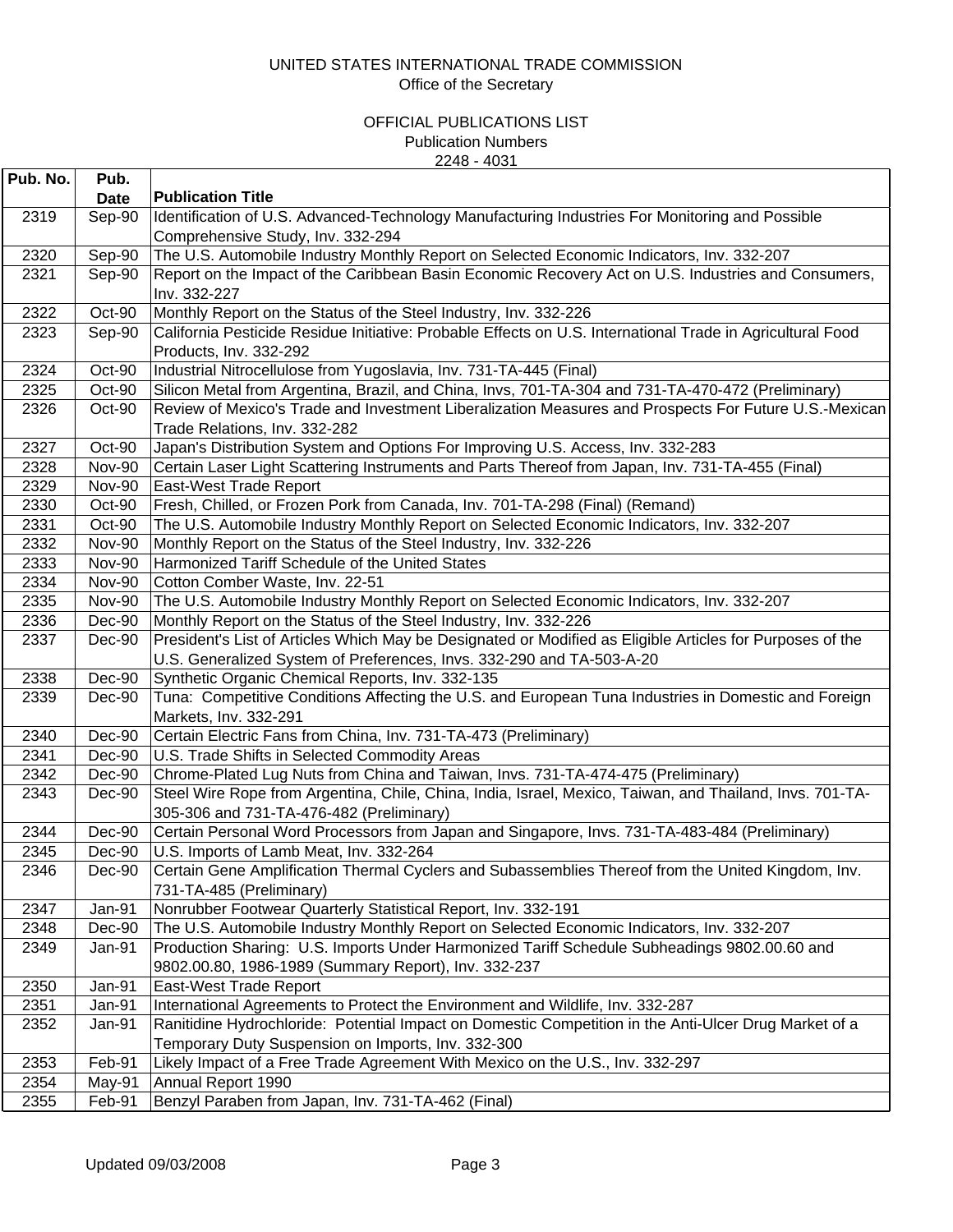| Pub. No.     | Pub.          |                                                                                                                                                                          |
|--------------|---------------|--------------------------------------------------------------------------------------------------------------------------------------------------------------------------|
|              | <b>Date</b>   | <b>Publication Title</b>                                                                                                                                                 |
| 2356         | Jan-91        | The U.S. Automobile Industry Monthly Report on Selected Economic Indicators, Inv. 332-207                                                                                |
| 2357         | Feb-91        | Heavy Forged Handtools from China, Inv. 731-TA-457 (Final)                                                                                                               |
| 2358         | Feb-91        | Sodium Sulfur Chemical Compounds from Germany, China, and the United Kingdom, Invs. 731-TA-465-<br>466 and 468 (Final)                                                   |
| 2359         | Feb-91        | Coated Groundwood Paper from Austria, Belgium, Finland, France, Germany, Italy, the Netherlands,<br>Sweden, and the United Kingdom, Invs. 731-TA-486-494 (Preliminary)   |
| 2360         | Feb-91        | Selected Publications of the U.S. International Trade Commission through December 1990                                                                                   |
| 2361         | Feb-91        | Certain Cellular Radiotelephones, Subassemblies and Components Parts Thereof, Inv. 337-TA-297                                                                            |
| 2362         | Feb-91        | Fresh, Chilled, or Frozen Pork from Canada, Inv. 701-TA-298 (Final) (Second Remand)                                                                                      |
| 2363         | Feb-91        | The U.S. Automobile Industry Monthly Report on Selected Economic Indicators, Inv. 332-207                                                                                |
| 2364         | Mar-91        | Monthly Report on the Status of the Steel Industry, Inv. 332-226                                                                                                         |
| 2365         | Mar-91        | Production Sharing: U.S. Imports Under Harmonized Tariff Schedule Subheadings 9802.00.60 and<br>9802.00.80, 1986-9889, Inv. 332-237                                      |
| 2366         | Mar-91        | Nonrubber Footwear Quarterly Statistical Report, Inv. 332-191                                                                                                            |
| 2367         | Mar-91        | Tungsten Ore Concentrates from China, Inv. 731-TA-497 (Preliminary)                                                                                                      |
| 2368         | Mar-91        | The Effects of Greater Economic Integration Within the European Community in the U.S., Inv. 332-267                                                                      |
| 2369         | Mar-91        | Peanuts, Inv. 22-52                                                                                                                                                      |
| 2370         | Mar-91        | Certain Chemiluminescent Compositions and Components Thereof and Methods of Using and Products                                                                           |
|              |               | Incorporating, the Same, Inv. 337-TA-285                                                                                                                                 |
| 2371         | Apr-91        | Fresh and Chilled Atlantic Salmon from Norway, Invs. 701-TA-302 and 731-TA-454 (Final)                                                                                   |
| 2372         | Mar-91        | The U.S. Automobile Industry Monthly Report on Selected Economic Indicators, Inv. 332-207                                                                                |
| 2373         | Mar-91        | Certain Crystalline Cefadroxil Monohydrate, Inv. 337-TA-293                                                                                                              |
| 2374         | Apr-91        | Ball Bearings, Mounted or Unmounted and Parts Thereof from Argentina, Austria, Brazil, Canada, Hong                                                                      |
|              |               | Kong, Hungary, Mexico, China, Poland, Korea, Spain, Taiwan, Turkey, and Yugoslavia, Invs. 701-TA-307                                                                     |
|              |               | and 731-TA-498-511 (Preliminary)                                                                                                                                         |
| 2375         | Apr-91        | East-West Trade Report                                                                                                                                                   |
| 2376<br>2377 | Apr-91        | Gray Portland Cement and Cement Clinker from Japan, Inv. 731-TA-461 (Final)<br>The U.S. Automobile Industry Monthly Report on Selected Economic Indicators, Inv. 332-207 |
| 2378         | Apr-91        | Tart Cherry Juice and Tart Cherry Juice Concentrate from Germany and Yugoslavia, Invs. 731-TA-512-                                                                       |
|              | May-91        | 513 (Preliminary)                                                                                                                                                        |
| 2379         | May-91        | Shop Towels from Bangladesh, Inv. 731-TA-514 (Preliminary)                                                                                                               |
| 2380         | May-91        | U.S. Trade Shifts in Selected Commodity Areas                                                                                                                            |
| 2381         | May-91        | Assessment of Rules of Origin Under the Caribbean Basin Economic Recovery Act, Inv. 332-298                                                                              |
| 2382         | May-91        | U.S. Imports of Textiles and Apparel Under the Multifiber Arrangement, Inv. 332-108                                                                                      |
| 2383         | May-91        | Polyethylene Terephthalate (PET) Film, Sheet and Strip from Japan and Korea, Invs. 731-TA-458-459<br>(Final)                                                             |
| 2384         | May-91        | Sheet Piling from Canada, Inv. 731-TA-527 (Final)                                                                                                                        |
| 2385         | <b>Jun-91</b> | Silicon Metal from China, Inv. 731-TA-472 (Final)                                                                                                                        |
| 2386         | <b>Jun-91</b> | Quarterly Report on the Status of the Steel Industry, Inv. 332-226                                                                                                       |
| 2387         | <b>Jun-91</b> | Sparklers from China, Inv. 731-TA-464 (Final)                                                                                                                            |
| 2388         | <b>Jun-91</b> | Portable Electric Typewriters from Singapore, Inv. 731-TA-515 (Preliminary)                                                                                              |
| 2389         | <b>Jun-91</b> | Certain Electric Power Tools, Battery Cartridges and Battery Charges, Inv. 337-TA-284                                                                                    |
| 2390         | <b>Jun-91</b> | Certain Methods of Making Carbonated Candy Products, Inv. 337-TA-292                                                                                                     |
| 2391         | <b>Jun-91</b> | Certain Crystalline Cefadroxil Monohydrate, Inv. 337-TA-293                                                                                                              |
| 2392         | <b>Jun-91</b> | Certain Pressure Transmitters, Inv. 337-TA-304 (Temporary Relief Proceeding)                                                                                             |
| 2393         | May-91        | The U.S. Automobile Industry Monthly Report on Selected Economic Indicators, Inv. 332-207                                                                                |
| 2394         | <b>Jun-91</b> | Fresh Kiwifruit from New Zealand, Inv. 731-TA-516 (Preliminary)                                                                                                          |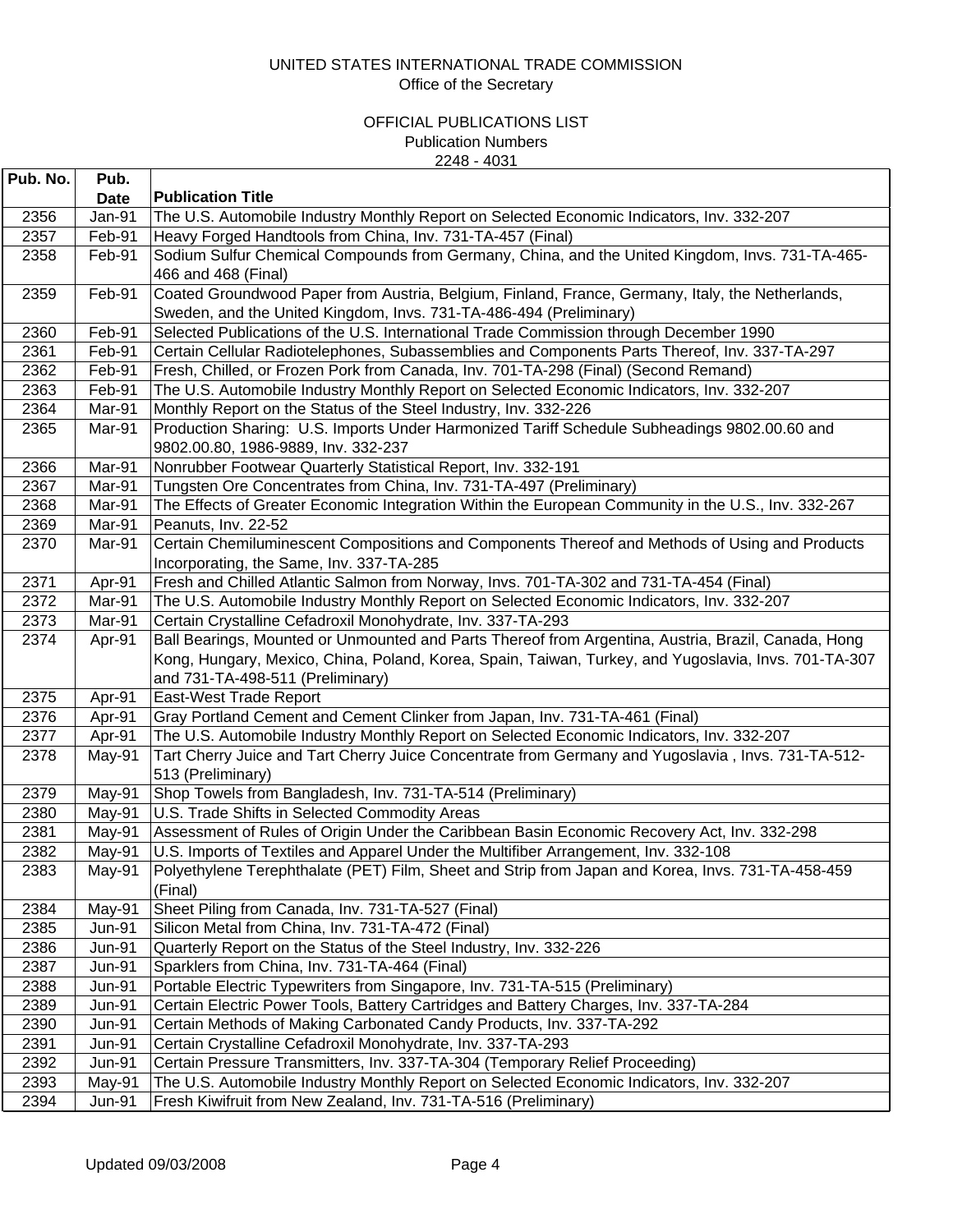| Pub. No.     | Pub.          |                                                                                                                                                                      |
|--------------|---------------|----------------------------------------------------------------------------------------------------------------------------------------------------------------------|
|              | <b>Date</b>   | <b>Publication Title</b>                                                                                                                                             |
| 2395         | <b>Jun-91</b> | Refined Antimony Trioxide from China, Inv. 731-TA-517 (Preliminary)                                                                                                  |
| 2396         | <b>Jun-91</b> | Aspherical Ophtalmoscopy Lenses from Japan, Inv. 731-TA-518 (Preliminary)                                                                                            |
| 2397         | <b>Jun-91</b> | Nonrubber Footwear Quarterly Statistical Report, Inv. 332-191                                                                                                        |
| 2398         | <b>Jun-91</b> | Rum Annual Report on Selected Economic Indicators, Inv. 332-175                                                                                                      |
| 2399         | <b>Jun-91</b> | The U.S. Automobile Industry Monthly Report on Selected Economic Indicators, Inv. 332-207                                                                            |
| 2400         | <b>Jul-91</b> | Gray Portland Cement and Cement Clinker from Venezuela, Invs. 303-TA-21 and 731-TA-519                                                                               |
|              |               | (Preliminary)                                                                                                                                                        |
| 2401         | <b>Jul-91</b> | Certain Carbon Steel Butt-Weld Pipe Fittings from China and Thailand, Invs. 731-TA-520-521 (Preliminary)                                                             |
|              |               |                                                                                                                                                                      |
| 2402         | <b>Jul-91</b> | Minivans from Japan, Inv. 731-TA-522 (Preliminary)                                                                                                                   |
| 2403         | <b>Jul-91</b> | Operation of the Trade Agreements Program                                                                                                                            |
| 2404         | <b>Jul-91</b> | Silicon Metal from Brazil, Inv. 731-TA-471 (Final)                                                                                                                   |
| 2405         | <b>Jul-91</b> | Commercial Microwave Ovens, Assembled or Unassembled, from Japan, Inv. 731-TA-523 (Preliminary)                                                                      |
|              |               |                                                                                                                                                                      |
| 2406         | <b>Jul-91</b> | East-West Trade Report                                                                                                                                               |
| 2407         | <b>Jul-91</b> | The U.S. Automobile Industry Monthly Report on Selected Economic Indicators, Inv. 332-207                                                                            |
| 2408         | Aug-91        | Apples: Certain Conditions of Competition Between the U.S. and Canadian Industries, Inv. 332-305                                                                     |
| 2409         | Aug-91        | Steel Wire Rope from Canada, Inv. 731-TA-524 (Preliminary)                                                                                                           |
| 2410         | Aug-91        | Steel Wire Rope from Argentina and Mexico, Invs. 731-TA-476 and 479 (Final)                                                                                          |
| 2411         | Aug-91        | Personal Word Processors from Japan, Inv. 731-TA-483 (Final)                                                                                                         |
| 2412         | Aug-91        | Certain Gene Amplification Thermal Cyclers and Subassemblies Thereof from the United Kingdom, Inv.                                                                   |
|              |               | 731-TA-485 (Final)                                                                                                                                                   |
| 2413         | Aug-91        | High-Information Content Flat Panel Displays and Subassemblies Thereof from Japan, Inv. 731-TA-469                                                                   |
| 2414         | Aug-91        | Certain Internal Mixing Devices and Components Thereof, Inv. 337-TA-317                                                                                              |
| 2415         | Aug-91        | Nepheline Syenite from Canada, Inv. 731-TA-525 (Preliminary)                                                                                                         |
| 2416         | Aug-91        | Certain Polymer Geogrid Products and Processes Thereof, Inv. 337-TA-303                                                                                              |
| 2417         | Aug-91        | Certain Pressure Transmitters, Inv. 337-TA-304                                                                                                                       |
| 2418         | Aug-91        | Certain Key Blanks for Keys of High Security Cylinder Locks, Inv. 337-TA-308                                                                                         |
| 2419         | Aug-91        | Certain Air Impact Wrenches, Inv. 337-TA-311                                                                                                                         |
| 2420         | Aug-91        | Certain Battery Powered Ride-On Toy Vehicles and Components Thereof, Inv. 337-TA-314                                                                                 |
| 2421         | Aug-91        | The U.S. Automobile Industry Monthly Report on Selected Economic Indicators, Inv. 332-207                                                                            |
| 2422         | Sep-91        | The Economic Effects of Significant U.S. Import Restraints - Phase III: Services (with a Computable                                                                  |
|              |               | General Equilibrium Analysis of Significant U.s. Import Restraints): Inv. 332-262                                                                                    |
| 2423         | Aug-91        | The Economic Effects of Significant U.S. Import Restraints: Services. Addendum: An Introduction to the                                                               |
|              | Aug-91        | ITC Computable General Equilibrium Model, Inv, 332-262                                                                                                               |
| 2424<br>2426 | <b>Nov-91</b> | Quarterly Report on the Status of the Steel Industry, Inv. 332-226<br>Industry and Trade Summary (Toys and Models),                                                  |
| 2427         | Sep-91        | Chrome-Plated Lug Nuts from China and Taiwan, Invs. 731-TA-474-475 (Final)                                                                                           |
| 2428         | Sep-91        | Bulk Ibuprofen from India, Invs. 701-TA-308 and 731-TA-526 (Preliminary)                                                                                             |
| 2429         | Sep-91        | Silicon Metal from Argentina, Inv. 731-TA-470 (Final)                                                                                                                |
| 2430         | <b>Nov-91</b> | Industry and Trade Summary (Aircraft, Spacecraft, and Related Equipment)                                                                                             |
| 2431         | Oct-91        |                                                                                                                                                                      |
| 2432         | Sep-91        | Nonrubber Footwear Quarterly Statistical Report, Inv. 332-191<br>Report on the Impact of the Caribbean Basin Economic Recovery Act on U.S. Industries and Consumers, |
|              |               | Inv. 332-227                                                                                                                                                         |
| 2433         | Sep-91        | The U.S. Automobile Industry Monthly Report on Selected Economic Indicators, Inv. 332-207                                                                            |
| 2434         | Sep-91        | Global Competitiveness of U.S. Advanced Technology Manufacturing Industries: Semiconductor                                                                           |
|              |               | Manufacturing and Testing Equipment, Inv. 332-303                                                                                                                    |
|              |               |                                                                                                                                                                      |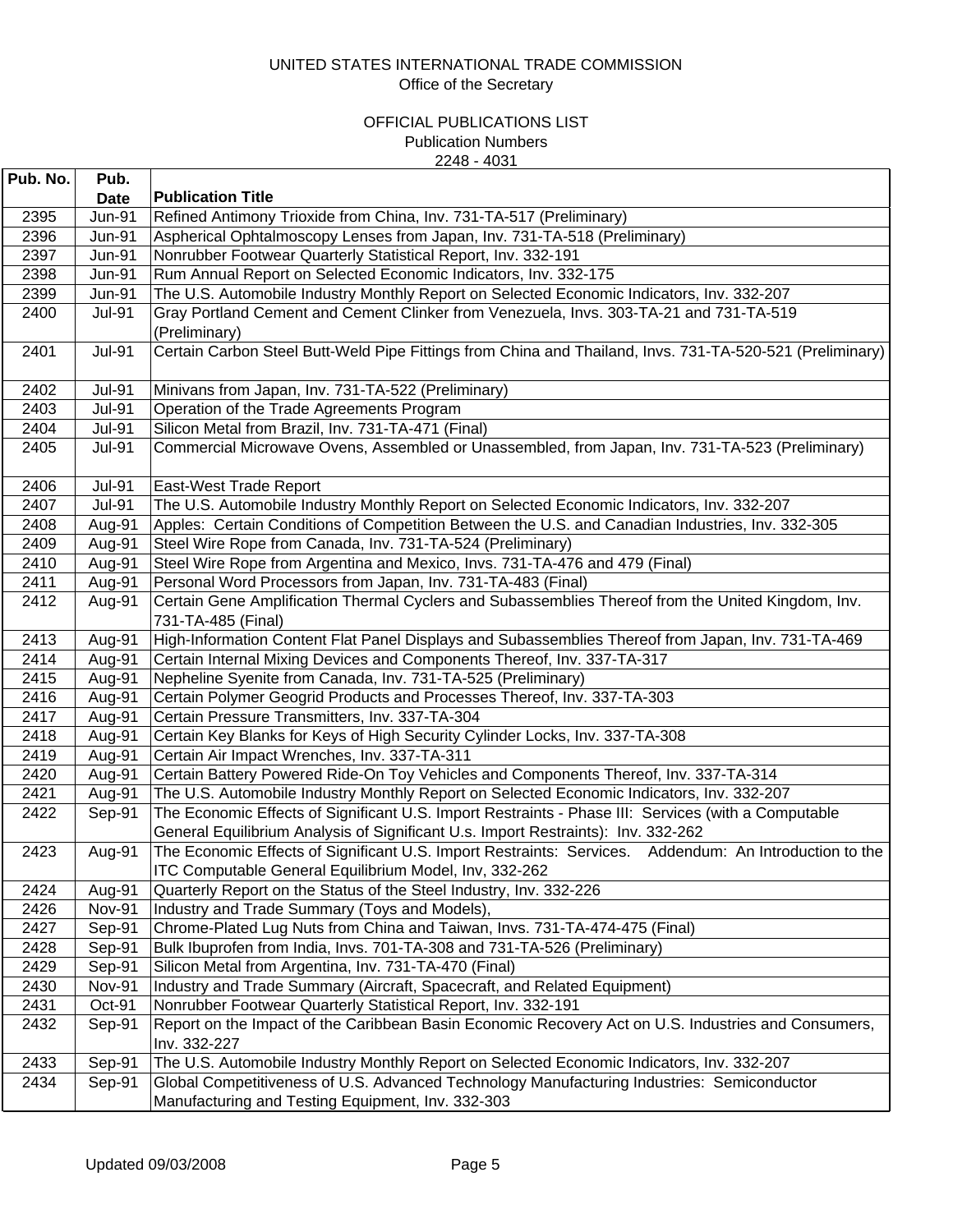| Pub. No. | Pub.          |                                                                                                           |
|----------|---------------|-----------------------------------------------------------------------------------------------------------|
|          | <b>Date</b>   | <b>Publication Title</b>                                                                                  |
| 2435     | Sep-91        | Global Competitiveness of U.S. Advanced Technology Manufacturing Industries: Semiconductor                |
|          |               | Manufacturing and Testing Equipment, Inv. 332-303 (Summary)                                               |
| 2436     | Sep-91        | Steel Industry: Annual Report on Competitive Conditions in the Steel Industry and Industry Efforts to     |
|          |               | Adjust and Modernize, Inv. 332-289                                                                        |
| 2437     | Sep-91        | Global Competitiveness of U.S. Advanced Technology Manufacturing Industries: Pharmaceuticals, Inv.        |
|          |               | 332-302                                                                                                   |
| 2438     | Sep-91        | Global Competitiveness of U.S. Advanced Technology Manufacturing Industries: Pharmaceuticals, Inv.        |
|          |               | 332-302 (Summary)                                                                                         |
| 2439     | Oct-91        | Global Competitiveness of U.S. Advanced Technology Manufacturing Industries: Communications               |
|          |               | Technology and Equipment, Inv. 332-301                                                                    |
| 2440     | Sep-91        | Global Competitiveness of U.S. Advanced Technology Manufacturing Industries: Communications               |
|          |               | Technology and Equipment, Inv. 332-301(Summary)                                                           |
| 2441     | Oct-91        | Extruded Rubber Thread from Malaysia, Invs. 303-TA-22 and 731-TA-527 (Preliminary)                        |
| 2442     | Oct-91        | Steel Wire Rope from China, India, Taiwan, and Thailand, Invs. 701-TA-305 and 731-TA-478, and 480-482     |
|          |               | (Final)                                                                                                   |
| 2443     | Oct-91        | Magnesium from Canada and Norway, Invs. 701-TA-309 and 731-TA-528-529 (Preliminary)                       |
| 2444     | Oct-91        | High-Tenacity Rayon Filament Yarn from Germany and the Netherlands, Invs. 731-TA-530-531                  |
|          |               | (Preliminary)                                                                                             |
| 2445     | Jan-92        | Industry and Trade Summary (Television Receivers and Video Monitors)                                      |
| 2446     | Oct-91        | Central and Eastern Europe: Export Competitiveness of Major Manufacturing and Services Sectors, Inv.      |
|          |               | 332-308                                                                                                   |
| 2447     | <b>Nov-91</b> | Tungsten Ore Concentrates from China, Inv. 731-TA-497 (Final)                                             |
| 2448     | <b>Nov-91</b> | Tubeless Steel Disc Wheels from Brazil, Inv. 731-TA-335 (Final) (Remand)                                  |
| 2449     | <b>Nov-91</b> | Harmonized Tariff Schedule of the United States (Supplement 1) (1992)                                     |
| 2451     | Oct-91        | East-West Trade Report                                                                                    |
| 2452     | <b>Nov-91</b> | Central and Eastern Europe: Export Competitiveness of Major Manufacturing and Services Sectors, Inv.      |
|          |               | 332-308                                                                                                   |
| 2453     | Oct-91        | The U.S. Automobile Industry Monthly Report on Selected Economic Indicators, Inv. 332-207                 |
| 2454     | <b>Nov-91</b> | Circular, Welded, Non-Alloy Steel Pipes and Tubes from Brazil, Korea, Mexico, Romania, Taiwan, and        |
|          |               | Venezuela, Invs. 701-TA-311 and 731-TA-532-537 (Preliminary)                                              |
| 2455     | <b>Nov-91</b> | Proposed Modifications to the Harmonized Tariff Schedule of the United States                             |
| 2456     | <b>Nov-91</b> | Summary of Trade and Tariff Information (Insurance)                                                       |
| 2457     | <b>Nov-91</b> | Sulfanilic Acid from China, Inv. 731-TA-538 (Preliminary)                                                 |
| 2458     | <b>Nov-91</b> | Summary of Trade and Tariff Information (Soaps, Detergents, and Surface)                                  |
| 2459     | <b>Nov-91</b> | Summary of Trade and Tariff Information (Live Sheep and Meat of Sheep)                                    |
| 2460     | <b>Nov-91</b> | Rules of Origin Issues Related to NAFTA and the North American Automotive Industry, Inv. 332-314          |
| 2461     | Dec-91        | Certain Electric Fans from China, Inv. 731-TA-473 (Final)                                                 |
| 2462     | <b>Nov-92</b> | Industry and Trade Summary (Cigarettes)                                                                   |
| 2463     | <b>Nov-91</b> | The U.S. Automobile Industry Monthly Report on Selected Economic Indicators, Inv. 332-207                 |
| 2464     | Dec-91        | President's List of Articles Which May Be Designated or Modified as Eligible Articles For Purposes of the |
|          |               | U.S. Generalized System of Preferences (GSP), Inv. 332-312                                                |
| 2465     | Dec-91        | Quarterly Report on the Status of the Steel Industry, Inv. 332-226                                        |
| 2466     | Dec-91        | Nonrubber Footwear Quarterly Statistical Report, Inv. 332-191                                             |
| 2467     | Dec-91        | Coated Groundwood Paper from Belgium, Finland, France, Germany and the United Kingdom, Invs. 731-         |
|          |               | TA-487-490 and 494 (Final)                                                                                |
| 2468     | Dec-91        | Softwood Lumber from Canada, Inv. 701-TA-312 (Preliminary)                                                |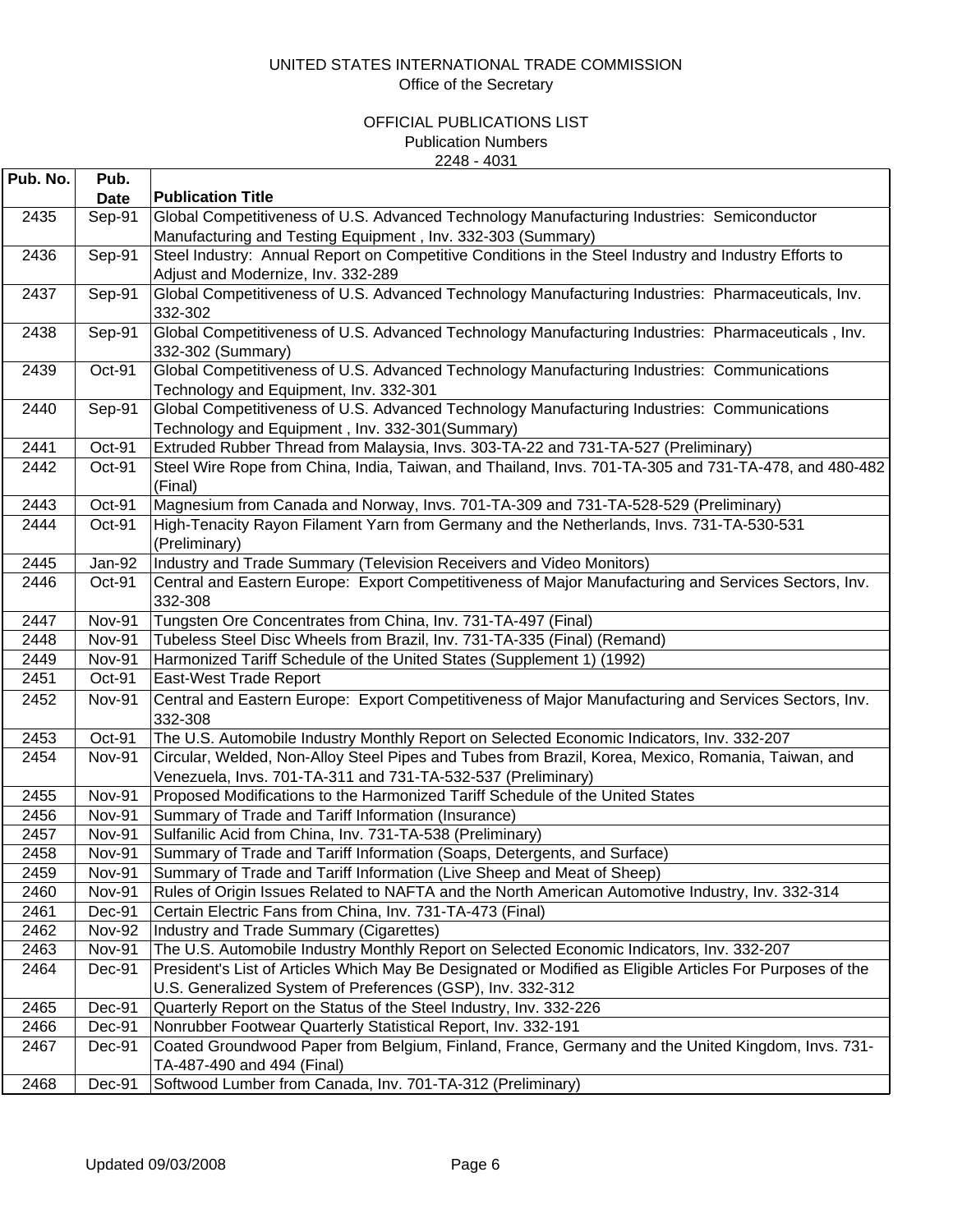| Pub. No. | Pub.          |                                                                                                                    |
|----------|---------------|--------------------------------------------------------------------------------------------------------------------|
|          | <b>Date</b>   | <b>Publication Title</b>                                                                                           |
| 2469     | Dec-91        | Production Sharing: U.S. Imports Under Harmonized Tariff Schedule Subheadings 9802.00.60 and                       |
|          |               | 9802.00.87, 1987-1990, Inv. 332-237                                                                                |
| 2470     | Dec-91        | Synthetic Organic Chemicals, U.S. Production and Sales, 1990, Inv. 332-135                                         |
| 2471     | Dec-91        | Uranium from the Soviet Union, Inv. 731-TA-539 (Preliminary)                                                       |
| 2472     | Dec-91        | Alfalfa Products: Conditions of Competition Between the U.S. and Canadian Industries, Inv. 332-310                 |
| 2473     | Nov-91        | The U.S. Automobile Industry Monthly Report on Selected Economic Indicators, Inv. 332-207                          |
| 2474     | Jan-92        | Welded Stainless Steel Pipes from Korea and Taiwan, Invs. 731-TA-540-541 (Preliminary)                             |
| 2475     | Jan-92        | Industry and Trade Summary (Fluorspar and Certain Other Mineral Substances)                                        |
| 2476     | Jan-92        | Industry and Trade Summary (Lamps and Lighting Fittings)                                                           |
| 2477     | Jan-92        | Industry and Trade Summary (Dairy Products)                                                                        |
| 2478     | Jan-92        | Industry and Trade Summary (Oilseeds)                                                                              |
| 2479     | Jan-92        | The U.S. Automobile Industry Monthly Report on Selected Economic Indicators, Inv. 332-207                          |
| 2480     | Jan-92        | East-West Trade Report                                                                                             |
| 2481     | Feb-92        | Certain Automotive Fuel Caps and Radiator Caps and Related Packaging and Promotional Materials, Inv.<br>337-TA-319 |
| 2482     | Feb-92        | Potassium Hydroxide from Canada, Italy, and the United Kingdom, Invs. 731-TA-542-544 (Preliminary)                 |
| 2483     | Feb-92        | Certain Soft Drinks and Their Containers, Inv. 337-TA-321                                                          |
| 2484     | Feb-92        | Selected Publications of the U.S. International Trade Commission through December 1991                             |
| 2485     | Feb-92        | The U.S. Automobile Industry Monthly Report on Selected Economic Indicators, Inv. 332-207                          |
| 2486     | Mar-92        | Quarterly Report on the Status of the Steel Industry, Inv. 332-226                                                 |
| 2487     | Mar-92        | Shop Towels from Bangladesh, Inv. 731-TA-514 (Final)                                                               |
| 2488     | Mar-92        | Nonrubber Footwear Quarterly Statistical Report, Inv. 332-191                                                      |
| 2489     | Mar-92        | Medium Voltage Underground Distribution Cable from Canada, Inv. 731-TA-545 (Preliminary)                           |
| 2490     | Feb-92        | Annual Report 1991                                                                                                 |
| 2491     | Mar-92        | Probable Economic Effect of Adding Certain Products to the List of Eligible Articles for Purposes of the           |
|          |               | U.S. Generalized System of Preferences (GSP), Inv. 332-319                                                         |
| 2492     | Mar-92        | Industry and Trade Summary (Air Conditioning, Refrigeration, Heating Equipment and Components)                     |
| 2493     | Mar-92        | Certain Pharmaceuticals and Intermediate Chemicals: Identification of Applicable 6-digit HS Subheadings            |
|          |               | for Products Covered by the Proposed Uruguay Round Pharmaceuticals Agreement, Inv. 332-322                         |
| 2494     | Mar-92        | The U.S. Automobile Industry Monthly Report on Selected Economic Indicators, Inv. 332-207                          |
| 2495     | <b>Jun-92</b> | Shipbuilding Trade Reform Act of 1991: Likely Economic Effects of Enactment, Inv. 332-316                          |
| 2496     | Mar-92        | Portable Seismographs from Canada, Inv. 701-TA-313 (Preliminary)                                                   |
| 2497     | Apr-92        | Refined Antimony Trioxide from China, Inv. 731-TA-517 (Final)                                                      |
| 2498     | Apr-92        | Aspherical Ophtalmoscopy Lenses from Japan, Inv. 731-TA-518 (Final)                                                |
| 2499     | Apr-92        | Certain Pharmaceuticals and Intermediate Chemicals: Identification of Applicable 6-digit HS Subheadings            |
|          |               | for Products Covered by the Proposed Uruguay Round Pharmaceuticals Agreement, inv. 332-322                         |
| 2500     | Apr-92        | Certain Pharmaceuticals and Intermediate Chemicals: Identification of Applicable 6-digit HS Subheadings            |
|          |               | for Products Covered by the Proposed Uruguay Round Pharmaceuticals Agreement, Inv. 332-322                         |
| 2501     | Apr-92        | The Effects of Greater Economic Integration Within the European Community in the U.S., Inv. 332-267                |
| 2502     | Apr-92        | Nepheline Syenite from Canada, Inv. 731-TA-525 (Final)                                                             |
| 2503     | Apr-92        | East-West Trade Report                                                                                             |
| 2504     | Apr-92        | Industry and Trade Summary (Ceramic Floor and Wall Tiles)                                                          |
| 2505     | Apr-92        | Industry and Trade Summary (Construction and Mining Equipment)                                                     |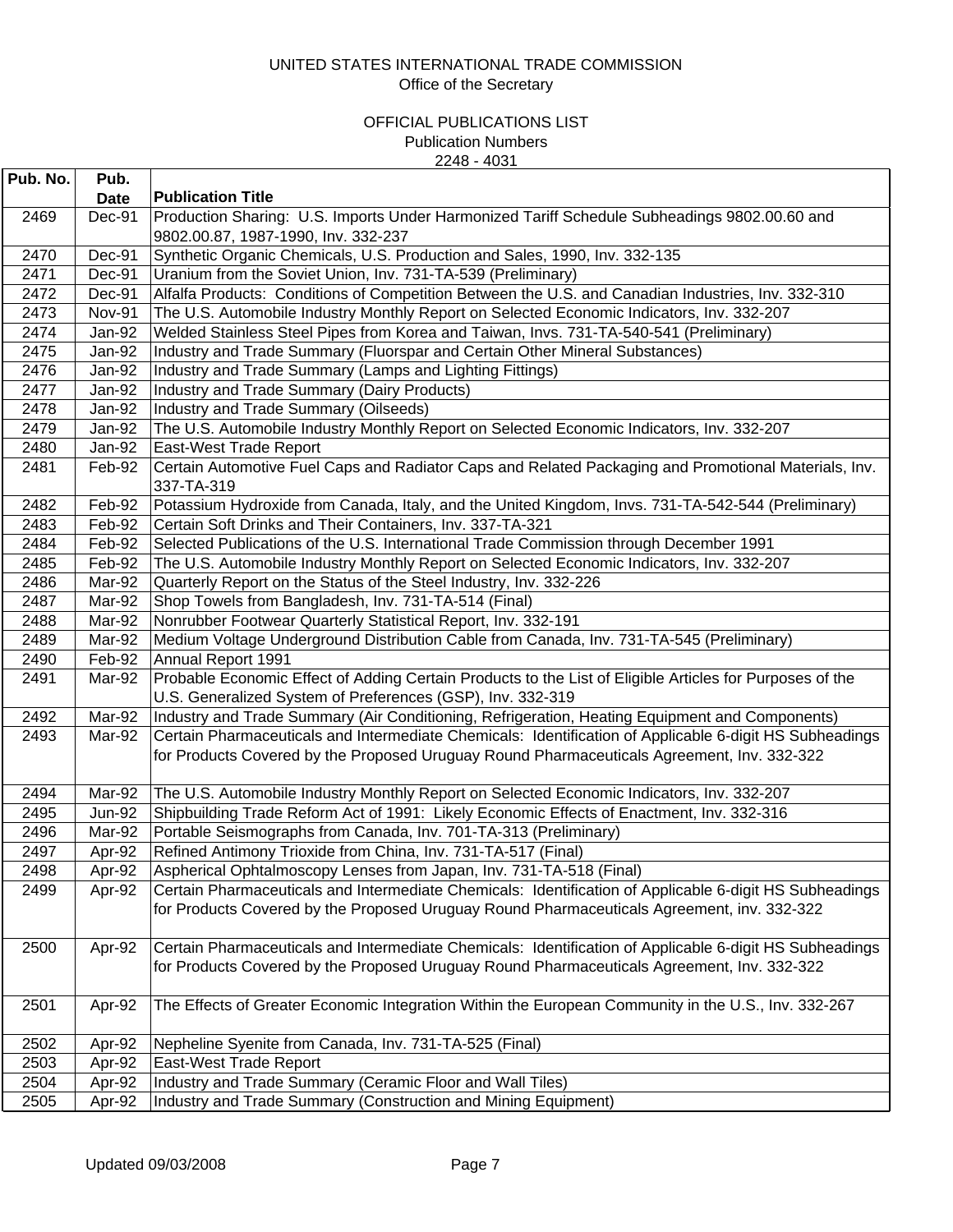| Pub. No. | Pub.          |                                                                                                         |
|----------|---------------|---------------------------------------------------------------------------------------------------------|
|          | <b>Date</b>   | <b>Publication Title</b>                                                                                |
| 2506     | Apr-92        | The U.S. Automobile Industry Monthly Report on Selected Economic Indicators, Inv. 332-207               |
| 2507     | <b>Jun-92</b> | Certain Pharmaceuticals and Intermediate Chemicals: Identification of Applicable 6-digit HS Subheadings |
|          |               | for Products Covered by the Proposed Uruguay Round Pharmaceuticals Agreement, Inv. 332-322              |
| 2508     | May-92        | Economy-wide Modeling of the Economic Implications of a Free Trade Agreement with Mexico and a          |
|          |               | NAFTA with Canada and Mexico, Inv. 332-317                                                              |
| 2509     | May-92        | Industry and Trade Summary (Inorganic Acids)                                                            |
| 2510     | May-92        | Fresh Kiwifruit from New Zealand, Inv. 731-TA-516 (Final)                                               |
| 2511     | Mar-92        | Industry and Trade Summary (Live Swine and Fresh, Chilled or Frozen Pork)                               |
| 2512     | <b>Jun-92</b> | Hot-Rolled Lead and Bismuth Carbon Steel Products from Brazil, France, Germany, and the United          |
|          |               | Kingdom, Invs, 701-TA-314-317 and 731-TA-552-555 (Preliminary)                                          |
| 2513     | May-92        | Steel Wire Rope from Korea and Mexico, Invs. 731-TA-546-547 (Preliminary)                               |
| 2514     | May-92        | Sulfur Dyes from China, India, and the United Kingdom, Invs. 731-TA-548, 550, and 551 (Preliminary)     |
| 2515     | May-92        | The U.S. Automobile Industry Monthly Report on Selected Economic Indicators, Inv. 332-207               |
| 2516     | May-92        | Economy-wide Modeling of the Economic Implications of a Free Trade Agreement with Mexico and a          |
|          |               | NAFTA with Canada and Mexico, Inv. 332-317                                                              |
| 2517     | <b>Jun-92</b> | U.S. Trade Shifts in Selected Commodity Areas                                                           |
| 2518     | <b>Jun-92</b> | Monthly Report on the Status of the Steel Industry, Inv. 332-226                                        |
| 2519     | <b>Jun-92</b> | Dynamic Random Access Memory Semiconductors of One Megabit and Above from Korea, Inv. 731-TA-           |
|          |               | 556 (Preliminary)                                                                                       |
| 2520     | <b>Jun-92</b> | Industry and Trade Summary (Poultry)                                                                    |
| 2521     | <b>Jun-92</b> | U.S. Market Access in Latin America: Recent Liberalization Measures and Remaining Barriers (With a      |
|          |               | Special Case Study on Chile), Inv. 332-318                                                              |
| 2522     | <b>Jun-92</b> | Rum Annual Report on Selected Economic Indicators, Inv. 332-175                                         |
| 2523     | <b>Jun-92</b> | Industry and Trade Summary (Prefabricated Buildings)                                                    |
| 2524     | <b>Jun-92</b> | New Steel Rails from Japan, Luxembourg, and the United Kingdom, Invs. 731-TA-557-559 (Preliminary)      |
| 2525     | <b>Jun-92</b> | High-Tenacity Rayon Filament Yarn from Germany, Inv. 731-TA-530 (Final)                                 |
| 2526     | <b>Jun-92</b> | Sulfanilic Acid from Hungary and India, Invs. 701-TA-318 and 731-TA-560-561 (Preliminary)               |
| 2527     | <b>Jun-92</b> | Nonrubber Footwear Quarterly Statistical Report, Inv. 332-191                                           |
| 2528     | <b>Jun-92</b> | Certain Carbon Steel Butt-Weld Pipe Fittings from China and Thailand, Invs. 731-TA-520-521 (Final)      |
| 2529     | <b>Jul-92</b> | Minivans from Japan, Inv. 731-TA-522 (Final)                                                            |
| 2530     | <b>Jun-92</b> | Softwood Lumber from Canada, Inv. 701-TA-312 (Final)                                                    |
| 2531     | <b>Jun-92</b> | The U.S. Automobile Industry Monthly Report on Selected Economic Indicators, Inv. 332-207               |
| 2532     | <b>Jul-92</b> | Summary of Statutory Provisions Related to Import Relief                                                |
| 2533     | <b>Jul-92</b> | Crushed Limestone from Mexico, Inv. 731-TA-562 (Preliminary)                                            |
| 2534     | <b>Jul-92</b> | Stainless Steel Butt-Weld Pipe Fittings from Korea and Taiwan, Invs. 731-TA-563-564 (Preliminary)       |
| 2535     | <b>Jul-92</b> | Ferrosilicon from Argentina, China, Kazakhstan, Russia, Ukraine, and Venezuela, Invs. 303-TA-23 and 731 |
|          |               | TA-565-570 (Preliminary)                                                                                |
| 2536     | <b>Jul-92</b> | Professional Electric Cutting and Sanding/Grinding Tools from Japan, Inv. 731-TA-571 (Preliminary)      |
| 2537     | <b>Jul-92</b> | Certain Special Quality Hot-Rolled and Semifinished Carbon and Alloy Steel Bars and Rods and            |
|          |               | Semifinished Products from Brazil, Inv. 731-TA-572 (Preliminary)                                        |
| 2538     | <b>Jul-92</b> | The U.S. Automobile Industry Monthly Report on Selected Economic Indicators, Inv. 332-207               |
| 2539     | <b>Jul-92</b> | East-West Trade Report                                                                                  |
| 2540     | <b>Jul-92</b> | Industry and Trade Summary (Photographic Supplies)                                                      |
| 2541     | <b>Jul-92</b> | Impact of a North American Free Trade Agreement on Apparel Investment in CBERA Countries, Inv. 332-     |
|          |               | 321                                                                                                     |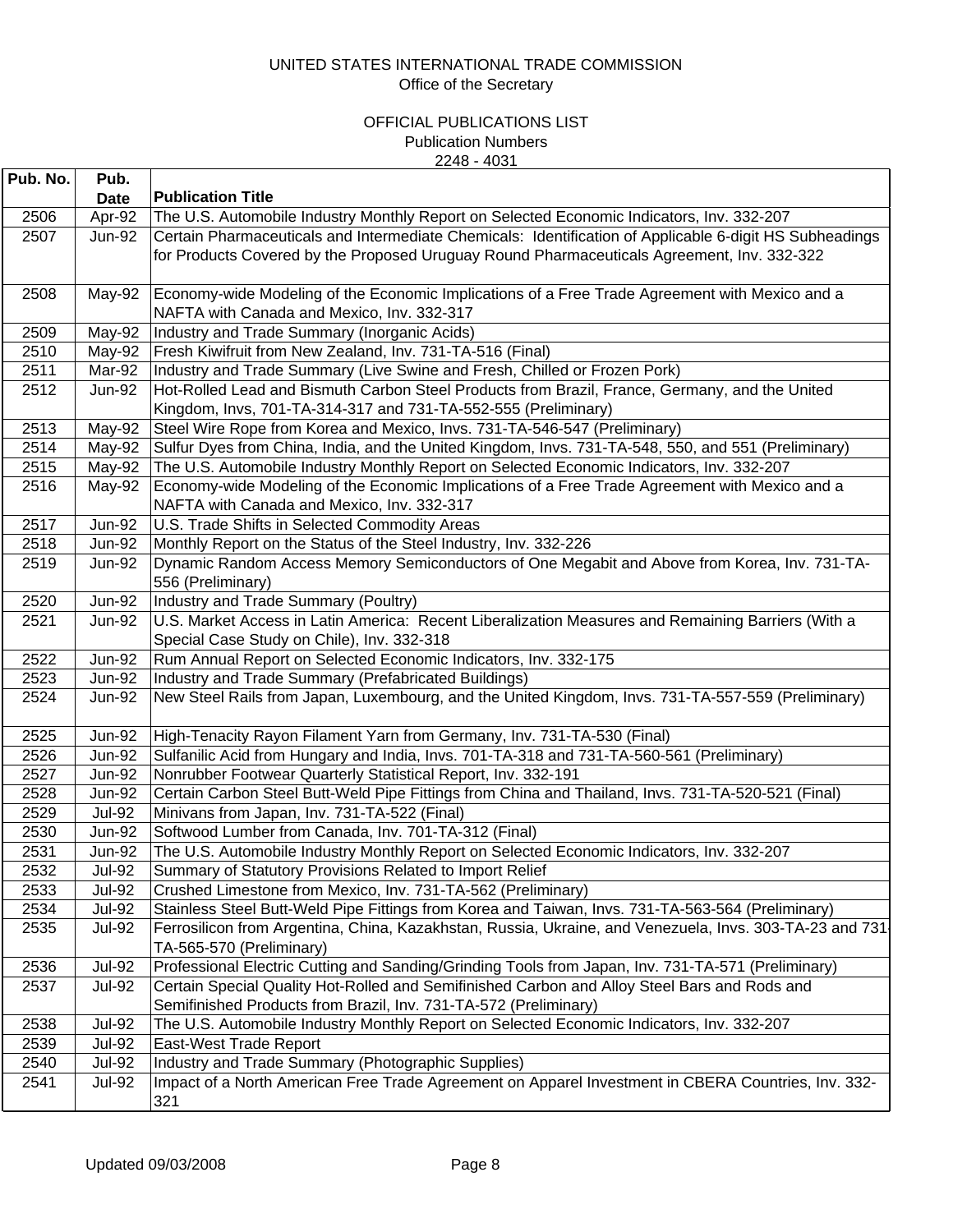| Pub. No.     | Pub.             |                                                                                                                                                                        |
|--------------|------------------|------------------------------------------------------------------------------------------------------------------------------------------------------------------------|
|              | Date             | <b>Publication Title</b>                                                                                                                                               |
| 2542         | Aug-92           | Sulfanilic Acid from China, Inv. 731-TA-538 (Final), Inv. 731-TA-538                                                                                                   |
| 2543         | Aug-92           | Industry and Trade Summary (Nonwoven Fabrics)                                                                                                                          |
| 2544         | Aug-92           | Industry and Trade Summary (Fresh or Frozen Fish)                                                                                                                      |
| 2545         | Aug-92           | Industry and Trade Summary (Natural Sweeteners)                                                                                                                        |
| 2546         | Aug-92           | Industry and Trade Summary (Agricultural and Horticultural Machinery)                                                                                                  |
| 2547         | Aug-92           | Tuna: Current Issues Affecting the U.S. Industry, Inv. 332-313                                                                                                         |
| 2548         | Aug-92           | Industry and Trade Summary (Paints, Inks, and Related Items)                                                                                                           |
| 2549         | Aug-92           | Certain Flat-Rolled Carbon Steel Products from Argentina, Australia, Austria, Belgium, Brazil, Canada,                                                                 |
|              |                  | Finland, France, Germany, Italy, Japan, Korea, Mexico, the Netherlands, New Zealand, Poland, Romania,                                                                  |
|              |                  | Spain, Sweden, Taiwan, and the United Kingdom, Invs. 701-TA-319-354 and 731-TA-573-620                                                                                 |
|              |                  | (Preliminary)                                                                                                                                                          |
| 2550         | Aug-92           | Magnesium from Norway, Inv. 731-TA-529 (Final)                                                                                                                         |
| 2551         | <b>Nov-92</b>    | Industry and Trade Summary (Newsprint)                                                                                                                                 |
| 2552         | Aug-92           | Compact Ductile Iron Waterworks Fittings and Accessories Thereof from China, Inv. 731-TA-621                                                                           |
|              |                  | (Preliminary)                                                                                                                                                          |
| 2553         | Sep-92           | Report on the Impact of the Caribbean Basin Economic Recovery Act on U.S. Industries and Consumers,                                                                    |
|              |                  | Inv. 332-227                                                                                                                                                           |
| 2554         | Aug-92           | The Year in Trade 1991: Operation of the Trade Agreements Program                                                                                                      |
| 2555         | Aug-92           | Dry Film Photoresist from Japan, Inv. 731-TA-622 (Preliminary)                                                                                                         |
| 2556         | Aug-92           | The U.S. Automobile Industry Monthly Report on Selected Economic Indicators, Inv. 332-207                                                                              |
| 2557         | Sep-92           | Nonrubber Footwear Quarterly Statistical Report, Inv. 332-191                                                                                                          |
| 2558         | Sep-92           | Steel: Semiannual Monitoring Report: Special Focus: Privatization in the Latin American Steel Industry,                                                                |
|              |                  | Inv. 332-227                                                                                                                                                           |
| 2559         | Sep-92           | Extruded Rubber Thread from Malaysia, Inv. 731-TA-527 (Final)                                                                                                          |
| 2560         | Sep-92           | The U.S. Automobile Industry Monthly Report on Selected Economic Indicators, Inv. 332-207                                                                              |
| 2561         | Sep-92           | U.S. Imports of Textiles and Apparel Under the Multifiber Arrangement, Inv. 332-108                                                                                    |
| 2562         | Oct-92           | Sulfanilic Acid: Probable Economic Effect of Removal from the List of Eligible Articles under the U.S.                                                                 |
|              |                  | Generalized System of Preferences (GSP), Inv. 332-330                                                                                                                  |
| 2563         | Oct-92           | Extruded Rubber Thread, Inv. TA-201-63                                                                                                                                 |
| 2564         | Oct-92           | Circular, Welded, Non-Alloy Steel Pipes and Tubes from Brazil, Korea, Mexico, Romania, Taiwan, and                                                                     |
|              |                  | Venezuela, Invs. 731-TA-532-537 (Final)                                                                                                                                |
| 2565         | Oct-92           | Helical Spring Lockwashers from China and Taiwan, Invs. 731-TA-624-625 (Preliminary)                                                                                   |
| 2566         | Oct-92           | The U.S. Automobile Industry Monthly Report on Selected Economic Indicators, Inv. 332-207                                                                              |
| 2567         | Oct-92           | Harmonized Tariff Schedule of the United States                                                                                                                        |
| 2568         | Oct-92           | Probable Economic Effect of Extending a Tariff Rate Quota under the United States-Canada Free Trade                                                                    |
|              |                  | Agreement, Inv. 332-336                                                                                                                                                |
| 2569         | Oct-92           | Industry and Trade Summary (Advertising)                                                                                                                               |
| 2570         | <b>Nov-92</b>    | Industry and Trade Summary (Electric Household Appliances and Certain Heating Equipment)<br>East-West Trade Report                                                     |
| 2571<br>2572 | Oct-92<br>Jan-93 | Industry and Trade Summary (Footwear)                                                                                                                                  |
| 2573         | <b>Nov-92</b>    | Macadamia Nuts: Economic and Competitive Factors Affecting the U.S. Industry, Inv. 332-320                                                                             |
|              | <b>Nov-92</b>    |                                                                                                                                                                        |
| 2574<br>2575 | <b>Nov-92</b>    | Certain Plastic Encapsulated Integrated Circuits, Inv. 337-TA-315<br>Certain Dynamic Sequential Gradient Compression Devices and Component Parts Thereof, Inv. 337-TA- |
|              |                  | 337                                                                                                                                                                    |
| 2576         | <b>Nov-92</b>    | Certain Acid-Washed Denim Garments and Accessories, Inv. 337-TA-324                                                                                                    |
| 2577         | <b>Nov-92</b>    | Sweaters Wholly or in Chief Weight of Manmade Fibers from Hong Kong, Korea, and Taiwan, Invs. 731-TA                                                                   |
|              |                  | 448-450 (Remand)                                                                                                                                                       |
|              |                  |                                                                                                                                                                        |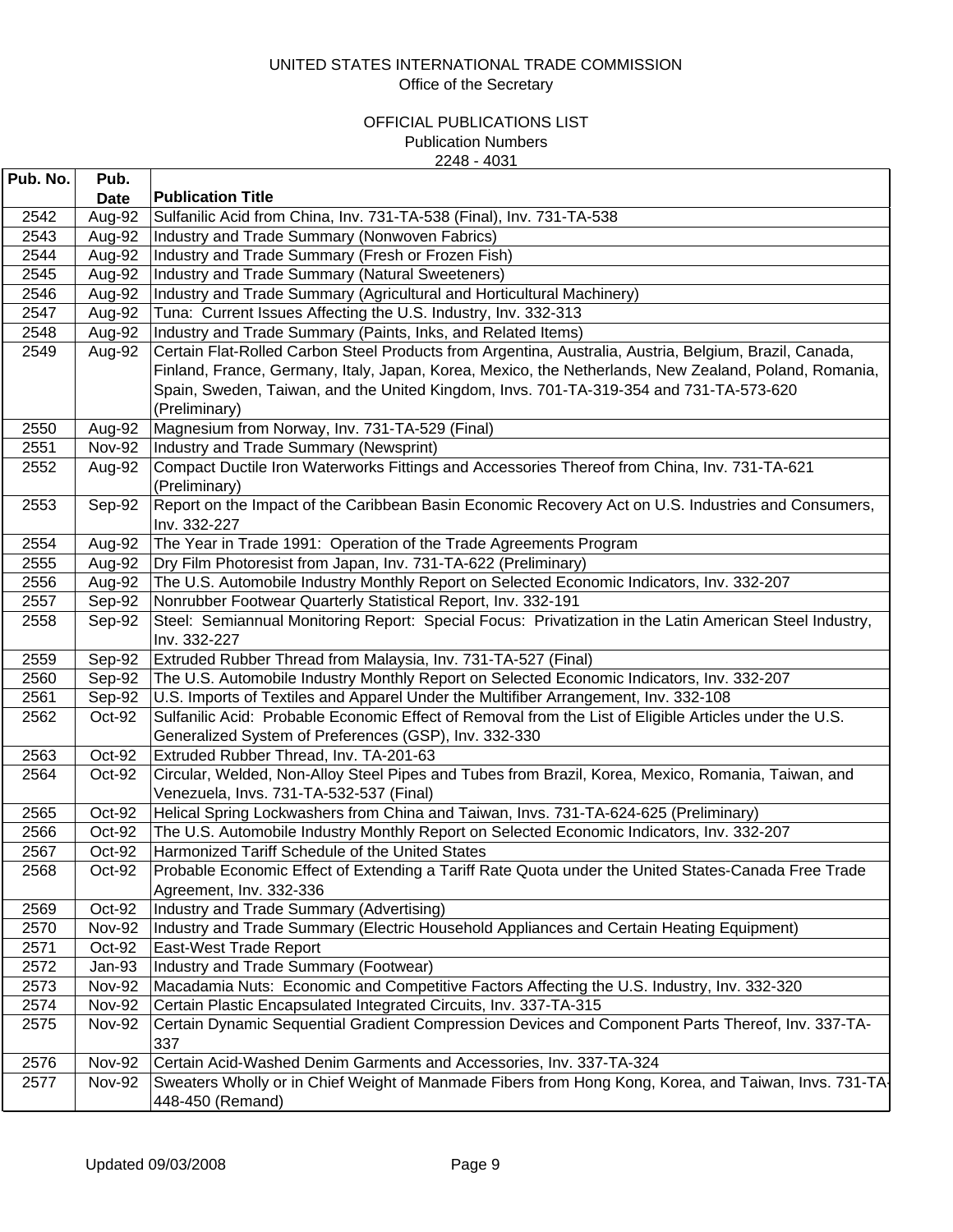| Pub. No. | Pub.          |                                                                                                                |
|----------|---------------|----------------------------------------------------------------------------------------------------------------|
|          | <b>Date</b>   | <b>Publication Title</b>                                                                                       |
| 2578     | <b>Nov-92</b> | Industry and Trade Summary (Crude Petroleum)                                                                   |
| 2579     | <b>Nov-92</b> | Certain Rotary Printing Apparatus Using Heated Ink Composition, Components Thereof and Systems                 |
|          |               | Containing Said Apparatus and Components, Inv. 337-TA-320                                                      |
| 2580     | Dec-92        | Industry and Trade Summary (Gloves)                                                                            |
| 2581     | <b>Nov-92</b> | The U.S. Automobile Industry Monthly Report on Selected Economic Indicators, Inv. 332-207                      |
| 2582     | <b>Nov-92</b> | President's List of Articles Which May Be Designated or Modified as Eligible Articles for Purposes of the      |
|          |               | U.S. Generalized System of Preferences (GSP), Invs. 332-331, TA-131-19 and 503-A-24                            |
| 2583     | Dec-92        | Pads for Woodwind Instrument Keys from Italy, Inv. 731-TA-627 (Preliminary)                                    |
| 2584     | <b>Nov-92</b> | Nonrubber Footwear Quarterly Statistical Report, Inv. 332-191                                                  |
| 2585     | Dec-92        | Welded Stainless Steel Pipes from Korea and Taiwan, Invs. 731-TA-540-541 (Final)                               |
| 2586     | Dec-92        | The U.S. Automobile Industry Monthly Report on Selected Economic Indicators, Inv. 332-207                      |
| 2587     | Jan-93        | Industry and Trade Summary (Heavy Structural Steel Shapes)                                                     |
| 2588     | Jan-93        | Industry and Trade Summary (Major Primary Olefins)                                                             |
| 2589     | Dec-92        | Fresh and Chilled Atlantic Salmon from Norway, Inv. 701-TA-302 (Remand)                                        |
| 2590     | Feb-93        | Industry and Trade Summary (Polyethylene Resins in Primary Forms)                                              |
| 2591     | Jan-93        | Live Cattle and Beef: U.S. and Canadian Industry Profiles, Trade, and Factors of Competition, Inv. 332-<br>328 |
| 2592     | Jan-93        | Production Sharing: Use of U.S. Components and Materials in Foreign Assembly Operations, Inv. 332-237          |
| 2593     | Jan-93        | The U.S. Automobile Industry Monthly Report on Selected Economic Indicators, Inv. 332-207                      |
| 2594     | Feb-93        | Industry and Trade Summary (Legal Services)                                                                    |
| 2595     | Jan-93        | East-West Trade Report                                                                                         |
| 2596     | Jan-93        | Potential Impact on the U.S. Economy and Selected Industries of the North American Free Trade                  |
|          |               | Agreement, Inv. 332-337                                                                                        |
| 2597     | Jan-93        | Potential Impact on the U.S. Economy and Selected Industries of the North American Free Trade                  |
|          |               | Agreement, Inv. 332-337                                                                                        |
| 2598     | Mar-93        | Industry and Trade Summary (Perfumes, Cosmetics, and Toiletries)                                               |
| 2599     | Feb-93        | Stainless Steel Wire Rod from Brazil, France, and India, Invs. 731-TA-636-638 (Preliminary)                    |
| 2600     | Feb-93        | Stainless Steel Flanges from India and Taiwan, Invs. 731-TA-639-640 (Preliminary)                              |
| 2601     | Feb-93        | Stainless Steel Butt-Weld Pipe Fittings from Korea, Inv. 731-TA-563 (Final)                                    |
| 2602     | Feb-93        | Sulfur Dyes from India and the United Kingdom, Invs. 731-TA-548 and 551 (Final)                                |
| 2603     | Feb-93        | Sulfanilic Acid from Hungary and India, Invs. 701-TA-318 and 731-TA-560-561 (Final)                            |
| 2604     | Feb-93        | The U.S. Automobile Industry Monthly Report on Selected Economic Indicators, Inv. 332-207                      |
| 2605     | Feb-93        | Ferrosilicon from Brazil and Egypt, Invs. 731-TA-641-642 (Preliminary)                                         |
| 2606     | Feb-93        | Ferrosilicon from China, Inv. 731-TA-567 (Final)                                                               |
| 2607     | Feb-93        | Synthetic Organic Chemicals, U.S. Production and Sales, 1991, Inv. 332-135                                     |
| 2608     | Feb-93        | The Dynamic Effects of Trade Liberalization: A Survey, Inv. 332-324                                            |
| 2609     | Mar-93        | Defrost Timers from Japan, Inv. 731-TA-643 (Preliminary)                                                       |
| 2610     | Mar-93        | Certain High-Information Content Flat Panel Displays and Display Glass from Japan, Inv. 731-TA-469             |
|          |               | (Final) (Remand)                                                                                               |
| 2611     | Mar-93        | Certain Hot-Rolled Lead and Bismuth Carbon Steel Products from Brazil, France, Germany and the United          |
|          |               | Kingdom, Invs. 701-TA-314-317 and 731-TA-552-555 (Final)                                                       |
| 2612     | Mar-93        | Industry and Trade Summary (Wood Pulp and Waste Paper)                                                         |
| 2613     | Mar-93        | Steel Wire Rope from Korea and Mexico, Invs. 731-TA-546-547 (Final)                                            |
| 2614     | Mar-93        | Nonrubber Footwear Quarterly Statistical Report, Inv. 332-191                                                  |
| 2615     | Mar-93        | Industry and Trade Summary (Citrus Fruit)                                                                      |
| 2616     | Mar-93        | Ferrosilicon from Kazakhstan and Ukraine, Invs. 731-TA-566 and 569 (Final)                                     |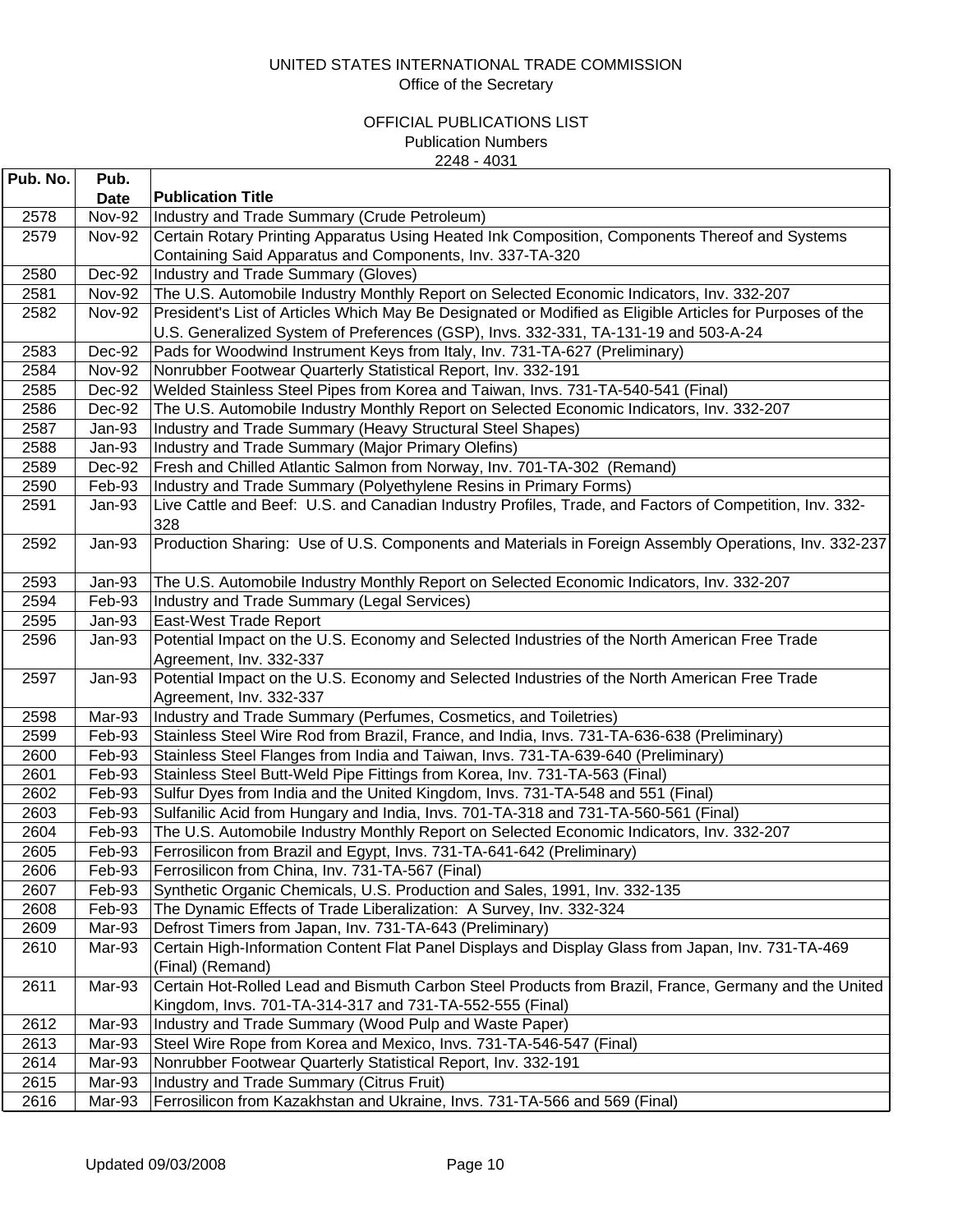| Pub. No. | Pub.          |                                                                                                                   |
|----------|---------------|-------------------------------------------------------------------------------------------------------------------|
|          | <b>Date</b>   | <b>Publication Title</b>                                                                                          |
| 2617     | Mar-93        | New Steel Rails from the United Kingdom, Inv. 731-TA-559 (Final)                                                  |
| 2618     | Mar-93        | The U.S. Automobile Industry Monthly Report on Selected Economic Indicators, Inv. 332-207                         |
| 2619     | Apr-93        | Sulfur Dyes from India, Inv. 731-TA-550 (Final)                                                                   |
| 2620     | Apr-93        | Welded Stainless Steel Pipe from Malaysia, Inv. 731-TA-644 (Preliminary)                                          |
| 2621     | Mar-93        | Economic Integration in East Asia: Regional Implications for the U.S., Inv. 332-326                               |
| 2622     | Apr-93        | Certain Circuit Board Testers, Inv. 337-TA-342 (Temporary Relief Proceeding)                                      |
| 2623     | Apr-93        | Industry and Trade Summary (Copper)                                                                               |
| 2624     | <b>Jun-93</b> | Annual Report 1992                                                                                                |
| 2625     | Apr-93        | Industry and Trade Summary (Live Cattle and Fresh, Chilled, or Frozen Beef and Veal)                              |
| 2626     | Mar-93        | Certain Articles Containing Sugar, Inv. 22-48                                                                     |
| 2627     | Apr-93        | Dry Peas and Lentils: Conditions of Competition Between the United States and Canada in Third World               |
|          |               | Country Markets, Inv. 332-335                                                                                     |
| 2628     | Apr-93        | The Effects of Greater Economic Integration Within the European Community in the U.S., Inv. 332-267               |
| 2629     | $May-93$      | Dynamic Random Access Memory Semiconductors of One Megabit and Above from Korea, Inv. 731-TA-                     |
|          |               | 556 (Final)                                                                                                       |
| 2630     | Apr-93        | Dry Film Photoresist from Japan, Inv. 731-TA-622 (Final)                                                          |
| 2631     | May-93        | Industry and Trade Summary (Animal and Vegetable Fats and Oils)                                                   |
| 2632     | Mar-93        | The U.S. Automobile Industry Monthly Report on Selected Economic Indicators, Inv. 332-207                         |
| 2633     | <b>Jun-93</b> | Industry and Trade Summary (Textile Machinery)                                                                    |
| 2634     | May-93        | East-West Trade Report                                                                                            |
| 2635     | $Jun-93$      | Industry and Trade Summary (Cocoa, Chocolate, and Confectionery)                                                  |
| 2636     | May-93        | Industry and Trade Summary (Olives)                                                                               |
| 2637     | May-93        | Certain Calcium Aluminate Cement and Cement Clinker from France, Inv. 731-TA-645 (Preliminary)                    |
| 2638     | <b>Jun-93</b> | Industry and Trade Summary (Commercial Banking)                                                                   |
| 2639     | <b>Jun-93</b> | Industry and Trade Summary (Wine and Certain Fermented Beverages)                                                 |
| 2640     | <b>Jul-93</b> | The Year in Trade 1992: Operation of the Trade Agreements Program                                                 |
| 2641     | <b>Jun-93</b> | Stainless Steel Butt-Weld Pipe Fittings from Taiwan, Inv. 731-TA-564 (Final)                                      |
| 2642     | May-93        | Industry and Trade Summary (Yarn)                                                                                 |
| 2643     | May-93        | The U.S. Automobile Industry Monthly Report on Selected Economic Indicators, Inv. 332-207                         |
| 2644     | May-93        | U.S. Imports of Textiles and Apparel Under the Multifiber Arrangement, Inv. 332-108                               |
| 2645     | $Jun-93$      | Rum Annual Report on Selected Economic Indicators, Inv. 332-175                                                   |
| 2646     | <b>Jun-93</b> | Global Competitiveness of U.S. Advanced Technology Industries: Cellular Communications, Inv. 332-329              |
| 2647     | <b>Jun-93</b> | Certain Steel Wire Rod from Brazil, Canada, Japan, and Trinidad and Tobago, Invs. 731-TA-646-649<br>(Preliminary) |
| 2648     | May-93        | Industry and Trade Summary (Measuring, Testing, Controlling and Analyzing Instruments)                            |
| 2649     | Jun-93        | Competitiveness of the U.S. Industry in Domestic and Foreign Markets: Mackerel, Inv. 332-333                      |
| 2650     | <b>Jun-93</b> | Ferrosilicon from Russia and Venezuela, Invs. 303-TA-23 and 731-TA-568 and 570 (Final)                            |
| 2651     | <b>Jun-93</b> | Helical Spring Lockwashers from Taiwan, Inv. 731-TA-625 (Final)                                                   |
| 2652     | May-93        | Selected Publications of the U.S. International Trade Commission through December 1992                            |
| 2653     | Jun-93        | Industry and Trade Summary (Glass Containers)                                                                     |
| 2654     | <b>Jun-93</b> | Nonrubber Footwear Quarterly Statistical Report, Inv. 332-191                                                     |
| 2655     | $Jun-93$      | Steel: Semiannual Monitoring Report, Inv. 332-327                                                                 |
| 2656     | <b>Jun-93</b> | Trade and Investment Patterns in the Crude Petroleum and Natural Gas Sectors of the Energy-producing              |
|          |               | States of the Former Soviet Union, Inv. 332-338                                                                   |
| 2657     | <b>Jun-93</b> | Gray Portland Cement and Cement Clinker from Japan, Inv. 731-TA-461 (Final) (Remand)                              |
| 2658     | <b>Jul-93</b> | Professional Electric Cutting and Sanding/Grinding Tools from Japan, Inv. 731-TA-571 (Final)                      |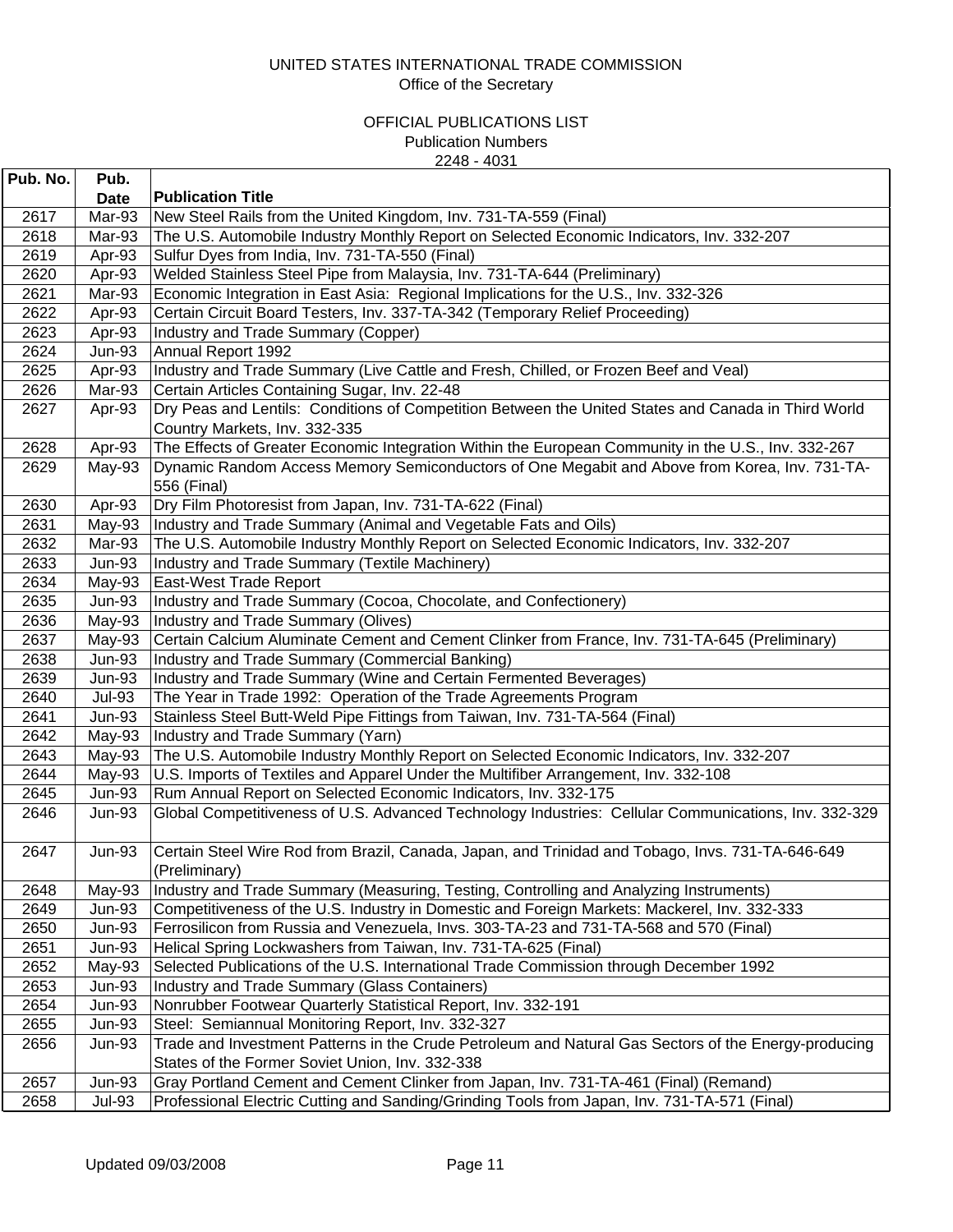| Pub. No. | Pub.          |                                                                                                         |
|----------|---------------|---------------------------------------------------------------------------------------------------------|
|          | Date          | <b>Publication Title</b>                                                                                |
| 2659     | <b>Jun-93</b> | Certain Dairy Products, Inv. 22-53                                                                      |
| 2660     | <b>Jun-93</b> | The U.S. Automobile Industry Monthly Report on Selected Economic Indicators, Inv. 332-207               |
| 2661     | <b>Jul-93</b> | Nitromethane from China, Inv. 731-TA-650 (Preliminary)                                                  |
| 2662     | <b>Jul-93</b> | Special Quality Carbon and Alloy Hot-Rolled Steel Bars and Rods and Semifinished Products from Brazil,  |
|          |               | Inv. 731-TA-572 (Final)                                                                                 |
| 2663     | <b>Jul-93</b> | Summary of Statutory Provisions Related to Import Relief                                                |
| 2664     | Aug-93        | Certain Flat-Rolled Carbon Steel Products from Argentina, Australia, Austria, Belgium, Brazil, Canada,  |
|          |               | Finland, France, Germany, Italy, Japan, Korea, Mexico, the Netherlands, New Zealand, Poland, Romania,   |
|          |               | Spain, Sweden, and the United Kingdom, Invs. 701-TA-319-322, 334, 336-342, 344 and 347-353 and 731-     |
|          |               | TA-573-579, 581-592, 594-597, 599-609 and 612-619 (Final). Vol. I: Determinations and Views of          |
|          |               | Commission; Vol. II: Information Obtained in the Investigation                                          |
| 2665     | <b>Jul-93</b> | East-West Trade Report                                                                                  |
| 2666     | <b>Jul-93</b> | The U.S. Automobile Industry Monthly Report on Selected Economic Indicators, Inv. 332-207               |
| 2667     | Aug-93        | Global Competitiveness of U.S. Advanced Technology Manufacturing Industries: Large Civil Aircraft, Inv. |
|          |               | 332-332                                                                                                 |
| 2668     | Aug-93        | Silicon Carbide from China, Inv. 731-TA-651 (Preliminary)                                               |
| 2669     | <b>Jul-93</b> | Uranium from Tajikistan and Ukraine, Inv. 731-TA-590 and 539E (Final)                                   |
| 2670     | Aug-93        | Certain Integrated Circuit Telecommunication Chips and Products Containing Same, Including Dialing      |
|          |               | Apparatus, Inv. 337-TA-337                                                                              |
| 2671     | Aug-93        | Compact Ductile Iron Waterworks Fittings and Accessories Thereof from China, Inv. 731-TA-621 (Final)    |
| 2672     | Aug-93        | Aramid Fiber Formed of Poly Para-Phenylene Terephthalamide from the Netherlands, Inv. 731-TA-652        |
|          |               | (Preliminary)                                                                                           |
| 2673     | Aug-93        | Proposed Modifications to the Harmonized Tariff Schedule of the United States, Inv. 1205-3              |
| 2674     | Sep-93        | Industry and Trade Summary (Medical Goods)                                                              |
| 2675     | Aug-93        | Report on the Impact of the Caribbean Basin Economic Recovery Act on U.S. Industries and Consumers,     |
|          |               | Inv. 332-227                                                                                            |
| 2676     | Sep-93        | Sebacic Acid from China, Inv. 731-TA-653 (Preliminary)                                                  |
| 2677     | Sep-93        | U.S. Trade Shifts in Selected Industries and Recent Trends in U.S. Services Trade, Inv. 332-345         |
| 2678     | Sep-93        | Class 150 Stainless Steel Threaded Pipe Fittings from Taiwan, Inv. 731-TA-658 (Preliminary)             |
| 2679     | Sep-93        | Pads for Woodwind Instrument Keys from Italy, Inv. 731-TA-627 (Final)                                   |
| 2680     | Aug-93        | The U.S. Automobile Industry Monthly Report on Selected Economic Indicators, Inv. 332-207               |
| 2681     | Sep-93        | Portable Electric Typewriters from Singapore, Inv. 731-TA-515 (Final)                                   |
| 2682     | Sep-93        | Steel: Semiannual Monitoring Report, Inv. 332-327                                                       |
| 2683     | Sep-93        | Nonrubber Footwear Quarterly Statistical Report, Inv. 332-191                                           |
| 2684     | Oct-93        | Certain Helical Spring Lockwashers from China, Inv. 731-TA-624 (Final)                                  |
| 2685     | Sep-93        | The U.S. Automobile Industry Monthly Report on Selected Economic Indicators, Inv. 332-207               |
| 2686     | Oct-93        | Grain-Oriented Silicon Electrical Steel from Italy and Japan, Invs. 701-TA-355 and 731-TA-659-660       |
|          |               | (Preliminary)                                                                                           |
| 2687     | Oct-93        | Color Negative Photographic Paper and Certain Chemical Components from Japan and the Netherlands,       |
|          |               | Invs. 731-TA-661-662 (Preliminary)                                                                      |
| 2688     | Oct-93        | Ferrosilicon from Egypt, Inv. 731-TA-642 (Final)                                                        |
| 2689     | Oct-93        | Softwood Lumber from Canada, Inv. 701-TA-312 (Final) (Remand)                                           |
| 2690     | Jun-94        | Harmonized Tariff Schedule of the United States (Supplement 1) (1994)                                   |
| 2691     | Oct-93        | East-West Trade Report                                                                                  |
| 2692     | Nov-93        | Industry and Trade Summary (Refractory Ceramic Products)                                                |
| 2693     | Oct-93        | Industry and Trade Summary (Printing and Writing Paper)                                                 |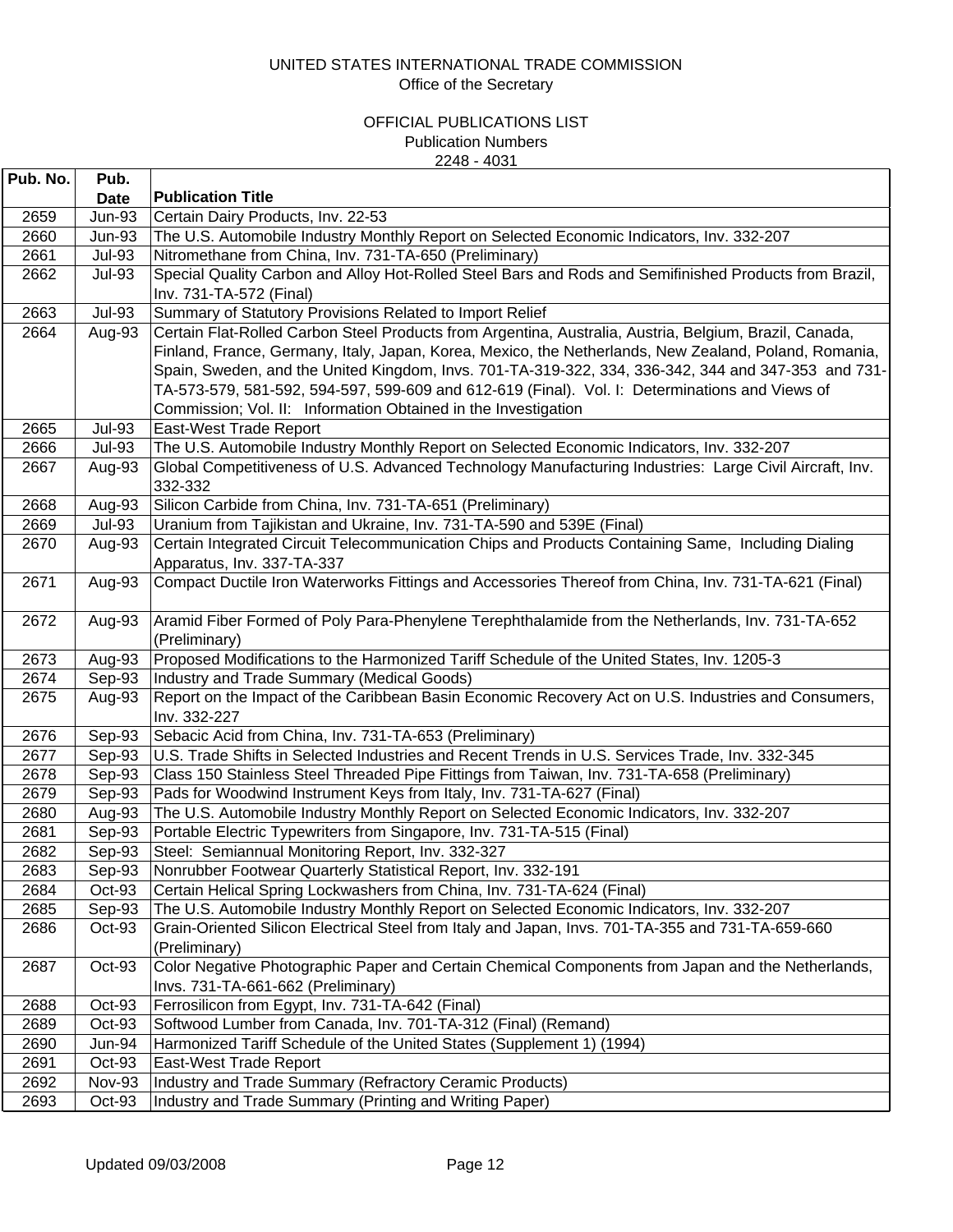| Pub. No. | Pub.          |                                                                                                                                                                                                   |
|----------|---------------|---------------------------------------------------------------------------------------------------------------------------------------------------------------------------------------------------|
|          | <b>Date</b>   | <b>Publication Title</b>                                                                                                                                                                          |
| 2694     | Nov-93        | Industry and Trade Summary (Flat Glass and Certain Flat Glass Products)                                                                                                                           |
| 2695     | Nov-93        | Industry and Trade Summary (Carpets and Rugs)                                                                                                                                                     |
| 2696     | Oct-93        | Magnesium from Canada, Invs. 701-TA-309 and 731-TA-528                                                                                                                                            |
| 2697     | <b>Nov-93</b> | Heavy Forged Handtools from China, Inv. 731-TA-457 (Final) (Remand)                                                                                                                               |
| 2698     | Oct-93        | The U.S. Automobile Industry Monthly Report on Selected Economic Indicators, Inv. 332-207                                                                                                         |
| 2699     | <b>Nov-93</b> | The Economic Effects of Significant U.S. Import Restraints, Inv. 332-325                                                                                                                          |
| 2700     | <b>Nov-93</b> | Certain Woodworking Accessories, Inv. 337-TA-333                                                                                                                                                  |
| 2701     | Dec-93        | Certain Sputtered Carbon Coated Computer Disks and Products Containing Same, Including Disk Drives,                                                                                               |
|          |               | Inv. 337-TA-350 (Summary Determination on Jurisdiction)                                                                                                                                           |
| 2702     | Nov-93        | Industry and Trade Summary (Fur Goods)                                                                                                                                                            |
| 2703     | <b>Nov-93</b> | Industry and Trade Summary (Coated Fabrics)                                                                                                                                                       |
| 2704     | <b>Nov-93</b> | Stainless Steel Wire Rod from India, Invs. 731-TA-638 (Final)                                                                                                                                     |
| 2705     | Dec-93        | Global Competitiveness of U.S. Advanced Technology Industries: Computers, Inv. 332-339                                                                                                            |
| 2706     | Apr-94        | Industry and Trade Summary (Aluminum)                                                                                                                                                             |
| 2707     | <b>Nov-93</b> | Certain Paper Clips from China, Inv. 731-TA-663 (Preliminary)                                                                                                                                     |
| 2708     | Dec-93        | Industry and Trade Summary (Semiconductors)                                                                                                                                                       |
| 2709     | Dec-93        | Phthalic Anhydride from Brazil, Hungary, Israel, Mexico, and Venezuela, Invs. 303-TA-24, 701-TA-357-358                                                                                           |
|          |               | and 731-TA-664-668 (Preliminary)                                                                                                                                                                  |
| 2710     | Dec-93        | Certain Plastic Encapsulated Integrated Circuits, Inv. 337-TA-315                                                                                                                                 |
| 2711     | Dec-93        | Nonrubber Footwear Quarterly Statistical Report, Inv. 332-191                                                                                                                                     |
| 2712     | Dec-93        | The U.S. Automobile Industry Monthly Report on Selected Economic Indicators, Inv. 332-207                                                                                                         |
| 2713     | Dec-93        | Cased Pencils from China and Thailand, Invs. 731-TA-669-670 (Preliminary)                                                                                                                         |
| 2714     | Dec-93        | Silicomanganese from Brazil, China, Ukraine, and Venezuela, Invs. 731-TA-671-674 (Preliminary)                                                                                                    |
| 2715     | Dec-93        | Honey from China, Inv. TA-406-13                                                                                                                                                                  |
| 2716     | Dec-93        | Saccharin from China and Korea, Invs. 731-TA-675-676 (Preliminary)                                                                                                                                |
| 2717     | Dec-93        | Proposed Reorganization of U.S. International Trade Relief Laws, Inv. 332-341                                                                                                                     |
| 2718     | Jan-94        | The U.S. Automobile Industry Monthly Report on Selected Economic Indicators, Inv. 332-207                                                                                                         |
| 2719     | Jan-94        | Certain Cutting Tools for Flexible Plastic Conduit and Components Thereof, Inv. 337-TA-344                                                                                                        |
| 2720     | Jan-94        | Synthetic Organic Chemicals, U.S. Production and Sales, 1992, Inv. 332-135                                                                                                                        |
| 2721     | Jan-94        | Stainless Steel Wire Rod from Brazil and France, Invs. 731-TA-636-637 (Final)                                                                                                                     |
| 2722     | Jan-94        | Ferrosilicon from Brazil, Inv. 731-TA-641 (Final)                                                                                                                                                 |
| 2723     | Jan-94        | The Effects of Greater Economic Integration Within the European Community in the U.S., Inv. 332-267                                                                                               |
| 2724     | Feb-94        | Stainless Steel Flanges from India and Taiwan, Invs. 731-TA-639-640 (Final)                                                                                                                       |
| 2725     | Feb-94        | President's List of Articles Which May Be Designated or Modified as Eligible Articles For Purposes of the<br>U.S. Generalized System of Preferences (GSP), Invs. 332-345, TA-131-20, and 502-A-25 |
| 2726     | Feb-94        | Industry and Trade Summary (Furskins)                                                                                                                                                             |
| 2727     | Feb-94        | East-West Trade Report                                                                                                                                                                            |
| 2728     | Feb-94        | Industry and Trade Summary (Capacitators)                                                                                                                                                         |
| 2729     | Feb-94        | Production Sharing: Use of U.S. Components and Materials in Foreign Assembly Operations, Inv. 332-237                                                                                             |
|          |               |                                                                                                                                                                                                   |
| 2730     | Feb-94        | Industry and Trade Summary (Navigational and Surveying Instruments)                                                                                                                               |
| 2731     | Feb-94        | Certain Condensers, Parts Thereof and Products Containing Same, Including Air Conditioners for                                                                                                    |
|          |               | Automobiles, Inv. 337-TA-334                                                                                                                                                                      |
| 2732     | Feb-94        | The U.S. Automobile Industry Monthly Report on Selected Economic Indicators, Inv. 332-207                                                                                                         |
| 2733     | Feb-94        | Coumarin from China, Inv. 731-TA-677 (Preliminary)                                                                                                                                                |
| 2734     | Feb-94        | Stainless Steel Bar from Brazil, India, Japan, and Spain, Invs. 731-TA-678-682 (Preliminary)                                                                                                      |
| 2735     | Feb-94        | Industry and Trade Summary (Knit Fabric)                                                                                                                                                          |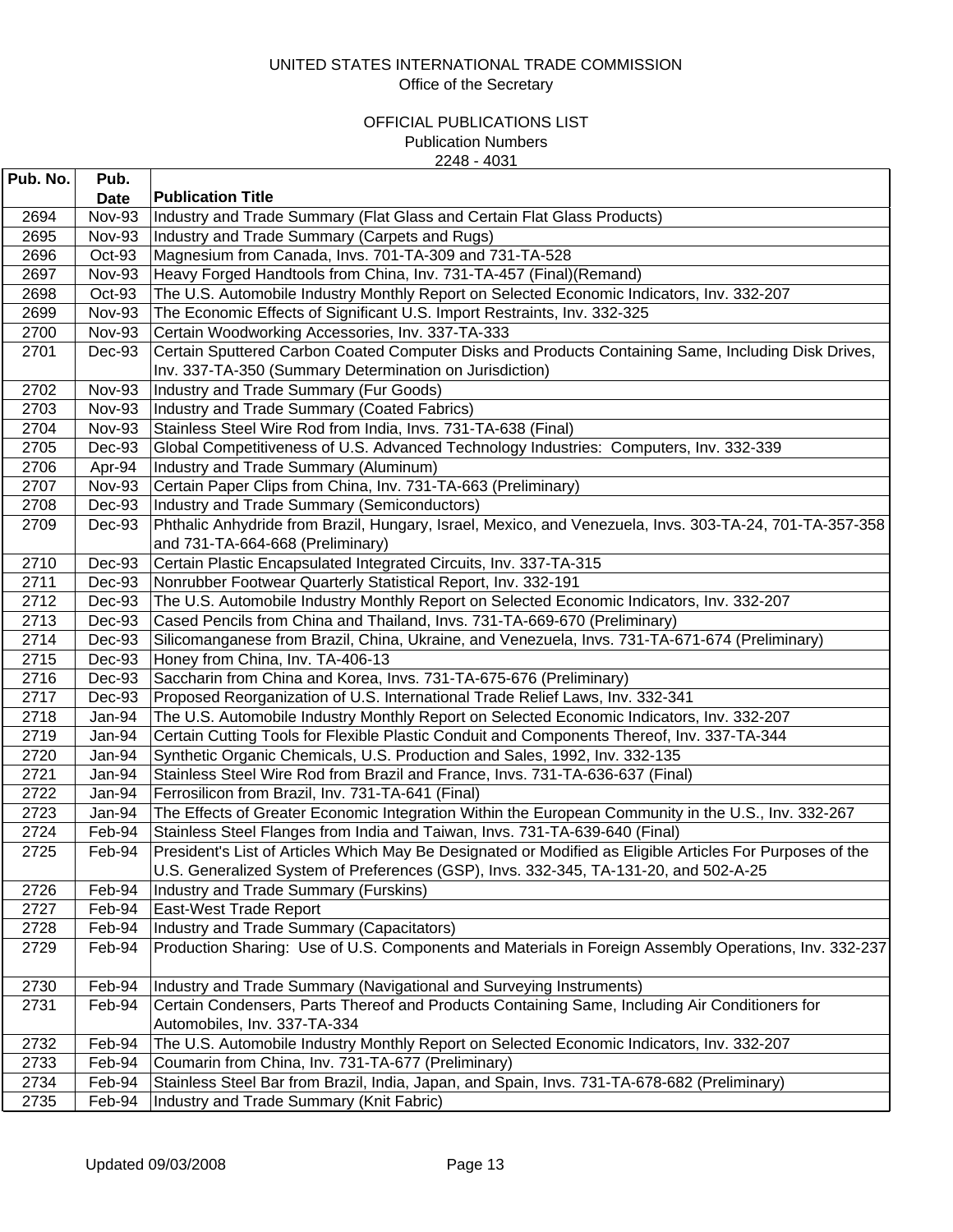| Pub. No. | Pub.        |                                                                                                        |
|----------|-------------|--------------------------------------------------------------------------------------------------------|
|          | <b>Date</b> | <b>Publication Title</b>                                                                               |
| 2736     | Feb-94      | Industry and Trade Summary (Antibiotics)                                                               |
| 2737     | Mar-94      | Industry and Trade Summary (Cut Flowers)                                                               |
| 2738     | Feb-94      | Industry and Trade Summary (Structural Ceramic Products)                                               |
| 2739     | Feb-94      | Industry and Trade Summary (Pneumatic Tires and Tubes)                                                 |
| 2740     | Feb-94      | Defrost Timers from Japan, Inv. 731-TA-643 (Final)                                                     |
| 2741     | Feb-94      | Industry and Trade Summary (Natural Rubber)                                                            |
| 2742     | Feb-94      | Industry and Trade Summary (Fiberglass Products)                                                       |
| 2743     | Feb-94      | Industry and Trade Summary (Saturated Polyesters in Primary Form)                                      |
| 2744     | Mar-94      | Welded Stainless Steel Pipe from Malaysia, Inv. 731-TA-644 (Final)                                     |
| 2745     | Feb-94      | Metallurgical Coke: Baseline Analysis of the U.S. Industry and Imports, Inv. 332-342                   |
| 2746     | Mar-94      | Industry and Trade Summary (Aircraft and Reaction Engines, Other Gas Turbines and Parts)               |
| 2747     | Mar-94      | Industry and Trade Summary (Fatty Chemicals)                                                           |
| 2748     | Mar-94      | Industry and Trade Summary (Brooms, Brushes and Hair-Grooming Articles)                                |
| 2749     | Mar-94      | Industry and Trade Summary (Paper Boxes and Bags)                                                      |
| 2750     | Mar-94      | Industry and Trade Summary (Pesticide Products and Formulations)                                       |
| 2751     | Mar-94      | Industry and Trade Summary (Certain Motor Vehicle Parts and Accessories)                               |
| 2752     | Mar-94      | Nonrubber Footwear Quarterly Statistical Report, Inv. 332-191                                          |
| 2753     | Mar-94      | Softwood Lumber from Canada, Inv. 701-TA-312 (Final) (Second Remand)                                   |
| 2754     | Mar-94      | The U.S. Automobile Industry Monthly Report on Selected Economic Indicators, Inv. 332-207              |
| 2755     | Mar-94      | Fresh Garlic from China, Inv. 731-TA-683 (Preliminary)                                                 |
| 2756     | Mar-94      | Industry and Trade Summary (Air Conditioning Equipment and Parts)                                      |
| 2757     | Mar-94      | Industry and Trade Summary (Builders Hardware)                                                         |
| 2758     | Mar-94      | Industry and Trade Summary (Semifinished Steel)                                                        |
| 2759     | Mar-94      | Steel: Semiannual Monitoring Report, Inv. 332-327                                                      |
| 2760     | Mar-94      | Steel Wire Rod from Belgium and Germany, Invs. 701-TA-359 and 731-TA-686-687 (Preliminary)             |
| 2761     | Mar-94      | Steel Wire Rod from Brazil and Japan, Invs. 731-TA-646 and 648 (Final)                                 |
| 2762     | Apr-94      | Industry and Trade Summary (Coffee and Tea)                                                            |
| 2763     | Mar-94      | U.S. Imports of Textiles and Apparel Under the Multifiber Arrangement, Inv. 332-343                    |
| 2764     | Mar-94      | Certain Recominantly Produced Human Growth Hormones, Inv. 337-TA-358 (Temporary Relief                 |
|          |             | Proceedings)                                                                                           |
| 2765     | Mar-94      | Industry and Trade Summary (Metal Working Machines Tools and Accessories)                              |
| 2766     | Mar-94      | Fresh Cut Roses from Colombia and Ecuador, Invs. 731-TA-684-685 (Preliminary)                          |
| 2767     | Mar-94      | Carbon Steel Butt-Weld Pipe Fittings from France, India, Israel, Malaysia, Korea, Thailand, the United |
|          |             | Kingdom, and Venezuela, Invs. 701-TA-360-361 and 731-TA-688-695 (Preliminary)                          |
| 2768     | Apr-94      | The U.S. Automobile Industry Monthly Report on Selected Economic Indicators, Inv. 332-207              |
| 2769     | Jun-94      | The Year in Trade 1993: Operation of the Trade Agreements Program                                      |
| 2770     | Apr-94      | <b>East-West Trade Report</b>                                                                          |
| 2771     | Apr-94      | Monitoring of U.S. Imports of Tomatoes, Inv. 332-350                                                   |
| 2772     | Apr-94      | Calcium Aluminate Cement and Cement Clinker from France, Inv. 731-TA-645 (Final)                       |
| 2773     | May-94      | Nitromethane from China, Inv. 731-TA-650 (Final)                                                       |
| 2774     | Apr-94      | The U.S. Automobile Industry Monthly Report on Selected Economic Indicators, Inv. 332-207              |
| 2775     | May-94      | Magnesium from China, Russia and Ukraine, Invs. 731-TA-696-698 (Preliminary)                           |
| 2776     | May-94      | Selected Publications of the U.S. International Trade Commission through December 1993                 |
| 2777     | May-94      | Stainless Steel Angle from Japan, Inv. 731-TA-699 (Preliminary)                                        |
| 2778     | May-94      | Grain-Oriented Silicon Electrical Steel from Italy and Japan, Invs. 701-TA-355 and 731-TA-660 (Final)  |
| 2779     | Jun-94      | Silicon Carbide from China, Inv. 731-TA-651 (Final)                                                    |
| 2780     | Jun-94      | Calcium Aluminate Flux from France, Inv. 731-TA-645 (Final)                                            |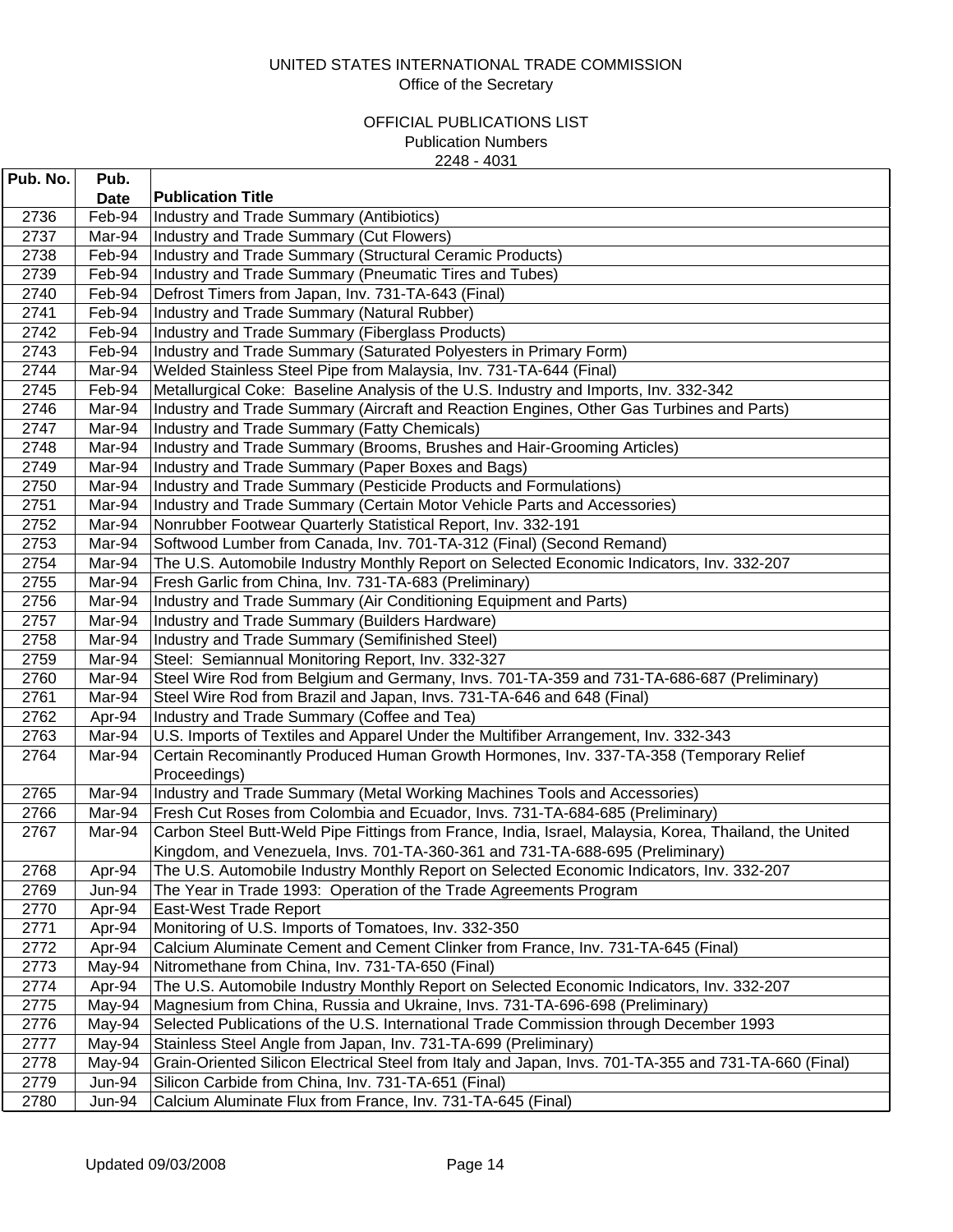| Pub. No.     | Pub.          |                                                                                                                                                       |
|--------------|---------------|-------------------------------------------------------------------------------------------------------------------------------------------------------|
|              | Date          | <b>Publication Title</b>                                                                                                                              |
| 2781         | <b>Jun-94</b> | The U.S. Automobile Industry Monthly Report on Selected Economic Indicators, Inv. 332-207                                                             |
| 2782         | <b>Jun-94</b> | Monitoring of U.S. Imports of Peppers, Inv. 332-351                                                                                                   |
| 2783         | Jun-94        | Aramid Fiber Formed of Poly Para-Phenylene Terephthalamide from the Netherlands, Inv. 731-TA-652                                                      |
|              |               | (Final)                                                                                                                                               |
| 2784         | Jun-94        | Annual Report 1995                                                                                                                                    |
| 2785         | Jun-94        | Rum Annual Report on Selected Economic Indicators, Inv. 332-175                                                                                       |
| 2786         | Jun-94        | Certain Tape Dispensers, Inv. 337-TA-354                                                                                                              |
| 2787         | Jun-94        | Certain Dielectric Miniature Microwave Filters and Multiplexers Containing Same, Inv. 337-TA-359                                                      |
| 2788         | <b>Jun-94</b> | Certain Multibrand Infrared Remote Control Transmitters, Inv. 337-TA-363                                                                              |
| 2789         | <b>Jun-94</b> | Nonrubber Footwear Quarterly Statistical Report, Inv. 332-191                                                                                         |
| 2790         | Jun-94        | Potential Impact on the U.S. Economy and Industries of the GATT Uruguay Round Agreements, Inv. 332-                                                   |
|              |               | 353 (Volume I)                                                                                                                                        |
| 2791         | <b>Jun-94</b> | Potential Impact on the U.S. Economy and Industries of the GATT Uruguay Round Agreements, Inv. 332-                                                   |
|              |               | 353 (Volume II)                                                                                                                                       |
| 2792         | Jun-94        | Disposable Lighters from China and Thailand, Invs. 303-TA-25 and 731-TA-700-701 (Preliminary)                                                         |
| 2793         | <b>Jul-94</b> | Sebacic Acid from China, Inv. 731-TA-653 (Final)                                                                                                      |
| 2794         | <b>Jul-94</b> | Wheat, Wheat Flour, and Semolina, Inv. 22-54                                                                                                          |
| 2795         | <b>Jul-94</b> | The U.S. Automobile Industry Monthly Report on Selected Economic Indicators, Inv. 332-207                                                             |
| 2796         | <b>Jul-94</b> | Ferrovanadium and Nitrided Vanadium from Russia, Inv. 731-TA-702 (Preliminary)                                                                        |
| 2797         | <b>Jul-94</b> | Furfuryl Alcohol from China, South Africa, and Thailand, Invs. 731-TA-703-705 (Preliminary)                                                           |
| 2798         | <b>Jul-94</b> | Canned Pineapple Fruit from Thailand, Inv. 731-TA-706 (Preliminary)                                                                                   |
| 2799         | <b>Jul-94</b> | East-West Trade Report                                                                                                                                |
| 2800         | Aug-94        | Grain-Oriented Silicon Electrical Steel from Italy, Inv. 731-TA-659 (Final)                                                                           |
| 2801         | Aug-94        | Seamless Carbon and Alloy Standard, Line and Pressure Steel Pipe from Argentina, Brazil, Germany, and                                                 |
|              | <b>Jul-94</b> | Italy, Invs, 701-TA-362 and 731-TA-707-710 (Preliminary)<br>The U.S. Automobile Industry Monthly Report on Selected Economic Indicators, Inv. 332-207 |
| 2802<br>2803 | Aug-94        | Oil Country Tubular Goods from Argentina, Austria, Italy, Japan, Korea, Mexico, and Spain, Invs. 701-TA-                                              |
|              |               | 363-364 and 731-TA-711-717 (Preliminary)                                                                                                              |
| 2804         | Aug-94        | Glycine from China, Inv. 731-TA-718 (Preliminary)                                                                                                     |
| 2805         | Sep-94        | U.S. Trade Shifts in Selected Industries and Recent Trends in U.S. Services Trade, Inv. 332-345                                                       |
| 2806         | Aug-94        | The U.S. Automobile Industry Monthly Report on Selected Economic Indicators, Inv. 332-207                                                             |
| 2807         | Sep-94        | Steel: Semiannual Monitoring Report: Special Focus: Steel Product Quality and Customer Service, Inv.                                                  |
|              |               | 332-237                                                                                                                                               |
| 2808         | Sep-94        | Nonrubber Footwear Quarterly Statistical Report, Inv. 332-191                                                                                         |
| 2809         | Sep-94        | Phthalic Anhydride from Venezuela, Inv. 731-TA-668 (Final)                                                                                            |
| 2810         | Nov-94        | Synthetic Organic Chemicals, U.S. Production and Sales, 1993, Inv. 332-135                                                                            |
| 2811         | Sep-94        | Certain Anti-Theft Deactivatable Resonant Tags and Components Thereof, Inv. 337-TA-347                                                                |
| 2812         | Sep-94        | Certain Processes for the Manufacture of Skinless Sausage Casings and Resulting Products (Petitions for                                               |
|              |               | Modification of Limited Exclusion Order), Inv. 337-TA-148                                                                                             |
| 2813         | Sep-94        | Report on the Impact of the Caribbean Basin Economic Recovery Act on U.S. Industries and Consumers,                                                   |
|              |               | Inv. 332-227                                                                                                                                          |
| 2814         | Sep-94        | Andean Trade Preference Act: Effect on the U.S. Economy and on Andean Drug Crop Eradication and                                                       |
|              |               | Crop Substitution, Inv. 332-352                                                                                                                       |
| 2815         | Sep-94        | Certain Vehicle Security Systems and Components Thereof, Inv. 337-TA-355                                                                              |
| 2816         | Oct-94        | Certain Cased Pencils from Thailand, Inv. 731-TA-670 (Final)                                                                                          |
| 2817         | Sep-94        | The U.S. Automobile Industry Monthly Report on Selected Economic Indicators, Inv. 332-207                                                             |
| 2818         | Oct-94        | East-West Trade Report                                                                                                                                |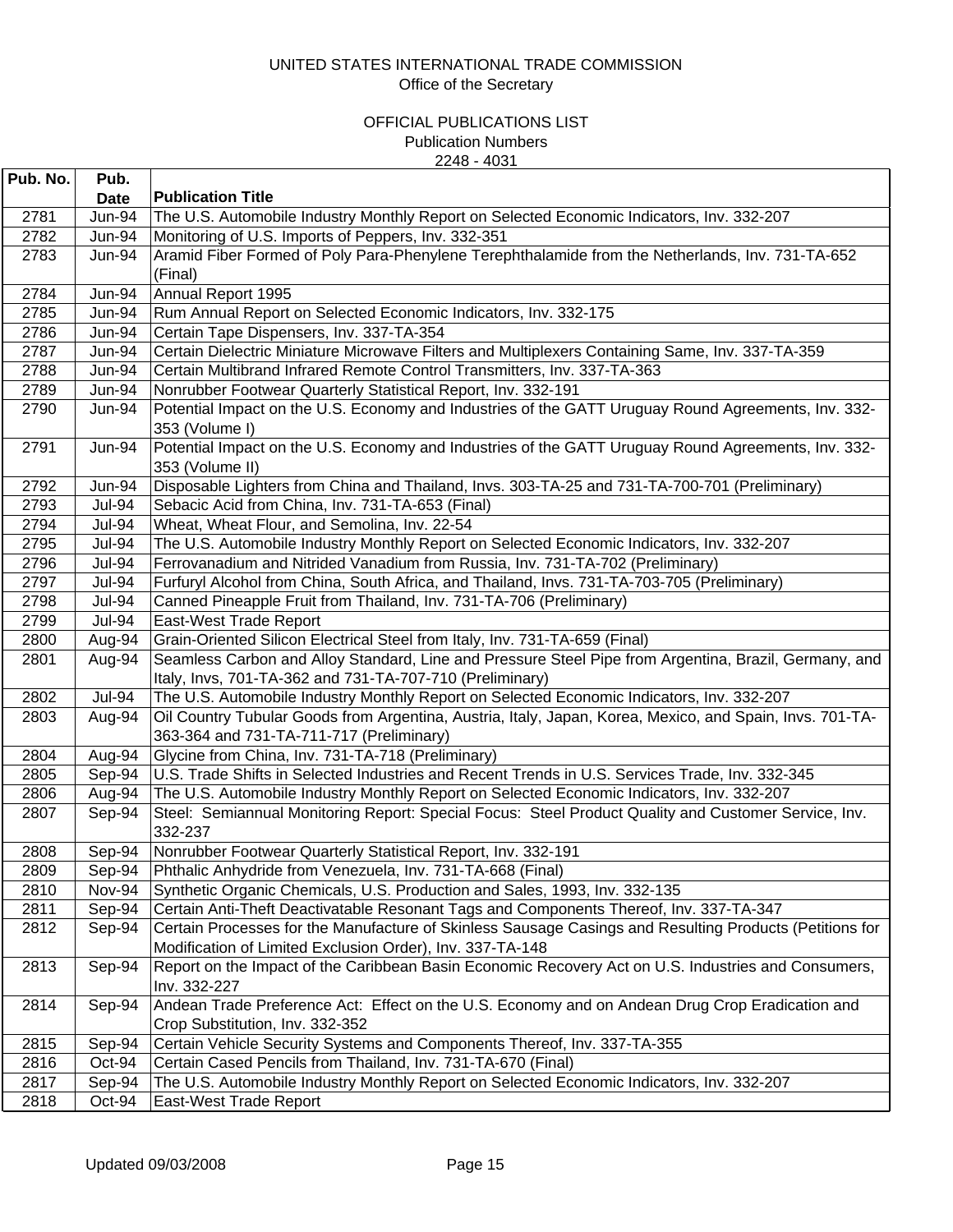| Pub. No. | Pub.   |                                                                                                                              |
|----------|--------|------------------------------------------------------------------------------------------------------------------------------|
|          | Date   | <b>Publication Title</b>                                                                                                     |
| 2819     | Oct-94 | Carbon Steel Pipe Nipples from Mexico, Inv. 731-TA-719 (Preliminary)                                                         |
| 2820     | Oct-94 | Industry and Trade Summary (Telecommunications Equipment)                                                                    |
| 2821     | Oct-94 | Industry and Trade Summary (Computer Peripherals and Computer Components)                                                    |
| 2822     | Oct-94 | Industry and Trade Summary (Audio and Video Recording Reproducing Equipment)                                                 |
| 2823     | Oct-94 | Industry and Trade Summary (Primary Aromatics)                                                                               |
| 2824     | Oct-94 | Wheel Inserts from Taiwan, Inv. 731-TA-721 (Preliminary)                                                                     |
| 2825     | Nov-94 | Fresh Garlic from China, Inv. 731-TA-683 (Final)                                                                             |
| 2826     | Nov-94 | Industry and Trade Summary (Polypropylene Resins in Primary Forms)                                                           |
| 2827     | Nov-94 | Effects of the Arab League Boycott of Israel on U.S. Businesses, Inv. 332-349                                                |
| 2828     | Oct-94 | The U.S. Automobile Industry Monthly Report on Selected Economic Indicators, Inv. 332-207                                    |
| 2829     | Nov-94 | Certain Paper Clips from China, Inv. 731-TA-663 (Final)                                                                      |
| 2830     | Dec-94 | Proposed Modifications to the Harmonized Tariff Schedule of the United States (Addendum to the Report)                       |
| 2831     | Dec-94 | Harmonized Tariff Schedule of the United States                                                                              |
| 2832     | Nov-94 | Honey from China, Inv. 731-TA-722 (Preliminary)                                                                              |
| 2833     | Dec-94 | Proposed Modifications of the Harmonized Tariff Schedule of the United States Concerning the Treatment<br>of Petroleum Jelly |
| 2834     | Dec-94 | Presidents List of Articles Which may be Designated or Modified as Eligible Articles for Purposes of the                     |
|          |        | Generalized System of Preferences (Thailand), Inv. 332-356                                                                   |
| 2835     | Nov-94 | Sulfanilic Acid from Hungary, Inv. 731-TA-560 (Final) (Remand)                                                               |
| 2836     | Dec-94 | Silicomanganese from Brazil, China, Ukraine, and Venezuela, Invs. 731-TA-671-674 (Final)                                     |
| 2837     | Dec-94 | Certain Cased Pencils from China, Inv. 731-TA-669 (Final)                                                                    |
| 2838     | Nov-94 | The U.S. Automobile Industry Monthly Report on Selected Economic Indicators, Inv. 332-207                                    |
| 2839     | Dec-94 | Nonrubber Footwear Quarterly Statistical Report, Inv. 332-191                                                                |
| 2840     | Dec-94 | Certain Drawer Slides from China, Inv. 731-TA-723 (Preliminary)                                                              |
| 2841     | Dec-94 | Industry and Trade Summary (Cordage)                                                                                         |
| 2842     | Dec-94 | Saccharin from China, Inv. 731-TA-675 (Final)                                                                                |
| 2843     | Dec-94 | Certain Devices for Connecting Computers via Telephone Lines, Inv. 337-TA-360                                                |
| 2844     | Dec-94 | Manganese Metal from China, Inv. 731-TA-724 (Preliminary)                                                                    |
| 2845     | Mar-95 | Industry and Trade Summary (Polyvinyl Chloride Resin in Primary Forms)                                                       |
| 2846     | Dec-94 | Industry and Trade Summary (Medical Chemicals, Except Antibiotics)                                                           |
| 2847     | Dec-94 | The U.S. Automobile Industry Monthly Report on Selected Economic Indicators, Inv. 332-207                                    |
| 2848     | Jan-95 | Manganese Sulfate from China, Inv. 731-TA-725 (Preliminary)                                                                  |
| 2849     | Jan-95 | Industry and Trade Summary (Motorcycles and Certain Other Vehicles)                                                          |
| 2850     | Jan-95 | Industry and Trade Summary (Computer Software and Other Recorded Media)                                                      |
| 2851     | Feb-95 | Industry and Trade Summary (Optical Fiber, Cable, and Bundles)                                                               |
| 2852     | Feb-95 | Coumarin from China, Inv. 731-TA-677 (Final)                                                                                 |
| 2853     | Jan-95 | Industry and Trade Summary (Apparel)                                                                                         |
| 2854     | Jan-95 | The U.S. Automobile Industry Monthly Report on Selected Economic Indicators, Inv. 332-207                                    |
| 2855     | Jan-95 | East-West Trade Report                                                                                                       |
| 2856     | Feb-95 | Stainless Steel Bar from Brazil, India, Japan, and Spain, Invs. 731-TA-678-679, 681 and 682 (Final)                          |
| 2857     | May-95 | Industry and Trade Summary (Industrial Food Processing Machinery and Food Related Equipment)                                 |
| 2858     | May-95 | Industry and Trade Summary (Precious Metals)                                                                                 |
| 2859     | May-95 | Industry and Trade Summary (Seeds)                                                                                           |
| 2860     | Feb-95 | Certain Electrical Conductor Aluminum Redraw Rod from Venezuela, Inv. 701-TA-387 (Final) (Remand)                            |
| 2861     | Feb-95 | The U.S. Automobile Industry Monthly Report on Selected Economic Indicators, Inv. 332-207                                    |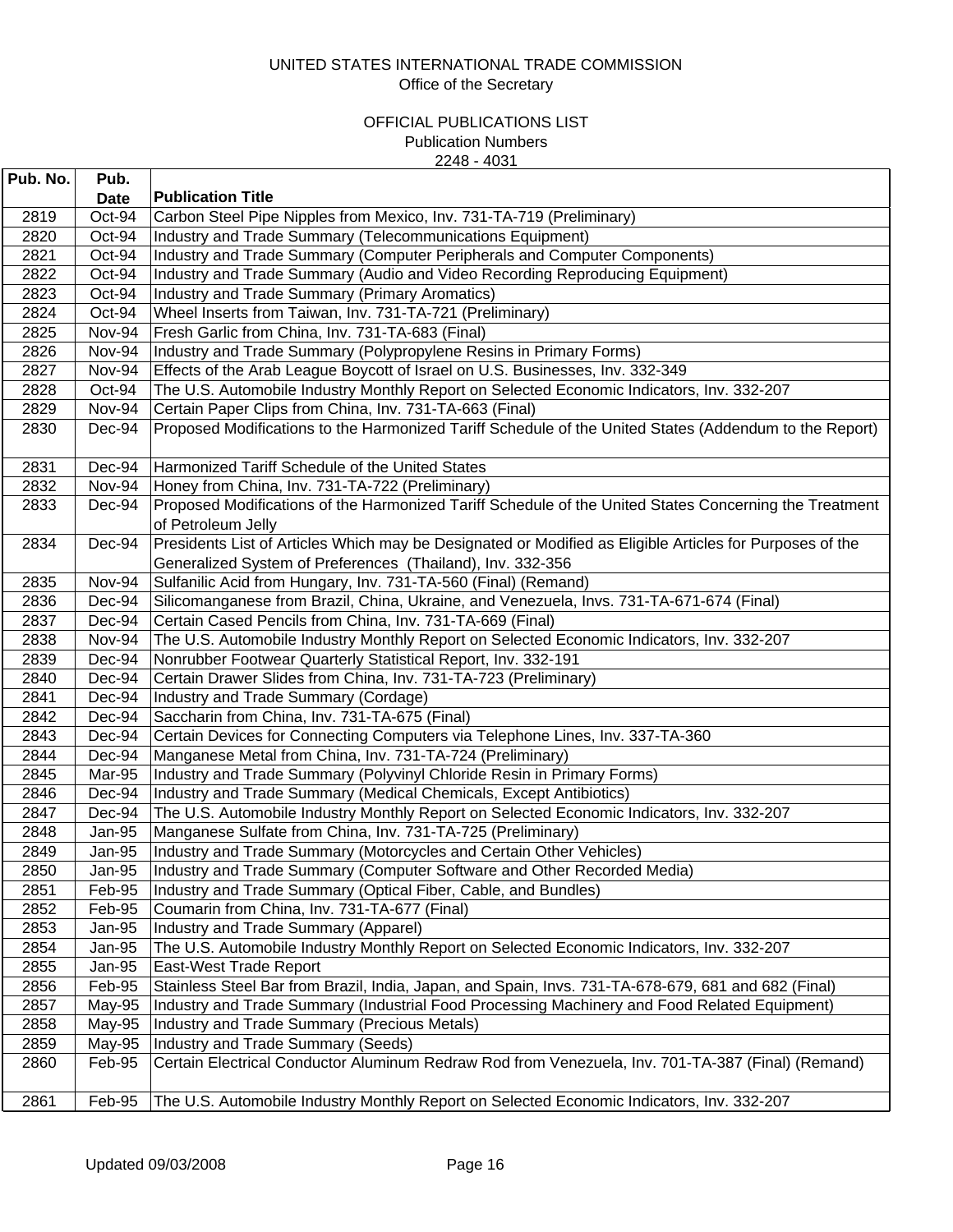| Pub. No. | Pub.          |                                                                                                          |
|----------|---------------|----------------------------------------------------------------------------------------------------------|
|          | Date          | <b>Publication Title</b>                                                                                 |
| 2862     | Mar-95        | Fresh Cut Roses from Colombia and Ecuador, Invs. 731-TA-684-685 (Final)                                  |
| 2863     | Mar-95        | Glycine from China, Inv. 731-TA-718 (Final)                                                              |
| 2864     | Mar-95        | Industry and Trade Summary (Leasing Services)                                                            |
| 2865     | Apr-95        | Industry and Trade Summary (Malt Beverages)                                                              |
| 2866     | Mar-95        | Industry and Trade Summary (Hose, Belting, and Plastic Tape)                                             |
| 2867     | Mar-95        | Global Competitiveness of U.S. Environmental Technology Industries: Municipal and Industrial Water and   |
|          |               | Wastewater, Inv. 332-347                                                                                 |
| 2868     | Mar-95        | Nonrubber Footwear Quarterly Statistical Report, Inv. 332-191                                            |
| 2869     | Mar-95        | Certain Recominantly Produced Human Growth Hormones, Inv. 337-TA-358                                     |
| 2870     | Apr-95        | Certain Carbon Steel Butt-Weld Pipe Fittings from France, India, Israel, Malaysia, Korea, Thailand, the  |
|          |               | United Kingdom, and Venezuela, Invs. 701-TA-360-361 and 731-TA-688-695 (Final)                           |
| 2871     | Mar-95        | The U.S. Automobile Industry Monthly Report on Selected Economic Indicators, Inv. 332-207                |
| 2872     | May-95        | Industry and Trade Summary (Abrasives)                                                                   |
| 2873     | <b>Jun-95</b> | Annual Report 1994                                                                                       |
| 2874     | Apr-95        | Industry and Trade Summary (Manmade Fibers)                                                              |
| 2875     | May-95        | Industry and Trade Summary (Certain Fresh Deciduous Fruits)                                              |
| 2876     | Apr-95        | Disposable Lighters from Thailand, Inv. 731-TA-701 (Final)                                               |
| 2877     | May-95        | Industry and Trade Summary (Television Picture Tubes and Other Cathode-Ray Tubes)                        |
| 2878     | <b>Jun-95</b> | Steel: Semiannual Monitoring Report, Inv. 332-327                                                        |
| 2879     | May-95        | Industry and Trade Summary (Unrecorded Media)                                                            |
| 2880     | <b>Jun-95</b> | Industry and Trade Summary (Stainless Steel Mill Products)                                               |
| 2881     | Apr-95        | Fresh Winter Tomatoes, Inv. TA-201-64 (Provisional Relief Phase)                                         |
| 2882     | Apr-95        | East-West Trade Report                                                                                   |
| 2883     | Apr-95        | Polyvinyl Alcohol from China, Japan, and Taiwan, Invs. 731-TA-726-729 (Preliminary)                      |
| 2884     | Apr-95        | U.S. Imports of Textiles and Apparel Under the Multifiber Arrangement: Annual Report for 1994, Inv. 332- |
|          |               | 343                                                                                                      |
| 2885     | Apr-95        | Magnesium from China, Russia and Ukraine, Invs. 731-TA-696-698 (Final)                                   |
| 2886     | May-95        | Production Sharing: Use of U.S. Components and Materials in Foreign Assembly Operations, 1990-1993,      |
|          |               | Inv. 332-237                                                                                             |
| 2887     | May-95        | Stainless Steel Angle from Japan, Inv. 731-TA-699 (Final)                                                |
| 2889     | May-95        | Certain Portable On-Car Disc Brake Lathes and Components Thereof, Inv. 337- TA-364                       |
| 2890     | May-95        | Certain Curable Fluoroelastomer Compositions and Precursors Thereof, Inv. 337-TA-364                     |
| 2892     | May-95        | Light-Walled Rectangular Pipe and Tube from Mexico, Inv. 731-TA-730 (Preliminary)                        |
| 2893     | May-95        | Bicycles from China, Inv. 731-TA-731 (Preliminary)                                                       |
| 2894     | <b>Jul-95</b> | The Year in Trade 1994: Operation of the Trade Agreements Program                                        |
| 2895     | May-95        | The U.S. Automobile Industry Monthly Report on Selected Economic Indicators, Inv. 332-207                |
| 2896     | <b>Jun-95</b> | Disposable Lighters from China, Inv. 731-TA-700 (Final)                                                  |
| 2897     | Jun-95        | Furfuryl Alcohol from China and South Africa, Invs. 731-TA-703-704 (Final)                               |
| 2898     | <b>Jun-95</b> | Industry and Trade Summary (Certain Miscellaneous Vegetable Substances and Products)                     |
| 2899     | <b>Jun-95</b> | Circular Welded Non-Alloy Steel Pipe from Romania and South Africa, Invs. 731-TA-732-733 (Preliminary)   |
|          |               |                                                                                                          |
| 2900     | <b>Jun-95</b> | The Economic Effects of Antidumping and Countervailing Duty Orders and Suspension Agreements, Inv.       |
|          |               | 332-344                                                                                                  |
| 2901     | <b>Jun-95</b> | Nonrubber Footwear Quarterly Statistical Report, Inv. 332-191                                            |
| 2902     | <b>Jun-95</b> | Certain Diltiazem Hydrochloride and Diltiazem Preparations, Inv. 337-TA-349                              |
| 2903     | Aug-95        | Certain Audible Alarm Devices for Divers, Inv. 337-TA-365                                                |
| 2904     | <b>Jun-95</b> | Ferrovanadium and Nitrided Vanadium from Russia, Inv. 731-TA-702 (Final)                                 |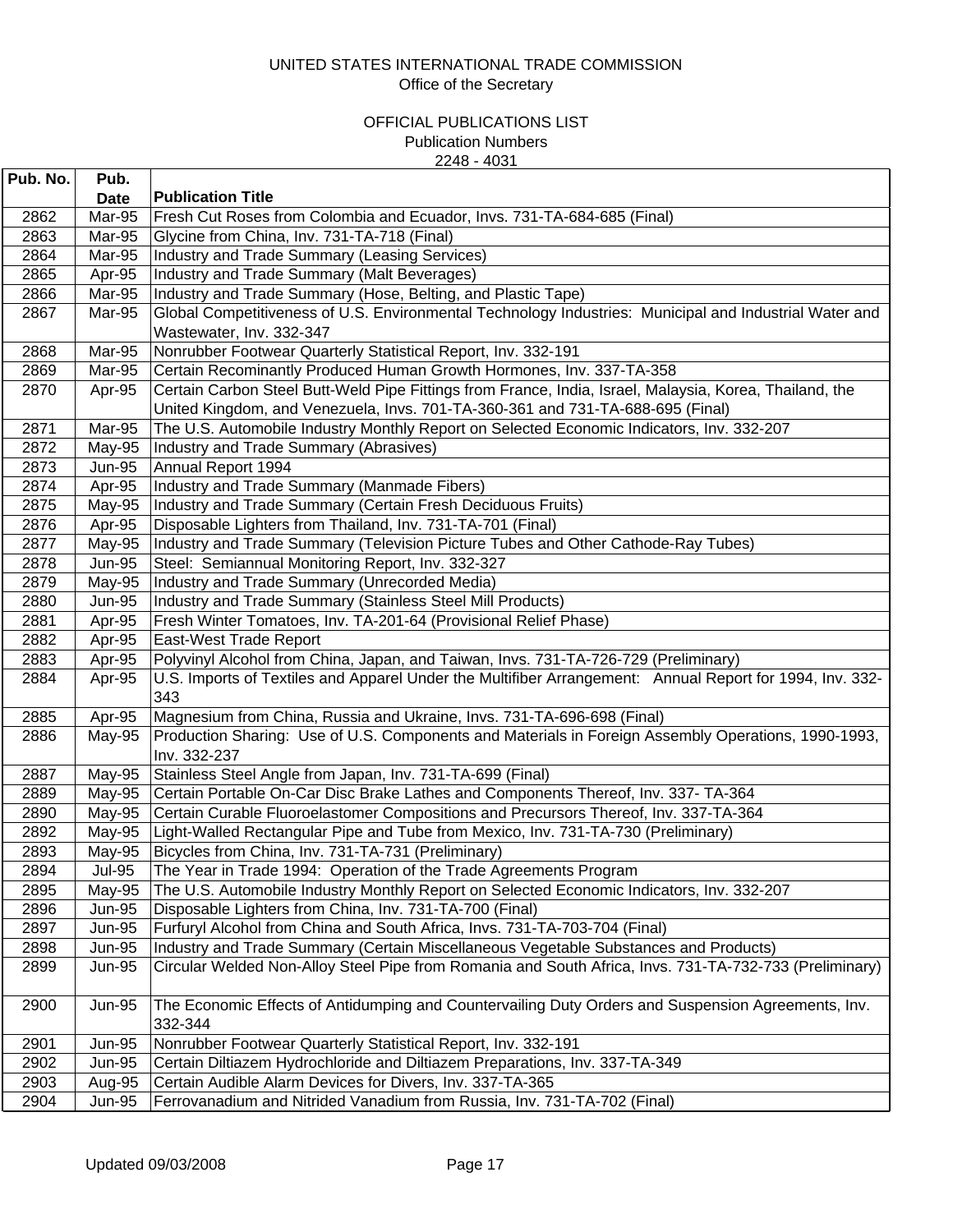| Pub. No. | Pub.          |                                                                                                                                                             |
|----------|---------------|-------------------------------------------------------------------------------------------------------------------------------------------------------------|
|          | <b>Date</b>   | <b>Publication Title</b>                                                                                                                                    |
| 2905     | <b>Jul-95</b> | Certain Pasta from Italy and Turkey, Invs. 701-TA-365-366 and 731-TA-734-735 (Preliminary)                                                                  |
| 2906     | <b>Jul-95</b> | East-West Trade Report                                                                                                                                      |
| 2907     | <b>Jul-95</b> | Canned Pineapple Fruit from Thailand, Inv. 731-TA-706 (Final)                                                                                               |
| 2908     | <b>Jun-95</b> | The U.S. Automobile Industry Monthly Report on Selected Economic Indicators, Inv. 332-207                                                                   |
| 2909     | <b>Jul-95</b> | Furfuryl Alcohol from Thailand, Inv. 731-TA-705 (Final)                                                                                                     |
| 2910     | <b>Jul-95</b> | Seamless Carbon and Alloy Standard, Line and Pressure Steel Pipe from Argentina, Brazil, Germany, and<br>Italy, Invs. 701-TA-362 and 731-TA-707-710 (Final) |
| 2911     | Aug-95        | Oil Country Tubular Goods from Argentina, Austria, Italy, Japan, Korea, Mexico, and Spain, Invs. 701-TA-<br>363-364 and 731-TA-711-717 (Final)              |
| 2912     | <b>Jul-95</b> | Monitoring of U.S. Imports of Tomatoes, Inv. 332-350                                                                                                        |
| 2913     | <b>Jul-95</b> | Monitoring of U.S. Imports of Peppers, Inv. 332-351                                                                                                         |
| 2914     | <b>Jul-95</b> | The U.S. Automobile Industry Monthly Report on Selected Economic Indicators, Inv. 332-207                                                                   |
| 2915     | Aug-95        | Lamb Meat: Competitive Conditions Affecting the U.S. and Foreign Lamb Industries, Inv. 332-357                                                              |
| 2916     | Aug-95        | Large Newspaper Printing Presses and Components Thereof, Whether Assembled or Unassembled from<br>Germany and Japan, Invs. 731-TA-736-737 (Preliminary)     |
| 2917     | Oct-95        | Industry and Trade Summary (Lumber, Flooring and Siding)                                                                                                    |
| 2918     | Aug-95        | Industry and Trade Summary (Printed Matter)                                                                                                                 |
| 2919     | Oct-95        | Industry and Trade Summary (Eggs)                                                                                                                           |
| 2920     | Sep-95        | Industry and Trade Summary (Education Services)                                                                                                             |
| 2921     | Sep-95        | Industry and Trade Summary (Franchising)                                                                                                                    |
| 2923     | Aug-95        | The U.S. Automobile Industry Monthly Report on Selected Economic Indicators, Inv. 332-207                                                                   |
| 2924     | Sep-95        | U.S. Trade Shifts in Selected Industries and Recent Trends in U.S. Services Trade, Inv. 332-345                                                             |
| 2925     | Sep-95        | Nonrubber Footwear Quarterly Statistical Report, Inv. 332-191                                                                                               |
| 2926     | Sep-95        | Andean Trade Preference Act: Impact on U.S. Industries and Consumers and on Drug Crop and                                                                   |
|          |               | Eradication and Crop Substitution, Inv. 332-352                                                                                                             |
| 2927     | Sep-95        | Caribbean Basin Economic Recovery Act: Impact on the U.S. Industries and Consumers, Inv. 332-227                                                            |
| 2928     | <b>Nov-95</b> | Industry and Trade Summary (Processed Vegetables)                                                                                                           |
| 2929     | Sep-95        | The U.S. Automobile Industry Monthly Report on Selected Economic Indicators, Inv. 332-207                                                                   |
| 2930     | Oct-95        | Form Extruded PVC and Polystyrene Framing Stock from the United Kingdom, Inv. 731-TA-738<br>(Preliminary)                                                   |
| 2931     | Oct-95        | East-West Trade Report                                                                                                                                      |
| 2932     | <b>Nov-95</b> | Manganese Sulfate from China, Inv. 731-TA-725 (Final)                                                                                                       |
| 2933     | <b>Nov-95</b> | Synthetic Organic Chemicals, U.S. Production and Sales, 1994, Inv. 332-135                                                                                  |
| 2934     | <b>Nov-95</b> | International Economic Review                                                                                                                               |
| 2935     | <b>Nov-95</b> | The Economic Effects of Significant U.S. Import Restraints, Inv. 332-325                                                                                    |
| 2936     | <b>Nov-95</b> | Clad Steel Plate from Japan, Inv. 731-TA-739 (Preliminary)                                                                                                  |
| 2937     | Feb-96        | Harmonized Tariff Schedule of the United States                                                                                                             |
| 2938     | Jan-96        | U.S.-Africa Trade Flows and Effects of the Uruguay Round Agreements and U.S. Trade and Development<br>Policy, Inv. 332-362                                  |
| 2939     | Dec-95        | Manganese Metal from China, Inv. 731-TA-724 (Final)                                                                                                         |
| 2940     | Dec-95        | General Agreement on Trade in Services: Examination of Major Trading Partners' Schedules of                                                                 |
|          |               | Commitments, Inv. 332-358                                                                                                                                   |
| 2941     | Dec-95        | <b>International Economic Review</b>                                                                                                                        |
| 2942     | Dec-95        | Industry Trade and Technology Review                                                                                                                        |
| 2943     | Dec-95        | Industry and Trade Summary (Uranium and Nuclear Fuel)                                                                                                       |
| 2944     | Jan-96        | Summary of Statutory Provisions Related to Import Relief                                                                                                    |
| 2945     | Jan-96        | Industry and Trade Summary (Coal, Coke, and Related Chemical Products)                                                                                      |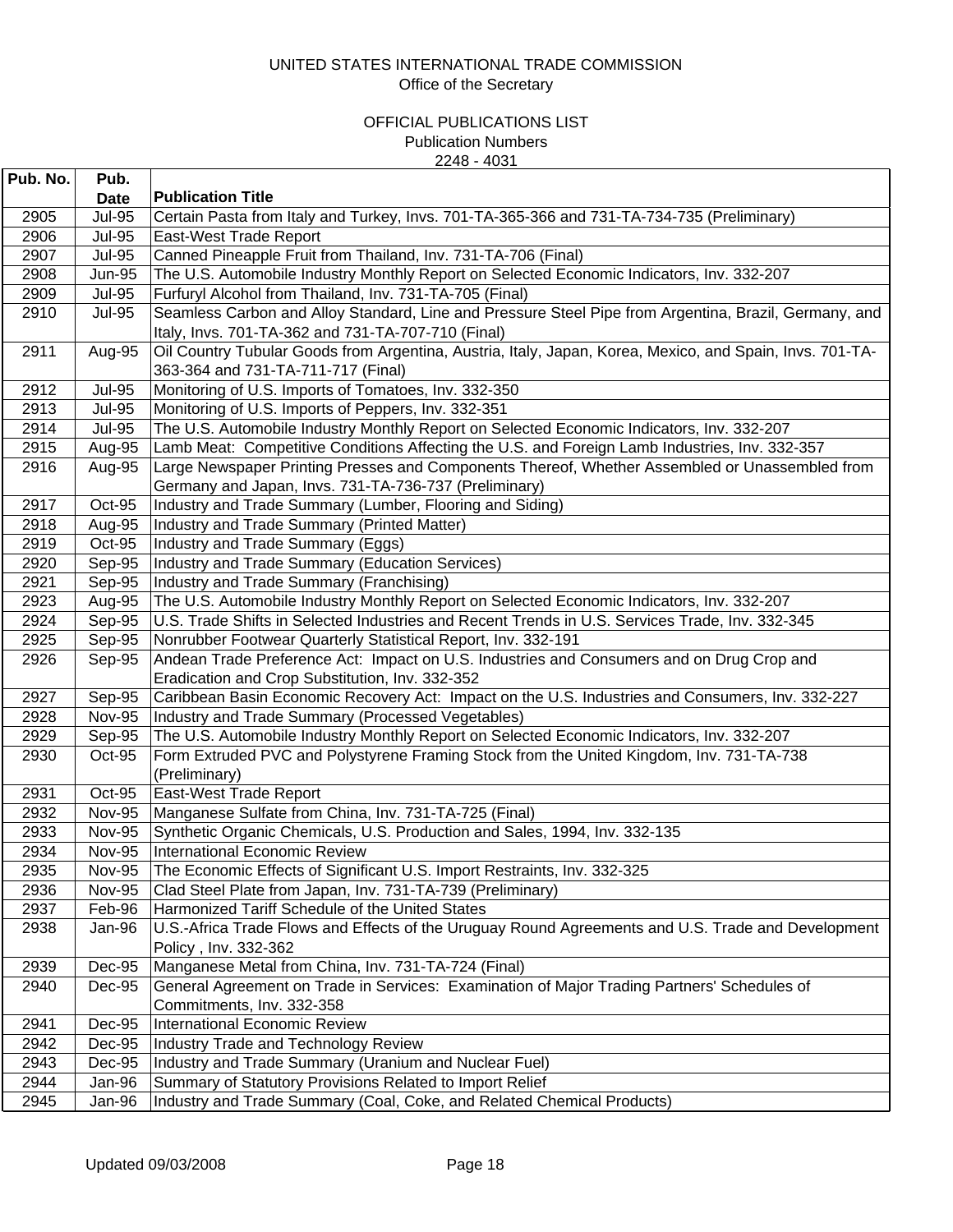| Pub. No. | Pub.          |                                                                                                                |
|----------|---------------|----------------------------------------------------------------------------------------------------------------|
|          | <b>Date</b>   | <b>Publication Title</b>                                                                                       |
| 2946     | Feb-96        | Nonrubber Footwear Quarterly Statistical Report, Inv. 332-191                                                  |
| 2947     | Feb-96        | East-West Trade Report                                                                                         |
| 2948     | Mar-96        | Sodium Azide from Japan, Inv. 731-TA-740 (Preliminary)                                                         |
| 2949     | Jan-96        | Certain Microsphere Adhesives, Process for Making Same, and Products Containing Same, Including Self-          |
|          |               | Stick Repositionable Notes I, Inv. 337-TA-366                                                                  |
| 2950     | Mar-96        | Industry and Trade Summary (Office Machines)                                                                   |
| 2951     | Mar-96        | The U.S. Automobile Industry Monthly Report on Selected Economic Indicators, Inv. 332-207                      |
| 2952     | Apr-96        | Melamine Institutional Dinnerware from China, Indonesia, and Taiwan, Invs. 731-TA-741-743 (Preliminary)        |
| 2953     | Mar-96        | International Economic Review                                                                                  |
| 2954     | Apr-96        | Industry and Trade Summary (Forklift Trucks and Related Vehicles)                                              |
| 2955     | Apr-96        | Steel Concrete Reinforcing Bars from Turkey, Inv. 731-TA-745 (Preliminary)                                     |
| 2956     | Apr-96        | Certain Laminated Hardwood Flooring from Canada, Inv. 701-TA-367 (Preliminary)                                 |
| 2957     | Apr-96        | Certain Brake Drums and Rotors from China, Inv. 731-TA-744 (Preliminary)                                       |
| 2958     | Apr-96        | Nonrubber Footwear Quarterly Statistical Report, Inv. 332-191                                                  |
| 2959     | Apr-96        | Beryllium Metal and High-Beryllium Alloys from Kazakhstan, Inv. 731-TA-746 (Preliminary)                       |
| 2960     | May-96        | Polyvinyl Alcohol from China, Japan, and Taiwan, Invs. 731-TA-726-727 and 729 (Final)                          |
| 2961     | Apr-96        | An Introduction to Administrative Protective Order Practice in Antidumping and Countervailing Duty             |
|          |               | <b>Investigations (Second Edition)</b>                                                                         |
| 2962     | Apr-96        | Industry Trade and Technology Review                                                                           |
| 2963     | May-96        | Broom Corn Brooms, Invs. TA-201-65 and NAFTA 302-1 (Provisional Relief Phase)                                  |
| 2964     | May-96        | Certain Neodymium Iron Boron Magnets, Magnet Alloys, and Articles Containing Same, Inv. 337-TA-372             |
| 2965     | May-96        | East-West Trade Report                                                                                         |
| 2966     | Apr-99        | Production Sharing: Use of U.S. Components and Materials in Foreign Assembly Operations, (1991-1994)           |
|          |               | (U.S. Imports Under Production Sharing Provisions of Harmonized Tariff Schedule Heading 9802), Inv. 332<br>237 |
| 2967     | May-96        | Fresh Tomatoes from Mexico, Inv. 731-TA-747 (Preliminary)                                                      |
| 2968     | Jun-96        | Bicycles from China, Inv. 731-TA-731 (Final)                                                                   |
| 2969     | Jun-96        | U.S. Trade Shifts in Selected Industries and Recent Trends in U.S. Services Trade, Inv. 332-345                |
| 2970     | Apr-96        | International Economic Review                                                                                  |
| 2971     | Aug-96        | The Year in Trade 1995: Operation of the Trade Agreements Program                                              |
| 2972     | Jun-96        | Clad Steel Plate from Japan, Inv. 731-TA-739 (Final)                                                           |
| 2973     | <b>Jul-96</b> | Circular Welded Non-alloy Steel Pipe from Romania and South Africa, Invs. 731-TA-732-733 (Final)               |
| 2974     | Jun-96        | Global Competitiveness of U.S. Environmental Technology Industries: Air Pollution Prevention and               |
|          |               | Control, Inv. 332-361                                                                                          |
| 2975     | <b>Jul-96</b> | Country of Origin Marking: Review of Laws, Regulations and Practices, Inv. 332-366                             |
| 2976     | <b>Jul-96</b> | Engineered Process Gas Turbo-Compressor Systems from Japan, Inv. 731-TA-748 (Preliminary)                      |
| 2977     | <b>Jul-96</b> | Certain Pasta from Italy and Turkey, Invs. 701-TA-365-366 and 731-TA-734-735 (Final)                           |
| 2978     | <b>Jul-96</b> | Certain Salinomycin Biomass and Preparations Containing Same, Inv. 337-TA-370                                  |
| 2979     | Sep-96        | Annual Report 1995                                                                                             |
| 2980     | <b>Jul-96</b> | Certain Electrical Connectors and Products Containing Same, Inv. 337-TA-374 (Temporary Relief<br>Proceeding)   |
| 2981     | <b>Jul-96</b> | Certain Electrical Connectors and Products Containing Same, Inv. 337-TA-374                                    |
| 2982     | <b>Jul-96</b> | Certain Memory Devices with Increased Capacitance and Products Containing Same, Inv. 337-TA-371                |
| 2983     | <b>Jul-96</b> | Industry Trade and Technology Review                                                                           |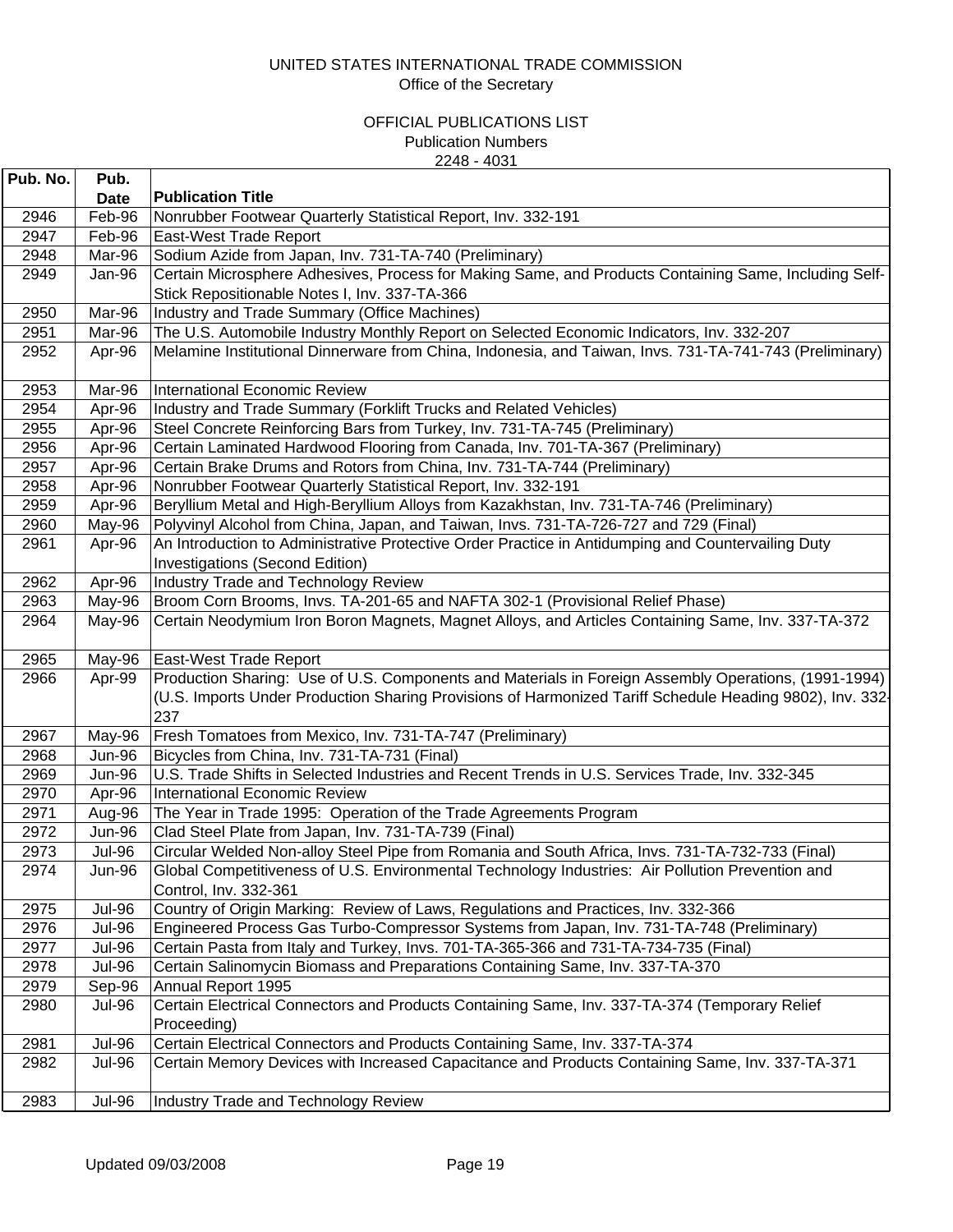| Pub. No. | Pub.          |                                                                                                          |
|----------|---------------|----------------------------------------------------------------------------------------------------------|
|          | Date          | <b>Publication Title</b>                                                                                 |
| 2984     | Aug-96        | Broom Corn Brooms, Invs. TA-201-65 and NAFTA-302-1                                                       |
| 2985     | Aug-96        | Fresh Tomatoes and Bell Peppers, Inv. TA-201-66                                                          |
| 2986     | <b>Jun-96</b> | <b>International Economic Review</b>                                                                     |
| 2987     | Aug-96        | Annual Statistical Report on U.S. Imports of Textiles and Apparel Under the Multifiber Arrangement, Inv. |
|          |               | 332-343                                                                                                  |
| 2988     | Aug-96        | Large Newspaper Printing Presses and Components Thereof, Whether Assembled or Unassembled from           |
|          |               | Germany and Japan, Invs. 731-TA-736-737 (Final)                                                          |
| 2989     | Aug-96        | Persulfates from China, Inv. 731-TA-749 (Preliminary)                                                    |
| 2990     | Aug-96        | East-West Trade Report                                                                                   |
| 2991     | Sep-96        | Certain Hardware Logic Emulation Systems and Components Thereof, Inv. 337-TA-383                         |
| 2992     | Sep-96        | Shifts in U.S. Merchandise Trade in 1995, Inv. 332-345                                                   |
| 2993     | Sep-96        | Vector Supercomputers from Japan, Inv. 731-TA-750 (Preliminary)                                          |
| 2994     | Sep-96        | Report on the Impact of the Caribbean Basin Economic Recovery Act on U.S. Industries and Consumers,      |
|          |               | Inv. 332-227                                                                                             |
| 2995     | Sep-96        | Andean Trade Preference Act: Effect on the U.S. Economy and on Andean Drug Crop Eradication and          |
|          |               | Crop Substitution, Inv. 332-352                                                                          |
| 2996     | Sep-96        | International Economic Review                                                                            |
| 2997     | Oct-96        | DRAMS (Dynamic Random Access Memory Semiconductors) of One Megabit and Above from Korea, Inv.            |
|          |               | 731-TA-556 (Final) (Remand)                                                                              |
| 2998     | Sep-96        | Certain Asian-Style Kamaboko Fish Cakes, Inv. 337-TA-378                                                 |
| 2999     | Oct-96        | Open-end Spun Rayon Singles Yarn from Austria, Inv. 731-TA-751 (Preliminary)                             |
| 3000     | Oct-96        | U.S.-Africa Trade Flows and Effects of the Uruguay Round Agreements and U.S. Trade and Development       |
|          |               | Policy, Inv. 332-362                                                                                     |
| 3001     | Nov-96        | Harmonized Tariff Schedule of the United States                                                          |
| 3002     | Nov-96        | Crawfish Tail Meat from China, Inv. 731-TA-752 (Preliminary)                                             |
| 3003     | Nov-96        | Certain Variable Speed Wind Turbines and Components Thereof, Inv. 337-TA-376                             |
| 3004     | Oct-95        | Industry, Trade and Technology Review                                                                    |
| 3005     | Nov-96        | Industry and Trade Summary (Radar and Certain Radio Apparatus)                                           |
| 3006     | Oct-96        | <b>International Economic Review</b>                                                                     |
| 3007     | Dec-96        | General Agreement on Trade in Services: Examination of South American Trading Partners' Schedule of      |
|          |               | Commitments, Inv. 332-367                                                                                |
| 3008     | Dec-96        | Advice Concerning Possible Modifications to the U.S. Generalized System of Preferences (GSP), Inv. 332-  |
|          |               | 369                                                                                                      |
| 3009     | Dec-96        | Cut-to-Length Carbon Steel Plate from China, Russia, South Africa, and Ukraine, Invs. 731-TA-753-756     |
|          |               | (Preliminary)                                                                                            |
| 3010     | Jan-97        | Collated Roofing Nails from China, Korea, and Taiwan, Invs. 731-TA-757-759 (Preliminary)                 |
| 3011     | Jan-97        | Advice Concerning the Addition of Certain Pharmaceutical Products and Chemical Intermediates to the      |
|          |               | Pharmaceutical Appendix to the Harmonized Tariff Schedule of the United States, Inv. 332-376             |
| 3012     | Jan-97        | Advice on Providing Temporary Duty-Free Entry for Certain Suits and Suit-type Jackets from Mexico, Inv.  |
|          |               | 332-373                                                                                                  |
| 3013     | Dec-95        | <b>International Economic Review</b>                                                                     |
| 3014     | Feb-97        | Industry and Trade Summary (Synthetic Rubber)                                                            |
| 3015     | Feb-97        | Industry and Trade Summary (Hides, Skins, and Leather)                                                   |
| 3016     | Feb-97        | Melamine Institutional Dinnerware from China, Indonesia, and Taiwan, Invs. 731-TA-741-743 (Final)        |
| 3017     | Jan-97        | Industry and Trade Summary (Nonalcoholic Beverages)                                                      |
| 3018     | Mar-97        | Industry and Trade Summary (Gemstones)                                                                   |
| 3019     | Feb-97        | Beryllium Metal and High Beryllium Alloys from Kazakhstan, Inv. 731-TA-746 (Final)                       |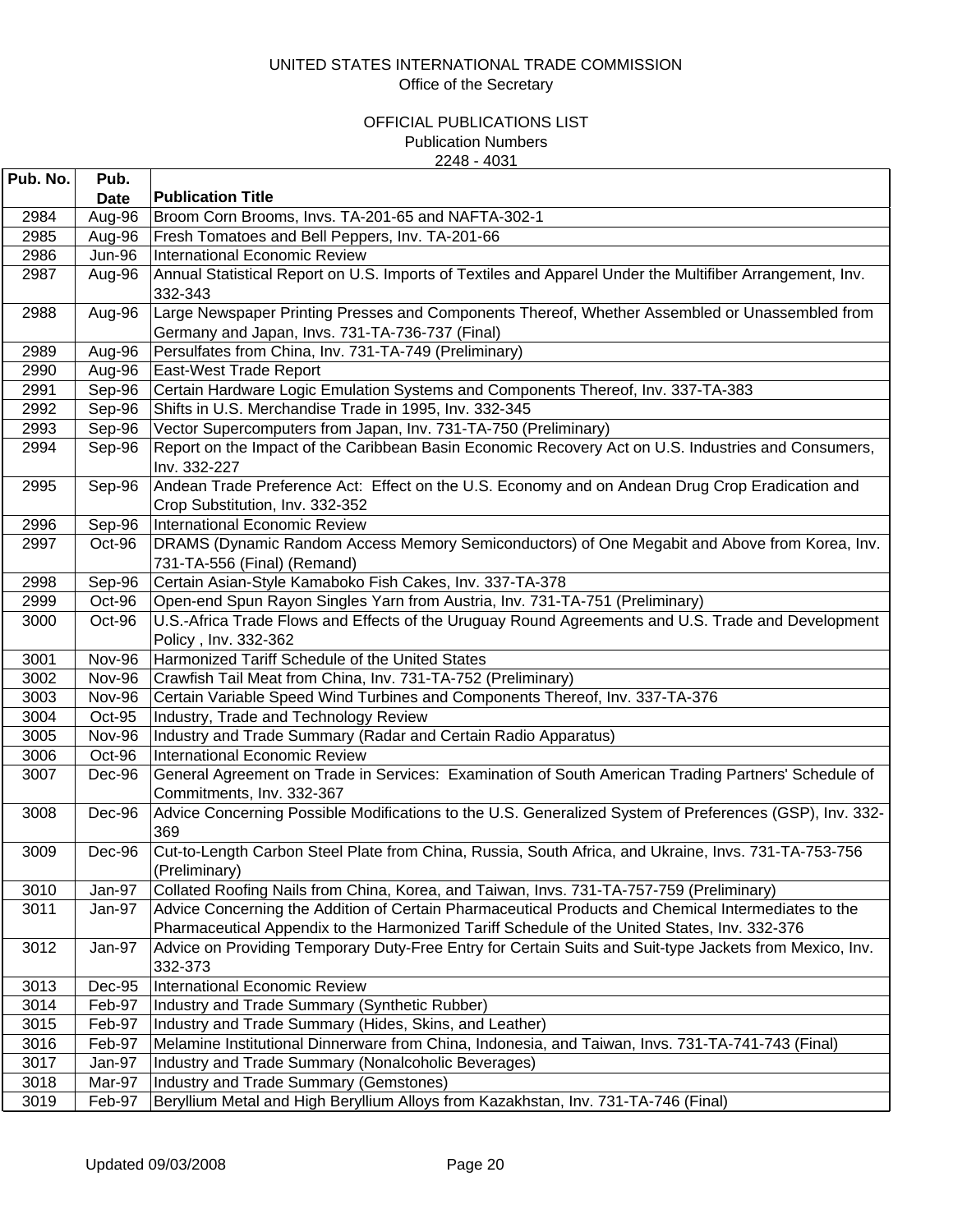| Pub. No. | Pub.          |                                                                                                                                   |
|----------|---------------|-----------------------------------------------------------------------------------------------------------------------------------|
|          | <b>Date</b>   | <b>Publication Title</b>                                                                                                          |
| 3020     | Mar-97        | Industry and Trade Summary (Nonalcoholic Beverages)                                                                               |
| 3021     | Feb-97        | Industry and Trade Summary (Synthetic Organic Pigments)                                                                           |
| 3022     | Apr-97        | Industry and Trade Summary (Industrial Papers and Paperboards)                                                                    |
| 3023     | Feb-97        | Advice on Providing Additional Generalized System of Preferences (GSP) Benefits for Least Developed                               |
|          |               | Countries, Inv. 332-370                                                                                                           |
| 3024     | Apr-97        | The Year in Trade 1996: Operation of the Trade Agreements Program                                                                 |
| 3025     | Apr-97        | Annual Report 1996                                                                                                                |
| 3026     | Mar-97        | Certain Agricultural Tractors under 50 Power Take-off Horsepower, Inv. 337-TA-380                                                 |
| 3027     | Mar-97        | Section 337 Investigations at the U.S. International Trade Commission: Answers to Frequently Asked                                |
|          |               | Questions                                                                                                                         |
| 3028     | Mar-97        | The U.S. Automobile Industry Monthly Report on Selected Economic Indicators, Inv. 332-207                                         |
| 3029     | Mar-97        | International Economic Review                                                                                                     |
| 3030     | Mar-97        | Nonrubber Footwear Quarterly Statistical Report, Inv. 332-191                                                                     |
| 3031     | Apr-97        | Advice Concerning the Proposed Modification of Duties on Certain Information Technology Products and                              |
|          |               | Distilled Spirits, Inv. 332-380                                                                                                   |
| 3032     | Apr-97        | Production Sharing: Use of U.S. Components and Materials in Foreign Assembly Operations, Inv. 332-237                             |
| 3033     | Apr-97        | Needle Bearing Wire from Japan, Inv. 731-TA-760 (Preliminary)                                                                     |
| 3034     | Apr-97        | Steel Concrete Reinforcing Bars from Turkey, Inv. 731-TA-745 (Final)                                                              |
| 3035     | Apr-97        | Certain Brake Drums and Rotors from China, Inv. 731-TA-744 (Final)                                                                |
| 3036     | Apr-97        | Static Random Access Memory Semiconductors from Korea and Taiwan, Invs. 731-TA-761-762<br>(Preliminary)                           |
| 3037     | Apr-97        | Steel Wire Rod from Canada, Germany, Trinidad and Tobago, and Venezuela, Invs. 701-TA-368-371 and<br>731-TA-763-766 (Preliminary) |
| 3038     | Apr-97        | Annual Report on U.S. Imports of Textiles and Apparel Under the Multifiber Arrangement, Inv. 332-343                              |
| 3039     | Apr-97        | Industry, Trade and Technology Review                                                                                             |
| 3040     | May-97        | International Economic Review                                                                                                     |
| 3041     | May-97        | Recent Trends in U.S. Services Trade, Inv. 332-345                                                                                |
| 3042     | <b>Jun-97</b> | Engineered Process Gas Turbo-Compressor Systems from Japan, Inv. 731-TA-748 (Final)                                               |
| 3043     | May-97        | International Economic Review                                                                                                     |
| 3044     | <b>Jun-97</b> | Persulfates from China, Inv. 731-TA-749 (Final)                                                                                   |
| 3045     | <b>Jun-97</b> | The Impact of the North American Free Trade Agreement on the U.S. Economy and Industries: A Three                                 |
|          |               | Year Review, Inv. 332-381                                                                                                         |
| 3046     | <b>Jul-97</b> | Certain Flash Memory Circuits and Products Containing Same, Inv. 337-TA-382                                                       |
| 3047     | <b>Jul-97</b> | International Economic Review                                                                                                     |
| 3048     | <b>Jul-97</b> | Cattle and Beef: Impact of the NAFTA and the Uruguay Round Agreements on U.S. Trade, Inv. 332-371                                 |
| 3049     | Aug-97        | Proposed Addendum to Inv. 1205-3                                                                                                  |
| 3050     | <b>Jul-97</b> | Fresh and Processed Potatoes: Competitive Conditions Affecting the U.S. and Canadian Industries, Inv.                             |
|          |               | 332-378                                                                                                                           |
| 3051     | <b>Jul-97</b> | Shifts in U.S. Merchandise Trade in 1996, Inv. 332-345                                                                            |
| 3052     | Aug-97        | Fresh Atlantic Salmon from Chile, Invs. 701-TA-372 and 731-TA-768 (Preliminary)                                                   |
| 3053     | Aug-97        | General Agreement on Trade in Services: Examination of Schedules and Commitments (Submitted by                                    |
|          |               | Asia/Pacific Trading Partners), Inv. 332-374                                                                                      |
| 3054     | <b>Jul-97</b> | Industry, Trade and Technology Review                                                                                             |
| 3055     | Aug-97        | <b>International Economic Review</b>                                                                                              |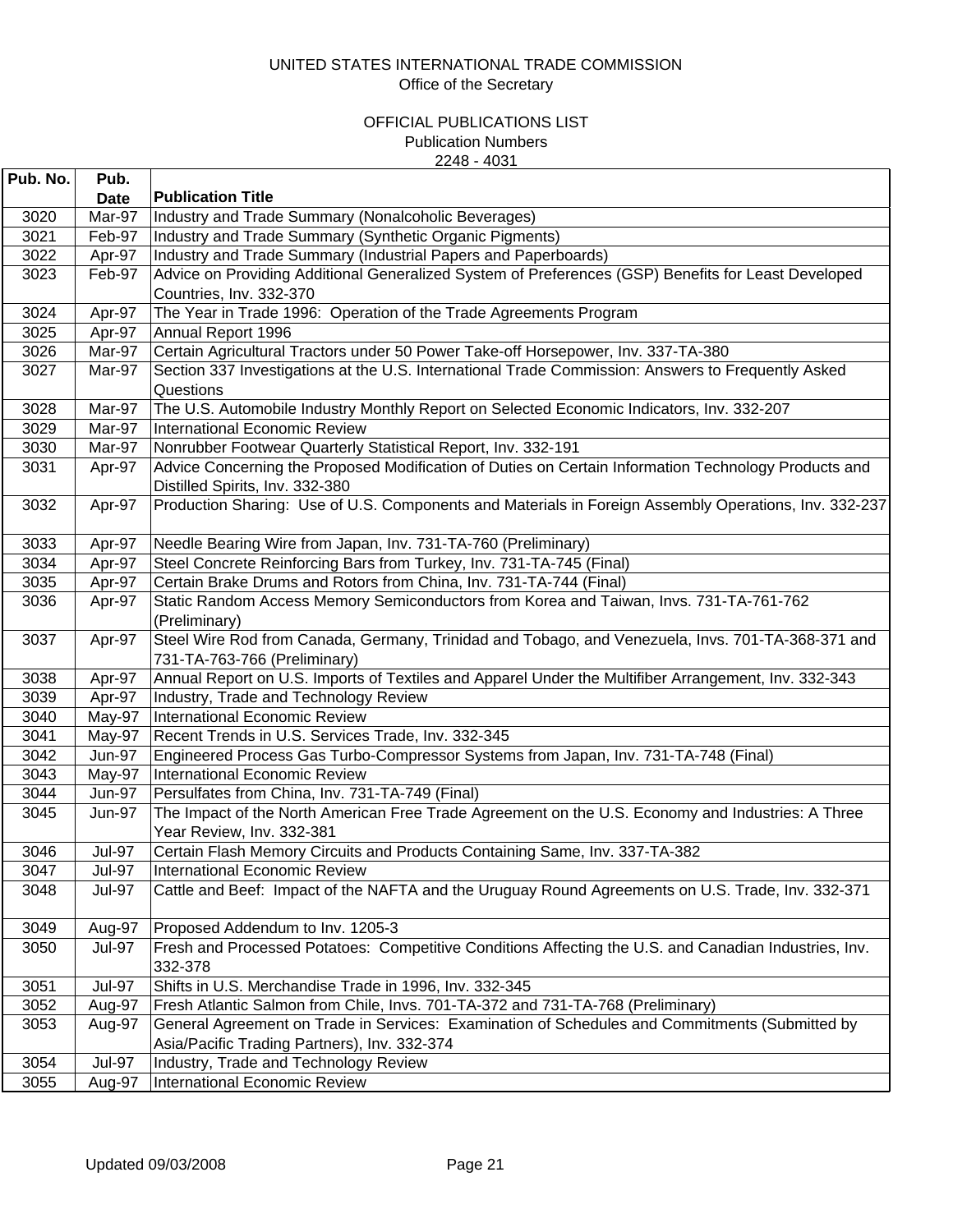| Pub. No. | Pub.<br><b>Date</b> | <b>Publication Title</b>                                                                                                                     |
|----------|---------------------|----------------------------------------------------------------------------------------------------------------------------------------------|
| 3056     | Sep-97              | Likely Impact of Providing Quota-free and Duty-free Entry to Textiles and Apparel from Sub-Saharan                                           |
|          |                     | Africa, Inv. 332-379                                                                                                                         |
| 3057     | Sep-97              | Crawfish Tail Meat from China, Inv. 731-TA-752 (Final)                                                                                       |
| 3058     | Sep-97              | Impact on the United States of the Caribbean Basin Economic Recovery Act and Andean Trade                                                    |
|          |                     | Preference Act, Invs. 332-352 and 332-227                                                                                                    |
| 3059     | Sep-97              | Open-end Spun Rayon Singles Yarn from Austria, Inv. 731-TA-751 (Final)                                                                       |
| 3060     | Sep-97              | Stainless Steel Wire Rod from Germany, Italy, Japan, Korea, Spain, Sweden, and Taiwan, Invs. 701-TA-<br>373 and 731-TA-769-775 (Preliminary) |
| 3061     | Sep-97              | Monitoring of U.S. Imports of Peppers, Inv. 332-351                                                                                          |
| 3062     | Oct-97              | Vector Supercomputers from Japan, Inv. 731-TA-750 (Final)                                                                                    |
| 3063     | Sep-97              | Certain Condensers, Parts Thereof and Products Containing Same, Including Air Conditioners for                                               |
|          |                     | Automobiles, Inv. 337-TA-334 (Remand)                                                                                                        |
| 3064     | Sep-97              | Monitoring of U.S. Imports of Tomatoes, Inv. 332-350                                                                                         |
| 3065     | Sep-97              | <b>International Economic Review</b>                                                                                                         |
| 3066     | Oct-97              | Harmonized Tariff Schedule of the United States                                                                                              |
| 3067     | Oct-97              | U.S.-Africa Trade Flows and Effects of the Uruguay Round Agreements and U.S. Trade and Development<br>Policy, Inv. 332-362                   |
| 3068     | Oct-97              | Certain Toothbrushes and the Packaging Thereof, Inv. 337-TA-391                                                                              |
| 3069     | Oct-97              | Dynamic Effects of Trade Liberalization: An Empirical Analysis, Inv. 332-375                                                                 |
| 3070     | <b>Nov-97</b>       | Collated Roofing Nails from China and Taiwan, Invs. 731-TA-757 and 759 (Final)                                                               |
| 3071     | Oct-97              | Industry, Trade and Technology Review                                                                                                        |
| 3072     | <b>Nov-97</b>       | Certain Variable Speed Wind Turbines and Components Thereof, Inv. 337-TA-376 (Remand)                                                        |
| 3073     | <b>Nov-97</b>       | Certain Neodymium-Iron-Boron Magnets, Magnet Alloys, and Articles Containing Same, Inv. 337-TA-372<br>(Enforcement Proceeding)               |
| 3074     | <b>Nov-97</b>       | Certain Hardware Logic Emulation Systems and Components Thereof, Inv. 337-TA-383 (Modification of<br><b>Temporary Exclusion Order)</b>       |
| 3075     | <b>Nov-97</b>       | Steel Wire Rod from Canada, Germany, Trinidad and Tobago, and Venezuela, Invs. 701-TA-368-371<br>(Final)                                     |
| 3076     | Dec-97              | Certain Carbon Steel Plate from China, Russia, South Africa, and Ukraine, Invs. 731-TA-753-756 (Final)                                       |
| 3077     | Dec-97              | Production Sharing: Use of U.S. Components and Materials in Foreign Assembly Operations, Inv. 332-237                                        |
| 3078     | Dec-97              | International Economic Review                                                                                                                |
| 3079     | Dec-97              | Advice Concerning Possible Modifications to the U.S. Generalized System of Preferences (GSP), Inv. 332-<br>383                               |
| 3080     | Jan-98              | Industry and Trade Summary (Dairy Products)                                                                                                  |
| 3081     | Mar-98              | Industry and Trade Summary (Explosives, Propellant Powders, and Related Items)                                                               |
| 3082     | Mar-98              | Industry and Trade Summary (Fertilizers)                                                                                                     |
| 3083     | Feb-98              | Industry and Trade Summary (Canned Fish, Except Shellfish)                                                                                   |
| 3084     | Jan-98              | Industry Trade and Technology Review                                                                                                         |
| 3085     | Mar-98              | Annual Report 1997                                                                                                                           |
| 3086     | Feb-98              | Certain Preserved Mushrooms from Chile, China, India and Indonesia, Invs. 731-TA-776-779 (Preliminary)                                       |
| 3087     | Mar-98              | Steel Wire Rod from Canada, Germany, Trinidad and Tobago, and Venezuela, Invs. 731-TA-763-766<br>(Final)                                     |
| 3088     | Mar-98              | Wheat Gluten, Inv. TA-201-67                                                                                                                 |
| 3089     | Mar-98              | Certain Hardware Logic Emulation Systems and Components Thereof, Inv. 337-TA-383                                                             |
| 3090     | Jan-98              | International Economic Review                                                                                                                |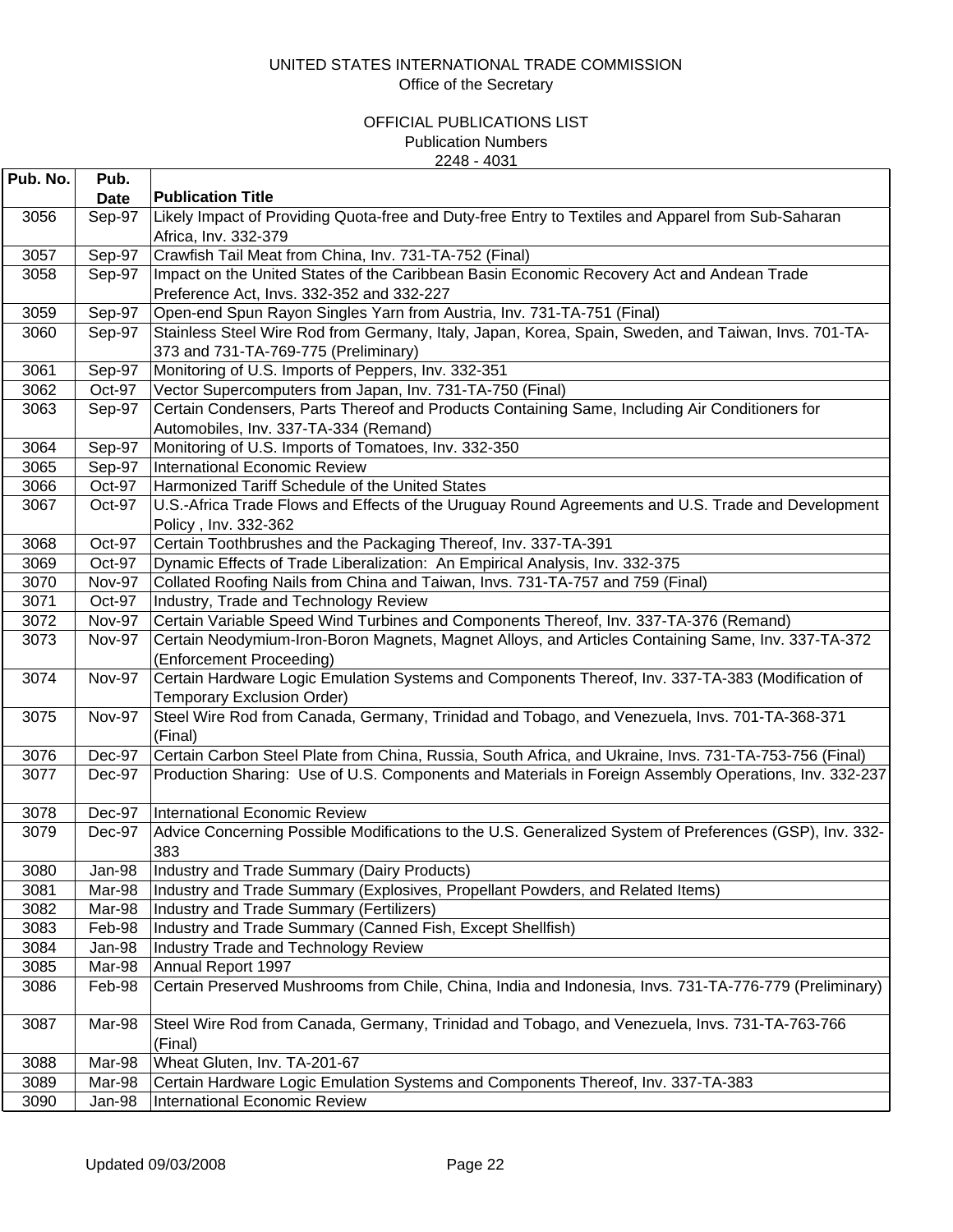| Pub. No. | Pub.          |                                                                                                                                                                             |
|----------|---------------|-----------------------------------------------------------------------------------------------------------------------------------------------------------------------------|
|          | <b>Date</b>   | <b>Publication Title</b>                                                                                                                                                    |
| 3091     | Mar-98        | Reports, Studies, Summaries, and Other Publications of the U.S. International Trade Commission, 1994-<br>1997                                                               |
| 3092     | Mar-98        | Butter Cookies in Tins from Denmark, Invs. 701-TA-374 and 731-TA-780 (Preliminary)                                                                                          |
| 3093     | Mar-98        | Industry and Trade Summary (Adhesives, Glues, and Gelatin)                                                                                                                  |
| 3094     | Mar-98        | Nonrubber Footwear Quarterly Statistical Report, Inv. 332-191                                                                                                               |
| 3095     | Mar-98        | Industry and Trade Summary (Milled Grains, Malts, and Starches)                                                                                                             |
| 3096     | Apr-98        | Industry and Trade Summary (Mill Work)                                                                                                                                      |
| 3097     | Mar-98        | Advice Concerning the Proposed Expansion of the Information Technology Agreement, Inv. 332-390                                                                              |
| 3098     | Apr-98        | Static Random Access Memory Semiconductors from Korea and Taiwan, Invs. 731-TA-761-762 (Final)                                                                              |
| 3099     | Mar-98        | Industry Trade and Technology Review                                                                                                                                        |
| 3100     | Apr-98        | Commercialization of New Manufacturing Processes for Materials (Staff Research Study #22)                                                                                   |
| 3101     | Apr-98        | The Economic Implications of Liberalizing APEC Tariff and Nontariff Barriers to Trade, Inv. 332-372                                                                         |
| 3102     | Apr-98        | Annual Report on U.S. Imports of Textiles and Apparel Under the Multifiber Arrangement, Inv. 332-343                                                                        |
| 3103     | May-98        | The Year in Trade 1997: Operation of the Trade Agreements Program                                                                                                           |
| 3104     | May-98        | Advice Concerning the Proposed Expansion of the Information Technology Agreement: Phase II, Inv. 332-<br>390                                                                |
| 3105     | May-98        | Recent Trends in U.S. Services Trade, Inv. 332-345                                                                                                                          |
| 3106     | May-98        | Extruded Rubber Thread from Indonesia, Invs. 701-TA-375 and 731-TA-787 (Preliminary)                                                                                        |
| 3107     | May-98        | Stainless Steel Plate from Belgium, Canada, Italy, Korea, South Africa, and Taiwan, Invs. 701-TA-376-379<br>and 731-TA-788-793 (Preliminary)                                |
| 3108     | May-98        | Certain Emulsion-Styrene Butadiene Rubber from Brazil, Korea and Mexico, Invs. 731-TA-794-796<br>(Preliminary)                                                              |
| 3109     | Mar-98        | International Economic Review                                                                                                                                               |
| 3110     | <b>Jun-98</b> | Implications for U.S. Trade and Competitiveness of a Broad Based Consumption Tax, Inv. 332-389                                                                              |
| 3111     | Jun-98        | Stainless Steel Round Wire from Canada, India, Japan, Korea, Spain, and Taiwan, Invs. 731-TA-781-786<br>(Preliminary)                                                       |
| 3112     | <b>Jun-98</b> | Extruded Rubber Thread from Malaysia, Inv. 753-TA-34                                                                                                                        |
| 3113     | Jun-98        | Magnesium from Ukraine, Inv. 731-TA-698 (Final) (Remand)                                                                                                                    |
| 3114     | <b>Jun-98</b> | Industry Trade and Technology Review                                                                                                                                        |
| 3115     | Jun-98        | Guidelines for Hearing (Revised)                                                                                                                                            |
| 3116     | <b>Jul-98</b> | Fresh Atlantic Salmon from Chile, Inv. 731-TA-768 (Final)                                                                                                                   |
| 3117     | <b>Jul-98</b> | Market Developments in Mercosur Countries Affecting Leading U.S. Exports (Staff Research Paper)                                                                             |
| 3118     | Aug-98        | Stainless Steel Sheet and Strip from France, Germany, Italy, Japan, Korea, Mexico, Taiwan, and the<br>United Kingdom, Invs. 701-TA-380-382 and 731-TA-797-804 (Preliminary) |
| 3119     | Aug-98        | Titanium Sponge from Japan, Kazakhstan, Russia and Ukraine, Invs. 751-TA-17-20                                                                                              |
| 3120     | <b>Jul-98</b> | Shifts in U.S. Merchandise Trade in 1997, Inv. 332-345                                                                                                                      |
| 3121     | <b>Nov-97</b> | Antidumping and Countervailing Duty Handbook                                                                                                                                |
| 3122     | Aug-98        | Broom Corn Brooms: Efforts of Workers and Firms in the Industry to Make a Positive Adjustment to Import<br>Competition, Inv. 332-394                                        |
| 3123     | Aug-98        | Certain Removable Electronic Cards and Electronic Card Reader Devices and Products Containing Same,<br>Inv. 337-TA-396                                                      |
| 3124     | Aug-98        | Overview and Analysis of Current U.S. Unilateral Economic Sanctions, Inv. 332-391                                                                                           |
| 3125     | Aug-98        | Summary of Statutory Provisions Related to Import Relief                                                                                                                    |
| 3126     | Sep-98        | Stainless Steel Wire Rod from Germany, Italy, Japan, Korea, Spain, Sweden and Taiwan, Invs. 701-TA-<br>373 and 731-TA-769-775 (Final)                                       |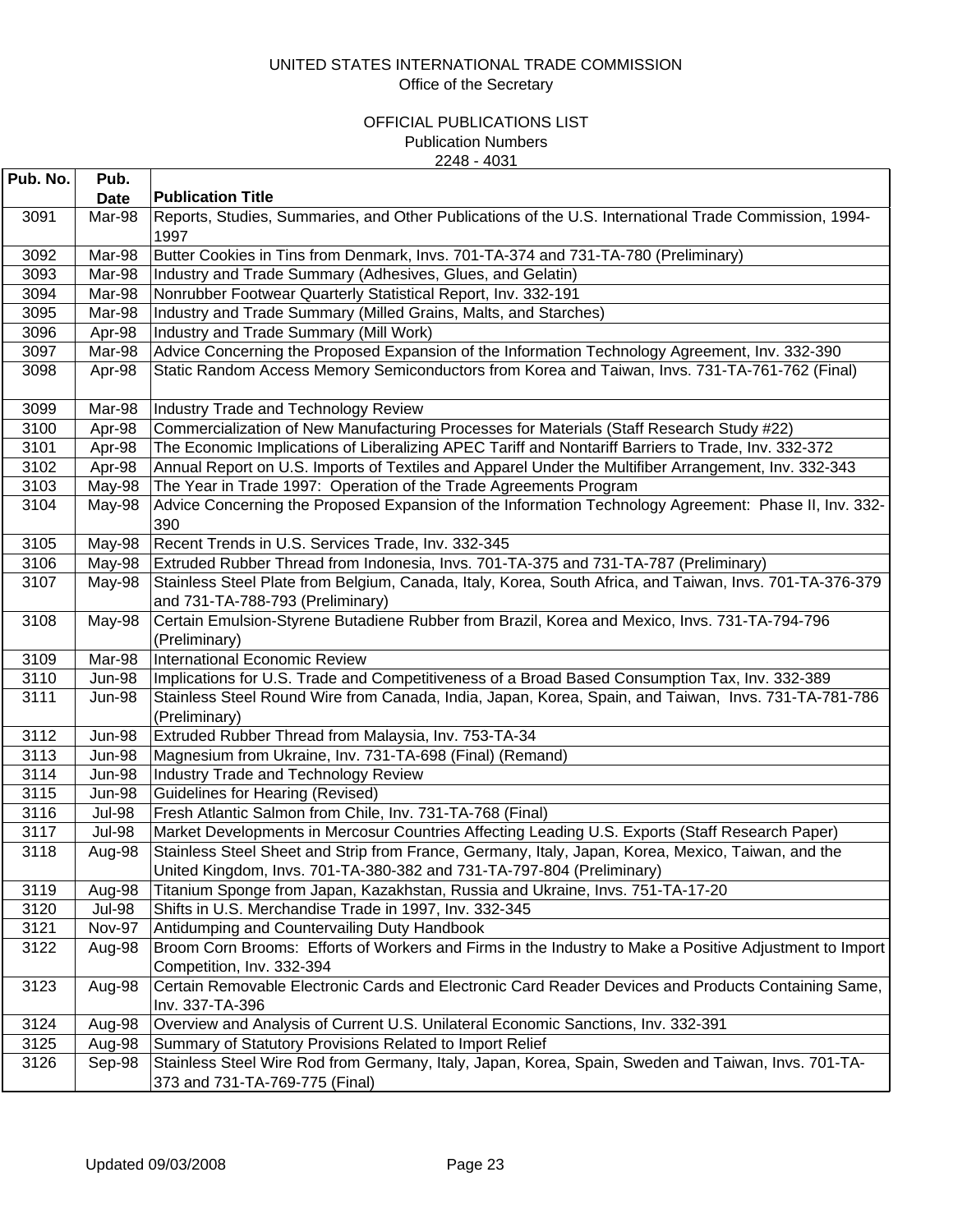| Pub. No. | Pub.          |                                                                                                                                                                                                      |
|----------|---------------|------------------------------------------------------------------------------------------------------------------------------------------------------------------------------------------------------|
|          | <b>Date</b>   | <b>Publication Title</b>                                                                                                                                                                             |
| 3127     | Sep-98        | General Agreement on Trade in Services: Examination of the Schedules of Commitments Submitted by<br>Trading Partners of Eastern Europe, the European Free Trade Association and Turkey, Inv. 332-385 |
| 3128     | <b>Jun-98</b> | International Economic Review                                                                                                                                                                        |
| 3129     | Oct-98        | Macadamia Nuts: Economic and Competitive Conditions Affecting the U.S. Industry, Inv. 332-386                                                                                                        |
| 3130     | Sep-98        | Monitoring of U.S. Imports of Tomatoes, Inv. 332-350                                                                                                                                                 |
| 3131     | Sep-98        | Monitoring of U.S. Imports of Peppers, Inv. 332-351                                                                                                                                                  |
| 3132     | Sep-98        | Caribbean Basin Economic Recovery Act: Impact on the U.S. and Andean Trade Preference Act: Impact<br>on the United States, Inv. 332-325                                                              |
| 3133     | Oct-98        | Elastic Rubber Tape from India, Invs. 701-TA-383 and 731-TA-805 (Preliminary)                                                                                                                        |
| 3134     | Sep-98        | Industry Trade and Technology Review                                                                                                                                                                 |
| 3135     | Oct-98        | Ammonium Nitrate: A Comparative Analysis of Factors Affecting Global Trade, Inv. 332-393                                                                                                             |
| 3136     | Oct-98        | Certain EPROM, EEPROM, Flash Memory and Flash Microcontroller Semiconductor Devices and<br>Products Containing Same, Inv. 337-TA-395                                                                 |
| 3137     | Sep-98        | <b>International Economic Review</b>                                                                                                                                                                 |
| 3138     | Nov-98        | Harmonized Tariff Schedule of the United States                                                                                                                                                      |
| 3139     | Oct-98        | U.S.-Africa Trade Flows and Effects of the Uruguay Round Agreements and U.S. Trade and Development<br>Policy, Inv. 332-362                                                                           |
| 3140     | Oct-98        | Antidumping and Countervailing Duty Handbook                                                                                                                                                         |
| 3141     | <b>Nov-98</b> | Global Assessment of Standards Barriers to Trade in the Information Technology Industry (Staff Research<br>Study #23)                                                                                |
| 3142     | <b>Nov-98</b> | Hot-Rolled Steel Products from Brazil, Japan, and Russia, Invs. 701-TA-384 and 731-TA-806-808<br>(Preliminary)                                                                                       |
| 3143     | <b>Nov-98</b> | U.S.-Africa Trade Flows and Effects of the Uruguay Round Agreements and U.S. Trade and Development<br>Policy, Inv. 332-362                                                                           |
| 3144     | <b>Nov-98</b> | Certain Preserved Mushrooms from Chile, China, India and Indonesia, Invs. 731-TA-776-779 (Final)                                                                                                     |
| 3145     | Dec-98        | Industry and Trade Summary (Wool and Related Animal Hair)                                                                                                                                            |
| 3146     | Dec-98        | Production Sharing: Use of U.S. Components and Materials in Foreign Assembly Operations, Inv. 332-237                                                                                                |
| 3147     | Dec-98        | Industry and Trade Summary (Refined Petroleum Products)                                                                                                                                              |
| 3148     | Dec-98        | Industry and Trade Summary (Poultry)                                                                                                                                                                 |
| 3149     | Dec-98        | DRAMS (Dynamic Random Access Memory Semiconductors) of One Megabit and Above from Taiwan,<br>Inv. 731-TA-811 (Preliminary)                                                                           |
| 3150     | Dec-98        | Telecommunications Equipment: U.S. Performance in Selected Major Markets (Staff Research Study #24)                                                                                                  |
| 3151     | Nov-98        | <b>International Economic Review</b>                                                                                                                                                                 |
| 3152     | Dec-99        | Elemental Sulfur from Canada, Inv. AA1921-127 (Review)                                                                                                                                               |
| 3153     | Dec-98        | Industry Trade and Technology Review                                                                                                                                                                 |
| 3154     | Jan-99        | Certain Hardware Logic Emulation Systems and Components Thereof, Inv. 337-TA-383 (Sanctions<br>Proceedings)                                                                                          |
| 3155     | Feb-99        | Live Cattle from Canada and Mexico, Invs. 701-TA-386 and 731-TA-812-813 (Preliminary)                                                                                                                |
| 3156     | Feb-99        | Prestressed Concrete Steel Wire Strand from Japan, Inv. AA1921-188 (Review)                                                                                                                          |
| 3157     | Feb-99        | Pressure Sensitive Plastic Tape from Italy, Inv. AA1921-167 (Review)                                                                                                                                 |
| 3158     | Mar-99        | Industry and Trade Summary (Chloralkali Chemicals)                                                                                                                                                   |
| 3159     | Feb-99        | Certain Preserved Mushrooms from China, India and Indonesia, Invs. 731-TA-777-779 (Final)                                                                                                            |
| 3160     | Feb-99        | Advice Concerning Possible Modifications to the U.S. Generalized System of Preferences, Inv. 332-398                                                                                                 |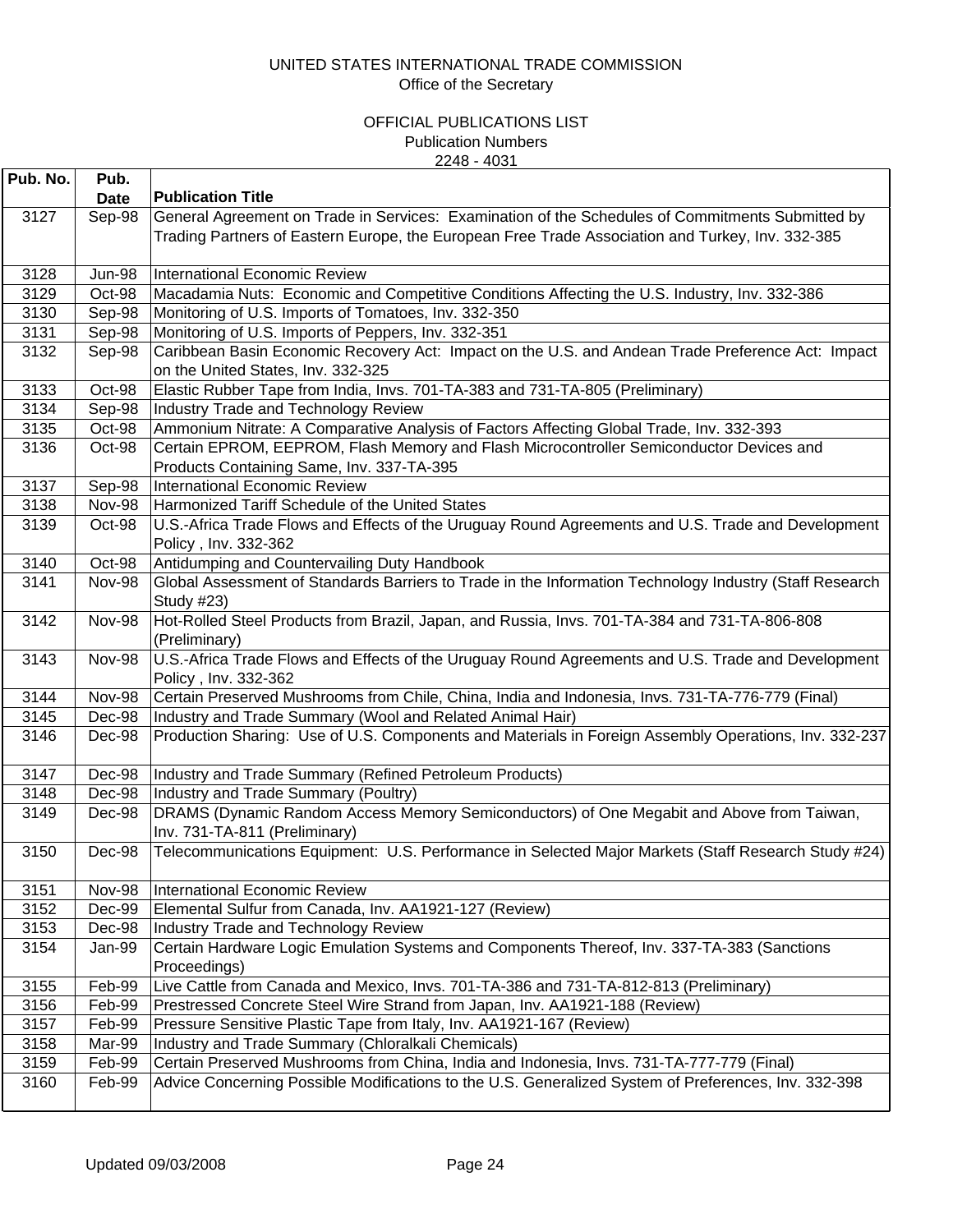| Pub. No. | Pub.          |                                                                                                          |
|----------|---------------|----------------------------------------------------------------------------------------------------------|
|          | <b>Date</b>   | <b>Publication Title</b>                                                                                 |
| 3161     | Mar-99        | Industry and Trade Summary (Certain Nonferrous Metals)                                                   |
| 3162     | Mar-99        | Industry and Trade Summary (Flavor and Fragrance Materials)                                              |
| 3163     | Mar-99        | Barium Chloride from China, Inv. 731-TA-149 (Review)                                                     |
| 3164     | Mar-99        | Certain Acesulfame Potassium and Blends and Products Containing Same, Inv. 337-TA-403                    |
| 3165     | Mar-99        | Sorbitol from France, Inv. 731-TA-44 (Review)                                                            |
| 3166     | May-99        | Vector Supercomputers from Japan, Inv. 731-TA-750 (Final) (Remand)                                       |
| 3167     | Apr-99        | Advice Concerning the Addition of Certain Pharmaceutical Products and Chemical Intermediates to the      |
|          |               | Pharmaceutical Appendix to the Harmonized Tariff Schedule of the United States, Inv. 332-402             |
| 3168     | Mar-99        | Directory of International Trade Analyst Commodity Assignments                                           |
| 3169     | Mar-99        | Industry and Trade Summary (Apparel)                                                                     |
| 3170     | Mar-99        | Industry and Trade Summary (Home Textiles)                                                               |
| 3171     | Mar-99        | Industry and Trade Summary (Dried Fruits other Than tropical)                                            |
| 3172     | Apr-99        | Review of Global Competitiveness in the Pharmaceutical Industry (Staff Research Study #25)               |
| 3173     | Jan-99        | <b>International Economic Review</b>                                                                     |
| 3174     | Mar-99        | Nonrubber Footwear Quarterly Statistical Report, Inv. 332-191                                            |
| 3175     | Apr-99        | Chloropicrin from China, Inv. 731-TA-130 (Review)                                                        |
| 3176     | Apr-99        | Lamb Meat, Inv. TA-201-68                                                                                |
| 3177     | Apr-99        | Creatine Monohydrate from China, Inv. 731-TA-814 (Preliminary)                                           |
| 3178     | Apr-99        | Broom Corn Brooms: Evaluation of the Effectiveness of Import Relief, Inv. TA-204-1                       |
| 3179     | Apr-99        | Simplification of the Harmonized Tariff Schedule of the United States, Inv. 332-388                      |
| 3180     | Apr-99        | Certain EPROM, EEPROM, Flash Memory and Flash Microcontroller Semiconductor Devices and                  |
|          |               | Products Containing Same, Inv. 337-TA-395 (Decision to Reconsider)                                       |
| 3181     | Apr-99        | Cut-to-Length Steel Plate from the Czech Republic, France, India, Indonesia, Italy, Japan, Korea, and    |
|          |               | Macedonia, Invs. 701-TA-387-392 and 731-TA-815-822 (Preliminary)                                         |
| 3182     | Mar-99        | <b>Industry Trade and Technology Review</b>                                                              |
| 3183     | Apr-99        | <b>Guidelines for Hearing (Revised)</b>                                                                  |
| 3184     | Apr-99        | Griege Polyester/Cotton Printcloth from China, Inv. 731-TA-101 (Review)                                  |
| 3185     | Apr-99        | Certain Aperture Masks from Japan and Korea, Invs. 731-TA-823-824 (Preliminary)                          |
| 3186     | Apr-99        | Certain CD-ROM Controllers and Products Containing Same II, Inv. 337-TA-409                              |
| 3187     | May-99        | Barbed Wire and Barbless Wire Strand from Argentina, Inv. 731-TA-208 (Review)                            |
| 3188     | May-99        | Stainless Steel Plate from Belgium, Canada, Italy, Korea, South Africa, and Taiwan, Invs. 701-TA-376-377 |
|          |               | and 379 and 731-TA-788-793 (Final)                                                                       |
| 3189     | May-99        | Sebacic Acid from China, Inv. 731-TA-653 (Review)                                                        |
| 3190     | May-99        | Certain Emulsion-Styrene Butadiene Rubber from Brazil, Korea and Mexico, Invs. 731-TA-794-796 (Final)    |
| 3191     | May-99        | Extruded Rubber Thread from Indonesia, Inv. 731-TA-787 (Final)                                           |
| 3192     | May-99        | The Year in Trade 1998: Operation of the Trade Agreements Program                                        |
| 3193     | May-99        | Annual Report 1998                                                                                       |
| 3194     | May-99        | Stainless Steel Round Wire from Canada, India, Japan, Korea, Spain, and Taiwan, Invs. 731-TA-781-786     |
|          |               | (Final)                                                                                                  |
| 3195     | May-99        | Frozen Concentrated Orange Juice from Brazil, Inv. 731-TA-326 (Review)                                   |
| 3196     | May-99        | Pianos: Economic and Competitive Conditions Affecting the U.S. Industry, Inv. 332-401                    |
| 3197     | May-99        | Certain Polyester Staple Fiber from Korea and Taiwan, Invs. 731-TA-825-826 (Preliminary)                 |
| 3198     | May-99        | Recent Trends in U.S. Services Trade, Inv. 332-345                                                       |
| 3199     | <b>Jun-99</b> | Natural Bristle Paintbrushes from China, Inv. 731-TA-244 (Review)                                        |
| 3200     | Jun-99        | Elastic Rubber Tape from India, Inv. 731-TA-805 (Final)                                                  |
| 3201     | May-99        | The Economic Effects of Significant U.S. Import Restraints, Inv. 332-325                                 |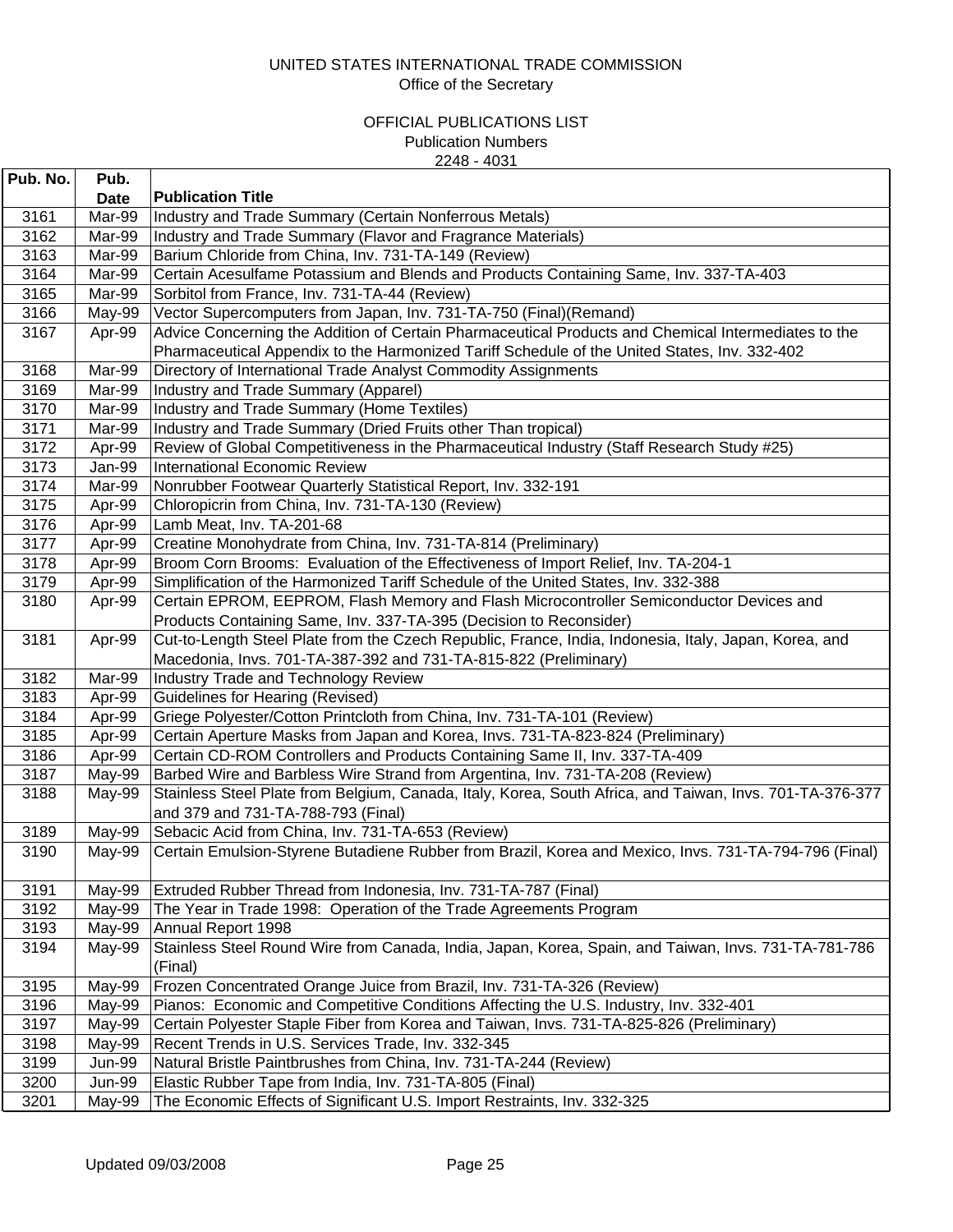| Pub. No. | Pub.          |                                                                                                                                                                                                               |
|----------|---------------|---------------------------------------------------------------------------------------------------------------------------------------------------------------------------------------------------------------|
|          | <b>Date</b>   | <b>Publication Title</b>                                                                                                                                                                                      |
| 3202     | <b>Jun-99</b> | Hot-Rolled Steel Products from Japan, Inv. 731-TA-807 (Final)                                                                                                                                                 |
| 3203     | <b>Jul-99</b> | Roller Chain from Japan, Inv. AA1921-111 (Review)                                                                                                                                                             |
| 3204     | <b>Jul-99</b> | Stainless Steel Plate from Sweden, Inv. AA1921-114 (Review)                                                                                                                                                   |
| 3205     | <b>Jul-99</b> | Synthetic Methionine from Japan, Inv. AA1921-115 (Review)                                                                                                                                                     |
| 3206     | <b>Jun-99</b> | <b>Industry Trade and Technology Review</b>                                                                                                                                                                   |
| 3207     | <b>Jul-99</b> | Steel Wire Rod, Inv. TA-201-69                                                                                                                                                                                |
| 3208     | <b>Jul-99</b> | Certain Stainless Steel Sheet and Strip from France, Germany, Italy, Japan, Korea, Mexico, Taiwan, and<br>the United Kingdom, Invs. 701-TA-380-382 and 731-TA-797-804 (Final)                                 |
| 3209     | <b>Jul-99</b> | Melamine from Japan, Inv. AA1921-162 (Review)                                                                                                                                                                 |
| 3210     | <b>Jul-99</b> | Nitrile Rubber from Korea, Inv. 731-TA-827 (Preliminary)                                                                                                                                                      |
| 3211     | <b>Jul-99</b> | Bulk Acetylsalicylic (Aspirin) Acid from China, Inv. 731-TA-828 (Preliminary)                                                                                                                                 |
| 3212     | <b>Jul-99</b> | Polychloroprene Rubber from Japan, Inv. AA1921-129 (Review)                                                                                                                                                   |
| 3213     | <b>Jul-99</b> | Uranium from Kazakhstan, Inv. 731-TA-539A (Final)                                                                                                                                                             |
| 3214     | <b>Jul-99</b> | Cold-Rolled Steel Products from Argentina, Brazil, China, Indonesia, Japan, Russia, Slovakia, South<br>Africa, Taiwan, Thailand, Turkey, and Venezuela, Invs. 701-TA-393-396 and 731-TA-829-840 (Preliminary) |
| 3215     | <b>Jul-99</b> | Aspirin from Turkey, Inv. 731-TA-364 (Review)                                                                                                                                                                 |
| 3216     | <b>Jul-99</b> | Non-Frozen Concentrated Apple Juice from China, Inv. 731-TA-841 (Preliminary)                                                                                                                                 |
| 3217     | May-99        | International Economic Review                                                                                                                                                                                 |
| 3218     | Aug-99        | Ferrosilicon from Brazil, China, Kazakhstan, Russia, Ukraine, and Venezuela, Invs. 303-TA-23, 731-TA-<br>566-570 and 731-TA-641 (Final) (Reconsideration)                                                     |
| 3219     | Aug-99        | Certain Lens-Fitted Film Packages, Inv. 337-TA-406                                                                                                                                                            |
| 3220     | Aug-99        | U.S. Trade Shifts in Selected Industries and Recent Trends in U.S. Services Trade, Inv. 332-345                                                                                                               |
| 3221     | Aug-99        | Certain Seamless Carbon and Alloy Steel, Standard, Line and Pressure Pipe from the Czech Republic,                                                                                                            |
|          |               | Japan, Mexico, Romania, and South Africa, Invs. 731-TA-846-850 (Preliminary)                                                                                                                                  |
| 3222     | Aug-99        | Synthetic Indigo from China, Inv. 731-TA-851 (Preliminary)                                                                                                                                                    |
| 3223     | Aug-99        | Hot-Rolled Steel Products from Brazil and Russia, Invs. 701-TA-384 and 731-TA-806 and 808 (Final)                                                                                                             |
| 3224     | Aug-99        | Certain Video Graphics Display Controllers and Products Containing Same, Inv. 337-TA-412                                                                                                                      |
| 3225     | Sep-99        | Structural Steel Beams from Germany, Japan, South Korea, and Spain, Invs. 701-TA-401 and 731-TA-852-<br>855 (Preliminary)                                                                                     |
| 3226     | Aug-99        | Petroleum Wax Candles from China, Inv. 731-TA-282 (Review)                                                                                                                                                    |
| 3227     | Aug-99        | Certain Agricultural Tractors under 50 Power Take-off Horsepower, Inv. 337-TA-380 (Enforcement<br>Proceeding)                                                                                                 |
| 3228     | Aug-99        | Assessment of the Economic Effects on the United States of China's Access to the World Trade<br>Organization (WTO), (Executive Summary), Inv. 332-403                                                         |
| 3229     | Sep-99        | Assessment of the Economic Effects on the United States of China's Access to the World Trade<br>Organization (WTO), Inv. 332-403                                                                              |
| 3230     | Sep-99        | Static Random Access Memory Semiconductors from Taiwan, Inv. 731-TA-762 (Final) (Remand)                                                                                                                      |
| 3231     | Sep-99        | Methyl Tertiary Butyl Ether (MTBE): Conditions Affecting the Domestic Industry, Inv. 332-404                                                                                                                  |
| 3232     | Sep-99        | Certain Ammonium Nitrate from Russia, Inv. 731-TA-856 (Preliminary)                                                                                                                                           |
| 3233     | Sep-99        | Nitrile Rubber from Japan, Inv. 731-TA-384 (Review)                                                                                                                                                           |
| 3234     | Sep-99        | Report on the Impact of the Caribbean Basin Economic Recovery Act on and the Andean Trade<br>Preference Act, Inv. 332-227                                                                                     |
| 3235     | Sep-99        | Anhydrous Sodium Metasilicate from France, Inv. 731-TA-25 (Review)                                                                                                                                            |
| 3236     | Sep-99        | Overview and Analysis of the Economic Impact of U.S. Sanctions with Respect to India and Pakistan, Inv.<br>332-406                                                                                            |
| 3237     | Sep-99        | Certain Paintbrushes from China and Indonesia, Invs. 731-TA-857-858 (Preliminary)                                                                                                                             |
|          |               |                                                                                                                                                                                                               |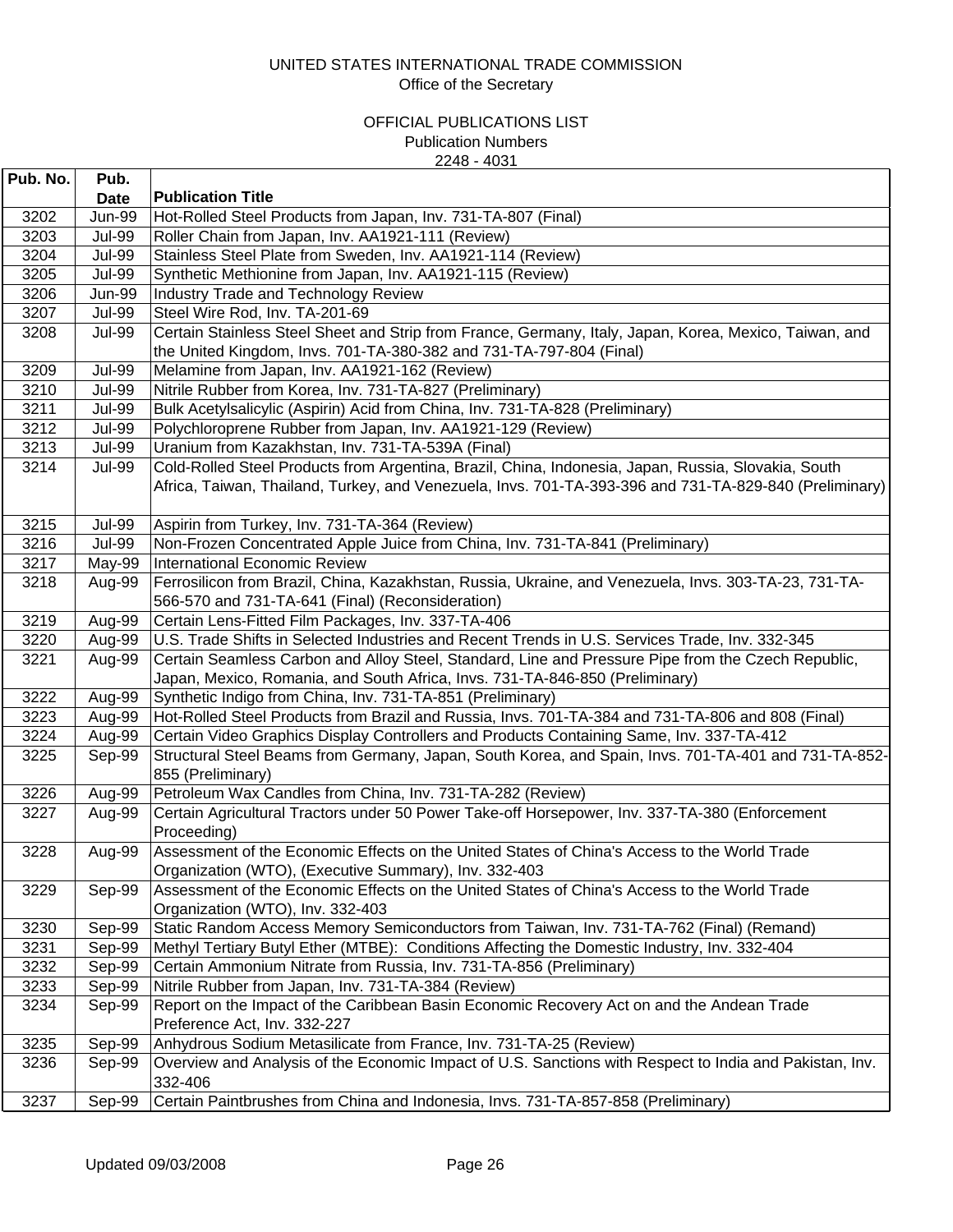| Pub. No. | Pub.                  | <b>Publication Title</b>                                                                                 |
|----------|-----------------------|----------------------------------------------------------------------------------------------------------|
| 3238     | <b>Date</b><br>Sep-99 | Sugar from the European Union, Sugar from Belgium, France, and Germany, and Sugar and Syrups from        |
|          |                       | Canada, Invs. 104-TAA-7, AA1921-198-200 and 731-TA-3 (Review)                                            |
| 3239     | Sep-99                | Certain Compact Multipurpose Tools, Inv. 337-TA-416                                                      |
| 3240     | Sep-99                | Certain Mechanical Lumbar Supports and Products Containing Same, Inv. 337-TA-415                         |
| 3241     | Sep-99                | Monitoring of U.S. Imports of Peppers, Inv. 332-351                                                      |
| 3242     | Sep-99                | Monitoring of U.S. Imports of Tomatoes, Inv. 332-350                                                     |
| 3243     | Oct-99                | General Agreement on Trade in Services: Examination of the Schedules of Commitments Submitted by         |
|          |                       | African Trading Partners, Inv. 332-399                                                                   |
| 3244     | Oct-99                | Fresh Atlantic Salmon from Chile, Inv. 731-TA-768 (Final) (Remand)                                       |
| 3245     | Oct-99                | Potassium Permanganate from China and Spain, Invs. 731-TA-125-126 (Review)                               |
| 3246     | Oct-99                | Conditions of Competition in U.S. Forest Products Trade, Inv. 332-400                                    |
| 3247     | Oct-99                | Iron Metal Castings from India and Iron Construction Castings from Brazil, Canada, and China; Invs. 303- |
|          |                       | TA-13, 701-TA-249 and 731-TA-262, 263 and 265 (Review)                                                   |
| 3248     | Oct-99                | Solid Urea from Armenia, Belarus, Estonia, Lithuania, Romania, Russia, Tajikistan, Turkmenistan,         |
|          |                       | Ukraine, and Uzbekistan, Invs. 731-TA-339 and 340A-340I (Review)                                         |
| 3249     | Oct-99                | Harmonized Tariff Schedule of the United States                                                          |
| 3250     | Oct-99                | U.S.-Africa Trade Flows and Effects of the Uruguay Round Agreements and U.S. Trade and Development       |
|          |                       | Policy, Inv. 332-362                                                                                     |
| 3251     | Oct-99                | Certain CD-ROM Controllers and Products Containing Same II, Inv. 337-TA-409                              |
| 3252     | <b>Nov-99</b>         | Drafting Machines from Japan, Inv. 731-TA-432 (Review)                                                   |
| 3253     | Oct-99                | Industry Trade and Technology Review                                                                     |
| 3254     | Sep-99                | International Economic Review                                                                            |
| 3255     | <b>Nov-99</b>         | Live Cattle from Canada, Inv. 731-TA-812 (Final)                                                         |
| 3256     | Dec-99                | DRAMS (Dynamic Random Access Memory Semiconductors) of One Megabit and Above from Taiwan,                |
|          |                       | Inv. 731-TA-811 (Final)                                                                                  |
| 3257     | <b>Nov-99</b>         | Antidumping and Countervailing Duty Handbook                                                             |
| 3258     | Dec-99                | Wheat Gluten, Inv. TA-204-2                                                                              |
| 3259     | Dec-99                | Steel Wire Rope from Japan, Korea, and Mexico, Invs. AA1921-124 and 731-TA-546-547 (Review)              |
| 3260     | Dec-99                | Granular Polytetrafluoroethylene Resin from Italy and Japan, Invs. 731-TA-385-386 (Review)               |
| 3261     | Dec-99                | Certain Circular Welded Carbon Quality Line Pipe, Inv. TA-201-70                                         |
| 3262     | Dec-99                | Circular Seamless Stainless Steel Hollow Products from Japan, Inv. 731-TA-859 (Preliminary)              |
| 3263     | Dec-99                | Carbon Steel Butt-Weld Pipe Fittings from Brazil, China, Japan, Taiwan, and Thailand, Invs. 731-TA-308-  |
|          |                       | 310 and 520-521 (Review)                                                                                 |
| 3264     | Dec-99                | Tin- and Chromium-Coated Steel Sheet from Japan, Inv. 731-TA-860 (Preliminary)                           |
| 3265     | Dec-99                | Production Sharing: Use of U.S. Components and Materials in Foreign Assembly Operations, 1995-1998,      |
|          |                       | Inv. 332-237                                                                                             |
| 3266     | Jan-00                | Expandable Polystyrene Resins from Indonesia and Korea, Inv. 731-TA-861-862 (Preliminary)                |
| 3267     | Jan-00                | Cotton Shop Towels from Bangladesh, China, and Pakistan, Invs. 701-TA-202 and 731-TA-103 and 514         |
|          |                       | (Review)                                                                                                 |
| 3268     | Dec-99                | Industry and Trade Summary (Eggs)                                                                        |
| 3269     | Jan-00                | Steel Rails from Canada, Invs. 701-TA-297 and 731-TA-422 (Review)                                        |
| 3270     | Jan-00                | Carbon Steel Wire Rod from Argentina, Invs. 701-TA-A and 731-TA-157 (Review)                             |
| 3271     | Dec-99                | <b>Industry Trade and Technology Review</b>                                                              |
| 3272     | Jan-00                | Creatine Monohydrate from China, Inv. 731-TA-814 (Final)                                                 |
| 3273     | Jan-00                | Cut-to-Length Steel Plate from France, India, Indonesia, Italy, Japan, and Korea, Invs. 701-TA-387-391   |
|          |                       | and 731-TA-816-821 (Final)                                                                               |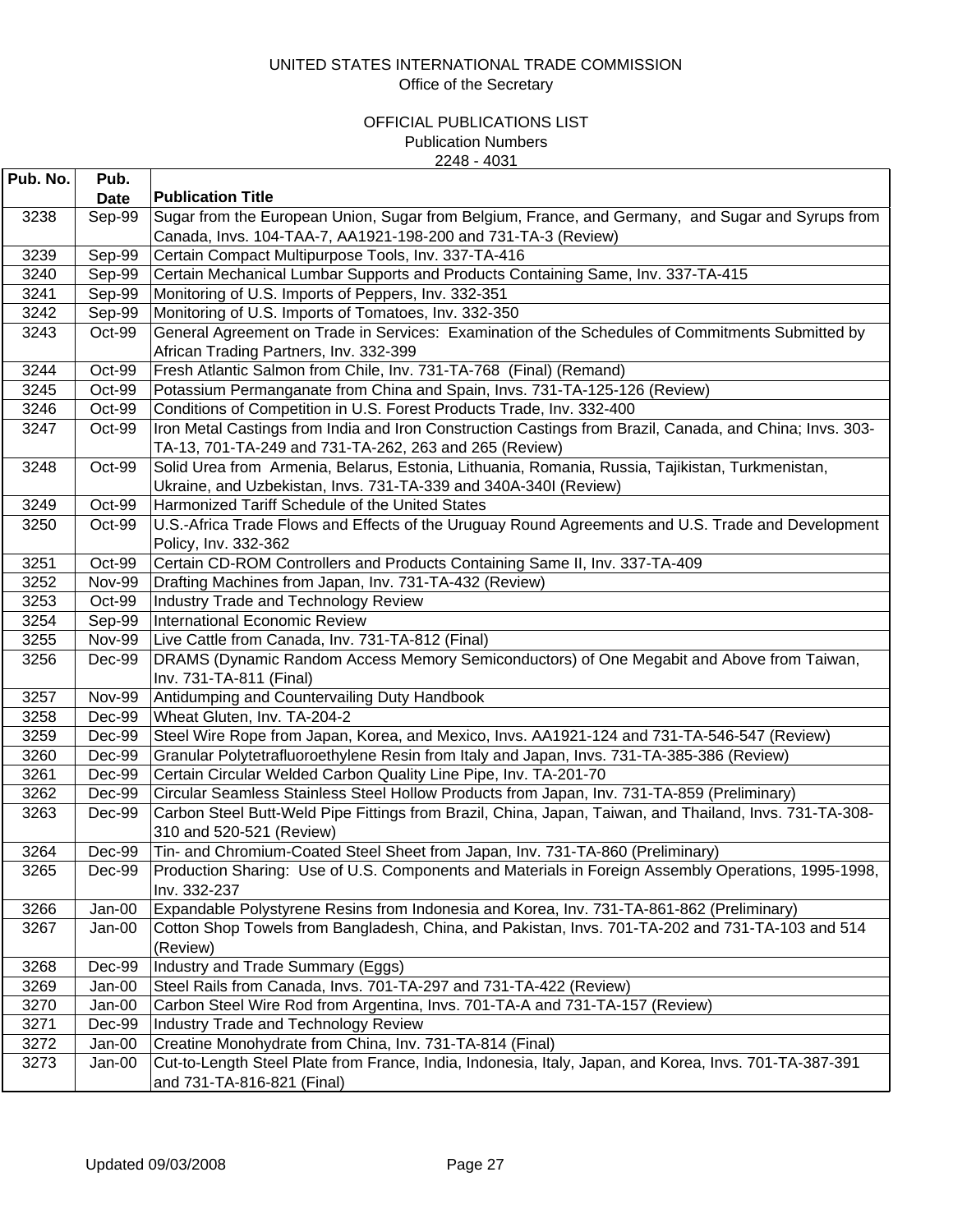| Pub. No. | Pub.     |                                                                                                                                                                                                                |
|----------|----------|----------------------------------------------------------------------------------------------------------------------------------------------------------------------------------------------------------------|
|          | Date     | <b>Publication Title</b>                                                                                                                                                                                       |
| 3274     | Feb-00   | Malleable Cast Iron Pipe Fittings from Brazil, Japan, Korea, Taiwan, and Thailand, Invs. 731-TA-278-280<br>and 347-348 (Review)                                                                                |
| 3275     | Jan-00   | Industry and Trade Summary (Animal Feeds)                                                                                                                                                                      |
| 3276     | Feb-00   | International Economic Review                                                                                                                                                                                  |
| 3277     | Feb-00   | Citric Acid and Sodium Citrate from China, Inv. 731-TA-863 (Preliminary)                                                                                                                                       |
| 3278     | Feb-00   | Polyethylene Terephthalate (PET) Resin Film from Korea, Inv. 731-TA-459 (Review)                                                                                                                               |
| 3279     | Feb-00   | Sodium Thiosulfate from China, Germany, and the United Kingdom, Invs. 731-TA-465, 466 and 468<br>(Review)                                                                                                      |
| 3280     | Feb-00   | Stainless Steel Butt-Weld Pipe Fittings from Japan, Korea, and Taiwan, Invs. 731-TA-376, 563 and 564<br>(Review)                                                                                               |
| 3281     | Feb-00   | Stainless Steel Butt-Weld Pipe Fittings from Germany, Italy, Malaysia, and the Philippines, Invs. 731-TA-<br>864-867 (Preliminary)                                                                             |
| 3282     | Feb-00   | Fresh and Chilled Atlantic Salmon from Norway, Invs. 701-TA-302 and 731-TA-454 (Review)                                                                                                                        |
| 3283     | Mar-00   | Cold-Rolled Steel Products from Argentina, Brazil, Japan, Russia, South Africa, and Thailand, Invs. 701-TA<br>393 and 731-TA-829-830, 833-834, 836 and 838 (Final)                                             |
| 3285     | Mar-00   | Electroluminescent Flat Panel Displays from Japan, Inv. 731-TA-469 (Review)                                                                                                                                    |
| 3286     | Mar-00   | Porcelain-on-Steel Cooking Ware from China, Mexico, and Taiwan and Top-of-the-Stove Stainless Steel<br>Cooking Ware from Korea and Taiwan, Invs. 701-TA-267 and 268 and 731-TA-297-299 and 304-305<br>(Review) |
| 3287     | Apr-00   | Internal Combustion Industrial Forklift Trucks from Japan, Inv. 731-TA-377 (Review)                                                                                                                            |
| 3288     | Mar-00   | Advice Concerning Possible Modifications to the U.S. Generalized System of Preferences (GSP), Inv. 332-<br>410                                                                                                 |
| 3289     | Mar-00   | Nonrubber Footwear Quarterly Statistical Report, Inv. 332-191                                                                                                                                                  |
| 3290     | Apr-00   | Brass Sheet and Strip from Brazil, Canada, France, Germany, Italy, Japan, Korea, the Netherlands, and<br>Sweden, Invs. 701-TA-269-270 and 731-TA-311-317 and 379-380 (Review)                                  |
| 3291     | Apr-00   | Color Picture Tubes from Canada, Japan, Korea, and Singapore, Invs. 731-TA-367-370 (Review)                                                                                                                    |
| 3292     | Apr-00   | Directory of International Trade Analyst Commodity Assignments                                                                                                                                                 |
| 3293     | Mar-00   | Industry Trade and Technology Review                                                                                                                                                                           |
| 3294     | Apr-00   | Steel Wire Rope from China, India, Malaysia, and Thailand, Invs. 731-TA-868-871(Preliminary)                                                                                                                   |
| 3295     | Mar-00   | Proposed Modifications to the Harmonized Tariff Schedule of the U.S., Inv. 1205-5                                                                                                                              |
| 3296     | May-00   | Electrolytic Manganese Dioxide from Greece and Japan, Invs. 731-TA-406 and 408 (Review)                                                                                                                        |
| 3297     | May-00   | Cold-Rolled Steel Products from Turkey and Venezuela, Invs. 731-TA-839 and 840 (Final)                                                                                                                         |
| 3298     | Apr-00   | International Economic Review                                                                                                                                                                                  |
| 3299     | May-00   | Certain Excimer Laser Systems for Vision Correction Surgery and Components Thereof and Methods for<br>Performing Such Surgery, Inv. 337-TA-419                                                                 |
| 3300     | May-00   | Certain Polyester Staple Fiber from Korea and Taiwan, Invs. 731-TA-825-826 (Final)                                                                                                                             |
| 3301     | May-00   | Sulfanilic Acid from China and India, Invs. 701-TA-318 and 731-TA-538 and 561 (Review)                                                                                                                         |
| 3302     | May-00   | Industrial Phosphoric Acid from Belgium and Israel, Invs. 701-TA-286 and 731-TA-365 (Review)                                                                                                                   |
| 3303     | May-00   | Non-Frozen Concentrated Apple Juice from China, Inv. 731-TA-841 (Final)                                                                                                                                        |
| 3304     | $May-00$ | Mechanical Transfer Presses from Japan, Inv. 731-TA-429 (Review)                                                                                                                                               |
| 3305     | May-00   | Coumarin from China, Inv. 731-TA-677 (Review)                                                                                                                                                                  |
| 3306     | May-00   | Recent Trends in U.S. Services Trade, Inv. 332-345                                                                                                                                                             |
| 3307     | May-00   | Certain Rare-Earth Magnets and Magnetic Materials and Articles Containing Same, Inv. 337-TA-413                                                                                                                |
| 3308     | Jun-00   | Certain Structural Steel Beams from Japan, Inv. 731-TA-853 (Final)                                                                                                                                             |
| 3309     | Jun-00   | Certain Bearings from China, France, Germany, Hungary, Italy, Japan, Romania, Singapore, Sweden, and<br>the United Kingdom, Invs. AA1921-143 and 731-TA-341, 343-345, 391-397 and 399 (Review) (Volume I       |
|          |          | and Volume II)                                                                                                                                                                                                 |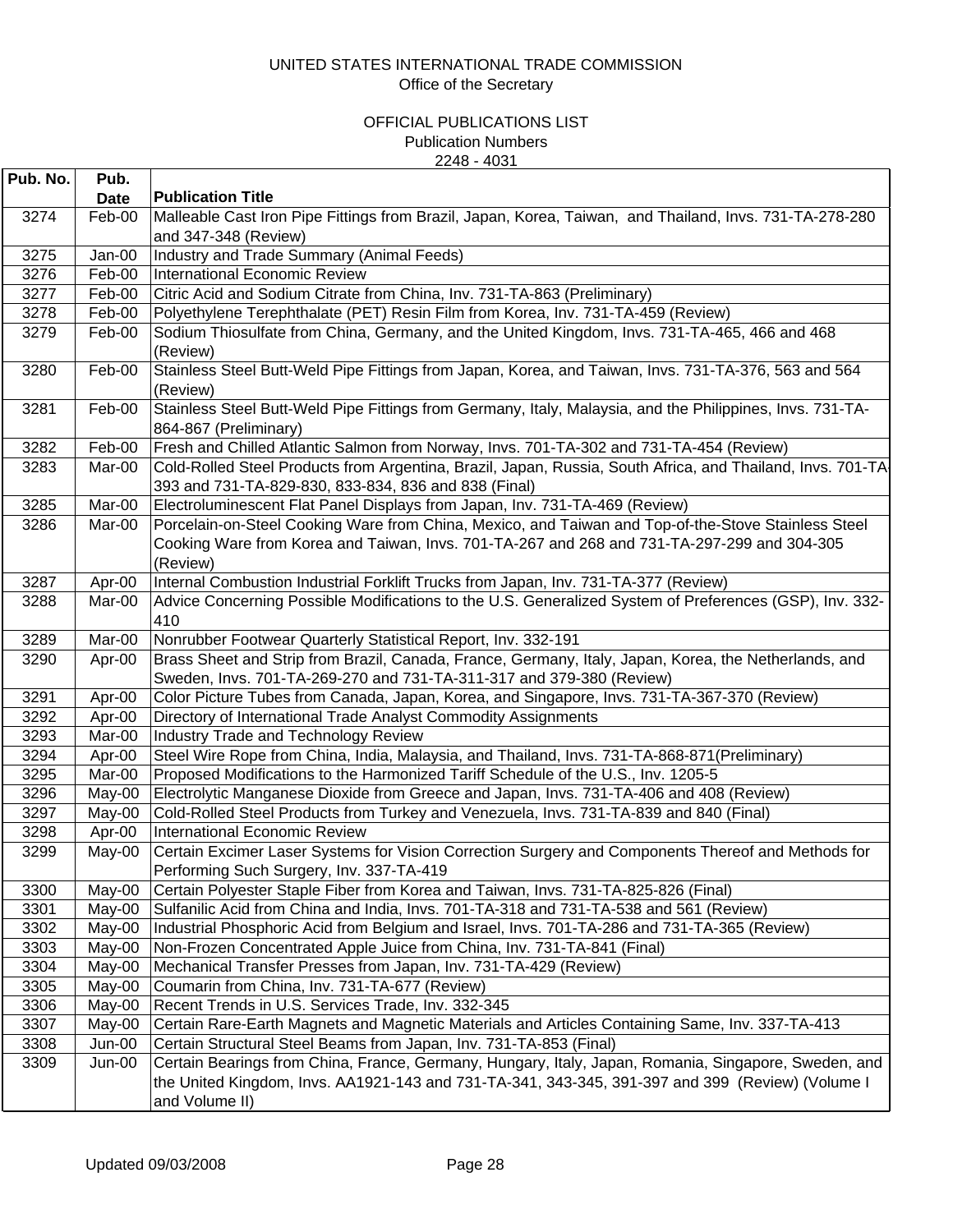| Pub. No. | Pub.        |                                                                                                                                                                                                                                                      |
|----------|-------------|------------------------------------------------------------------------------------------------------------------------------------------------------------------------------------------------------------------------------------------------------|
|          | <b>Date</b> | <b>Publication Title</b>                                                                                                                                                                                                                             |
| 3310     | Jun-00      | Synthetic Indigo from China, Inv. 731-TA-851 (Final)                                                                                                                                                                                                 |
| 3311     | Jun-00      | Certain Seamless Carbon and Alloy Steel, Standard, Line and Pressure Pipe and Tubes from Japan and                                                                                                                                                   |
|          |             | South Africa, Invs. 731-TA-847 and 850 (Final)                                                                                                                                                                                                       |
| 3313     | $Jun-00$    | Annual Report 1999                                                                                                                                                                                                                                   |
| 3314     | Jun-00      | Bulk Acetylsalicylic (Aspirin) Acid from China, Inv. 731-TA-828 (Final)                                                                                                                                                                              |
| 3315     | Jun-00      | Glycine from China, Inv. 731-TA-718 (Review)                                                                                                                                                                                                         |
| 3316     | Jul-00      | Certain Pipe and Tube from Argentina, Brazil, Canada, India, Korea, Mexico, Singapore, Taiwan, Thailand,<br>Turkey, and Venezuela, Invs. 701-TA-253A and 253B and 731-TA-132, 252, 271, 273, 276-277, 296, 409-<br>410, 532-534 and 536-537 (Review) |
| 3317     | Jul-00      | Sparklers from China, Inv. 731-TA-464 (Review)                                                                                                                                                                                                       |
| 3318     | Jun-00      | Simplification of the Harmonized Tariff Schedule of the United States, Inv. 332-388                                                                                                                                                                  |
| 3319     | Jun-00      | Static Random Access Memory Semiconductors from Taiwan, Inv. 731-TA-762 (Final) (Second Remand)                                                                                                                                                      |
| 3320     | Jul-00      | Certain Cold-Rolled Steel Products from China, Indonesia, Slovakia, and Taiwan, Invs. 731-TA-831, 832,<br>835 and 837 (Final)                                                                                                                        |
| 3321     | Jul-00      | Stainless Steel Wire Rod from Brazil, France, India, and Spain, Invs. 701-TA-178 and 731-TA-636-638<br>(Review)                                                                                                                                      |
| 3322     | Jul-00      | Heavy Forged Handtools from China, Invs. 731-TA-457A-D (Review)                                                                                                                                                                                      |
| 3323     | Jul-00      | Foundry Coke: A Review of the Industries in the U.S. and China, Inv. 332-407                                                                                                                                                                         |
| 3324     | Jul-00      | Magnesium from Canada, Invs. 701-TA-309-A-B and 731-TA-528 (Review)                                                                                                                                                                                  |
| 3325     | Aug-00      | Certain Seamless Carbon and Alloy Steel, Standard, Line and Pressure Pipe from the Czech Republic,                                                                                                                                                   |
|          |             | Mexico, and Romania, Invs. 731-TA-846, 848 and 849 (Final)                                                                                                                                                                                           |
| 3326     | Aug-00      | Certain Structural Steel Beams from Korea, Invs. 701-TA-401 and 731-TA-854 (Final)                                                                                                                                                                   |
| 3327     | Jul-00      | Extruded Rubber Thread from Malaysia, Inv. 731-TA-527 (Review)                                                                                                                                                                                       |
| 3328     | Jul-00      | Cased Pencils from China, Inv. 731-TA-669 (Review)                                                                                                                                                                                                   |
| 3329     | Jul-00      | Forged Stainless Steel Flanges from India and Taiwan, Invs. 731-TA-639-640 (Review)                                                                                                                                                                  |
| 3330     | Jul-00      | Paper Clips from China, Inv. 731-TA-663 (Review)                                                                                                                                                                                                     |
| 3331     | Jun-00      | International Economic Review                                                                                                                                                                                                                        |
| 3332     | Jul-00      | Certain Two-Handle Centerset Faucets and Escutcheons and Components Thereof, Inv. 337-TA-422                                                                                                                                                         |
| 3333     | Dec-00      | Pricing of Prescription Drugs, Inv. 332-419                                                                                                                                                                                                          |
| 3334     | Aug-00      | Uranium from Russia, Ukraine, and Uzbekistan, Invs. 731-TA-539-C, E and F (Review)                                                                                                                                                                   |
| 3335     | Jul-00      | Industry Trade and Technology Review                                                                                                                                                                                                                 |
| 3336     | Aug-00      | The Year in Trade 1999: Operation of the Trade Agreements Program                                                                                                                                                                                    |
| 3337     | Aug-00      | Tin- and Chromium-Coated Steel Sheet from Japan, Inv. 731-TA-860 (Final)                                                                                                                                                                             |
| 3338     | Aug-00      | Certain Ammonium Nitrate from Russia, Inv. 731-TA-856 (Final)                                                                                                                                                                                        |
| 3339     | Aug-00      | The Impact on the U.S. Economy of Including the United Kingdom in a Free Trade Arrangement with the<br>United States, Canada and Mexico, Inv. 332-409                                                                                                |
| 3340     | Sep-00      | Economic Impact on the United States of a U.S.-Jordan Free Trade Agreement, Inv. 332-418                                                                                                                                                             |
| 3341     | Aug-00      | Certain Industrial Belts from Germany, Italy, Japan, and Singapore, Invs. 731-TA-413-415 and 419                                                                                                                                                     |
|          |             | (Review)                                                                                                                                                                                                                                             |
| 3342     | Aug-00      | Industrial Nitrocellulose from Brazil, China, France, Germany, Japan, Korea, the United Kingdom, and                                                                                                                                                 |
|          |             | Yugoslavia, Invs. 731-TA-96 and 731-TA-439-445 (Review)                                                                                                                                                                                              |
| 3343     | Aug-00      | Certain Steel Concrete Reinforcing Bars from Austria, Belarus, China, Indonesia, Japan, Korea, Latvia,                                                                                                                                               |
|          |             | Moldova, Poland, Russia, Ukraine, and Venezuela, Invs. 731-TA-872-883 (Preliminary)                                                                                                                                                                  |
| 3344     | Aug-00      | Circular Seamless Stainless Steel Hollow Products from Japan, Inv. 731-TA-859 (Final)                                                                                                                                                                |
| 3345     | Sep-00      | Anhydrous Sodium Sulfate from Canada, Inv. 731-TA-884 (Preliminary)                                                                                                                                                                                  |
| 3346     | Aug-00      | Pure Magnesium from China, Inv. 731-TA-696 (Review)                                                                                                                                                                                                  |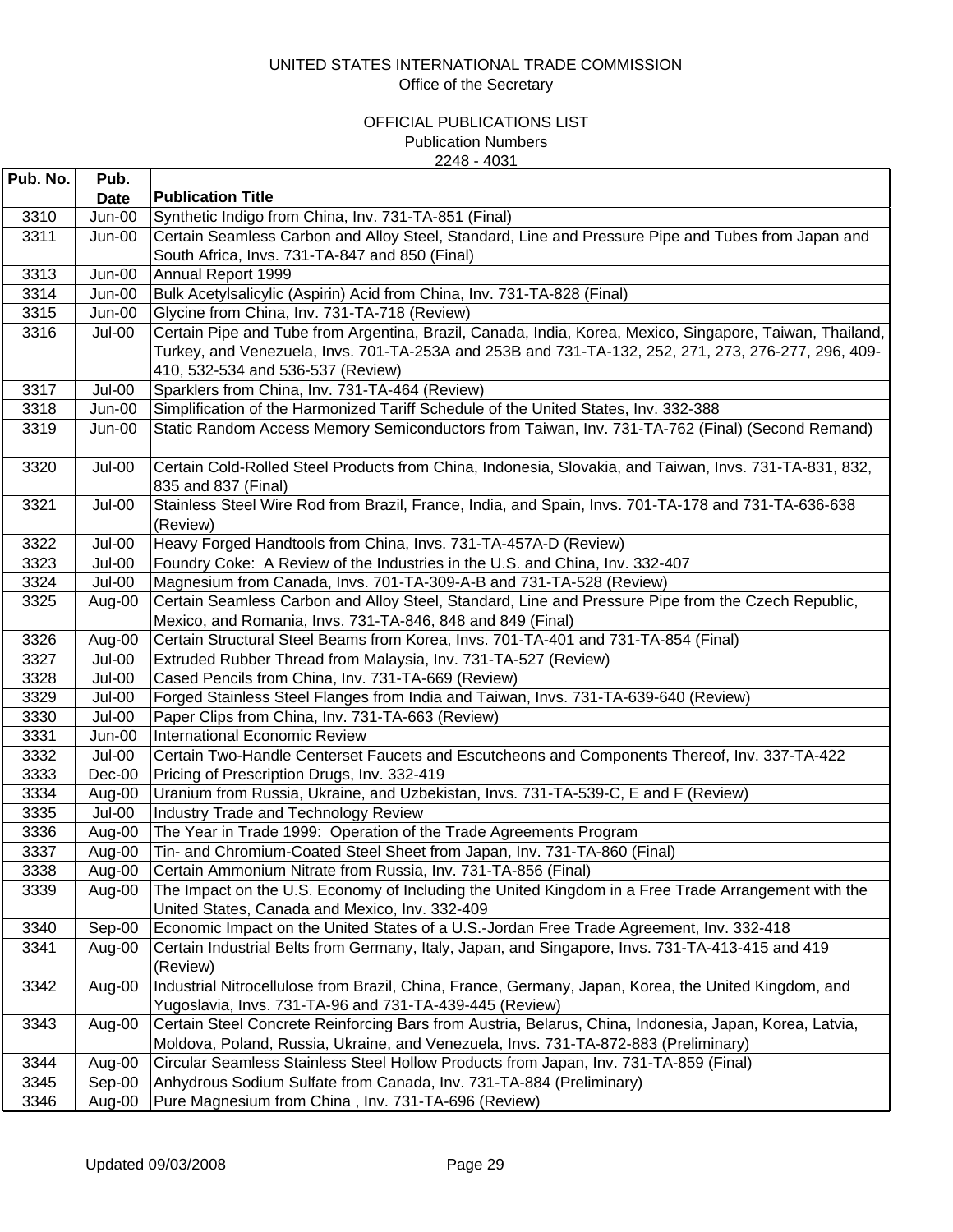| Pub. No. | Pub.          |                                                                                                         |
|----------|---------------|---------------------------------------------------------------------------------------------------------|
|          | <b>Date</b>   | <b>Publication Title</b>                                                                                |
| 3347     | Aug-00        | Fresh Atlantic Salmon from Chile, Inv. 731-TA-768 (Final) (Second Remand)                               |
| 3348     | Sep-00        | Desktop Note Counters and Scanners from China, Korea, and the United Kingdom, Invs. 731-TA-885-887      |
|          |               | (Preliminary)                                                                                           |
| 3349     | Aug-00        | Crabmeat from Swimming Crabs, Inv. TA-201-71                                                            |
| 3350     | Sep-00        | Industry and Trade Summary (Cereals)                                                                    |
| 3351     | Sep-00        | Certain Welded Stainless Steel Pipes from Korea and Taiwan, Invs. 731-TA-540-541 (Review)               |
| 3352     | Sep-00        | Industry and Trade Summary (Edible Nuts)                                                                |
| 3353     | Sep-00        | U.S. Trade Shifts in Selected Industries and Recent Trends in U.S. Services Trade, Inv. 332-345         |
| 3354     | Aug-00        | <b>International Economic Review</b>                                                                    |
| 3355     | Sep-00        | Industry and Trade Summary (Newsprint)                                                                  |
| 3356     | Oct-00        | Stainless Steel Angle from Japan, Korea, and Spain, Invs. 731-TA-888-890 (Preliminary)                  |
| 3357     | Sep-00        | Fresh Atlantic Salmon from Chile, Inv. 731-TA-768 (Final) (Third Remand)                                |
| 3358     | Sep-00        | Andean Trade Preference Act: Impact on U.S. Industries and Consumers and on Drug Crop and               |
|          |               | Eradication and Crop Substitution, Inv. 332-352                                                         |
| 3359     | Oct-00        | Advice on Providing Additional Generalized System of Preferences (GSP) Benefits for Sub-Saharan Africa  |
| 3360     | Sep-00        | Directory of International Trade Analyst Commodity Assignments                                          |
| 3361     | Oct-00        | Gray Portland Cement and Cement Clinker from Japan, Mexico, and Venezuela, Invs. 303-TA-21 and 731-     |
|          |               | TA-451, 461 and 519 (Review)                                                                            |
| 3362     | Oct-00        | Chrome-Plated Lug Nuts from China and Taiwan, Invs. 731-TA-474-475 (Review)                             |
| 3363     | Oct-00        | Industry Trade and Technology Review                                                                    |
| 3364     | <b>Nov-00</b> | Certain Carbon Steel Products from Australia, Belgium, Brazil, Canada, Finland, France, Germany, Japan, |
|          |               | Korea, Mexico, Netherlands, Poland, Romania, Spain, Sweden, Taiwan, and the United Kingdom, Invs.       |
|          |               | AA1921-197, 701-TA-231, 319-320, 322, 325-328, 340, 342 and 348-350 and 731-573-6, 578, 582-587,        |
|          |               | 604, 607-608, 612 and 614-618 (Review)                                                                  |
| 3365     | <b>Nov-00</b> | Foundry Coke from China, Inv. 731-TA-891 (Preliminary)                                                  |
| 3366     | Nov-00        | Certain Cigarettes and Packaging Thereof, Inv. 337-TA-424                                               |
| 3367     | <b>Nov-00</b> | Monitoring of U.S. Imports of Tomatoes, Inv. 332-350                                                    |
| 3368     | <b>Nov-00</b> | Monitoring of U.S. Imports of Peppers, Inv. 332-351                                                     |
| 3369     | <b>Nov-00</b> | Honey from Argentina and China, Invs. 701-TA-402 and 731-TA-892-893 (Preliminary)                       |
| 3370     | <b>Nov-00</b> | Electric Power Services: Recent Reforms in Selected Foreign Markets, Inv. 332-411                       |
| 3371     | $Dec-00$      | U.S. Trade and Investment with Sub-Saharan Africa, Inv. 332-415                                         |
| 3372     | Nov-00        | Certain Stainless Steel Butt-Weld Pipe Fittings From Germany, Inv. 731-TA-864 (Final)                   |
| 3373     | <b>Nov-00</b> | Industry and Trade Summary (Distilled Spirits)                                                          |
| 3374     | <b>Nov-00</b> | Certain Ammonium Nitrate from Ukraine, Inv. 731-TA-894 (Preliminary)                                    |
| 3375     | Dec-00        | Extruded Rubber Thread, Inv. TA-201-72                                                                  |
| 3376     | Dec-00        | Pure Magnesium From China, Israel, and Russia, Invs. 701-TA-403 and 731-TA-895-897 (Preliminary)        |
| 3377     | $Dec-00$      | Certain Expandable Polystyrene Resins from Indonesia, Inv. 731-TA-861 (Final)                           |
| 3378     | $Dec-00$      | Harmonized Tariff Schedule of the United States                                                         |
| 3379     | <b>Nov-00</b> | <b>International Economic Review</b>                                                                    |
| 3380     | Dec-00        | Antidumping and Countervailing Duty Handbook                                                            |
| 3381     | Jan-01        | Hot-Rolled Steel Products from Argentina, China, India, Indonesia, Kazakhstan, Netherlands, Romania,    |
|          |               | South Africa, Taiwan, Thailand, and Ukraine, Invs. 701-TA-404-408 and 731-TA-898-908 (Preliminary)      |
|          |               |                                                                                                         |
| 3382     | Jan-01        | Industry and Trade Summary (Furniture and Motor Vehicle Seats)                                          |
| 3383     | Jan-01        | Examination of U.S. Inbound and Outbound Direct Investment (Staff Research Study #26)                   |
| 3384     | Jan-01        | Helical Spring Lockwashers from China and Taiwan, Invs. 731-TA-624-625 (Review)                         |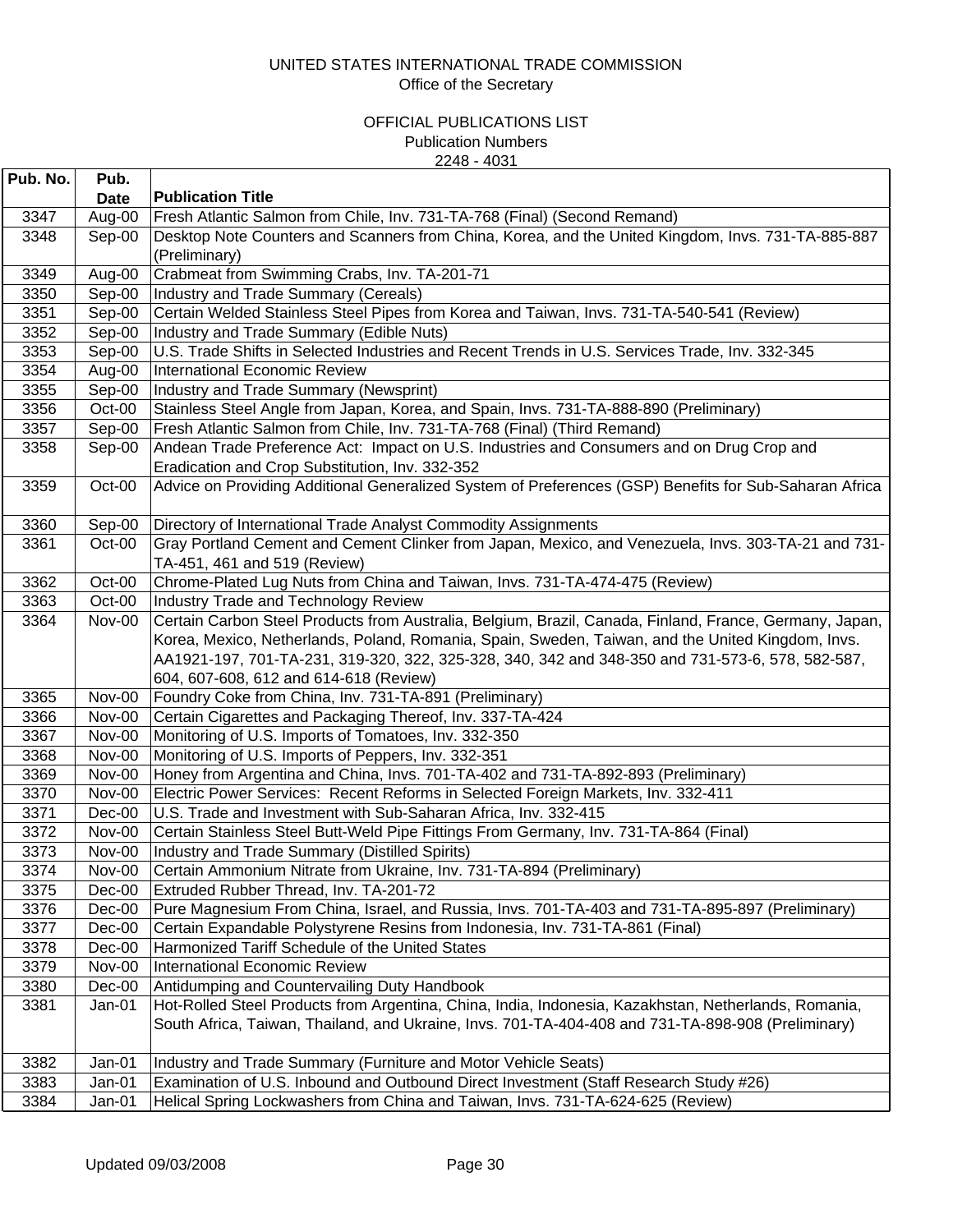| Pub. No.     | Pub.             |                                                                                                                                                               |
|--------------|------------------|---------------------------------------------------------------------------------------------------------------------------------------------------------------|
|              | <b>Date</b>      | <b>Publication Title</b>                                                                                                                                      |
| 3385         | Jan-01           | Silicon Metal from Argentina, Brazil, and China, Invs. 731-TA-470-472 (Review)                                                                                |
| 3386         | Jan-01           | Silicomanganese from Brazil, China, and Ukraine, Invs. 731-TA-671-673 (Review)                                                                                |
| 3387         | Jan-01           | Stainless Steel Butt-Weld Pipe Fittings from Italy, Malaysia, and the Philippines, Invs. 731-TA-865-867                                                       |
|              |                  | (Final)                                                                                                                                                       |
| 3388         | Jan-01           | Low Enriched Uranium from France, Germany, Netherlands, and the United Kingdom, Invs. 701-TA-409-                                                             |
|              |                  | 412 and 731-TA-909-912 (Preliminary)                                                                                                                          |
| 3389         | Jan-01           | Lamb Meat: Monitoring Developments in the Domestic Industry, Inv. TA-204-3                                                                                    |
| 3390         | Jan-01           | <b>Industry Trade and Technology Review</b>                                                                                                                   |
| 3391         | Jan-01           | Industry and Trade Summary (Cotton)                                                                                                                           |
| 3392         | Feb-01           | Certain EPROM, EEPROM, Flash Memory and Flash Microcontroller Semiconductor Devices and                                                                       |
|              |                  | Products Containing Same, Inv. 337-TA-395                                                                                                                     |
| 3393         | Feb-01           | Fresh Garlic from China, Inv. 731-TA-683 (Review)                                                                                                             |
| 3394         | Feb-01           | Aramid Fiber from the Netherlands, Inv. 731-TA-652 (Review)                                                                                                   |
| 3395         | Feb-01           | Stainless Steel Bar from France, Germany, Italy, Korea, Taiwan, and the United Kingdom, Invs. 701-TA-                                                         |
|              |                  | 413 and 731-TA-913-918 (Preliminary)                                                                                                                          |
| 3396         | Mar-01           | Grain-Oriented Silicon Electrical Steel from Italy and Japan, Invs. 701-TA-355 and 731-TA-659-660                                                             |
|              |                  | (Review)                                                                                                                                                      |
| 3397         | Feb-01           | Advice Concerning Possible Modifications to the U.S. Generalized System of Preferences with Respect to                                                        |
|              |                  | Certain Products Imported from India, Inv. 332-420                                                                                                            |
| 3398         | Feb-01           | The Economic Impact of U.S. Sanctions with Respect to Cuba, Inv. 332-413                                                                                      |
| 3400         | Feb-01           | Certain Welded Large Diameter Line Pipe from Japan and Mexico, Invs. 731-TA-919-920 (Preliminary)                                                             |
| 3401         | Mar-01           | India's Textile and Apparel Industry: Growth Potential and Trade and Investment Opportunities (Staff                                                          |
|              |                  | Research Study #27)                                                                                                                                           |
| 3402         | Jan-01           | <b>International Economic Review</b>                                                                                                                          |
| 3403         | Mar-01           | An Introduction to Administrative Protective Order in Import Injury Investigations,                                                                           |
| 3404         | Mar-01           | Stainless Steel Bar from Brazil, India, Japan, and Spain Invs. 731-TA-678-679, 681 and 682 (Review)                                                           |
| 3405         | Mar-01           | Industry and Trade Summary (Sugar)                                                                                                                            |
| 3406         | Mar-01           | Steel Wire Rope from China and India, Invs. 731-TA-868-869 (Final)                                                                                            |
| 3407         | Mar-01           | Wheat Gluten: Extension of Action, Inv. TA-204-4                                                                                                              |
| 3408         | Mar-01           | Directory of International Trade Analyst Commodity Assignments                                                                                                |
| 3409         | May-01           | Recent Trends in U.S. Services Trade, Inv. 332-345                                                                                                            |
| 3410         | Mar-01           | Industry and Trade Summary (Broadwoven Fabrics)                                                                                                               |
| 3411         | Apr-01           | Folding Gift Boxes from China, Inv. 731-TA-921 (Preliminary)                                                                                                  |
| 3412<br>3413 | Apr-01<br>Mar-01 | Furfuryl Alcohol from China and Thailand, Invs. 731-TA-703 and 705 (Review)<br><b>Industry Trade and Technology Review</b>                                    |
| 3414         |                  |                                                                                                                                                               |
| 3415         | Apr-01<br>Apr-01 | Automotive Replacement Glass Windshields from China, Inv. 731-TA-922 (Preliminary)<br>Oleoresin Paprika from India, Inv. 731-TA-923 (Preliminary)             |
| 3416         | May-01           | Mussels from Canada, Inv. 731-TA-924 (Preliminary)                                                                                                            |
| 3417         |                  | Canned Pineapple Fruit from Thailand, Inv. 731-TA-706 (Review)                                                                                                |
| 3418         | May-01<br>Apr-01 | Certain Digital Satellite System (DSS) Receivers and Components Thereof, Inv. 337-TA-392                                                                      |
| 3419         | Mar-01           | <b>International Economic Review</b>                                                                                                                          |
| 3420         |                  |                                                                                                                                                               |
| 3421         | May-01<br>May-01 | Ferrovanadium and Nitrided Vanadium from Russia, Inv. 731-TA-702 (Review)<br>Stainless Steel Angle from Japan, Korea, and Spain, Invs. 731-TA-888-890 (Final) |
| 3422         | May-01           | Certain Wool Articles Interim Report on U.S. Market Conditions, Inv. 332-427                                                                                  |
| 3423         | May-01           | Wheat Gluten: Procedures for Determination Under Section 129(a)(4) of the Uruguay Round Agreement                                                             |
|              |                  | Act (URAA) (Consistency Determination), Inv. TA-201-67                                                                                                        |
| 3424         | May-01           | Greenhouse Tomatoes from Canada, Inv. 731-TA-925 (Preliminary)                                                                                                |
|              |                  |                                                                                                                                                               |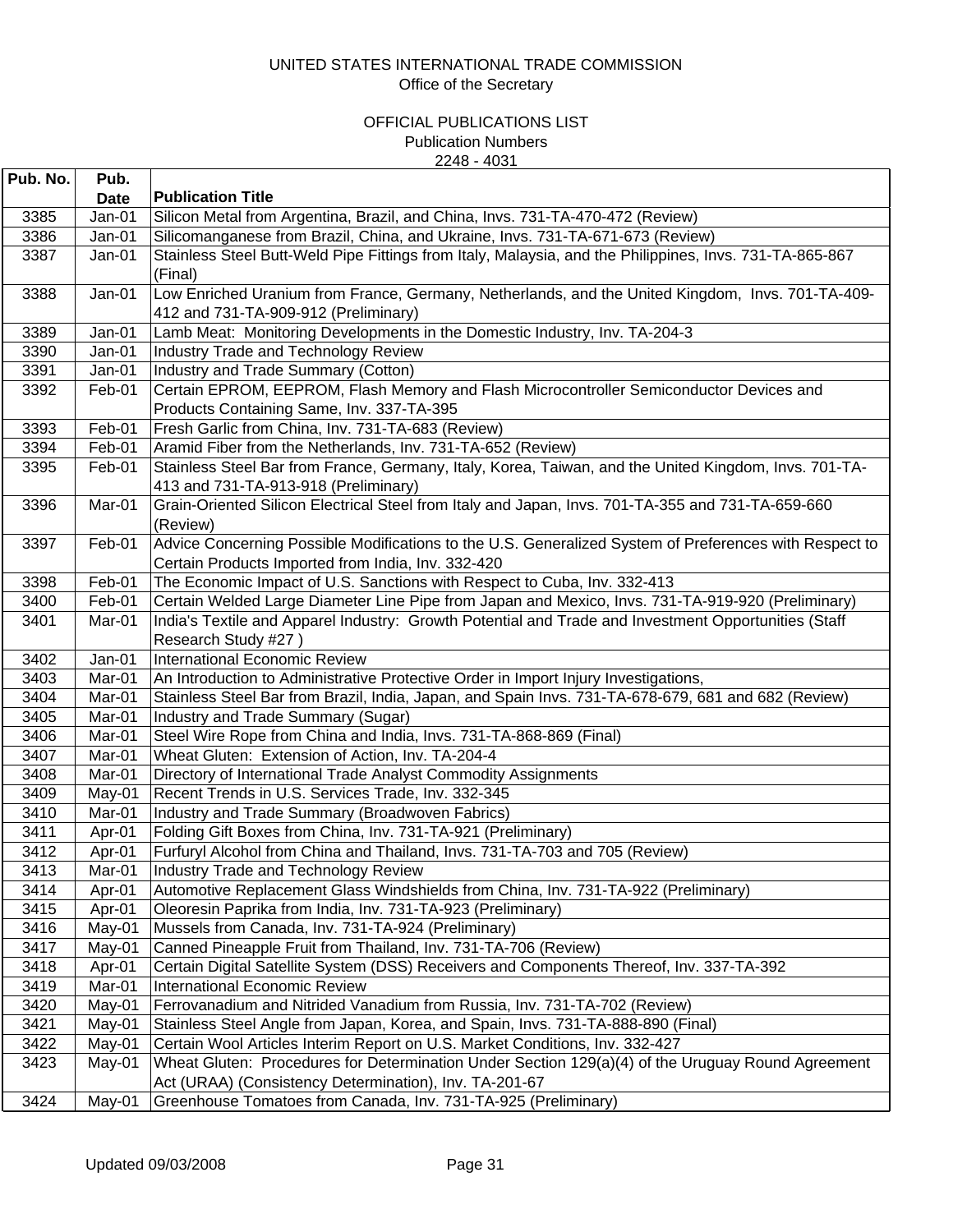| Pub. No.     | Pub.        |                                                                                                                                      |
|--------------|-------------|--------------------------------------------------------------------------------------------------------------------------------------|
|              | <b>Date</b> | <b>Publication Title</b>                                                                                                             |
| 3425         | May-01      | Certain Steel Concrete Reinforcing Bars from Indonesia, Poland, and Ukraine, Invs. 731-TA-875, 880, and<br>882 (Final)               |
| 3426         | May-01      | Softwood Lumber from Canada, Invs. 701-TA-414 and 731-TA-928 (Preliminary)                                                           |
| 3427         | May-01      | Silicomanganese from India, Kazakhstan, and Venezuela, Invs. 731-TA-929-931 (Preliminary)                                            |
| 3428         | $Jun-01$    | The Year in Trade 2000: Operation of the Trade Agreements Program                                                                    |
| 3429         | Jul-01      | Certain Seamless Carbon and Alloy Steel Standard, Line and Pressure Pipe from Argentina, Brazil,                                     |
|              |             | Germany, and Italy, Invs. 701-TA-362 and 731-TA-707-710 (Review)                                                                     |
| 3430         | Jun-01      | Proposed Modifications to the Harmonized Tariff Schedule of the United States, Inv. 1205-5                                           |
| 3431         | Jun-01      | Folding Metal Tables and Chairs from China, Inv. 731-TA-932 (Preliminary)                                                            |
| 3432         | $Jun-01$    | Spring Table Grapes from Chile and Mexico, Invs. 731-TA-926-927 (Preliminary)                                                        |
| 3433         | $Jun-01$    | Competitive Assessment of the U.S. Large Civil Aircraft Aerostructures Industry, Inv. 332-414                                        |
| 3434         | Jul-01      | Oil Country Tubular Goods from Argentina, Italy, Japan, Korea, and Mexico, Invs. 701-TA-364 and 731-TA-                              |
|              |             | 711 and 731-TA-713-716 (Review)                                                                                                      |
| 3435         | May-01      | International Economic Review                                                                                                        |
| 3436         | Jul-01      | Shifts in U.S. Merchandise Trade in 2000, Inv. 332-345                                                                               |
| 3437         | Jul-01      | Polyethylene Terephthalate Film, Sheet, and Strip from India and Taiwan, Invs. 701-TA-415 and 731-TA-<br>933-934 (Preliminary)       |
| 3438         | $Jul-01$    | Certain Structural Steel Beams from China, Germany, Italy, Luxembourg, Russia, South Africa, Spain, and                              |
|              |             | Taiwan, Invs. 731-TA-935-942 (Preliminary)                                                                                           |
| 3439         | $Jul-01$    | Circular Welded Non-Alloy Steel Pipe from China, Indonesia, Malaysia, Romania, and South Africa, Invs.                               |
|              |             | 731-TA-943-947 (Preliminary)                                                                                                         |
| 3440         | $Jul-01$    | Certain Steel Concrete Reinforcing Bars from Belarus, China, Korea, Latvia, and Moldova, Invs. 731-TA-                               |
|              |             | 873-874, and 877-879 (Final)                                                                                                         |
| 3441         | $Jul-01$    | Individually Quick Frozen Red Raspberries from Chile, Invs. 701-TA-416 and 731-TA-948 (Preliminary)                                  |
| 3442         | $Jul-01$    | International Economic Review                                                                                                        |
| 3443         | $Jul-01$    | <b>Industry Trade and Technology Review</b>                                                                                          |
| 3444         | Aug-01      | Blast Furnace Coke from China and Japan, Invs. 731-TA-951-952 (Preliminary)                                                          |
| 3445<br>3446 | Jun-01      | The Year in Review FY 2000<br>Hot-Rolled Steel Products from Argentina and South Africa, Invs. 701-TA-404 and 731-TA-898 and 905     |
|              | Sep-01      | (Final)                                                                                                                              |
| 3447         | Sep-01      | Impact of the Caribbean Basin Economic Recovery Act, Inv. 332-227                                                                    |
| 3448         | Aug-01      | Ammonium Nitrate from Ukraine, Inv. 731-TA-894 (Final)                                                                               |
| 3449         | Aug-01      | Foundry Coke from China, Inv. 731-TA-891 (Final)                                                                                     |
| 3450         | Sep-01      | Certain Circular Welded Carbon Quality Line Pipe: Monitoring Developments in the Domestic Industry, Inv.                             |
|              |             | TA-204-5                                                                                                                             |
| 3451         | Aug-01      | Certain Steel Wire Rod: Monitoring Developments in the Domestic Industry, Inv. TA-204-6                                              |
| 3452         | Sep-01      | U.S.-Korea FTA: The Economic Impact of Establishing a Free Trade Agreement Between the United                                        |
|              |             | States and Korea, Inv. 332-425                                                                                                       |
| 3453         | Sep-01      | Certain Steel Wire Rod, Inv. NAFTA 312-1                                                                                             |
| 3454         | Sep-01      | Certain Wool Articles Annual Report on U.S. Market Conditions, Inv. 332-427                                                          |
| 3455         | Oct-01      | Processed Foods and Beverages: A Description of Tariff and Non-tariff Barriers for Major Products and                                |
|              |             | Their Impact on Trade, Volume I: Executive Summary and Chapters 1-15, Volume II: Appendices A-R, Inv.<br>332-421                     |
| 3456         | Oct-01      | Carbon and Certain Alloy Steel Wire Rod from Brazil, Canada, Egypt, Germany, Indonesia, Mexico,                                      |
|              |             | Moldova, South Africa, Trinidad and Tobago, Turkey, Ukraine, and Venezuela, Invs. 701-TA-417-421 and<br>731-TA-953-963 (Preliminary) |
| 3457         | Oct-01      | Industry Trade and Technology Review                                                                                                 |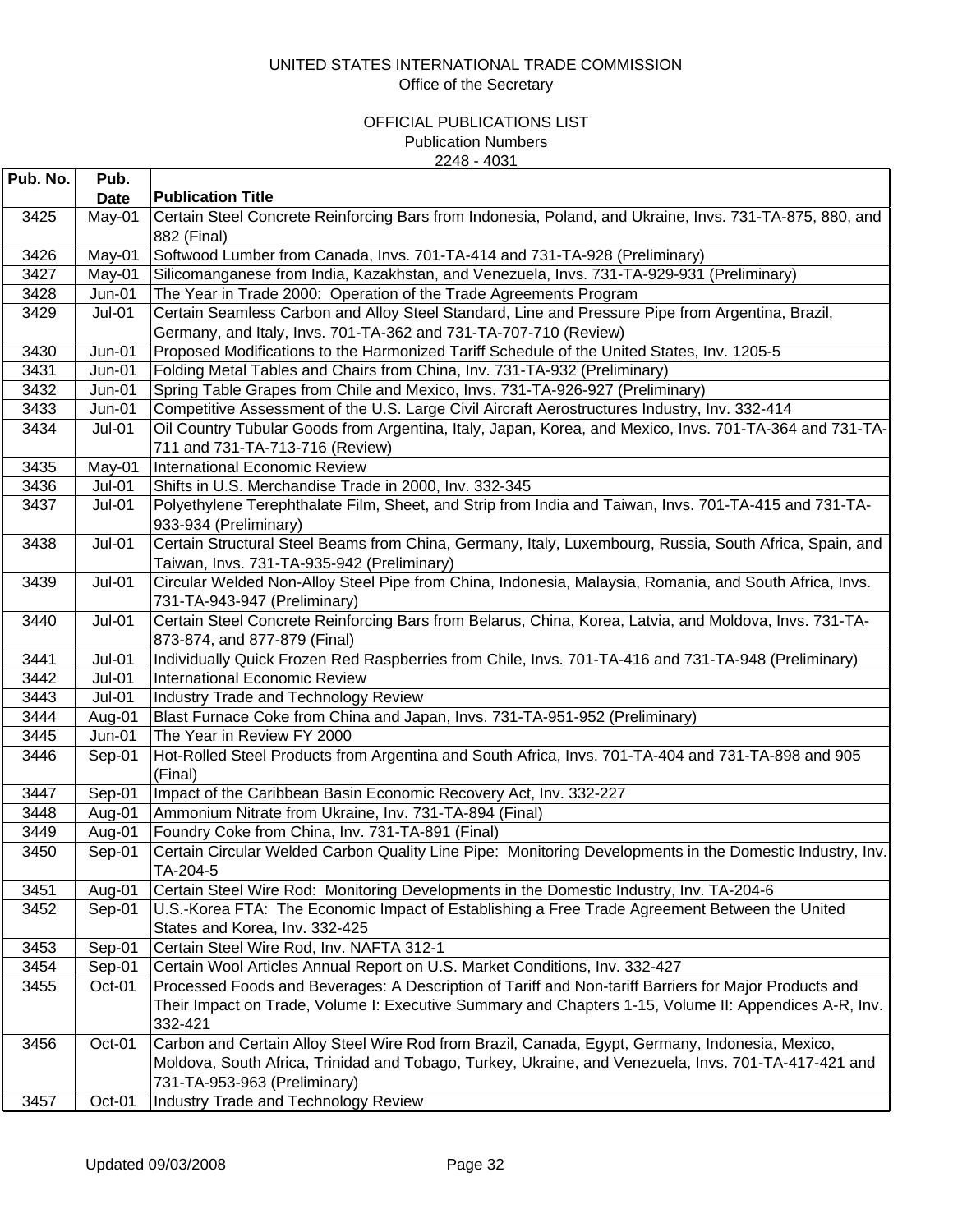| Pub. No. | Pub.          |                                                                                                          |
|----------|---------------|----------------------------------------------------------------------------------------------------------|
|          | Date          | <b>Publication Title</b>                                                                                 |
| 3458     | Oct-01        | Natural Gas Services: Recent Reforms in Selected Markets, Inv. 332-426                                   |
| 3459     | Oct-01        | Clad Steel Plate from Japan, Inv. 731-TA-739 (Review)                                                    |
| 3460     | Oct-01        | NAFTA: Probable Economic Effect of Accelerated Tariff Elimination, Inv. 332-433                          |
| 3461     | Oct-01        | Industry and Trade Summary (Cured Fish)                                                                  |
| 3462     | Oct-01        | Certain Pasta from Italy and Turkey, Invs. 701-TA-365-366 and 731-TA-734-735 (Review)                    |
| 3463     | Oct-01        | Industry and Trade Summary (Fresh or Frozen Fish)                                                        |
| 3464     | Nov-01        | Certain Welded Large Diameter Line Pipe from Japan, Inv. 731-TA-919 (Final)                              |
| 3465     | Dec-01        | Wheat Trading Practices: Competitive Conditions Between U.S. and Canadian Wheat, Inv. 332-428            |
| 3466     | Sep-01        | <b>International Economic Review</b>                                                                     |
| 3467     | Nov-01        | Pure Magnesium from China and Israel, Invs. 701-TA-403 and 731-TA-895-897 (Final)                        |
| 3468     | Nov-01        | Hot-Rolled Steel Products from China, India, Indonesia, Kazakhstan, the Netherlands, Romania, South      |
|          |               | Africa, Taiwan, Thailand, and Ukraine, Invs. 701-TA-405-408 and 731-TA-899-904 and 906-908 (Final)       |
| 3469     | Sep-01        | Directory of International Trade Analyst Commodity Assignments                                           |
| 3470     | Nov-01        | Honey from Argentina and China, Invs. 701-TA-402 and 731-TA-892-893 (Final)                              |
| 3471     | Nov-01        | Certain Cold-Rolled Steel Products from Argentina, Australia, Belgium, Brazil, China, France, Germany,   |
|          |               | India, Japan, Korea, the Netherlands, New Zealand, Russia, South Africa, Spain, Sweden, Taiwan,          |
|          |               | Thailand, Turkey, and Venezuela, Invs. 701-TA-422-425 and 731-TA-964-983 (Preliminary)                   |
| 3472     | Nov-01        | Sulfanilic Acid from Hungary and Portugal, Invs. 701-TA-426 and 731-TA-984-985 (Preliminary)             |
| 3473     | Nov-01        | Monitoring of U.S. Imports of Tomatoes, Inv. 332-350                                                     |
| 3474     | Nov-01        | Monitoring of U.S. Imports of Peppers, Inv. 332-351                                                      |
| 3475     | Dec-01        | Circular Seamless Stainless Steel Hollow Products from Japan, Inv. 731-TA-859 (Remand)                   |
| 3476     | Dec-01        | U.S. Trade and Investment with Sub-Saharan Africa, Inv. 332-415                                          |
| 3477     | Sep-01        | Harmonized Tariff Schedule of the United States                                                          |
| 3478     | <b>Nov-01</b> | Wheat Gluten: Evaluation of the Effectiveness of Import Relief, Inv. TA-204-7                            |
| 3479     | Dec-01        | Steel Volume I: Determinations and Views of Commissioners, Volume II: Information Obtained in the        |
|          |               | Investigation (Carbon and Alloy Steel Flat, Long and Tubular Products), Volume III: (Stainless Steel     |
|          |               | Products and Appendixes)                                                                                 |
| 3480     | Dec-01        | Folding Gift Boxes from China, Inv. 731-TA-921 (Final)                                                   |
| 3481     | Nov-01        | International Economic Review                                                                            |
| 3482     | Dec-01        | Antidumping and Countervailing Duty Handbook                                                             |
| 3483     | Dec-01        | Industry Trade and Technology Review                                                                     |
| 3484     | $Jan-02$      | Ferrovanadium from China and South Africa, Invs. 731-TA-986-987 (Preliminary)                            |
| 3485     | Mar-02        | Top-of-the-Stove Stainless Steel Cooking Ware from Korea, Invs. 701-TA-267 and 731-TA-304                |
|          |               | (Review)(Remand)                                                                                         |
| 3486     | Feb-02        | Low Enriched Uranium from France, Germany, Netherlands, and the United Kingdom, Invs. 701-TA-409-        |
|          |               | 412 and 731-TA-909 (Final)                                                                               |
| 3487     | Feb-02        | Welded Large Diameter Line Pipe from Mexico, Inv. 731-TA-920 (Final)                                     |
| 3488     | Feb-02        | Stainless Steel Bar from France, Germany, Italy, Korea, and the United Kingdom, Invs. 701-TA-413 and     |
|          |               | 731-TA-913-916 and 918 (Final)                                                                           |
| 3489     | Feb-02        | <b>International Economic Review</b>                                                                     |
| 3490     | Feb-02        | Industry and Trade Summary (Wood Pulp and Waste Paper)                                                   |
| 3491     | Feb-02        | Pneumatic Directional Control Valves from Japan, Inv. 731-TA-988 (Preliminary)                           |
| 3492     | Feb-02        | Apparel Inputs in "Short Supply": Effect of Providing Preferential Treatment to Apparel from Sub-Saharan |
|          |               | African and Caribbean Basin Countries (Compilation of Reports requested in 2001), Inv. 332-428           |
|          |               |                                                                                                          |
| 3493     | Mar-02        | Tin- and Chromium-Coated Steel Sheet from Japan, Inv. 731-TA-860 (Final)(Remand)                         |
| 3494     | Mar-02        | Automotive Replacement Glass Windshields from China, Inv. 731-TA-922 (Final)                             |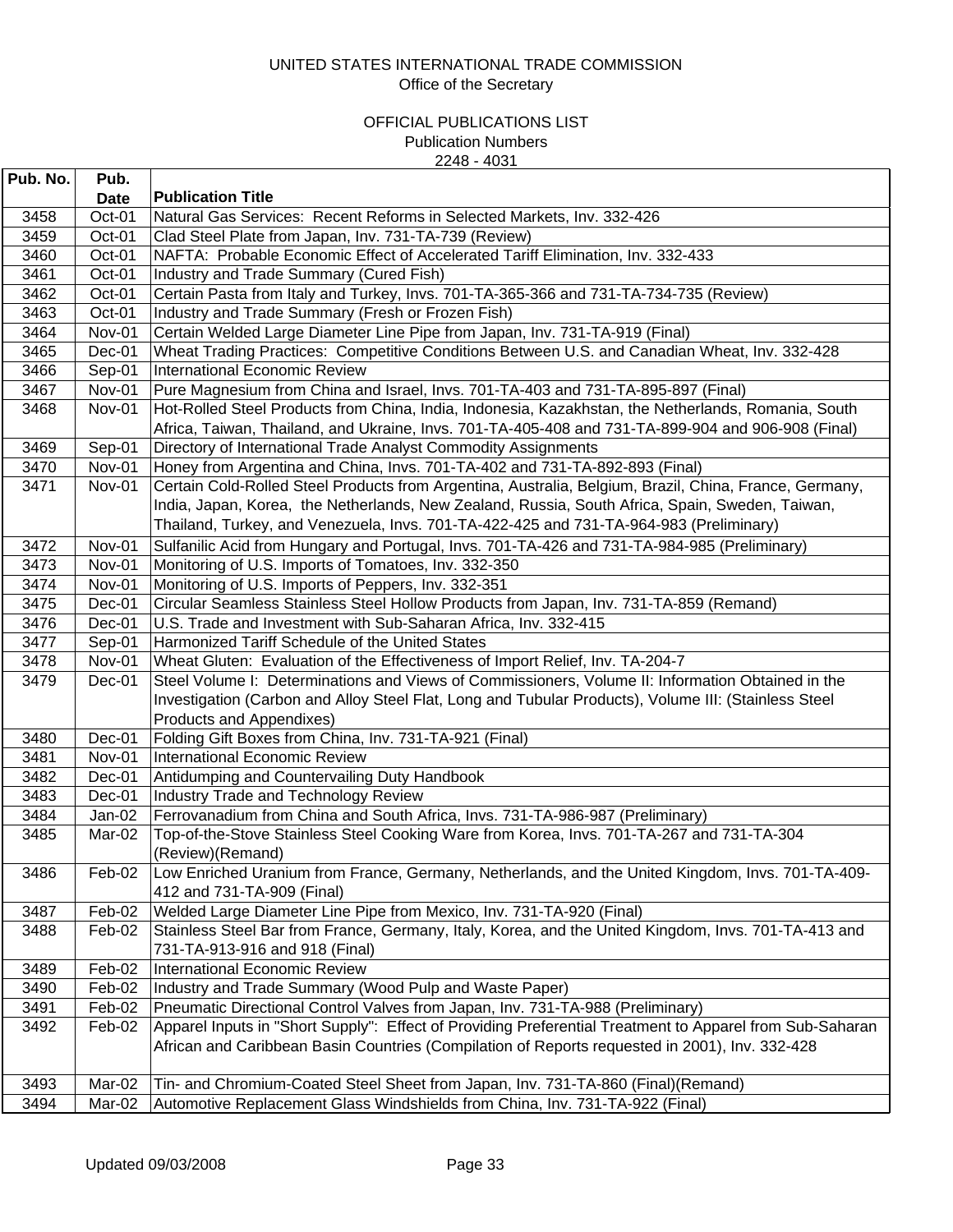| Pub. No.     | Pub.                           |                                                                                                                                          |
|--------------|--------------------------------|------------------------------------------------------------------------------------------------------------------------------------------|
|              | <b>Date</b>                    | <b>Publication Title</b>                                                                                                                 |
| 3495         | Mar-02                         | Certain Magnetic Resonance Injection Systems and Components Thereof, Inv. 337-TA-434                                                     |
| 3496         | Mar-02                         | Certain 4-Androstenediol, Inv. 337-TA-440                                                                                                |
| 3497         | Mar-02                         | Certain Closet Flange Rings, Inv. 337-TA-442                                                                                             |
| 3498         | Mar-02                         | Certain Oscillating Sprinklers, Sprinkler Components, and Nozzles, Inv. 337-TA-448                                                       |
| 3499         | Apr-02                         | Greenhouse Tomatoes from Canada, Inv. 731-TA-925 (Final)                                                                                 |
| 3500         | Apr-02                         | Non-Malleable Cast Iron Pipe Fittings from China, Inv. 731-TA-990 (Preliminary)                                                          |
| 3501         | Mar-02                         | Industry Trade and Technology Review                                                                                                     |
| 3502         | Apr-02                         | Silicon Metal from Russia, Inv. 731-TA-991 (Preliminary)                                                                                 |
| 3503         | Apr-02                         | Advice Concerning Possible Modifications to the U.S. Generalized System of Preferences with Respect to                                   |
|              |                                | Certain Products Imported from AGOA Countries, Inv. 332-437                                                                              |
| 3504         | May-02                         | Ball Bearings from China, Inv. 731-TA-989 (Preliminary)                                                                                  |
| 3505         | May-02                         | Silicomanganese from India, Kazakhstan, and Venezuela, Invs. 731-TA-929-931 (Final)                                                      |
| 3506         | Mar-02                         | International Economic Review                                                                                                            |
| 3507         | Mar-02                         | Directory of International Trade Analyst Commodity Assignments                                                                           |
| 3508         | May-02                         | Certain Flooring Products, Inv. 337-TA-443                                                                                               |
| 3509         | May-02                         | Softwood Lumber from Canada, Invs. 701-TA-414 and 731-TA-928 (Final)                                                                     |
| 3510         | May-02                         | The Year in Trade 2001: Operation of the Trade Agreements Program                                                                        |
| 3511         | May-02                         | Oil Country Tubular Goods from Austria, Brazil, China, France, Germany, India, Indonesia, Romania,                                       |
|              |                                | South Africa, Spain, Turkey, Ukraine, and Venezuela, Invs. 701-TA-428 and 731-TA-992-994 and 996-                                        |
|              |                                | 1005 (Preliminary)                                                                                                                       |
| 3512         | May-02                         | Lamb Meat: Evaluation of the Effectiveness of Import Relief, Inv. TA-204-8                                                               |
| 3513         |                                | Number Not Used                                                                                                                          |
| 3514         | $May-02$                       | Recent Trends in U.S. Services Trade, Inv. 332-345                                                                                       |
| 3515         | May-02                         | Certain Folding Metal Tables and Chairs from China, Inv. 731-TA-932 (Final)                                                              |
| 3516         | Aug-02                         | Section 337 Investigations: Answers to Frequently Asked Questions                                                                        |
| 3517         | Jun-02                         | Urea Ammonium Nitrate Solutions from Belarus, Lithuania, Russia, and Ukraine, Invs. 731-TA-1006-1009                                     |
|              |                                | (Preliminary)                                                                                                                            |
| 3518         | $\overline{J}$ un-02           | Polyethylene Terephthalate Film, Sheet, and Strip from India and Taiwan, Invs. 701-TA-415 and 731-TA-                                    |
|              |                                | 933-934 (Final)                                                                                                                          |
| 3519         | $Jun-02$                       | The Economic Effects of Significant U.S. Import Restraints, Inv. 332-325                                                                 |
| 3520         | Jun-02                         | The Year in Review FY 2001                                                                                                               |
| 3521         | Jun-02                         | Lawn and Garden Steel Fence Posts from China, Inv. 731-TA-1010 (Preliminary)                                                             |
| 3522         | Jul-02                         | Certain Structural Steel Beams from China, Germany, Luxembourg, Russia, South Africa, Spain, and                                         |
|              |                                | Taiwan, Invs. 731-TA-935-936 and 938-942 (Final)                                                                                         |
| 3523         | Jun-02                         | Circular Welded Non-Alloy Steel Pipe from China, Inv. 731-TA-943 (Final)                                                                 |
| 3524         | Jun-02                         | Individually Quick Frozen Red Raspberries from Chile, Invs. 731-TA-948 (Final)<br>Shifts in U.S. Merchandise Trade in 2001, Inv. 332-345 |
| 3525<br>3526 | <b>Jul-02</b><br><b>Jul-02</b> | Certain Carbon Steel Products (Cut-to-Length Plate) from Belgium and Germany, Invs. 701-TA-319 and                                       |
|              |                                | 322 and 731-TA-573 and 578 (Review) (Second Remand)                                                                                      |
| 3527         | May-02                         | <b>International Economic Review</b>                                                                                                     |
| 3528         | Jul-02                         | Brake Rotors from China, Inv. 731-TA-744 (Review)                                                                                        |
| 3529         | Aug-02                         | Carbon and Certain Alloy Steel Wire Rod from Egypt, South Africa, and Venezuela, Invs. 731-TA-955, 960                                   |
|              |                                | and 963 (Preliminary) (Remand)                                                                                                           |
| 3530         | Aug-02                         | Certain Abrasive Products Made Using a Process for Making Powder Preforms and Products Containing                                        |
|              |                                | Same, Inv. 337-TA-449                                                                                                                    |
| 3531         | Aug-02                         | Ferrosilicon from Brazil, China, Kazakhstan, Russia, Ukraine, and Venezuela, Invs. 303-TA-23, 731-TA-                                    |
|              |                                | 566-570 and 641 (Final) (Reconsideration) (Remand)                                                                                       |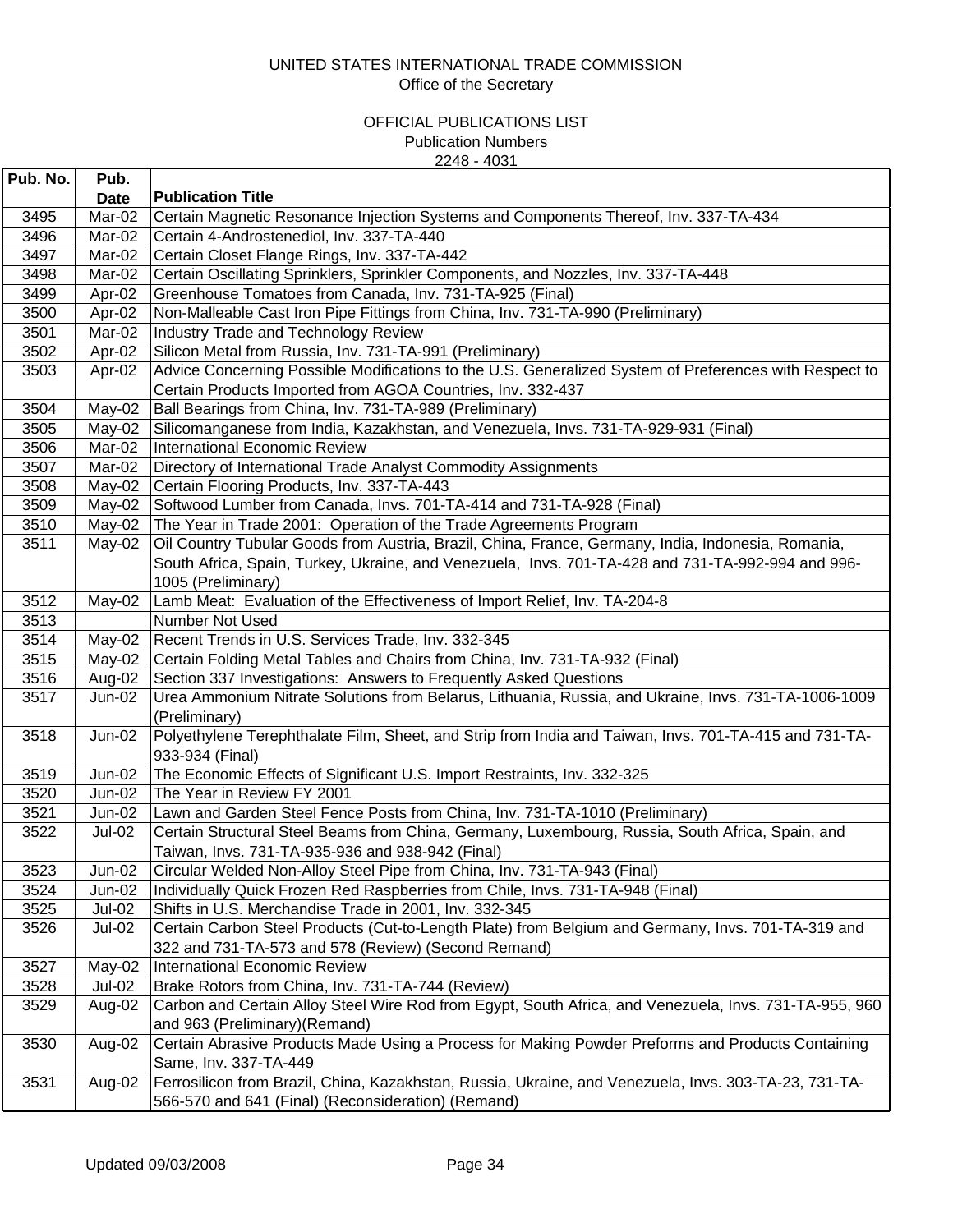| Pub. No. | Pub.          |                                                                                                                       |
|----------|---------------|-----------------------------------------------------------------------------------------------------------------------|
|          | <b>Date</b>   | <b>Publication Title</b>                                                                                              |
| 3533     | Sep-02        | Certain Frozen Fish Fillets from Vietnam, Inv. 731-TA-1012 (Preliminary)                                              |
| 3534     | <b>Jul-02</b> | <b>Industry Trade and Technology Review</b>                                                                           |
| 3535     | Sep-02        | Saccharin from China, Inv. 731-TA-1013 (Preliminary)                                                                  |
| 3536     | Sep-02        | Certain Cold-Rolled Steel Products from Australia, India, Japan, Sweden, and Thailand, Invs. 731-TA-965,              |
|          |               | 971-972, 979, and 981 (Final)                                                                                         |
| 3537     | Aug-02        | Certain Circular Seamless Stainless Steel Hollow Products from Japan, Inv. 731-TA-859 (Final) (Second                 |
|          |               | Remand)                                                                                                               |
| 3538     | Sep-02        | Impact of the Caribbean Basin Economic Recovery Act, Inv. 332-227                                                     |
| 3539     | Sep-02        | Corrosion-Resistant Carbon Steel Flat Products from France and Germany, Invs. 701-TA-348-349 and 731-                 |
|          |               | TA-615 (Review) (Remand)                                                                                              |
| 3540     | <b>Jul-02</b> | International Economic Review                                                                                         |
| 3541     | Sep-02        | Certain Stainless Steel Plate from Belgium, Canada, Italy, Korea, South Africa, and Taiwan, Invs. 701-TA-             |
|          |               | 376-377 and 379 and 731-TA-788-793 (Final) (Remand)                                                                   |
| 3542     | Oct-02        | Magnesium from Canada, Invs. 701-TA-309-A-B, and 731-TA-528 (Review) (Remand)                                         |
| 3543     |               | Number Not Used                                                                                                       |
| 3544     | Sep-02        | Certain Wool Articles Annual Report on U.S. Market Conditions, Inv. 332-427                                           |
| 3545     | Sep-02        | Industry and Trade Summary (Motor Vehicles)                                                                           |
| 3546     | Oct-02        | Carbon and Certain Alloy Steel Wire Rod from Brazil, Canada, Germany, Indonesia, Mexico, Moldova,                     |
|          |               | Trinidad and Tobago, Turkey, and Ukraine, Invs. 701-TA-417-419 and 731-TA-953, 954, 956-959, 961,                     |
| 3547     | Oct-02        | and 962 (Final)<br>Certain Integrated Repeaters, Switches, Transceivers and Products Containing Same, Inv. 337-TA-435 |
|          |               |                                                                                                                       |
| 3548     | Oct-02        | U.S.-Taiwan Free Trade Agreement: Likely Economic Impact of FTA Between the United States and                         |
|          |               | Taiwan, Inv. 332-438                                                                                                  |
| 3549     | Oct-02        | Certain Ink Jet Print Cartridges and Components Thereof, Inv. 337-TA-446                                              |
| 3550     | Oct-02        | Certain Polyethylene Terephthalate Yarn and Products Containing Same, Inv. 337-TA-457                                 |
| 3551     | Oct-02        | Certain Cold-Rolled Steel Products from Argentina, Belgium, Brazil, China, France, Germany, Korea, the                |
|          |               | Netherlands, New Zealand, Russia, South Africa, Spain, Taiwan, Turkey, and Venezuela, Invs. 701-TA-423                |
|          |               | 425 and 731-TA-964, 966-970, 973-978, 980 and 982-983 (Final)                                                         |
| 3552     | Dec-02        | U.S. Trade and Investment with Sub-Saharan Africa, Inv. 332-415                                                       |
| 3553     | Oct-02        | Polyvinyl Alcohol from China, Germany, Japan, Korea, and Singapore, Invs. 731-TA-1014-1018                            |
|          |               | (Preliminary)                                                                                                         |
| 3554     | Nov-02        | Sulfanilic Acid from Hungary and Portugal, Invs. 701-TA-426 and 731-TA-984-985 (Final)                                |
| 3555     | Nov-02        | Persulfates from China, Inv. 731-TA-749 (Review)                                                                      |
| 3556     | Oct-02        | Tools, Dies, and Industrial Molds: Competitive Conditions in the United States and Selected Foreign                   |
|          |               | Markets, Inv. 332-435                                                                                                 |
| 3557     | <b>Nov-02</b> | Pedestal Actuators from China, Inv. TA-421-1                                                                          |
| 3558     | Sep-02        | <b>International Economic Review</b>                                                                                  |
| 3559     | <b>Nov-02</b> | Monitoring of U.S. Imports of Peppers, Inv. 332-351                                                                   |
| 3560     | Sep-02        | Directory of International Trade Analyst Commodity Assignments                                                        |
| 3561     | <b>Nov-02</b> | Barium Carbonate from China, Inv. 731-TA-1020 (Preliminary)                                                           |
| 3562     | Oct-02        | <b>Industry Trade and Technology Review</b>                                                                           |
| 3563     | <b>Nov-02</b> | Durum and Hard Red Spring Wheat from Canada, Invs. 701-TA-430A-B and 731-TA-1019A-B                                   |
|          |               | (Preliminary)                                                                                                         |
| 3564     | Nov-02        | Certain Set-Top Boxes and Components Thereof, Inv. 337-TA-454                                                         |
| 3565     | Dec-02        | Harmonized Tariff Schedule of the United States                                                                       |
| 3566     | Dec-02        | Antidumping and Countervailing Duty Handbook                                                                          |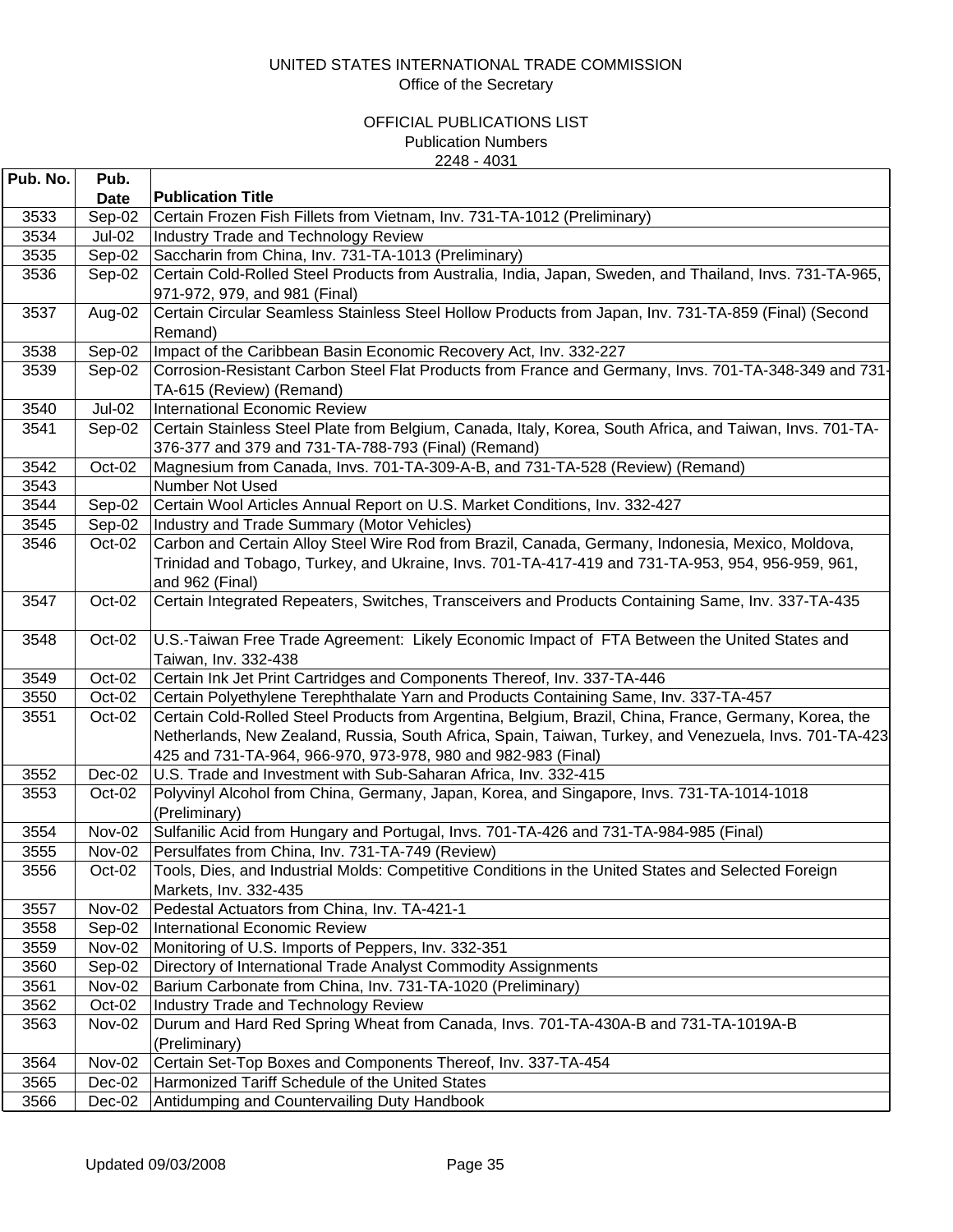| Pub. No. | Pub.        |                                                                                                                                                                                                     |
|----------|-------------|-----------------------------------------------------------------------------------------------------------------------------------------------------------------------------------------------------|
|          | <b>Date</b> | <b>Publication Title</b>                                                                                                                                                                            |
| 3567     | Dec-02      | Advice Concerning Possible Modifications to the U.S. Generalized System of Preferences, Inv. 332-447                                                                                                |
| 3568     | Dec-02      | Malleable Iron Pipe Fittings from China, Inv. 731-TA-1021 (Preliminary)                                                                                                                             |
| 3569     | Dec-02      | DRAMs and DRAM Modules from Korea, Inv. 701-TA-431 (Preliminary)                                                                                                                                    |
| 3570     | $Jan-03$    | Ferrovanadium from China and South Africa, Invs. 731-TA-986-987 (Final)                                                                                                                             |
| 3571     | Nov-02      | <b>International Economic Review</b>                                                                                                                                                                |
| 3572     | $Jan-03$    | Refined Brown Aluminum Oxide from China, Inv. 731-TA-1022 (Preliminary)                                                                                                                             |
| 3573     | $Jan-03$    | Certain Gel-Filled Wrist Rests and Products Containing Same, Inv. 337-TA-456                                                                                                                        |
| 3574     | Dec-02      | <b>Industry Trade and Technology Review</b>                                                                                                                                                         |
| 3575     | Feb-03      | Certain Steel Wire Garment Hangers from China, Inv. TA-421-2                                                                                                                                        |
| 3576     | Feb-03      | Industry and Trade Summary (Oilseeds)                                                                                                                                                               |
| 3577     | Feb-03      | Steel Concrete Reinforcing Bars from Turkey, Inv. 731-TA-745 (Review)                                                                                                                               |
| 3578     | Feb-03      | Certain Ceramic Station Post Insulators from Japan, Inv. 731-TA-1023 (Preliminary)                                                                                                                  |
| 3579     | Feb-03      | Industry and Trade Summary (Live Sheep and Meat of Sheep)                                                                                                                                           |
| 3580     | Feb-03      | Industry and Trade Summary (Cut Flowers)                                                                                                                                                            |
| 3581     | Feb-03      | Apparel Inputs in "Short Supply" (2002): Effect of Providing Preferential Treatment to Apparel from Sub-<br>Saharan African and Caribbean Basin Countries (Reports Requested in 2000), Inv. 332-436 |
| 3582     | Mar-03      | Oil and Gas Field Services: Impediments to Trade and Prospects for Liberalization, Inv. 332-444                                                                                                     |
| 3583     | $Jan-03$    | <b>International Economic Review</b>                                                                                                                                                                |
| 3584     | Mar-03      | Silicon Metal from Russia, Inv. 731-TA-991 (Final)                                                                                                                                                  |
| 3585     | Mar-03      | Grain-Oriented Silicon Electrical Steel from Italy and Japan, Invs. 701-TA-355 and 731-TA-659-660<br>(Review) (Remand)                                                                              |
| 3586     | Mar-03      | Non-Malleable Cast Iron Pipe Fittings from China, Inv. 731-TA-990 (Final)                                                                                                                           |
| 3587     | Mar-03      | Certain Carbon Steel Products (Cut-to-Length Plate) from Belgium and Germany, Invs. 701-TA-319 and<br>322 and 731-TA-573 and 578 (Review) (Remand)                                                  |
| 3588     | Mar-03      | Certain Sortation Systems, Parts Thereof, and Products Containing Same, Inv. 337-TA-460                                                                                                             |
| 3589     | Mar-03      | Prestressed Concrete Steel Wire Strand from Brazil, India, Korea, Mexico, and Thailand, Invs. 701-TA-432                                                                                            |
|          |             | and 731-TA-1024-1028 (Preliminary)                                                                                                                                                                  |
| 3590     | Mar-03      | Industry and Trade Summary (Organic Commodity Chemicals)                                                                                                                                            |
| 3591     | Apr-03      | Urea Ammonium Nitrate Solutions from Belarus, Russia, and Ukraine, Invs. 731-TA-1006, 1008 and 1009<br>(Final)                                                                                      |
| 3592     | Apr-03      | Industry and Trade Summary (Pasta)                                                                                                                                                                  |
| 3593     | Apr-03      | Ball Bearings from China, Inv. 731-TA-989 (Final)                                                                                                                                                   |
| 3594     | $Jun-03$    | The Year in Review FY 2002                                                                                                                                                                          |
| 3595     | Apr-03      | Allura Red Coloring from India, Invs. 701-TA-433 and 731-TA-1029 (Preliminary)                                                                                                                      |
| 3596     | Apr-03      | Conditions of Competition in the U.S. Market for Wood Structural Building Components, Inv. 332-445                                                                                                  |
| 3597     | Mar-03      | Directory of International Trade Analyst Commodity Assignments                                                                                                                                      |
| 3598     | $Jun-03$    | Lawn and Garden Steel Fence Posts from China, Inv. 731-TA-1010 (Final)                                                                                                                              |
| 3599     | May-03      | Recent Trends in U.S. Services Trade, Inv. 332-345                                                                                                                                                  |
| 3600     | $Jun-03$    | Hydraulic Magnetic Circuit Breakers from South Africa, Inv. 731-TA-1033 (Preliminary)                                                                                                               |
| 3601     | $May-03$    | Advice Concerning Possible Modifications to the U.S. Generalized System of Preferences, 2002 Review,<br>Inv. 332-451                                                                                |
| 3602     | Apr-03      | Industry Trade and Technology Review                                                                                                                                                                |
| 3603     | $Jun-03$    | U.S.-Singapore Free Trade Agreement: Potential Economywide and Selected Sectoral Effects, Inv. TA-<br>2104-6                                                                                        |
| 3604     | $Jun-03$    | Polyvinyl Alcohol from Germany and Japan, Invs. 731-TA-1015-1016 (Final)                                                                                                                            |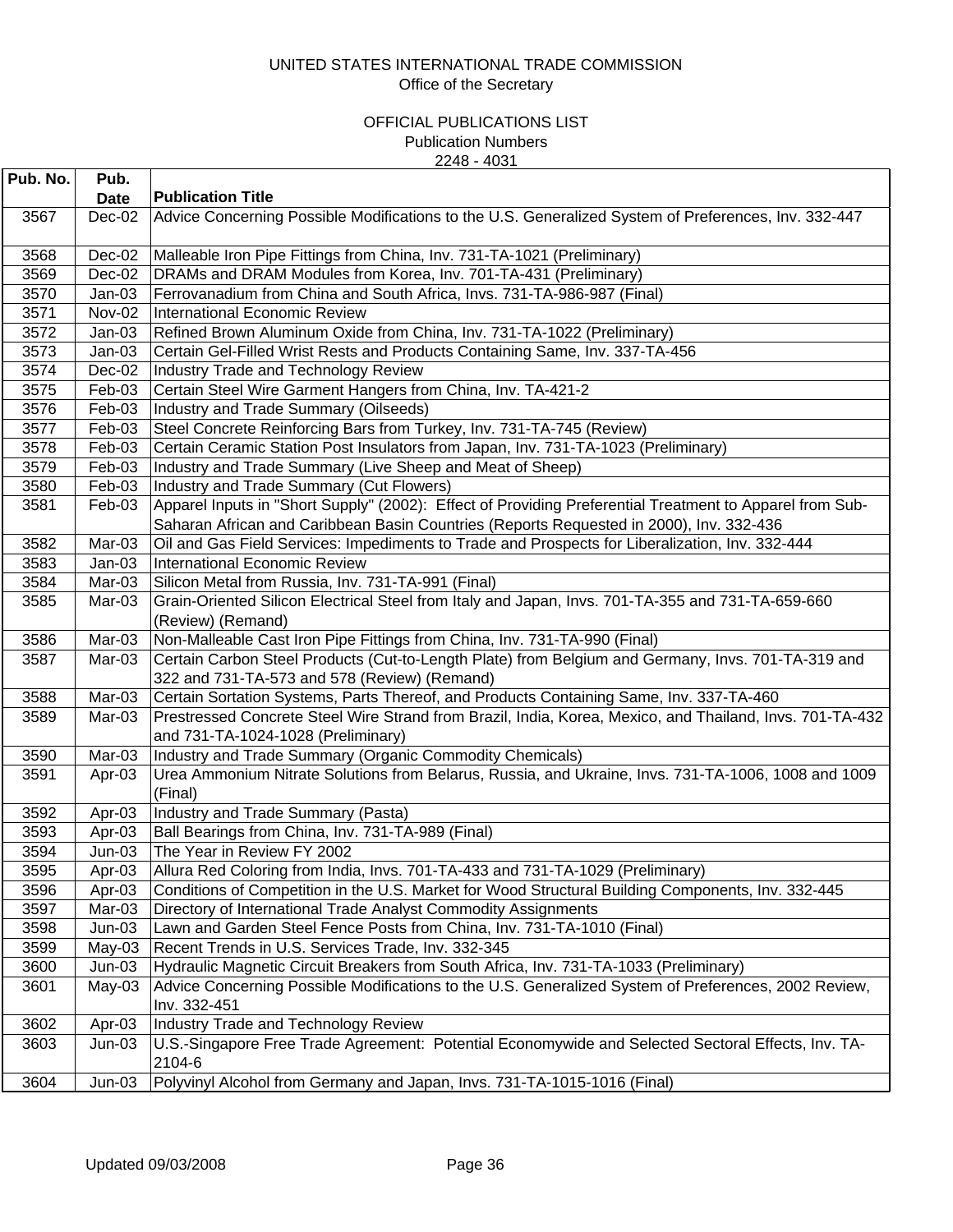| Pub. No. | Pub.        |                                                                                                                                                                                                                                                                                                                                                                                                                                                         |
|----------|-------------|---------------------------------------------------------------------------------------------------------------------------------------------------------------------------------------------------------------------------------------------------------------------------------------------------------------------------------------------------------------------------------------------------------------------------------------------------------|
|          | <b>Date</b> | <b>Publication Title</b>                                                                                                                                                                                                                                                                                                                                                                                                                                |
| 3605     | $Jun-03$    | U.S.-Chile Free Trade Agreement: Potential Economywide and Selected Sectoral Effects, Inv. TA-2104-5                                                                                                                                                                                                                                                                                                                                                    |
| 3606     | $Jun-03$    | Saccharin from China, Inv. 731-TA-1013 (Final)                                                                                                                                                                                                                                                                                                                                                                                                          |
| 3607     | $Jun-03$    | Certain Color Television Receivers from China and Malaysia, Invs. 731-TA-1034-1035 (Preliminary)                                                                                                                                                                                                                                                                                                                                                        |
| 3608     | $Jul-03$    | Certain 4,4'-Diamino-2,2'-Stilbenedisulfonic Acid Chemistry from China, Germany, and India, Invs. 701-TA-<br>435 and 731-TA-1036-1038 (Preliminary)                                                                                                                                                                                                                                                                                                     |
| 3609     | $Jul-03$    | Certain Plastic Molding Machines with Control Systems Having Programmable Operator Interfaces<br>Incorporating General Purpose Computers, and Components Thereof II, Inv. 337-TA-462                                                                                                                                                                                                                                                                    |
| 3610     | $Jul-03$    | Tapered Roller Bearings from Japan, Invs. AA1921-143 and 731-TA-343 (Review)(Remand)                                                                                                                                                                                                                                                                                                                                                                    |
| 3611     | $Jul-03$    | Shifts in U.S. Merchandise Trade in 2002, Inv. 332-345                                                                                                                                                                                                                                                                                                                                                                                                  |
| 3612     | May-03      | <b>International Economic Review</b>                                                                                                                                                                                                                                                                                                                                                                                                                    |
| 3613     | $Jul-03$    | Certain Wax and Wax/Resin Thermal Transfer Ribbons from France, Japan, and Korea, Invs. 731-TA-<br>1039-1041 (Preliminary)                                                                                                                                                                                                                                                                                                                              |
| 3614     | $Jul-03$    | Crawfish Tail Meat from China, Inv. 731-TA-752 (Review)                                                                                                                                                                                                                                                                                                                                                                                                 |
| 3615     | $Jul-03$    | Certain Colored Synthetic Organic Oleoresinous Pigment Dispersions from India, Invs. 701-TA-436 and<br>731-TA-1042 (Preliminary)                                                                                                                                                                                                                                                                                                                        |
| 3616     | $Jul-03$    | DRAMs and DRAM Modules from Korea, Inv. 701-TA-431 (Final)                                                                                                                                                                                                                                                                                                                                                                                              |
| 3617     | $Jul-03$    | Certain Frozen Fish Fillets from Vietnam, Inv. 731-TA-1012 (Final)                                                                                                                                                                                                                                                                                                                                                                                      |
| 3618     | Aug-03      | Polyethylene Retail Carrier Bags from China, Malaysia, and Thailand, Invs. 731-TA-1043-1045<br>(Preliminary)                                                                                                                                                                                                                                                                                                                                            |
| 3619     | Aug-03      | Blast Furnace Coke from China and Japan, Invs. 731-TA-951-952 (Preliminary) (Remand)                                                                                                                                                                                                                                                                                                                                                                    |
| 3620     | Aug-03      | Tetrahydrofurfuryl Alcohol from China, Inv. 731-TA-1046 (Preliminary)                                                                                                                                                                                                                                                                                                                                                                                   |
| 3621     | Aug-03      | The Impact of Trade Agreements: Effect of the Tokyo Round, U.S.-Israel FTA, U.S.-Canada FTA, NAFTA,<br>and the Uruguay Round on the U.S. Economy, Inv. TA-2111-1                                                                                                                                                                                                                                                                                        |
| 3622     | Aug-03      | Certain Brake Drums and Rotors from China, Inv. TA-421-3                                                                                                                                                                                                                                                                                                                                                                                                |
| 3623     | Aug-03      | Ironing Tables and Certain Parts Thereof from China, Inv. 731-TA-1047 (Preliminary)                                                                                                                                                                                                                                                                                                                                                                     |
| 3624     | Aug-03      | Certain Integrated Circuits, Processes for Making Same, and Products Containing Same, Inv. 337-TA-450                                                                                                                                                                                                                                                                                                                                                   |
| 3625     | Aug-03      | Certain Agricultural Tractors, Lawn Tractors, Riding Lawnmowers and Components Thereof, Inv. 337-TA-<br>486                                                                                                                                                                                                                                                                                                                                             |
| 3626     | Aug-03      | Cut-to-Length Carbon Steel Plate from China, Russia, South Africa, and Ukraine, Invs. 731-TA-753-756<br>(Review)                                                                                                                                                                                                                                                                                                                                        |
| 3627     | Sep-03      | Ferrosilicon from Brazil, China, Kazakhstan, Russia, Ukraine, and Venezuela, Invs. 303-TA-23, 731-TA-<br>566-570 and 731-TA-641 (Final) (Reconsideration) (Second Remand)                                                                                                                                                                                                                                                                               |
| 3628     | Aug-03      | Certain Circular Welded Carbon Quality Line Pipe: Evaluation of the Effectiveness of Import Relief, Inv. TA<br>204-10                                                                                                                                                                                                                                                                                                                                   |
| 3629     | Aug-03      | Certain Steel Wire Rod: Evaluation of the Effectiveness of Import Relief, Inv. TA-204-11                                                                                                                                                                                                                                                                                                                                                                |
| 3630     | Aug-03      | The Year in Trade 2002: Operation of the Trade Agreements Program                                                                                                                                                                                                                                                                                                                                                                                       |
| 3631     | Sep-03      | Barium Carbonate from China, Inv. 731-TA-1020 (Final)                                                                                                                                                                                                                                                                                                                                                                                                   |
| 3632     | Sep-03      | Steel: Monitoring Developments in the Domestic Industry (Inv. TA-204-9) and Steel-Consuming Industries:<br>Competitive Conditions with Respect to Steel Safeguard Measures (Inv. 332-452). Vol. 1: Executive<br>Summaries and Inv. TA-204-9 (Part I) (Overview, Flat and Long Products); Vol. II: Inv. TA-204-9 (Part II)<br>(Tubular and Stainless Products and Appendices); Vol. III: Executive Summaries and Inv. 332-452 (Report<br>and Appendices) |
| 3633     | Sep-03      | Electrolytic Manganese Dioxide from Australia, China, Greece, Ireland, Japan, and South Africa, Invs. 731-<br>TA-1048-1053 (Preliminary)                                                                                                                                                                                                                                                                                                                |
| 3634     | Sep-03      | Polyvinyl Alcohol from China and Korea, Invs. 731-TA-1014 and 1017 (Final)                                                                                                                                                                                                                                                                                                                                                                              |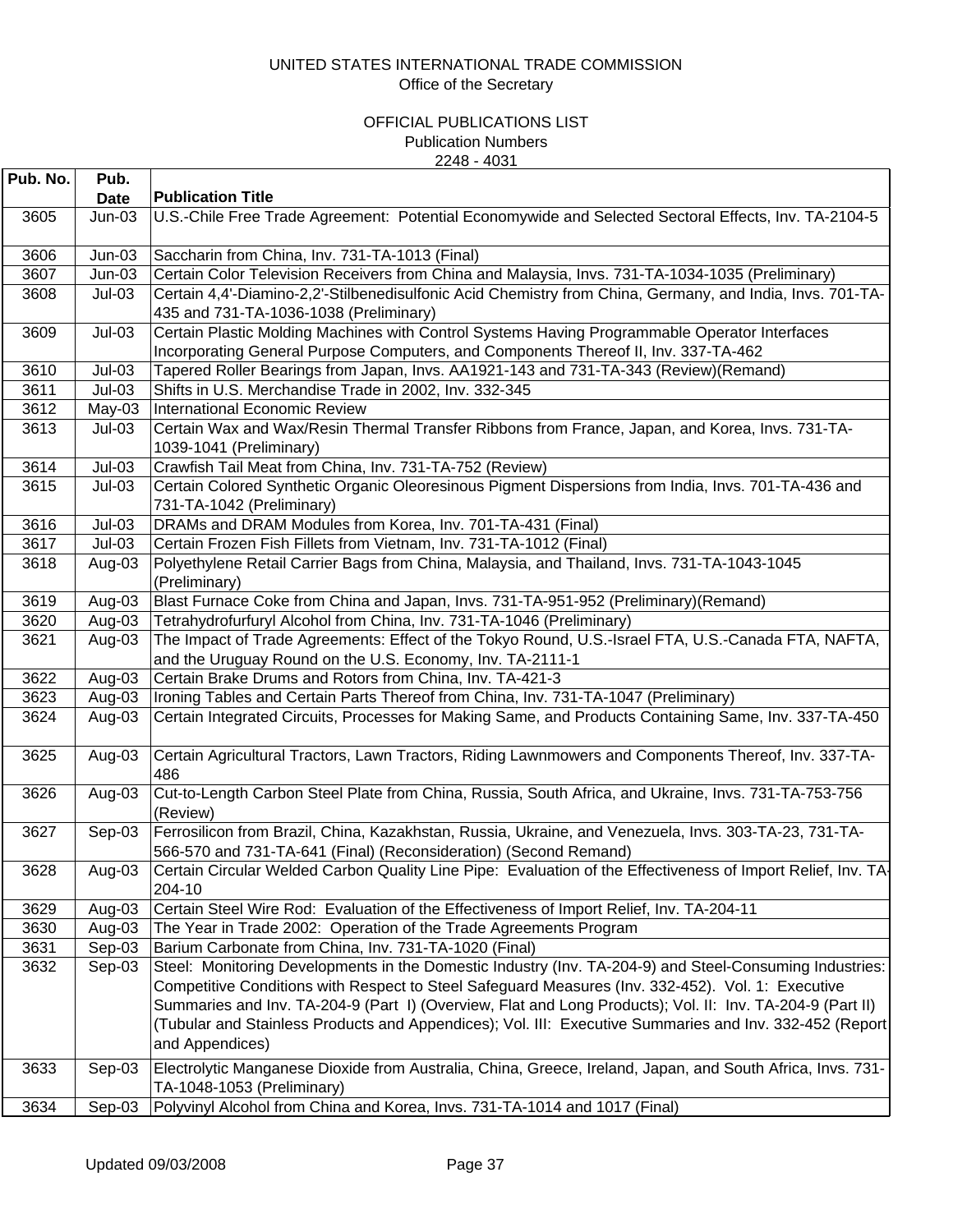| Pub. No. | Pub.        |                                                                                                                                              |
|----------|-------------|----------------------------------------------------------------------------------------------------------------------------------------------|
|          | <b>Date</b> | <b>Publication Title</b>                                                                                                                     |
| 3635     | Sep-03      | Industry and Trade Summary (Bakery Products)                                                                                                 |
| 3636     | Sep-03      | Impact of the Caribbean Basin Economic Recovery Act, Inv. 332-227                                                                            |
| 3637     | Sep-03      | Andean Trade Preference Act: Effect on the U.S. Economy and on Andean Drug Crop Eradication and                                              |
|          |             | Crop Substitution, Inv. 332-352                                                                                                              |
| 3638     | Oct-03      | <b>International Economic Review</b>                                                                                                         |
| 3639     | Oct-03      | Durum and Hard Red Spring Wheat from Canada, Invs. 701-TA-430A-B, and 731-TA-1019A-B (Final)                                                 |
| 3640     | Aug-03      | Industry Trade and Technology Review                                                                                                         |
| 3641     | Oct-03      | U.S. Market Conditions for Certain Wool Articles in 2002-03, Inv. 332-449                                                                    |
| 3642     | Oct-03      | Certain Ductile Iron Waterworks Fittings from China, Inv. TA-421-4 (Critical Circumstances)                                                  |
| 3643     | Nov-03      | Refined Brown Aluminum Oxide from China, Inv. 731-TA-1022 (Final)                                                                            |
| 3644     | Nov-03      | Light-Walled Rectangular Pipe and Tube from Mexico and Turkey, Invs. 731-TA-1054-1055 (Preliminary)                                          |
| 3645     | Oct-03      | Directory of International Trade Analyst Commodity Assignments                                                                               |
| 3646     | Nov-03      | Monitoring of U.S. Imports of Tomatoes, Inv. 332-350                                                                                         |
| 3647     | Nov-03      | Monitoring of U.S. Imports of Peppers, Inv. 332-351                                                                                          |
| 3648     | $Dec-03$    | Ball Bearings from France, Germany, Italy, Japan, Singapore, and the United Kingdom, Invs. 731-TA-391-<br>394, 396, and 399 (Review)(Remand) |
| 3649     | Nov-03      | Malleable Iron Pipe Fittings from China, Inv. 731-TA-1021 (Final)                                                                            |
| 3650     | $Dec-03$    | U.S. Trade and Investment with Sub-Saharan Africa, Inv. 332-415                                                                              |
| 3651     | Dec-03      | Modifications to the Harmonized Tariff Schedule of the U.S. to Implement the U.S.-Singapore Free Trade                                       |
|          |             | Agreement                                                                                                                                    |
| 3652     | $Dec-03$    | Modifications to the Harmonized Tariff Schedule of the U.S. to Implement the U.S.-Chile Free Trade                                           |
|          |             | Agreement                                                                                                                                    |
| 3653     | $Dec-03$    | Harmonized Tariff Schedule of the United States                                                                                              |
| 3654     | $Dec-03$    | Certain Aluminum Plate from South Africa, Inv. 731-TA-1056 (Preliminary)                                                                     |
| 3655     | $Dec-03$    | Certain Ceramic Station Post Insulators from Japan, Inv. 731-TA-1023 (Final)                                                                 |
| 3656     | $Dec-03$    | Certain Processed Hazelnuts from Turkey, Inv. 731-TA-1057 (Preliminary)                                                                      |
| 3657     | $Dec-03$    | Certain Ductile Iron Waterworks Fittings from China, Inv. TA-421-4                                                                           |
| 3658     | $Dec-03$    | Softwood Lumber from Canada, Invs. 701-TA-414 and 731-TA-928 (Final) (Remand)                                                                |
| 3659     | Nov-03      | International Economic Review                                                                                                                |
| 3660     | Jan-04      | Hand Trucks from China, Inv. 731-TA-1059 (Preliminary)                                                                                       |
| 3661     | Nov-03      | Industry Trade and Technology Review                                                                                                         |
| 3662     | Jan-04      | Carbazole Violet Pigment 23 from China and India, Inv. 701-TA-437 and 731-TA-1060-1061 (Preliminary)                                         |
| 3663     | Jan-04      | Prestressed Concrete Steel Wire Strand from Brazil, India, Korea, Mexico, and Thailand, Invs. 701-TA-432<br>and 731-TA-1024-1028 (Final)     |
| 3664     | Jan-04      | Certain Compact Disc and DVD Holders, Inv. 337-TA-482                                                                                        |
| 3665     | Jan-04      | Certain Truck Bed Ramps and Components Thereof, Inv. 337-TA-485                                                                              |
| 3666     | Jan-04      | <b>Industry and Trade Summary (Furskins)</b>                                                                                                 |
| 3667     | Jan-04      | Wooden Bedroom Furniture from China, Inv. 731-TA-1058 (Preliminary)                                                                          |
| 3668     | Jan-04      | Certain Ammonium Octamolybdate Isomers, Inv. 337-TA-477                                                                                      |
| 3669     | Jan-04      | Kosher Chicken from Canada, Inv. 731-TA-1062 (Preliminary)                                                                                   |
| 3670     | Jan-04      | Certain Universal Transmitters for Garage Door Openers, Inv. 337-TA-497 (Temporary Relief Proceeding)                                        |
| 3671     | Jan-04      | Textiles and Apparel: Assessment of the Competitiveness of Certain Foreign Suppliers to the U.S. Market,<br>Inv. 332-448                     |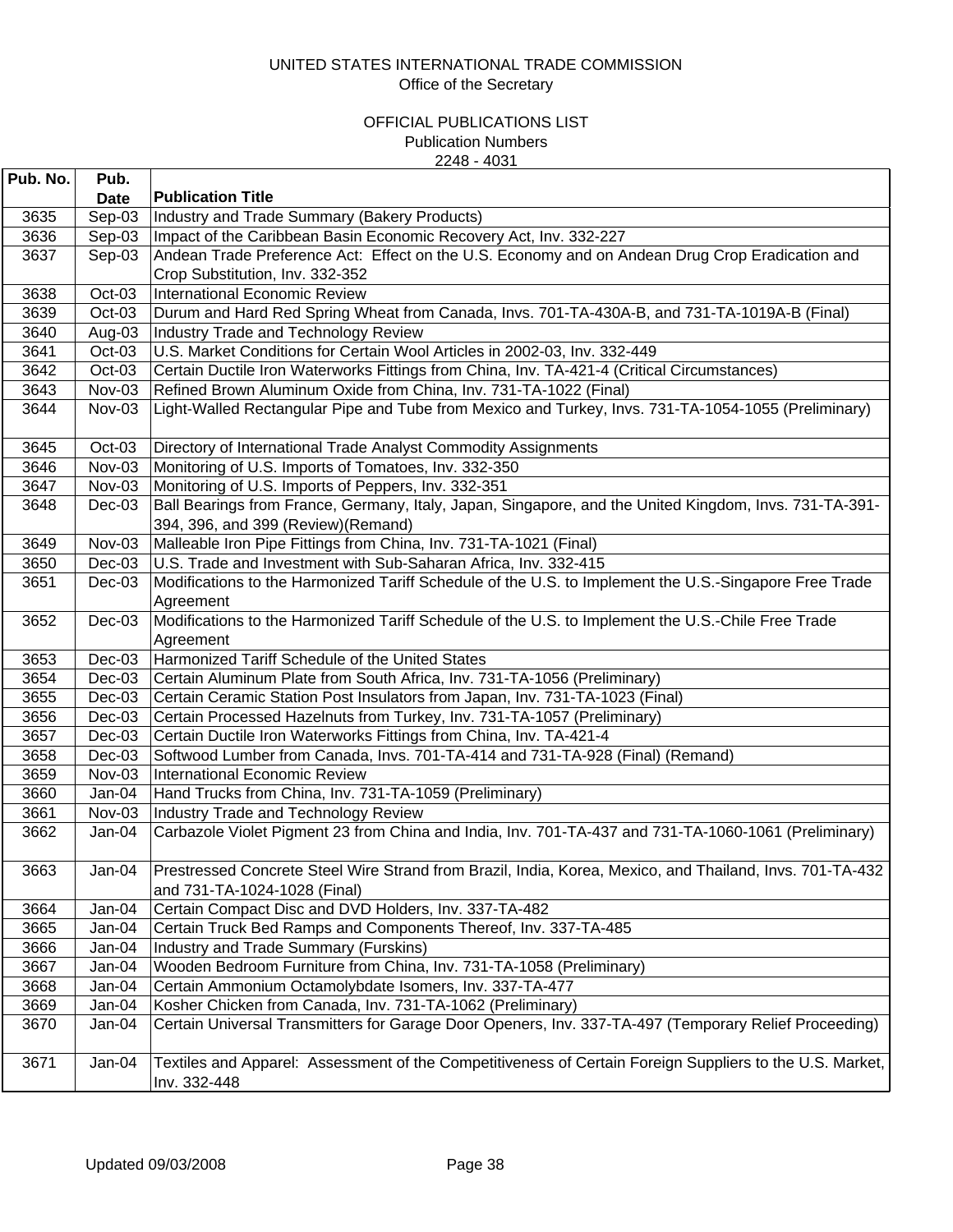| <b>Publication Title</b><br><b>Date</b><br>3672<br>Feb-04<br>Certain Frozen or Canned Warmwater Shrimp and Prawns from Brazil, China, Ecuador, India, Thailand,<br>and Vietnam, Invs. 731-TA-1063-1068 (Preliminary) |  |
|----------------------------------------------------------------------------------------------------------------------------------------------------------------------------------------------------------------------|--|
|                                                                                                                                                                                                                      |  |
|                                                                                                                                                                                                                      |  |
|                                                                                                                                                                                                                      |  |
| 3673<br>Mar-04<br>Outboard Engines from Japan, Inv. 731-TA-1069 (Preliminary)                                                                                                                                        |  |
| 3674<br>Tin- and Chromium-Coated Steel Sheet from Japan, Inv. 731-TA-860 (Final)(Second Remand)<br>Feb-04                                                                                                            |  |
| 3675<br><b>International Economic Review</b><br>Jan-04                                                                                                                                                               |  |
| 3676<br>Uncovered Innerspring Units from China, Inv. TA-421-5<br>Mar-04                                                                                                                                              |  |
| Commercial Availability (2003): Effect of Providing Preferential Treatment to Apparel from Sub-Saharan<br>3677<br>Jan-04<br>African, Caribbean Basin Countries, and Andean Countries, Inv. 332-450                   |  |
| 3678<br>Express Delivery Services: Competitive Conditions Facing U.S.-Based Firms in Foreign Markets, Inv. 332-<br>Apr-04<br>456                                                                                     |  |
| 3679<br>Apr-04<br>Solid and Hazardous Waste Services: An Examination of U.S. and Foreign Markets, Inv. 332-455                                                                                                       |  |
| Grain-Oriented Silicon Electrical Steel from Italy and Japan, Invs. 701-TA-355 and 731-TA-659-660<br>3680<br>Mar-04<br>(Review) (Second Remand)                                                                      |  |
| 3681<br>Mar-04<br>Certain Home Vacuum Packaging Machines, Inv. 337-TA-496 (Temporary Relief Proceeding)                                                                                                              |  |
| 3682<br>Certain Tissue Paper Products and Crepe Paper Products from China, Inv. 731-TA-1070 (Preliminary)<br>Apr-04                                                                                                  |  |
| 3683<br>Certain Wax and Wax/Resin Thermal Transfer Ribbons from France, Japan, and Korea, Invs. 731-TA-<br>Apr-04<br>1039-1041 (Final)                                                                               |  |
| Mar-04<br>3684<br>Directory of International Trade Analyst Commodity Assignments                                                                                                                                     |  |
| 3685<br>Magnesium from China and Russia, Invs. 731-TA-1071-1072 (Preliminary)<br>Apr-04                                                                                                                              |  |
| 3686<br>Certain Recordable Compact Discs and Rewritable Compact Discs, Inv. 337-TA-474<br>Apr-04                                                                                                                     |  |
| Certain Circular Welded Carbon Quality Line Pipe from China, Korea, and Mexico, Invs. 731-TA-1073-<br>3687<br>Apr-04                                                                                                 |  |
| 1075 (Preliminary)                                                                                                                                                                                                   |  |
| Mar-04<br>3688<br>Industry Trade and Technology Review                                                                                                                                                               |  |
| 3689<br>Cylindrical Roller Bearings from France, Germany, Italy, Japan, and the United Kingdom, Invs. 731-TA-391-<br>Apr-04                                                                                          |  |
| 394 and 399 (Review) (Remand)                                                                                                                                                                                        |  |
| Jul-04<br>3690<br>The Year in Review FY 2003                                                                                                                                                                         |  |
| Cold-Rolled Steel from Argentina, Brazil, China, Indonesia, Japan, Russia, Slovakia, South Africa, Taiwan,<br>3691<br>May-04                                                                                         |  |
| Thailand, Turkey, and Venezuela, Invs. 701-TA-393 and 731-TA-829-840 (Final) (Remand)                                                                                                                                |  |
| 3692<br>Conditions of Competition for Milk Protein Products in the U.S. Market, Inv. 332-453<br>May-04                                                                                                               |  |
| 3693<br>Live Swine from Canada, Invs. 701-TA-438 and 731-TA-1076 (Preliminary)<br>May-04                                                                                                                             |  |
| Polyethylene Terephthalate (PET) Resin from India, Indonesia, Taiwan, and Thailand, Invs. 701-TA-439-<br>3694<br>May-04<br>440 and 731-TA-1077-1080 (Preliminary)                                                    |  |
| 3695<br>May-04<br>Certain Color Television Receivers from China, Inv. 731-TA-1034 (Final)                                                                                                                            |  |
| Advice Concerning Possible Modifications to the U.S. Generalized System of Preferences, 2003 Review,<br>3696<br>May-04<br>Inv. 332-459                                                                               |  |
| U.S.-Australia Free Trade Agreement: Potential Economywide and Selected Sectoral Effects, Inv. TA-<br>3697<br>May-04<br>2104-11                                                                                      |  |
| Jun-04<br>Pressure Sensitive Plastic Tape from Italy, Inv. AA1921-167 (Second Review)<br>3698                                                                                                                        |  |
| Prestressed Concrete Steel Wire Strand from Japan, Inv. AA1921-188 (Second Review)<br>3699<br>Jun-04                                                                                                                 |  |
| 3700<br>The Year in Trade 2003: Operation of the Trade Agreements Program<br>Jul-04                                                                                                                                  |  |
| 3701<br>The Economic Effects of Significant U.S. Import Restraints, Inv. 332-325<br>Jun-04                                                                                                                           |  |
| 3702<br>Jul-04<br>Barium Chloride from China, Inv. 731-TA-149 (Second Review)                                                                                                                                        |  |
| 3703<br>Recent Trends in U.S. Services Trade, Inv. 332-345<br>Jun-04                                                                                                                                                 |  |
| U.S.-Morocco Free Trade Agreement: Potential Economywide and Selected Sectoral Effects, Inv. TA-2104-<br>3704<br>Jun-04<br>14                                                                                        |  |
| Chlorinated Isocyanurates from China and Spain, Invs. 731-TA-1082-1083 (Preliminary)<br>3705<br>Jun-04                                                                                                               |  |
| 3706<br>Sorbitol from France, Inv. 731-TA-44 (Second Review)<br>Jul-04                                                                                                                                               |  |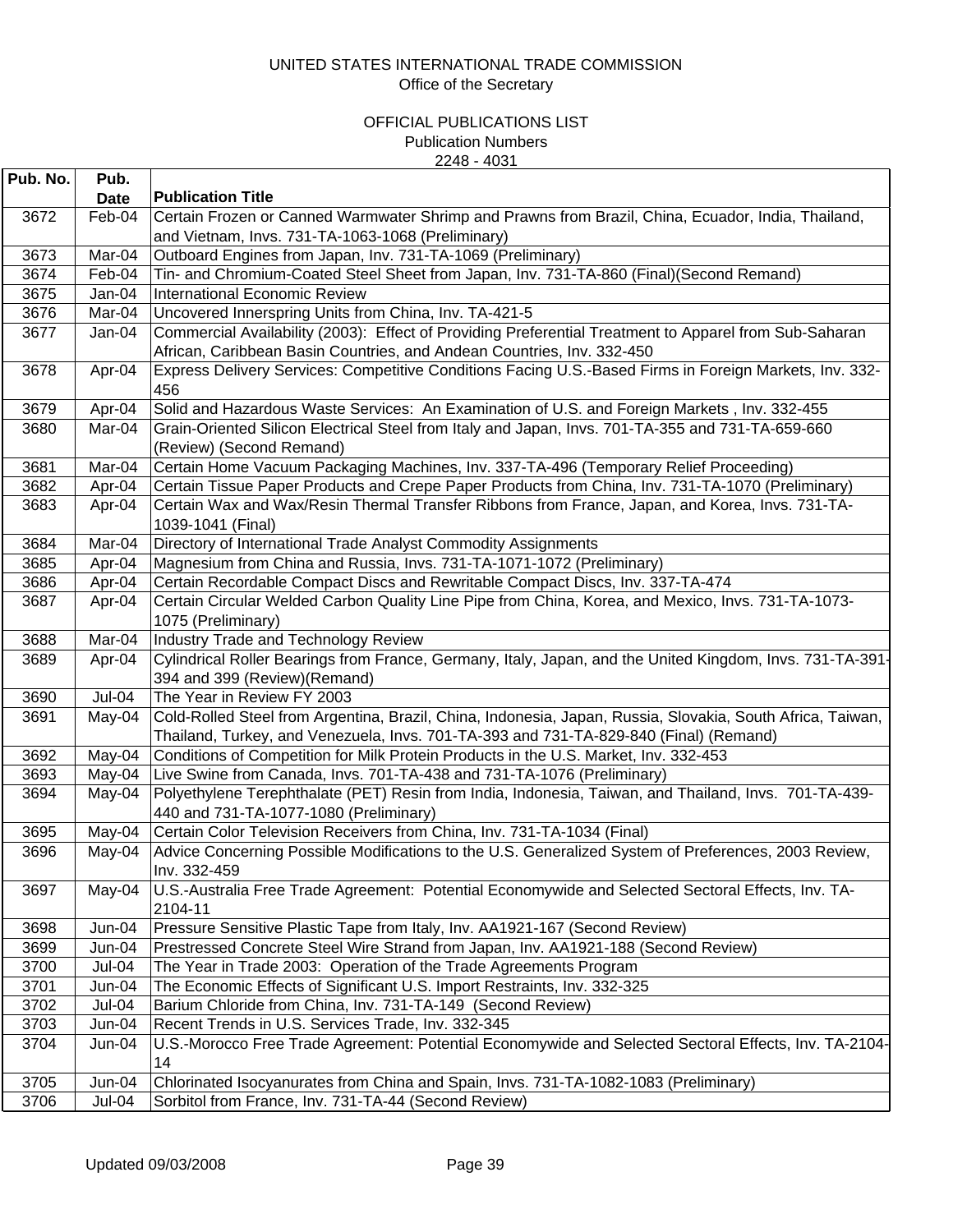| Pub. No. | Pub.        |                                                                                                                       |
|----------|-------------|-----------------------------------------------------------------------------------------------------------------------|
|          | <b>Date</b> | <b>Publication Title</b>                                                                                              |
| 3707     | Jul-04      | Stainless Steel Wire Rod from Italy, Japan, Korea, Spain, Sweden, and Taiwan, Invs. 731-TA-770-775<br>(Review)        |
| 3708     | Jul-04      | Section 337 Investigations: Answers to Frequently Asked Questions                                                     |
| 3709     | Jul-04      | Tetrahydrofurfuryl Alcohol from China, Inv. 731-TA-1046 (Final)                                                       |
| 3710     | Aug-04      | Polyethylene Retail Carrier Bags from China, Malaysia, and Thailand, Invs. 731-TA-1043-1045 (Final)                   |
| 3711     | Jul-04      | Ironing Tables and Certain Parts Thereof from China, Inv. 731-TA-1047 (Final)                                         |
| 3712     | Jul-04      | Chloropicrin from China, Inv. 731-TA-130 (Second Review)                                                              |
| 3713     | Jul-04      | Purified Carboxymethylcellulose from Finland, Mexico, Netherlands, and Sweden, Invs. 731-TA-1084-TA-                  |
|          |             | 1087 (Preliminary)                                                                                                    |
| 3714     | Jul-04      | Shifts in U.S. Merchandise Trade in 2003, Inv. 332-345                                                                |
| 3716     | $Jun-04$    | Industry Trade and Technology Review                                                                                  |
| 3717     | Aug-04      | U.S. Free Trade Agreement with Central America and the Dominican Republic: Potential Economywide                      |
|          |             | and Selected Sectoral Effects, Inv. 2104-13                                                                           |
| 3718     | Aug-04      | Barbed Wire and Barbless Wire Strand from Argentina, Inv. 731-TA-208 (Second Review)                                  |
| 3719     | Sep-04      | U.S. Market Conditions for Certain Wool Articles in 2002-04, Inv. 332-449                                             |
| 3720     | Sep-04      | Silicon Metal from Russia, Inv. 731-TA-991 (Final) (Remand)                                                           |
| 3721     | $Dec-05$    | Modifications to the Harmonized Tariff Schedule of the U.S. to Implement the U.S. -Morocco Free Trade                 |
|          |             | Agreement                                                                                                             |
| 3725     | Sep-04      | Andean Trade Preference Act: Effect on the U.S. Economy and on Andean Drug Crop Eradication and                       |
|          |             | Crop Substitution, Inv. 332-352                                                                                       |
| 3726     | Oct-04      | U.S.-Bahrain Free Trade Agreement: Potential Economywide and Selected Sectoral Effects, Inv. TA-2104-                 |
|          |             | 15                                                                                                                    |
| 3727     | Oct-04      | Remediation and Nature and Landscape Protection Services: An Examination of U.S. and Foreign<br>Markets, Inv. 332-454 |
| 3728     | Sep-04      | Light-Walled Rectangular Pipe and Tube from Mexico and Turkey, Invs. 731-TA-1054-1055 (Final)                         |
| 3729     | Oct-04      | Certain Textile Articles: Effect of Modifications of NAFTA Rules of Origin for Goods of Canada and Mexico             |
|          |             | (Inv. NAFTA 103-7) and Certain Textile Articles: Effect of Modifications of NAFTA Rules of Origin for                 |
|          |             | Goods of Canada (Inv. NAFTA 103-8)                                                                                    |
| 3730     | Oct-04      | Carbon and Certain Alloy Steel Wire Rod from Canada, Inv. 731-TA-954 (Final)(Remand)                                  |
| 3731     | Oct-04      | Preserved Mushrooms from Chile, China, India, and Indonesia, Invs. 731-TA-776-779 (Review)                            |
| 3732     | Oct-04      | Polyvinyl Alcohol from Taiwan, Inv. 731-TA-1088 (Preliminary)                                                         |
| 3733     | Nov-04      | Natural Bristle Paintbrushes from China, Inv. 731-TA-244 (Second Review)                                              |
| 3734     | Nov-04      | Certain Aluminum Plate from South Africa, Inv. 731-TA-1056 (Final)                                                    |
| 3735     | Dec-04      | Certain Agricultural Vehicles and Components Thereof, Inv. 337-TA-487                                                 |
| 3736     | Nov-04      | Certain Bearings and Packagings Thereof, Inv. 337-TA-469                                                              |
| 3737     | Nov-04      | Hand Trucks and Certain Parts Thereof from China, Inv. 731-TA-1059 (Final)                                            |
| 3738     | Nov-04      | Monitoring of U.S. Imports of Tomatoes, Inv. 332-350                                                                  |
| 3739     | Nov-04      | Monitoring of U.S. Imports of Peppers, Inv. 332-351                                                                   |
| 3741     | Dec-04      | U.S. Trade and Investment with Sub-Saharan Africa, Inv. 332-415                                                       |
| 3742     | Nov-04      | <b>International Economic Review</b>                                                                                  |
| 3743     | Dec-04      | Wooden Bedroom Furniture from China, Inv. 731-TA-1058 (Final)                                                         |
| 3744     | Dec-04      | Carbazole Violet Pigment 23 from China and India, Invs. 701-TA-437 and 731-TA-1060-1061 (Final)                       |
| 3745     | Dec-04      | Harmonized Tariff Schedule of the United States                                                                       |
| 3746     | Dec-04      | Certain Sanitary Articles of Tri-Lobal Rayon Staple Fibers: Effect of Modifications of NAFTA Rules of                 |
|          |             | Origin for Goods of Canada and Mexico, Inv. NAFTA-103-9                                                               |
| 3747     | Sep-04      | Industry Trade and Technology Review                                                                                  |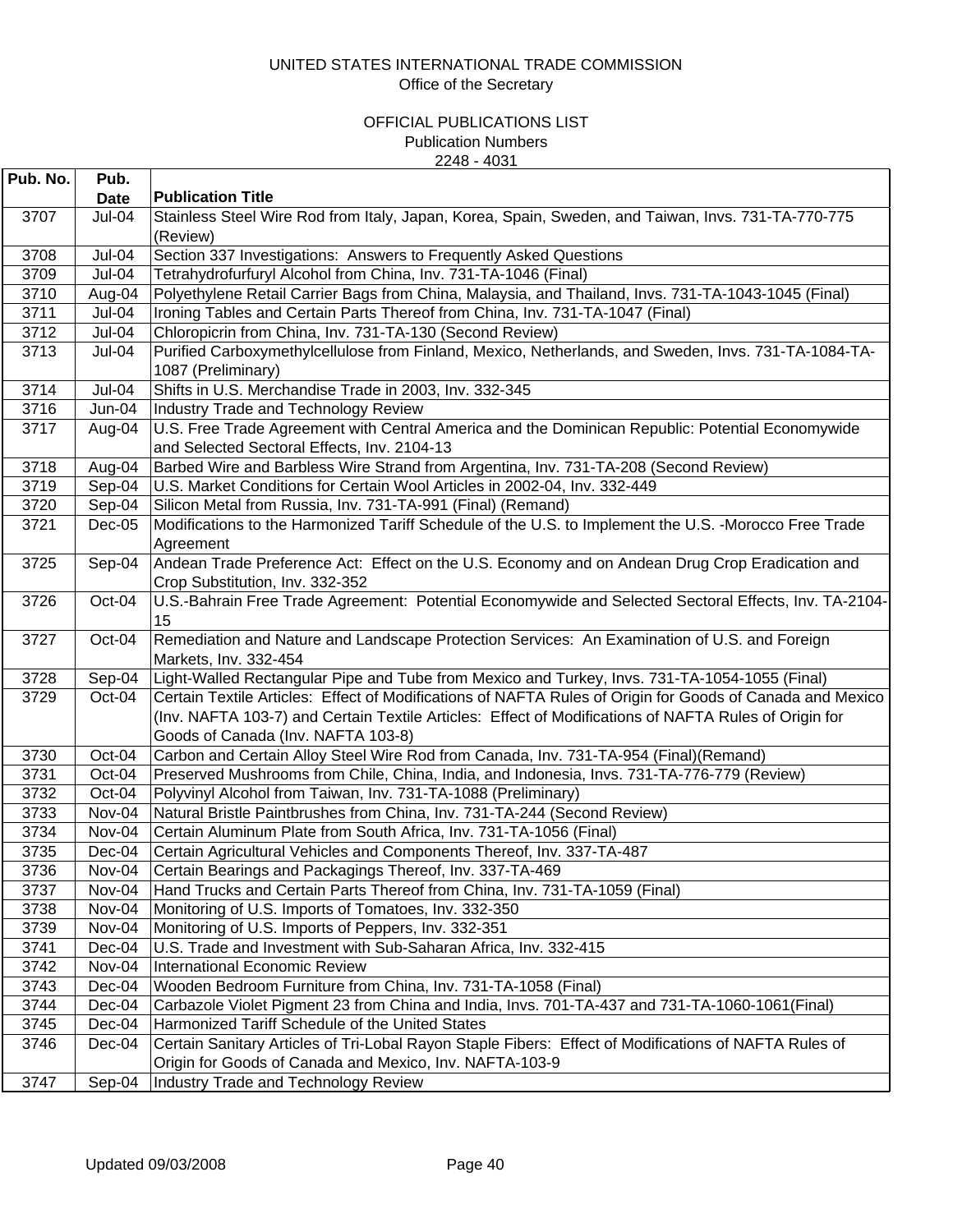| Pub. No. | Pub.          |                                                                                                                                                          |
|----------|---------------|----------------------------------------------------------------------------------------------------------------------------------------------------------|
|          | <b>Date</b>   | <b>Publication Title</b>                                                                                                                                 |
| 3748     | $Jan-05$      | Certain Frozen or Canned Warmwater Shrimp and Prawns from Brazil, China, Ecuador, India, Thailand,                                                       |
|          |               | and Vietnam, Invs. 731-TA-1063-1068 (Final)                                                                                                              |
| 3749     | $Jan-05$      | Certain Crepe Paper Products from China, Inv. 731-TA-1070A (Final)                                                                                       |
| 3750     | Jan-05        | Antidumping and Countervailing Duty Handbook                                                                                                             |
| 3751     | Dec-04        | Tin- and Chromium-Coated Steel Sheet from Japan, Inv. 731-TA-860 (Final) (Third Remand)                                                                  |
| 3752     | Feb-05        | Outboard Engines from Japan, Inv. 731-TA-1069 (Final)                                                                                                    |
| 3753     | Dec-04        | Corrosion-Resistant Carbon Steel Flat Products from France and Germany, Invs. 701-TA-348-349 and 731-<br>TA-615 (Review) (Remand)                        |
| 3754     | Feb-05        | Certain Seamless Carbon and Alloy Steel Standard, Line, and Pressure Pipe from Argentina, Brazil, and<br>Germany, Invs. 731-TA-707-709 (Review) (Remand) |
| 3755     | Mar-05        | Introduction to Administrative Protective Order Practice in Import Injury Investigations                                                                 |
| 3756     | Mar-05        | Commercial Availability of Apparel Inputs 2004: Effect of Providing Preferential Treatment to Apparel from                                               |
|          |               | Sub-Saharan African, Caribbean Basin, and Andean Countries, Inv. 332-458                                                                                 |
| 3757     | Mar-05        | Certain Orange Juice from Brazil, Inv. 731-TA-1089 (Preliminary)                                                                                         |
| 3758     | Mar-05        | Certain Tissue Paper Products from China, Inv. 731-TA-1070B (Final)                                                                                      |
| 3759     | May-05        | U.S. International Trade Commission Year in Review Fiscal Year 2004                                                                                      |
| 3760     | Mar-05        | Frozen Concentrated Orange Juice from Brazil, Inv. 731-TA-326 (Second Review)                                                                            |
| 3761     | Mar-05        | Air and Noise Pollution Abatement Services: An Examination of U.S. and Foreign Markets, Inv. 332-461                                                     |
| 3762     | Jan-05        | Industry Trade and Technology Review                                                                                                                     |
| 3763     | Apr-05        | Magnesium from China and Russia, Invs. 731-TA-1071-1072 (Final)                                                                                          |
| 3764     | Mar-05        | Proposed Modifications to the Harmonized Tariff Schedule of the United States, Inv. 1205-6 (Preliminary)                                                 |
| 3765     | Mar-05        | Ferrosilicon from Brazil, China, Kazakhstan, Russia, Ukraine, and Venezuela, Invs. 303-TA-23, 731-TA-                                                    |
|          |               | 566-570, and 731-TA-641 (Final) (Reconsideration) (Third Remand)                                                                                         |
| 3766     | Apr-05        | Live Swine from China, Inv. 731-TA-1076 (Final)                                                                                                          |
| 3767     | Apr-05        | Certain Hot-Rolled Flat-Rolled Carbon-Quality Steel Products from Brazil, Japan, and Russia, Invs. 701-TA-                                               |
|          |               | 384 and 731-TA-806-808 (Review)                                                                                                                          |
| 3768     | Apr-05        | Superalloy Degassed Chromium from Japan, Inv. 731-TA-1090 (Preliminary)                                                                                  |
| 3769     | May-05        | Polyethylene Terephthalate (PET) Resin from India, Indonesia, and Thailand, Invs. 701-TA-439 and 731-                                                    |
|          |               | TA-1077, 1078, and 1080 (Final)                                                                                                                          |
| 3770     | May-05        | Logistic Services: An Overview of the Global Market and Potential Effects of Removing Trade                                                              |
|          |               | Impediments, Inv. 332-463                                                                                                                                |
| 3771     | $May-05$      | Foundry Products: Competitive Conditions in the U.S. Market, Inv. 332-460                                                                                |
| 3772     |               | May-05 Advice Concerning Possible Modifications to the U.S. Generalized System of Preferences, 2004 Special                                              |
|          |               | Review, Inv. 332-466                                                                                                                                     |
| 3773     | May-05        | Advice Concerning Possible Modifications to the U.S. Generalized System of Preferences, 2004 Review,                                                     |
|          |               | Inv. 332-467                                                                                                                                             |
| 3774     | Apr-05        | Effect of Modifications to the U.S. Morocco Free Trade Agreement, Inv. FTA-103-11                                                                        |
| 3775     | $May-05$      | Sebacic Acid from China, Inv. 731-TA-653 (Second Review)                                                                                                 |
| 3776     | $May-05$      | Greige Polyester/Cotton Printcloth from China, Inv. 731-TA-101 (Second Review)                                                                           |
| 3777     | May-05        | Artists' Canvas from China, Inv. 731-TA-1091 (Preliminary)                                                                                               |
| 3778     | $Jun-05$      | Potassium Permanganate from China, Inv. 731-TA-125 (Second Review)                                                                                       |
| 3779     | <b>Jul-05</b> | The Year in Trade 2004: Operation of the Trade Agreements Program                                                                                        |
| 3780     | $Jun-05$      | The Impact of Trade Agreements Implemented Under Trade Promotion Authority, Inv. TA-2103-1                                                               |
| 3781     | $Jun-05$      | Certain Iron Construction Castings from Brazil, Canada, and China, Invs. 701-TA-249 and 731-TA-262,                                                      |
|          |               | 263, and 265 (Second Review)                                                                                                                             |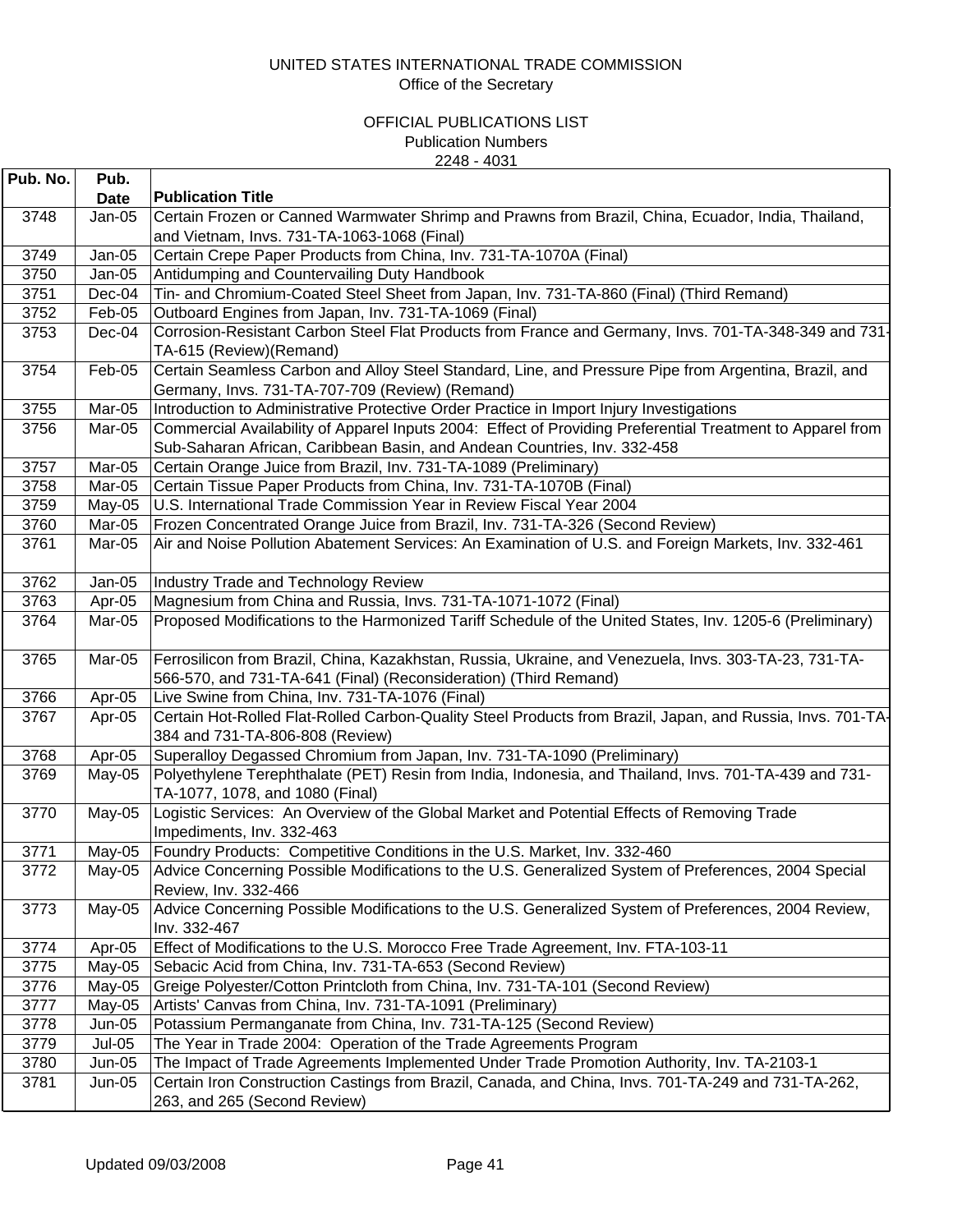| Pub. No.     | Pub.             |                                                                                                                                                                       |
|--------------|------------------|-----------------------------------------------------------------------------------------------------------------------------------------------------------------------|
|              | <b>Date</b>      | <b>Publication Title</b>                                                                                                                                              |
| 3782         | <b>Jun-05</b>    | Chlorinated Isocyanurates from China and Spain, Invs. 731-TA-1082-1083 (Final)                                                                                        |
| 3783         | May-05           | Certain Yarns and Fabrics: Effect of Modification of U.S. Singapore FTA Rules of Origin for Goods of                                                                  |
|              |                  | Singapore, Inv. FTA-103-10                                                                                                                                            |
| 3784         | <b>Jun-05</b>    | Certain Stainless Steel Plate from Belgium, Canada, Italy, Korea, South Africa, and Taiwan, Invs. 701-TA-                                                             |
|              |                  | 376-377 and 379 and 731-TA-788-793 (Review)                                                                                                                           |
| 3785         | Oct-05           | Export Opportunities and Barriers in African Growth and Opportunity Act-Eligible Countries, Inv. 332-464                                                              |
| 3786         | $Jun-05$         | Polychloroprene Rubber from Japan, Inv. AA1921-129 (Second Review)                                                                                                    |
| 3787         | <b>Jun-05</b>    | Purified Carboxymethylcellulose from Finland, Mexico, Netherlands, and Sweden, Invs. 731-TA-1084-1087                                                                 |
|              |                  | (Final)                                                                                                                                                               |
| 3788         | <b>Jul-05</b>    | Stainless Steel Sheet and Strip from France, Germany, Italy, Japan, Korea, Mexico, Taiwan, and the                                                                    |
|              |                  | United Kingdom, Invs. 701-TA-381-382 and 731-TA-797-804 (Review)                                                                                                      |
| 3789         | <b>Jul-05</b>    | Shifts in U.S. Merchandise Trade in 2004, Inv. 332-345                                                                                                                |
| 3790         | <b>Jul-05</b>    | Petroleum Wax Candles from China, Inv. 731-TA-282 (Second Review)                                                                                                     |
| 3791         | Aug-05           | Diamond Sawblades and Parts Thereof from China and Korea, Inv. 731-TA-1092 and 1093 (Preliminary)                                                                     |
|              |                  |                                                                                                                                                                       |
| 3792         | Aug-05           | Metal Calendar Slides from Japan, Inv. 731-TA-1094 (Preliminary)                                                                                                      |
| 3793         | Aug-05           | Sugar from the European Union, and Sugar from Belgium, France, and Germany, Invs. 104-TAA-7,                                                                          |
|              | <b>Jul-05</b>    | AA1921-198-200 (Second Review)                                                                                                                                        |
| 3794<br>3795 | Sep-05           | Industry Trade and Technology Review<br>Oil Country Tubular Goods from Argentina, Italy, Japan, Korea, and Mexico, Invs. 731-TA-369 and 731-TA                        |
|              |                  | 659-660 (Views on Remand)                                                                                                                                             |
| 3796         | Sep-05           | Carbon and Certain Alloy Steel Wire Rod from Egypt, South Africa, and Venezuela, Invs. 731-TA-955, 960                                                                |
|              |                  | and 963 (Preliminary) (Second Remand)                                                                                                                                 |
| 3797         | Sep-05           | Steel: Evaluation of the Effectiveness of Import Relief, Inv. TA-204-12                                                                                               |
| 3798         | Sep-05           | Grain-Oriented Silicon Electrical Steel from Italy and Japan, Invs. 701-TA-355 and 731-TA-659-660                                                                     |
|              |                  | (Review) (Third Remand)                                                                                                                                               |
| 3799         | Sep-05           | Non-Frozen Concentrated Apple Juice from China, Inv. 731-TA-841 (Review)                                                                                              |
| 3800         | Sep-05           | Polyethylene Terephthalate (PET) Resin Film from Korea, Inv. 731-TA-459 (Second Review)                                                                               |
| 3801         | Sep-05           | Stainless Steel Butt-Weld Pipe Fittings from Japan, Korea, and Taiwan, Invs. 731-TA-376, 563 and 564 (                                                                |
|              |                  | Second Review)                                                                                                                                                        |
| 3802         | Sep-05           | Probable Effect of Certain Modifications to the North American Free Trade Agreement Rules of Origin, Inv.                                                             |
|              |                  | NAFTA-103-012                                                                                                                                                         |
| 3803         | Sep-05           | Andean Trade Preference Act: Impact on U.S. Industries and Consumers and on Drug Crop and                                                                             |
|              |                  | Eradication and Crop Substitution, Inv. 332-352                                                                                                                       |
| 3804         | Sep-05<br>Oct-05 | The Impact of Caribbean Basin Economic Recovery Act, 17th Report 2003-2004, Inv. 332-227                                                                              |
| 3805<br>3806 | Oct-05           | Renewable Energy Services: An Examination of U.S. and Foreign Markets, Inv. 332-462<br>Hard Red Spring Wheat from Canada, Invs. 701-TA-430B and 731-TA-1019B (Remand) |
| 3807         | Oct-05           | Circular Welded Non-Alloy Steel Pipe from China, Inv. TA-421-6                                                                                                        |
| 3808         | Oct-05           | Porcelain-on-Steel Cooking Ware from China and Taiwan, and Top-of-the-Stove Stainless Steel Cooking                                                                   |
|              |                  | Ware from Korea and Taiwan, Invs. 701-TA-267 and 268 and 731-TA-298, 299, 304, and 305 (Second                                                                        |
|              |                  | Review)                                                                                                                                                               |
| 3809         | Oct-05           | Carbon Steel Butt-Weld Pipe Fittings from Brazil, China, Japan, Taiwan, and Thailand, Invs. 731-TA-308-                                                               |
|              |                  | 310, 520-521 (Second Review)                                                                                                                                          |
| 3810         | Oct-05           | Glycine from China, Inv. 731-TA-718 (Review)                                                                                                                          |
| 3811         | $Oct-05$         | Certain Lined Paper School Supplies from China, India, and Indonesia, Invs. 701-TA-442-443 and 731-TA-                                                                |
|              |                  | 1095-1097 (Preliminary)                                                                                                                                               |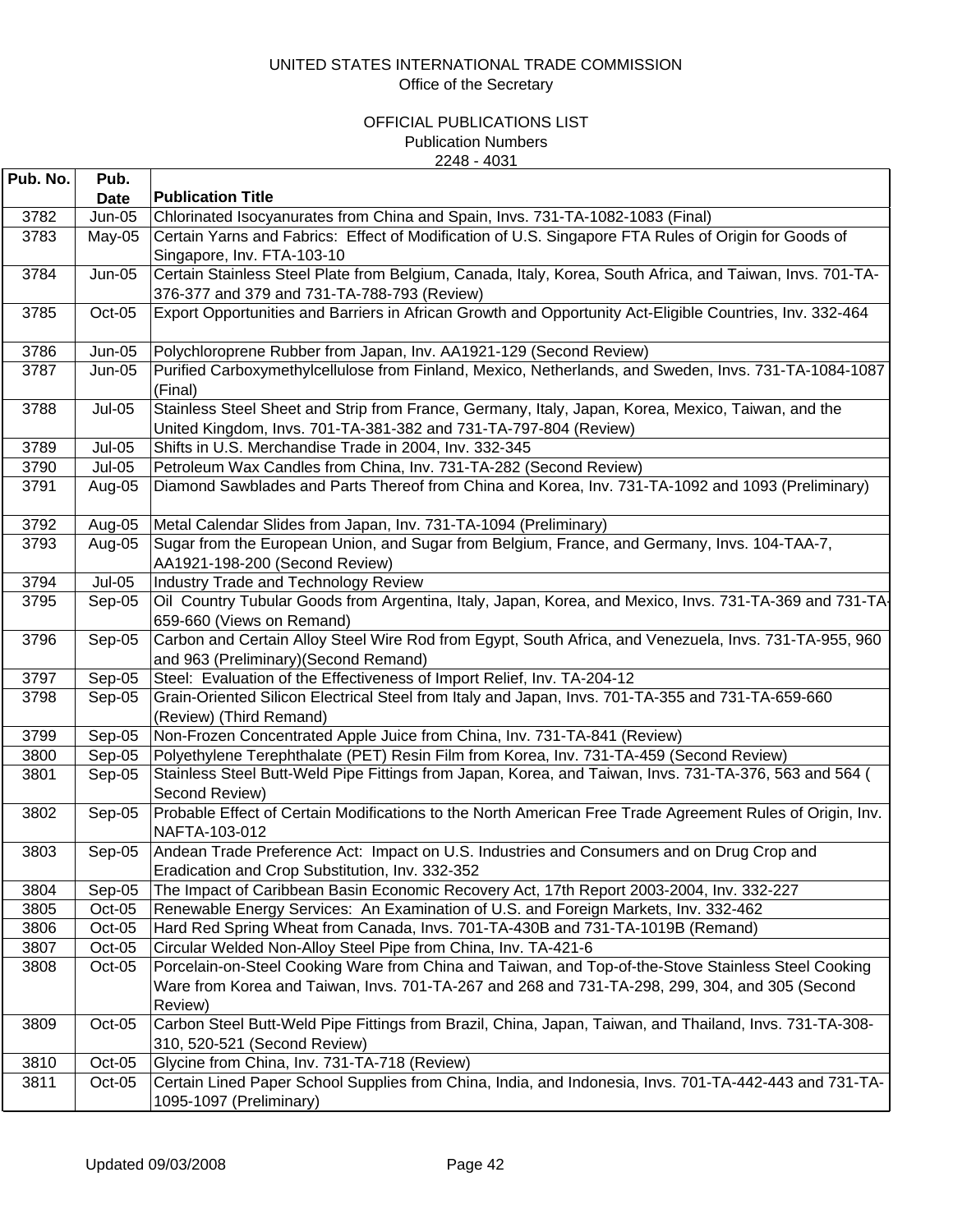| Pub. No. | Pub.             |                                                                                                            |
|----------|------------------|------------------------------------------------------------------------------------------------------------|
|          | <b>Date</b>      | <b>Publication Title</b>                                                                                   |
| 3812     | Oct-05           | Directory of International Trade Analyst Commodity Assignments                                             |
| 3813     | Oct-05           | Certain Frozen Warmwater Shrimp and Prawns from India and Thailand, Invs. 751-TA-28-29                     |
| 3814     | Oct-05           | Sparklers from China, Inv. 731-TA-464 (Second Review)                                                      |
| 3815     | $Oct-05$         | Softwood Lumber from Canada, Invs. 701-TA-414 and 731-TA-928 (Final) (Third Remand)                        |
| 3816     | Oct-05           | Cut-to-Length Carbon Quality-Steel Plate from France, India, Indonesia, Italy, Japan, and Korea, Inv. 701- |
|          |                  | TA-388-391 and 731-TA-816-821 (Review)                                                                     |
| 3817     | Oct-05           | Monitoring of U.S. Imports of Tomatoes, Inv. 332-350                                                       |
| 3818     | Oct-05           | Monitoring of U.S. Imports of Peppers, Inv. 332-351                                                        |
| 3819     | $Oct-05$         | Advice Concerning Possible Modifications to the Generalized System of Preferences, 2005 Review, Inv.       |
|          |                  | 332-470                                                                                                    |
| 3820     | Nov-05           | Cased Pencils from China, Inv. 731-TA-669 (Second Review)                                                  |
| 3821     | $Oct-05$         | Solid Urea from Russia and Ukraine, Invs. 731-TA-340 E & H (Second Review)                                 |
| 3822     |                  | Number Not Used                                                                                            |
| 3823     | $Dec-05$         | Granular Polytetrafluoroethylene Resin from Italy and Japan, Invs. 731-TA-385-386 (Second Review)          |
|          |                  |                                                                                                            |
| 3824     | $Dec-05$         | Raw In-Shell Pistachios from Iran, Inv 731-TA-287 (Review)                                                 |
| 3825     | $Dec-05$         | Superalloy Degassed Chromium from Japan, Inv. 731-TA-1090 (Final)                                          |
| 3826     | $Dec-05$         | Liquid Sulfur Dioxide from Canada, Inv. 731-TA-1098 (Preliminary)                                          |
| 3827     | Dec-05           | Forged Stainless Steel Flanges from India and Taiwan, Invs. 731-TA-639-640 (Second Review)                 |
| 3828     |                  | Number Not Used                                                                                            |
| 3829     | Feb-06           | Modifications to the Harmonized Tariff Schedule of the United States to Implement the Dominican Republic-  |
|          |                  | Central America-United States Free Trade Agreement with Respect to El Salvador                             |
| 3830     | Jul-06           | Modifications to the Harmonized Tariff Schedule of the United States to Implement the United States-       |
|          |                  | Bahrain Free Trade Agreement                                                                               |
| 3831     | $Dec-05$         | Internal Combustion Industrial Forklift Trucks from Japan, Inv. 731-TA-377 (Second Review)                 |
| 3832     | Jan-06           | (Preliminary)                                                                                              |
| 3833     | $Dec-05$         | Harmonized Tariff Schedule of the United States                                                            |
| 3834     | Jan-06           | Paper Clips from China, Inv. 731-TA-663 (Review)                                                           |
| 3835     | Jan-06           |                                                                                                            |
|          |                  | Fresh and Chilled Atlantic Salmon from Norway, Invs. 701-TA-302 and 731-TA454 (Second Review)              |
| 3836     | Jan-06           | Heavy Forged Handtools from China, Invs. 731-TA-457A-D (Second Review)                                     |
| 3837     | Feb-06           | U.S.-Oman Free Trade Agreement: Potential Economywide and Selected Sectoral Effect, Inv. TA-2104-19        |
|          |                  |                                                                                                            |
| 3838     | Mar-06           | Certain Orange Juice from Brazil, Inv. 731-TA-1089 (Final)                                                 |
| 3839     | Feb-06           | DRAMs and DRAM Modules from Korea, Inv. 701-TA-431 (Section 129 Consistency)                               |
| 3840     | Mar-06           | Structural Steel Beams from Korea and Taiwan, Invs. 701-TA-401 and 731-TA-853-854 (Review)                 |
| 3841     | Mar-06           | Advice Concerning Possible Modifications to the U.S. Generalized System of Preferences, 2005 Special       |
|          |                  | Review on Watches, Inv. 332-471                                                                            |
| 3842     | Mar-06           | Brass Sheet and Strip from Brazil, Canada, France, Germany, Italy, and Japan, Invs. 701-TA-269 and 731-    |
|          |                  | TA-311-314, 317 and 379 (Second Review)                                                                    |
| 3843     | Mar-06           | Certain Polyester Staple Fiber from Korea and Taiwan, Invs. 731-TA-825-826 (Review)                        |
| 3844     |                  | Ammonium Nitrate from Russia, Inv. 731-TA-856 (Review)                                                     |
|          | Mar-06<br>Mar-06 |                                                                                                            |
| 3845     |                  | Modifications to the Harmonized Tariff Schedule of the United States to Implement the Dominican Republic-  |
|          |                  | Central America-United States Free Trade Agreement with Respect to Honduras and Nicaragua                  |
|          |                  |                                                                                                            |
| 3846     | Apr-06           | Synthetic Indigo from China, Inv. 731-TA-851 (Review)                                                      |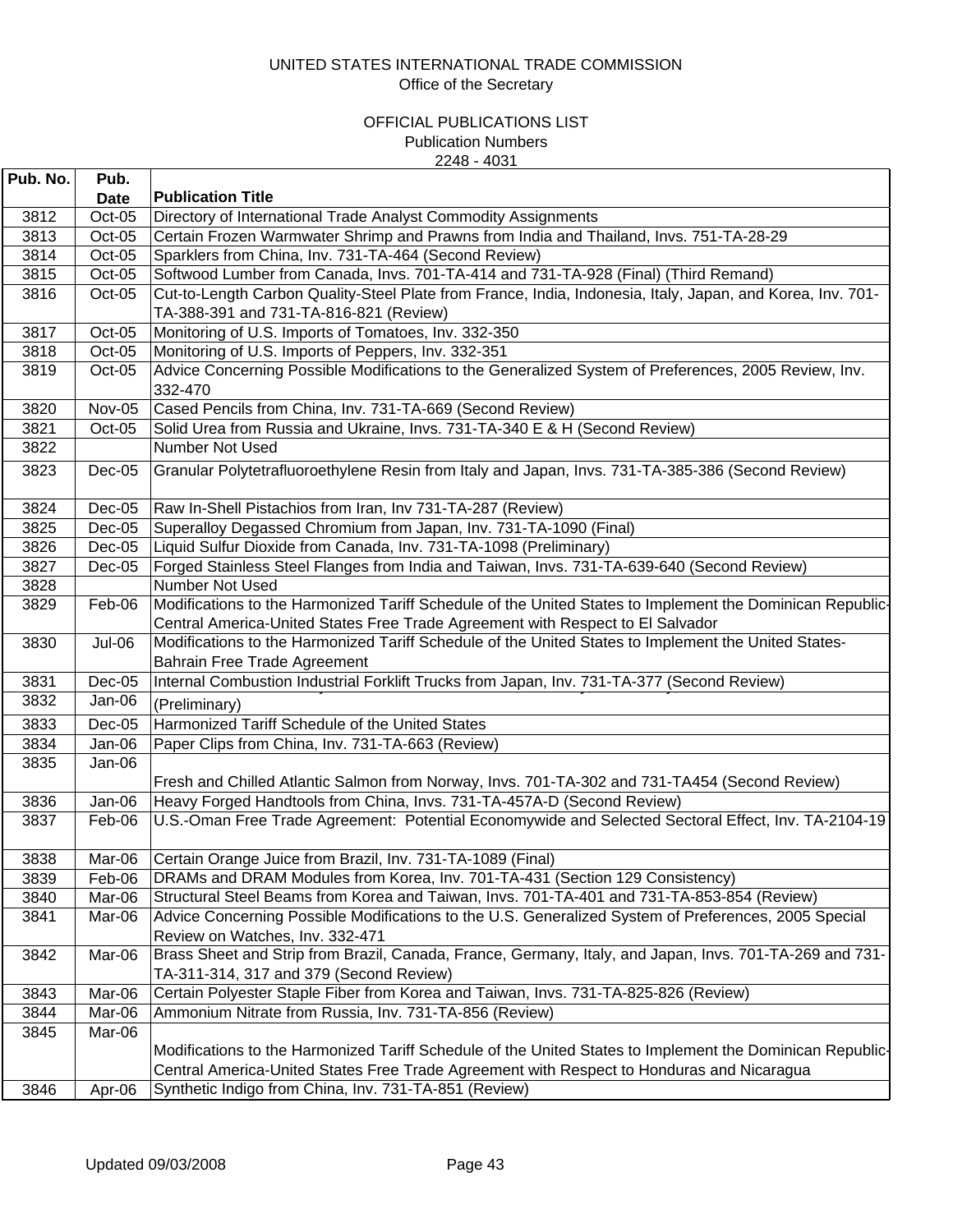| <b>Publication Title</b><br><b>Date</b><br>Woven Cotton Boxer Shorts: Probable Effect of Modifications of NAFTA Rules of Origin for Goods of<br>3847<br>Mar-06<br>Canada and Mexico, Inv. NAFTA-103-13<br>Commercial Availability of Apparel Inputs 2004: Effect of Providing Preferential Treatment to Apparel from<br>3848<br>Mar-06<br>Sub-Saharan African, Caribbean Basin, and Andean Countries, Inv. 332-465<br>3849<br>Sulfanilic Acid from China and India, Invs. 701-TA-318 and 731-TA-538 and 561 (Second Review)<br>Apr-06<br>Carbon and Alloy Seamless Standard, Line, and Pressure Pipe from Czech Republic, Japan, Mexico,<br>3850<br>Apr-06<br>Romania, and South Africa, Invs. 731-TA-846-850 (Review)<br>Proposed Modifications to the Harmonized Tariff Schedule of the United States, Inv. 1205-6<br>3851<br>May-06<br>3852<br>Certain Activated Carbon Steel, Inv. 731-TA-1103 (Preliminary)<br>May-06<br>Artists' Canvas from China, Inv. 731-TA-1091 (Final)<br>3853<br>May-06<br>Certain Wax and Wax/Resin Thermal Transfer Ribbons from France and Japan, Invs. 731-TA-1039-1040<br>3854<br>Apr-06<br>(Final)(Remand)<br>U.S.-Peru Trade Promotion Agreement: Potential Economy-wide and Selected Sectoral Effects, Inv. TA-<br>3855<br>May-06<br>2104-20<br>Gray Portland Cement and Cement Clinker from Japan, Inv. 731-TA-461 (Second Review)<br>3856<br>May-06<br>Recent Trends in U.S. Services Trade, Inv. 332-345<br>3857<br>$Jun-06$<br>Helical Spring Lockwashers from China and Taiwan, Invs. 731-TA-624-625 (Second Review)<br>3858<br>$Jun-06$<br>Pure and Alloy Magnesium from Canada and Pure Magnesium from China, Invs. 701-TA-309-A-B and 731-<br>3859<br>Jul-06<br>TA-696 (Second Review))<br>Tin-and Chromium-Coated Steel Sheet from Japan, inv. 731-TA-1860 (Review)<br>3860<br>Jun-06<br>Modifications to the Harmonized Tariff Schedule of the United States to Implement the Dominican Republic-<br>3861<br>Jun-06<br>Central America-United States Free Trade Agreement with Respect to Guatemala<br>Diamond Sawblades and Parts Thereof from China and Korea, Inv. 731-TA-1092 and 1093 (Final)<br>3862<br>Jul-06<br>3863<br>Conditions of Competition of Certain Oranges and Lemons in the Fresh U.S. Market, Inv. 332-469<br>Jul-06<br>Staff Research Study: The Effects of Increasing Chinese Demand on Global Commodity Markets<br>3864<br>Jun-06<br>3865<br>Summary of Statutory Provisions Related to Import Relief<br>Jul-06<br>Stainless Steel Wire Rod from Brazil, France, and India, Invs. 731-TA-636-638 (Second Review)<br>3866<br>Jul-06<br>Certain Pipe and Tube from Argentina, Brazil, India, Korea, Mexico, Taiwan, Thailand, and Turkey, Invs.<br>3867<br>Jul-06<br>701-TA-253 and 731-TA-132, 252, 271, 273, 409, 410, 532-534 and 536 (Second Review)<br>Industry & Trade Summary: Semiconductor Manufacturing Equipment<br>3868<br>Jun-06<br>U.S. International Trade Commission Year in Review Fiscal Year 2005<br>3869<br>Aug-06<br>Study Research Study: Trends in U.S. Inbound and Outbound Direct Investment<br>3870<br>Jul-06<br>Drams and Dram Modules from Korea, Inv. 701-TA-431 (Remand)<br>3871<br>Jul-06<br>Uranium from Russia, Inv. 731-TA-539-C (Second Review)<br>3872<br>Aug-06<br>3873<br>Metal Calendar Slides from Japan, Inv. 731-TA-1094 (Final)<br>Aug-06<br>Shifts in the U.S. Merchandise Trade 2005<br>3874<br>Aug-06<br>The Year in Trade 2005, Operations of the Trade Agreements<br>3875<br>Aug-06<br>Certain Bearings from China, France, Germany, Italy, Japan, Singapore, and the United Kingdom, Invs.<br>3876<br>Aug-06<br>731-TA-344, 391-A, 392-A and C, 393-A, 394-A, 396, and 399-A (Second Review)<br>3877<br>Aug-06<br>Certain Welded Stainless Steel Pipes from Korea and Taiwan, Invs. 731-TA-540-541 (Second Review)<br>Certain Polyester Staple Fiber from China, Inv. 731-TA-1104 (Preliminary)<br>3878<br>Aug-06<br>Silicomanganese from Brazil, China, and Ukraine, Invs. 731-TA-671-673 (Second Review)<br>3879<br>Aug-06 | Pub. No. | Pub. |  |
|---------------------------------------------------------------------------------------------------------------------------------------------------------------------------------------------------------------------------------------------------------------------------------------------------------------------------------------------------------------------------------------------------------------------------------------------------------------------------------------------------------------------------------------------------------------------------------------------------------------------------------------------------------------------------------------------------------------------------------------------------------------------------------------------------------------------------------------------------------------------------------------------------------------------------------------------------------------------------------------------------------------------------------------------------------------------------------------------------------------------------------------------------------------------------------------------------------------------------------------------------------------------------------------------------------------------------------------------------------------------------------------------------------------------------------------------------------------------------------------------------------------------------------------------------------------------------------------------------------------------------------------------------------------------------------------------------------------------------------------------------------------------------------------------------------------------------------------------------------------------------------------------------------------------------------------------------------------------------------------------------------------------------------------------------------------------------------------------------------------------------------------------------------------------------------------------------------------------------------------------------------------------------------------------------------------------------------------------------------------------------------------------------------------------------------------------------------------------------------------------------------------------------------------------------------------------------------------------------------------------------------------------------------------------------------------------------------------------------------------------------------------------------------------------------------------------------------------------------------------------------------------------------------------------------------------------------------------------------------------------------------------------------------------------------------------------------------------------------------------------------------------------------------------------------------------------------------------------------------------------------------------------------------------------------------------------------------------------------------------------------------------------------------------------------------------------------------------------------------------------------------------------------------------------------------------------------------------------------------------------------------------------------------------------------------------------------------------------------------------------------------------------------------------------------------------------------------------------------------------------------------------------------------------------------------------------------------------------------------------------------------------------------------------------------|----------|------|--|
|                                                                                                                                                                                                                                                                                                                                                                                                                                                                                                                                                                                                                                                                                                                                                                                                                                                                                                                                                                                                                                                                                                                                                                                                                                                                                                                                                                                                                                                                                                                                                                                                                                                                                                                                                                                                                                                                                                                                                                                                                                                                                                                                                                                                                                                                                                                                                                                                                                                                                                                                                                                                                                                                                                                                                                                                                                                                                                                                                                                                                                                                                                                                                                                                                                                                                                                                                                                                                                                                                                                                                                                                                                                                                                                                                                                                                                                                                                                                                                                                                                                   |          |      |  |
|                                                                                                                                                                                                                                                                                                                                                                                                                                                                                                                                                                                                                                                                                                                                                                                                                                                                                                                                                                                                                                                                                                                                                                                                                                                                                                                                                                                                                                                                                                                                                                                                                                                                                                                                                                                                                                                                                                                                                                                                                                                                                                                                                                                                                                                                                                                                                                                                                                                                                                                                                                                                                                                                                                                                                                                                                                                                                                                                                                                                                                                                                                                                                                                                                                                                                                                                                                                                                                                                                                                                                                                                                                                                                                                                                                                                                                                                                                                                                                                                                                                   |          |      |  |
|                                                                                                                                                                                                                                                                                                                                                                                                                                                                                                                                                                                                                                                                                                                                                                                                                                                                                                                                                                                                                                                                                                                                                                                                                                                                                                                                                                                                                                                                                                                                                                                                                                                                                                                                                                                                                                                                                                                                                                                                                                                                                                                                                                                                                                                                                                                                                                                                                                                                                                                                                                                                                                                                                                                                                                                                                                                                                                                                                                                                                                                                                                                                                                                                                                                                                                                                                                                                                                                                                                                                                                                                                                                                                                                                                                                                                                                                                                                                                                                                                                                   |          |      |  |
|                                                                                                                                                                                                                                                                                                                                                                                                                                                                                                                                                                                                                                                                                                                                                                                                                                                                                                                                                                                                                                                                                                                                                                                                                                                                                                                                                                                                                                                                                                                                                                                                                                                                                                                                                                                                                                                                                                                                                                                                                                                                                                                                                                                                                                                                                                                                                                                                                                                                                                                                                                                                                                                                                                                                                                                                                                                                                                                                                                                                                                                                                                                                                                                                                                                                                                                                                                                                                                                                                                                                                                                                                                                                                                                                                                                                                                                                                                                                                                                                                                                   |          |      |  |
|                                                                                                                                                                                                                                                                                                                                                                                                                                                                                                                                                                                                                                                                                                                                                                                                                                                                                                                                                                                                                                                                                                                                                                                                                                                                                                                                                                                                                                                                                                                                                                                                                                                                                                                                                                                                                                                                                                                                                                                                                                                                                                                                                                                                                                                                                                                                                                                                                                                                                                                                                                                                                                                                                                                                                                                                                                                                                                                                                                                                                                                                                                                                                                                                                                                                                                                                                                                                                                                                                                                                                                                                                                                                                                                                                                                                                                                                                                                                                                                                                                                   |          |      |  |
|                                                                                                                                                                                                                                                                                                                                                                                                                                                                                                                                                                                                                                                                                                                                                                                                                                                                                                                                                                                                                                                                                                                                                                                                                                                                                                                                                                                                                                                                                                                                                                                                                                                                                                                                                                                                                                                                                                                                                                                                                                                                                                                                                                                                                                                                                                                                                                                                                                                                                                                                                                                                                                                                                                                                                                                                                                                                                                                                                                                                                                                                                                                                                                                                                                                                                                                                                                                                                                                                                                                                                                                                                                                                                                                                                                                                                                                                                                                                                                                                                                                   |          |      |  |
|                                                                                                                                                                                                                                                                                                                                                                                                                                                                                                                                                                                                                                                                                                                                                                                                                                                                                                                                                                                                                                                                                                                                                                                                                                                                                                                                                                                                                                                                                                                                                                                                                                                                                                                                                                                                                                                                                                                                                                                                                                                                                                                                                                                                                                                                                                                                                                                                                                                                                                                                                                                                                                                                                                                                                                                                                                                                                                                                                                                                                                                                                                                                                                                                                                                                                                                                                                                                                                                                                                                                                                                                                                                                                                                                                                                                                                                                                                                                                                                                                                                   |          |      |  |
|                                                                                                                                                                                                                                                                                                                                                                                                                                                                                                                                                                                                                                                                                                                                                                                                                                                                                                                                                                                                                                                                                                                                                                                                                                                                                                                                                                                                                                                                                                                                                                                                                                                                                                                                                                                                                                                                                                                                                                                                                                                                                                                                                                                                                                                                                                                                                                                                                                                                                                                                                                                                                                                                                                                                                                                                                                                                                                                                                                                                                                                                                                                                                                                                                                                                                                                                                                                                                                                                                                                                                                                                                                                                                                                                                                                                                                                                                                                                                                                                                                                   |          |      |  |
|                                                                                                                                                                                                                                                                                                                                                                                                                                                                                                                                                                                                                                                                                                                                                                                                                                                                                                                                                                                                                                                                                                                                                                                                                                                                                                                                                                                                                                                                                                                                                                                                                                                                                                                                                                                                                                                                                                                                                                                                                                                                                                                                                                                                                                                                                                                                                                                                                                                                                                                                                                                                                                                                                                                                                                                                                                                                                                                                                                                                                                                                                                                                                                                                                                                                                                                                                                                                                                                                                                                                                                                                                                                                                                                                                                                                                                                                                                                                                                                                                                                   |          |      |  |
|                                                                                                                                                                                                                                                                                                                                                                                                                                                                                                                                                                                                                                                                                                                                                                                                                                                                                                                                                                                                                                                                                                                                                                                                                                                                                                                                                                                                                                                                                                                                                                                                                                                                                                                                                                                                                                                                                                                                                                                                                                                                                                                                                                                                                                                                                                                                                                                                                                                                                                                                                                                                                                                                                                                                                                                                                                                                                                                                                                                                                                                                                                                                                                                                                                                                                                                                                                                                                                                                                                                                                                                                                                                                                                                                                                                                                                                                                                                                                                                                                                                   |          |      |  |
|                                                                                                                                                                                                                                                                                                                                                                                                                                                                                                                                                                                                                                                                                                                                                                                                                                                                                                                                                                                                                                                                                                                                                                                                                                                                                                                                                                                                                                                                                                                                                                                                                                                                                                                                                                                                                                                                                                                                                                                                                                                                                                                                                                                                                                                                                                                                                                                                                                                                                                                                                                                                                                                                                                                                                                                                                                                                                                                                                                                                                                                                                                                                                                                                                                                                                                                                                                                                                                                                                                                                                                                                                                                                                                                                                                                                                                                                                                                                                                                                                                                   |          |      |  |
|                                                                                                                                                                                                                                                                                                                                                                                                                                                                                                                                                                                                                                                                                                                                                                                                                                                                                                                                                                                                                                                                                                                                                                                                                                                                                                                                                                                                                                                                                                                                                                                                                                                                                                                                                                                                                                                                                                                                                                                                                                                                                                                                                                                                                                                                                                                                                                                                                                                                                                                                                                                                                                                                                                                                                                                                                                                                                                                                                                                                                                                                                                                                                                                                                                                                                                                                                                                                                                                                                                                                                                                                                                                                                                                                                                                                                                                                                                                                                                                                                                                   |          |      |  |
|                                                                                                                                                                                                                                                                                                                                                                                                                                                                                                                                                                                                                                                                                                                                                                                                                                                                                                                                                                                                                                                                                                                                                                                                                                                                                                                                                                                                                                                                                                                                                                                                                                                                                                                                                                                                                                                                                                                                                                                                                                                                                                                                                                                                                                                                                                                                                                                                                                                                                                                                                                                                                                                                                                                                                                                                                                                                                                                                                                                                                                                                                                                                                                                                                                                                                                                                                                                                                                                                                                                                                                                                                                                                                                                                                                                                                                                                                                                                                                                                                                                   |          |      |  |
|                                                                                                                                                                                                                                                                                                                                                                                                                                                                                                                                                                                                                                                                                                                                                                                                                                                                                                                                                                                                                                                                                                                                                                                                                                                                                                                                                                                                                                                                                                                                                                                                                                                                                                                                                                                                                                                                                                                                                                                                                                                                                                                                                                                                                                                                                                                                                                                                                                                                                                                                                                                                                                                                                                                                                                                                                                                                                                                                                                                                                                                                                                                                                                                                                                                                                                                                                                                                                                                                                                                                                                                                                                                                                                                                                                                                                                                                                                                                                                                                                                                   |          |      |  |
|                                                                                                                                                                                                                                                                                                                                                                                                                                                                                                                                                                                                                                                                                                                                                                                                                                                                                                                                                                                                                                                                                                                                                                                                                                                                                                                                                                                                                                                                                                                                                                                                                                                                                                                                                                                                                                                                                                                                                                                                                                                                                                                                                                                                                                                                                                                                                                                                                                                                                                                                                                                                                                                                                                                                                                                                                                                                                                                                                                                                                                                                                                                                                                                                                                                                                                                                                                                                                                                                                                                                                                                                                                                                                                                                                                                                                                                                                                                                                                                                                                                   |          |      |  |
|                                                                                                                                                                                                                                                                                                                                                                                                                                                                                                                                                                                                                                                                                                                                                                                                                                                                                                                                                                                                                                                                                                                                                                                                                                                                                                                                                                                                                                                                                                                                                                                                                                                                                                                                                                                                                                                                                                                                                                                                                                                                                                                                                                                                                                                                                                                                                                                                                                                                                                                                                                                                                                                                                                                                                                                                                                                                                                                                                                                                                                                                                                                                                                                                                                                                                                                                                                                                                                                                                                                                                                                                                                                                                                                                                                                                                                                                                                                                                                                                                                                   |          |      |  |
|                                                                                                                                                                                                                                                                                                                                                                                                                                                                                                                                                                                                                                                                                                                                                                                                                                                                                                                                                                                                                                                                                                                                                                                                                                                                                                                                                                                                                                                                                                                                                                                                                                                                                                                                                                                                                                                                                                                                                                                                                                                                                                                                                                                                                                                                                                                                                                                                                                                                                                                                                                                                                                                                                                                                                                                                                                                                                                                                                                                                                                                                                                                                                                                                                                                                                                                                                                                                                                                                                                                                                                                                                                                                                                                                                                                                                                                                                                                                                                                                                                                   |          |      |  |
|                                                                                                                                                                                                                                                                                                                                                                                                                                                                                                                                                                                                                                                                                                                                                                                                                                                                                                                                                                                                                                                                                                                                                                                                                                                                                                                                                                                                                                                                                                                                                                                                                                                                                                                                                                                                                                                                                                                                                                                                                                                                                                                                                                                                                                                                                                                                                                                                                                                                                                                                                                                                                                                                                                                                                                                                                                                                                                                                                                                                                                                                                                                                                                                                                                                                                                                                                                                                                                                                                                                                                                                                                                                                                                                                                                                                                                                                                                                                                                                                                                                   |          |      |  |
|                                                                                                                                                                                                                                                                                                                                                                                                                                                                                                                                                                                                                                                                                                                                                                                                                                                                                                                                                                                                                                                                                                                                                                                                                                                                                                                                                                                                                                                                                                                                                                                                                                                                                                                                                                                                                                                                                                                                                                                                                                                                                                                                                                                                                                                                                                                                                                                                                                                                                                                                                                                                                                                                                                                                                                                                                                                                                                                                                                                                                                                                                                                                                                                                                                                                                                                                                                                                                                                                                                                                                                                                                                                                                                                                                                                                                                                                                                                                                                                                                                                   |          |      |  |
|                                                                                                                                                                                                                                                                                                                                                                                                                                                                                                                                                                                                                                                                                                                                                                                                                                                                                                                                                                                                                                                                                                                                                                                                                                                                                                                                                                                                                                                                                                                                                                                                                                                                                                                                                                                                                                                                                                                                                                                                                                                                                                                                                                                                                                                                                                                                                                                                                                                                                                                                                                                                                                                                                                                                                                                                                                                                                                                                                                                                                                                                                                                                                                                                                                                                                                                                                                                                                                                                                                                                                                                                                                                                                                                                                                                                                                                                                                                                                                                                                                                   |          |      |  |
|                                                                                                                                                                                                                                                                                                                                                                                                                                                                                                                                                                                                                                                                                                                                                                                                                                                                                                                                                                                                                                                                                                                                                                                                                                                                                                                                                                                                                                                                                                                                                                                                                                                                                                                                                                                                                                                                                                                                                                                                                                                                                                                                                                                                                                                                                                                                                                                                                                                                                                                                                                                                                                                                                                                                                                                                                                                                                                                                                                                                                                                                                                                                                                                                                                                                                                                                                                                                                                                                                                                                                                                                                                                                                                                                                                                                                                                                                                                                                                                                                                                   |          |      |  |
|                                                                                                                                                                                                                                                                                                                                                                                                                                                                                                                                                                                                                                                                                                                                                                                                                                                                                                                                                                                                                                                                                                                                                                                                                                                                                                                                                                                                                                                                                                                                                                                                                                                                                                                                                                                                                                                                                                                                                                                                                                                                                                                                                                                                                                                                                                                                                                                                                                                                                                                                                                                                                                                                                                                                                                                                                                                                                                                                                                                                                                                                                                                                                                                                                                                                                                                                                                                                                                                                                                                                                                                                                                                                                                                                                                                                                                                                                                                                                                                                                                                   |          |      |  |
|                                                                                                                                                                                                                                                                                                                                                                                                                                                                                                                                                                                                                                                                                                                                                                                                                                                                                                                                                                                                                                                                                                                                                                                                                                                                                                                                                                                                                                                                                                                                                                                                                                                                                                                                                                                                                                                                                                                                                                                                                                                                                                                                                                                                                                                                                                                                                                                                                                                                                                                                                                                                                                                                                                                                                                                                                                                                                                                                                                                                                                                                                                                                                                                                                                                                                                                                                                                                                                                                                                                                                                                                                                                                                                                                                                                                                                                                                                                                                                                                                                                   |          |      |  |
|                                                                                                                                                                                                                                                                                                                                                                                                                                                                                                                                                                                                                                                                                                                                                                                                                                                                                                                                                                                                                                                                                                                                                                                                                                                                                                                                                                                                                                                                                                                                                                                                                                                                                                                                                                                                                                                                                                                                                                                                                                                                                                                                                                                                                                                                                                                                                                                                                                                                                                                                                                                                                                                                                                                                                                                                                                                                                                                                                                                                                                                                                                                                                                                                                                                                                                                                                                                                                                                                                                                                                                                                                                                                                                                                                                                                                                                                                                                                                                                                                                                   |          |      |  |
|                                                                                                                                                                                                                                                                                                                                                                                                                                                                                                                                                                                                                                                                                                                                                                                                                                                                                                                                                                                                                                                                                                                                                                                                                                                                                                                                                                                                                                                                                                                                                                                                                                                                                                                                                                                                                                                                                                                                                                                                                                                                                                                                                                                                                                                                                                                                                                                                                                                                                                                                                                                                                                                                                                                                                                                                                                                                                                                                                                                                                                                                                                                                                                                                                                                                                                                                                                                                                                                                                                                                                                                                                                                                                                                                                                                                                                                                                                                                                                                                                                                   |          |      |  |
|                                                                                                                                                                                                                                                                                                                                                                                                                                                                                                                                                                                                                                                                                                                                                                                                                                                                                                                                                                                                                                                                                                                                                                                                                                                                                                                                                                                                                                                                                                                                                                                                                                                                                                                                                                                                                                                                                                                                                                                                                                                                                                                                                                                                                                                                                                                                                                                                                                                                                                                                                                                                                                                                                                                                                                                                                                                                                                                                                                                                                                                                                                                                                                                                                                                                                                                                                                                                                                                                                                                                                                                                                                                                                                                                                                                                                                                                                                                                                                                                                                                   |          |      |  |
|                                                                                                                                                                                                                                                                                                                                                                                                                                                                                                                                                                                                                                                                                                                                                                                                                                                                                                                                                                                                                                                                                                                                                                                                                                                                                                                                                                                                                                                                                                                                                                                                                                                                                                                                                                                                                                                                                                                                                                                                                                                                                                                                                                                                                                                                                                                                                                                                                                                                                                                                                                                                                                                                                                                                                                                                                                                                                                                                                                                                                                                                                                                                                                                                                                                                                                                                                                                                                                                                                                                                                                                                                                                                                                                                                                                                                                                                                                                                                                                                                                                   |          |      |  |
|                                                                                                                                                                                                                                                                                                                                                                                                                                                                                                                                                                                                                                                                                                                                                                                                                                                                                                                                                                                                                                                                                                                                                                                                                                                                                                                                                                                                                                                                                                                                                                                                                                                                                                                                                                                                                                                                                                                                                                                                                                                                                                                                                                                                                                                                                                                                                                                                                                                                                                                                                                                                                                                                                                                                                                                                                                                                                                                                                                                                                                                                                                                                                                                                                                                                                                                                                                                                                                                                                                                                                                                                                                                                                                                                                                                                                                                                                                                                                                                                                                                   |          |      |  |
|                                                                                                                                                                                                                                                                                                                                                                                                                                                                                                                                                                                                                                                                                                                                                                                                                                                                                                                                                                                                                                                                                                                                                                                                                                                                                                                                                                                                                                                                                                                                                                                                                                                                                                                                                                                                                                                                                                                                                                                                                                                                                                                                                                                                                                                                                                                                                                                                                                                                                                                                                                                                                                                                                                                                                                                                                                                                                                                                                                                                                                                                                                                                                                                                                                                                                                                                                                                                                                                                                                                                                                                                                                                                                                                                                                                                                                                                                                                                                                                                                                                   |          |      |  |
|                                                                                                                                                                                                                                                                                                                                                                                                                                                                                                                                                                                                                                                                                                                                                                                                                                                                                                                                                                                                                                                                                                                                                                                                                                                                                                                                                                                                                                                                                                                                                                                                                                                                                                                                                                                                                                                                                                                                                                                                                                                                                                                                                                                                                                                                                                                                                                                                                                                                                                                                                                                                                                                                                                                                                                                                                                                                                                                                                                                                                                                                                                                                                                                                                                                                                                                                                                                                                                                                                                                                                                                                                                                                                                                                                                                                                                                                                                                                                                                                                                                   |          |      |  |
|                                                                                                                                                                                                                                                                                                                                                                                                                                                                                                                                                                                                                                                                                                                                                                                                                                                                                                                                                                                                                                                                                                                                                                                                                                                                                                                                                                                                                                                                                                                                                                                                                                                                                                                                                                                                                                                                                                                                                                                                                                                                                                                                                                                                                                                                                                                                                                                                                                                                                                                                                                                                                                                                                                                                                                                                                                                                                                                                                                                                                                                                                                                                                                                                                                                                                                                                                                                                                                                                                                                                                                                                                                                                                                                                                                                                                                                                                                                                                                                                                                                   |          |      |  |
|                                                                                                                                                                                                                                                                                                                                                                                                                                                                                                                                                                                                                                                                                                                                                                                                                                                                                                                                                                                                                                                                                                                                                                                                                                                                                                                                                                                                                                                                                                                                                                                                                                                                                                                                                                                                                                                                                                                                                                                                                                                                                                                                                                                                                                                                                                                                                                                                                                                                                                                                                                                                                                                                                                                                                                                                                                                                                                                                                                                                                                                                                                                                                                                                                                                                                                                                                                                                                                                                                                                                                                                                                                                                                                                                                                                                                                                                                                                                                                                                                                                   |          |      |  |
|                                                                                                                                                                                                                                                                                                                                                                                                                                                                                                                                                                                                                                                                                                                                                                                                                                                                                                                                                                                                                                                                                                                                                                                                                                                                                                                                                                                                                                                                                                                                                                                                                                                                                                                                                                                                                                                                                                                                                                                                                                                                                                                                                                                                                                                                                                                                                                                                                                                                                                                                                                                                                                                                                                                                                                                                                                                                                                                                                                                                                                                                                                                                                                                                                                                                                                                                                                                                                                                                                                                                                                                                                                                                                                                                                                                                                                                                                                                                                                                                                                                   |          |      |  |
|                                                                                                                                                                                                                                                                                                                                                                                                                                                                                                                                                                                                                                                                                                                                                                                                                                                                                                                                                                                                                                                                                                                                                                                                                                                                                                                                                                                                                                                                                                                                                                                                                                                                                                                                                                                                                                                                                                                                                                                                                                                                                                                                                                                                                                                                                                                                                                                                                                                                                                                                                                                                                                                                                                                                                                                                                                                                                                                                                                                                                                                                                                                                                                                                                                                                                                                                                                                                                                                                                                                                                                                                                                                                                                                                                                                                                                                                                                                                                                                                                                                   |          |      |  |
|                                                                                                                                                                                                                                                                                                                                                                                                                                                                                                                                                                                                                                                                                                                                                                                                                                                                                                                                                                                                                                                                                                                                                                                                                                                                                                                                                                                                                                                                                                                                                                                                                                                                                                                                                                                                                                                                                                                                                                                                                                                                                                                                                                                                                                                                                                                                                                                                                                                                                                                                                                                                                                                                                                                                                                                                                                                                                                                                                                                                                                                                                                                                                                                                                                                                                                                                                                                                                                                                                                                                                                                                                                                                                                                                                                                                                                                                                                                                                                                                                                                   |          |      |  |
|                                                                                                                                                                                                                                                                                                                                                                                                                                                                                                                                                                                                                                                                                                                                                                                                                                                                                                                                                                                                                                                                                                                                                                                                                                                                                                                                                                                                                                                                                                                                                                                                                                                                                                                                                                                                                                                                                                                                                                                                                                                                                                                                                                                                                                                                                                                                                                                                                                                                                                                                                                                                                                                                                                                                                                                                                                                                                                                                                                                                                                                                                                                                                                                                                                                                                                                                                                                                                                                                                                                                                                                                                                                                                                                                                                                                                                                                                                                                                                                                                                                   |          |      |  |
|                                                                                                                                                                                                                                                                                                                                                                                                                                                                                                                                                                                                                                                                                                                                                                                                                                                                                                                                                                                                                                                                                                                                                                                                                                                                                                                                                                                                                                                                                                                                                                                                                                                                                                                                                                                                                                                                                                                                                                                                                                                                                                                                                                                                                                                                                                                                                                                                                                                                                                                                                                                                                                                                                                                                                                                                                                                                                                                                                                                                                                                                                                                                                                                                                                                                                                                                                                                                                                                                                                                                                                                                                                                                                                                                                                                                                                                                                                                                                                                                                                                   |          |      |  |
|                                                                                                                                                                                                                                                                                                                                                                                                                                                                                                                                                                                                                                                                                                                                                                                                                                                                                                                                                                                                                                                                                                                                                                                                                                                                                                                                                                                                                                                                                                                                                                                                                                                                                                                                                                                                                                                                                                                                                                                                                                                                                                                                                                                                                                                                                                                                                                                                                                                                                                                                                                                                                                                                                                                                                                                                                                                                                                                                                                                                                                                                                                                                                                                                                                                                                                                                                                                                                                                                                                                                                                                                                                                                                                                                                                                                                                                                                                                                                                                                                                                   |          |      |  |
|                                                                                                                                                                                                                                                                                                                                                                                                                                                                                                                                                                                                                                                                                                                                                                                                                                                                                                                                                                                                                                                                                                                                                                                                                                                                                                                                                                                                                                                                                                                                                                                                                                                                                                                                                                                                                                                                                                                                                                                                                                                                                                                                                                                                                                                                                                                                                                                                                                                                                                                                                                                                                                                                                                                                                                                                                                                                                                                                                                                                                                                                                                                                                                                                                                                                                                                                                                                                                                                                                                                                                                                                                                                                                                                                                                                                                                                                                                                                                                                                                                                   |          |      |  |
|                                                                                                                                                                                                                                                                                                                                                                                                                                                                                                                                                                                                                                                                                                                                                                                                                                                                                                                                                                                                                                                                                                                                                                                                                                                                                                                                                                                                                                                                                                                                                                                                                                                                                                                                                                                                                                                                                                                                                                                                                                                                                                                                                                                                                                                                                                                                                                                                                                                                                                                                                                                                                                                                                                                                                                                                                                                                                                                                                                                                                                                                                                                                                                                                                                                                                                                                                                                                                                                                                                                                                                                                                                                                                                                                                                                                                                                                                                                                                                                                                                                   |          |      |  |
|                                                                                                                                                                                                                                                                                                                                                                                                                                                                                                                                                                                                                                                                                                                                                                                                                                                                                                                                                                                                                                                                                                                                                                                                                                                                                                                                                                                                                                                                                                                                                                                                                                                                                                                                                                                                                                                                                                                                                                                                                                                                                                                                                                                                                                                                                                                                                                                                                                                                                                                                                                                                                                                                                                                                                                                                                                                                                                                                                                                                                                                                                                                                                                                                                                                                                                                                                                                                                                                                                                                                                                                                                                                                                                                                                                                                                                                                                                                                                                                                                                                   |          |      |  |
|                                                                                                                                                                                                                                                                                                                                                                                                                                                                                                                                                                                                                                                                                                                                                                                                                                                                                                                                                                                                                                                                                                                                                                                                                                                                                                                                                                                                                                                                                                                                                                                                                                                                                                                                                                                                                                                                                                                                                                                                                                                                                                                                                                                                                                                                                                                                                                                                                                                                                                                                                                                                                                                                                                                                                                                                                                                                                                                                                                                                                                                                                                                                                                                                                                                                                                                                                                                                                                                                                                                                                                                                                                                                                                                                                                                                                                                                                                                                                                                                                                                   |          |      |  |
|                                                                                                                                                                                                                                                                                                                                                                                                                                                                                                                                                                                                                                                                                                                                                                                                                                                                                                                                                                                                                                                                                                                                                                                                                                                                                                                                                                                                                                                                                                                                                                                                                                                                                                                                                                                                                                                                                                                                                                                                                                                                                                                                                                                                                                                                                                                                                                                                                                                                                                                                                                                                                                                                                                                                                                                                                                                                                                                                                                                                                                                                                                                                                                                                                                                                                                                                                                                                                                                                                                                                                                                                                                                                                                                                                                                                                                                                                                                                                                                                                                                   |          |      |  |
|                                                                                                                                                                                                                                                                                                                                                                                                                                                                                                                                                                                                                                                                                                                                                                                                                                                                                                                                                                                                                                                                                                                                                                                                                                                                                                                                                                                                                                                                                                                                                                                                                                                                                                                                                                                                                                                                                                                                                                                                                                                                                                                                                                                                                                                                                                                                                                                                                                                                                                                                                                                                                                                                                                                                                                                                                                                                                                                                                                                                                                                                                                                                                                                                                                                                                                                                                                                                                                                                                                                                                                                                                                                                                                                                                                                                                                                                                                                                                                                                                                                   |          |      |  |
| Probable Effect of Proposed Definitions for Certain Baby Socks, Inv. 332-475<br>3880<br>Aug-06                                                                                                                                                                                                                                                                                                                                                                                                                                                                                                                                                                                                                                                                                                                                                                                                                                                                                                                                                                                                                                                                                                                                                                                                                                                                                                                                                                                                                                                                                                                                                                                                                                                                                                                                                                                                                                                                                                                                                                                                                                                                                                                                                                                                                                                                                                                                                                                                                                                                                                                                                                                                                                                                                                                                                                                                                                                                                                                                                                                                                                                                                                                                                                                                                                                                                                                                                                                                                                                                                                                                                                                                                                                                                                                                                                                                                                                                                                                                                    |          |      |  |
| Probable Effect of Certain Modifications to the North American Free Trade Agreement Rules of Origin, Inv.<br>3881<br>Aug-06<br>NAFTA-103-014                                                                                                                                                                                                                                                                                                                                                                                                                                                                                                                                                                                                                                                                                                                                                                                                                                                                                                                                                                                                                                                                                                                                                                                                                                                                                                                                                                                                                                                                                                                                                                                                                                                                                                                                                                                                                                                                                                                                                                                                                                                                                                                                                                                                                                                                                                                                                                                                                                                                                                                                                                                                                                                                                                                                                                                                                                                                                                                                                                                                                                                                                                                                                                                                                                                                                                                                                                                                                                                                                                                                                                                                                                                                                                                                                                                                                                                                                                      |          |      |  |
| Magnesium from Canada, Inv. 701-TA-309-A-B and 731-TA-528 (Review) (Second Remand)<br>3882<br>Apr-06                                                                                                                                                                                                                                                                                                                                                                                                                                                                                                                                                                                                                                                                                                                                                                                                                                                                                                                                                                                                                                                                                                                                                                                                                                                                                                                                                                                                                                                                                                                                                                                                                                                                                                                                                                                                                                                                                                                                                                                                                                                                                                                                                                                                                                                                                                                                                                                                                                                                                                                                                                                                                                                                                                                                                                                                                                                                                                                                                                                                                                                                                                                                                                                                                                                                                                                                                                                                                                                                                                                                                                                                                                                                                                                                                                                                                                                                                                                                              |          |      |  |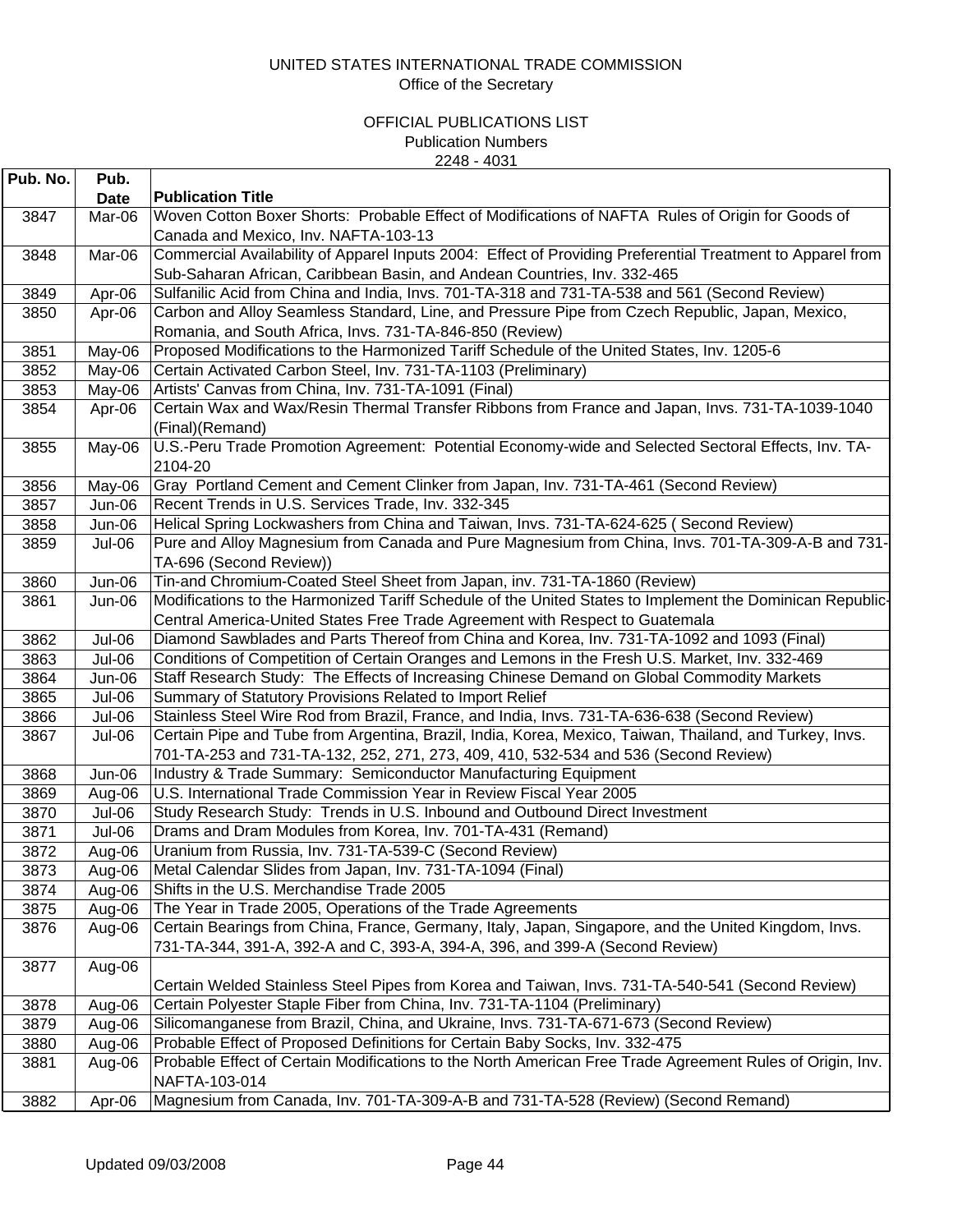| Pub. No. | Pub.        |                                                                                                                                                                                                      |
|----------|-------------|------------------------------------------------------------------------------------------------------------------------------------------------------------------------------------------------------|
|          | <b>Date</b> | <b>Publication Title</b>                                                                                                                                                                             |
| 3883     | Sep-06      | Advice Concerning the Addition of Certain Pharmaceutical Products and Chemical Intermediates to the<br>Appendix to the Harmonized Tariff Schedule of the United States, Inv. 332-476                 |
| 3884     | Sep-06      | Certain Lined Paper School Supplies from China, India, and Indonesia, Invs. 701-TA-442-443 and 731-TA-<br>1095-1097 (Final)                                                                          |
| 3885     | Sep-06      | Furfuryl Alcohol from China and Thailand, Invs. 731-TA-703 and 705 (Second Review)                                                                                                                   |
| 3886     | Sep-06      | Fresh Garlic from China, Inv. 731-TA-683 (Second Review)                                                                                                                                             |
| 3887     | Sep-06      | Ferrovanadium and Nitrided Vanadium from Russia, Inv. 731-TA-702 (Second Review)                                                                                                                     |
| 3888     | Sep-06      | The Impact of the Andean Trade Preference Act, Inv. 332-352, 12th Report 2005                                                                                                                        |
| 3889     | Nov-06      | Certain Stainless Steel Butt-Weld Pipe Fittings from Italy, Malaysia, and the Philippines, Invs. 731-TA-865-<br>867 (Review)                                                                         |
| 3890     | Oct-06      | Ferrosilicon from Brazil, China, Kazakhstan, Russia, Ukraine, and Venezuela, Invs. 303-TA-23, 731-TA-<br>566-570 and 731-TA-641 (Final) (Reconsideration) (Fourth Remand)                            |
| 3891     | Nov-06      | Lemon Juice from Argentina and Mexico, Invs. 731-TA-1105-1106 (Preliminary)                                                                                                                          |
| 3892     | Dec-06      | Silicon Metal from Brazil and China, Invs. 731-TA-471-472 (Second Review)                                                                                                                            |
| 3893     | Nov-06      | Monitoring of U.S. Imports of Tomatoes, Inv. 332-350                                                                                                                                                 |
| 3894     | Nov-06      | Monitoring of U.S. Imports of Peppers, Inv. 332-351                                                                                                                                                  |
| 3895     | Dec-06      | Stainless Steel Bar from Brazil, India, Japan, and Spain, Invs. 731-TA-678, 679, 681, and 682 (Second<br>Review)                                                                                     |
| 3896     | Dec-06      | U.S.-Columbia Trade Promotion Agreement: Potential Economy-wide and Selected Sectoral Effects, Inv.<br>TA-2104-023                                                                                   |
| 3897     | Dec-06      | Foundry Coke from China, Inv. 731-TA-891 (Review)                                                                                                                                                    |
| 3898     | Dec-06      | Modifications to the Harmonized Tariff Schedule of the United States Under Section 1206 of the Omnibus<br>Trade and Competitiveness Act of 1988                                                      |
| 3900     | $Dec-06$    | Coated Free Sheet Paper from China, Indonesia, and Korea, Invs. 701-TA-444-446 and 731-TA-1107-<br>1109 (Preliminary)                                                                                |
| 3901     | Feb-07      | Modification to the Harmonized Tariff Schedule of the United States to Implement the Dominican Republic<br>Central America-United States Free Trade Agreement With Respect to the Dominican Republic |
| 3902     | Jan-07      | Harmonized Tariff Schedule of the United States (2007) Annotated for Statistical Reporting Purposes                                                                                                  |
| 3903     | Jan-07      |                                                                                                                                                                                                      |
|          |             | Carbon and Certain Alloy Steel Wire Rod from Trinidad and Tobago, Inv. 731-TA-961 (Final) (Remand)                                                                                                   |
| 3905     | Feb-07      | Certain Color Television Receivers from China, Inv. 731-TA-1034 (Final) (Remand)                                                                                                                     |
| 3906     | Feb-07      | Economic Effects of Significant U.S. Import Restraints: Agricultural Products and Natural Resources, Inv.<br>332-262                                                                                 |
| 3907     | Mar-07      | Clad Steel Plate from Japan, Inv. 731-TA-739 (Second Review)                                                                                                                                         |
| 3908     | Mar-07      | Pure Magnesium from China, Inv. 731-TA-895 (Review)                                                                                                                                                  |
| 3909     | Mar-07      | Medical Devices and Equipment Competitive Conditions Affecting U.S. Trade in Japan and other Principal<br>Foreign Markets, Inv. 332-474                                                              |
| 3910     | Mar-07      | Silicon Metal from Russia, Inv. 731-TA-991 (Final) (Second Remand)                                                                                                                                   |
| 3911     | Mar-07      | Canned Pineapple Fruit from Thailand, Inv. 731-TA-706 (Second Review)                                                                                                                                |
| 3912     | Apr-07      | Sodium Hexametaphosphate from China, Inv. 731-TA-1110 (Preliminary)                                                                                                                                  |
| 3913     | Apr-07      | Certain Activated Carbon Steel, Inv. 731-TA-1103 (Final)                                                                                                                                             |
| 3914     | Apr-07      | Sub-Saharan Africa: Factors Affecting Trade Patterns of Selected Industries, Inv. 332-477, First Annual<br>Report                                                                                    |
| 3915     | Apr-07      | U.S. International Trade Commission Year in Review Fiscal Year 2006                                                                                                                                  |
| 3916     | Apr-07      | Antidumping and Countervailing Duty Handbook, 12th Edition                                                                                                                                           |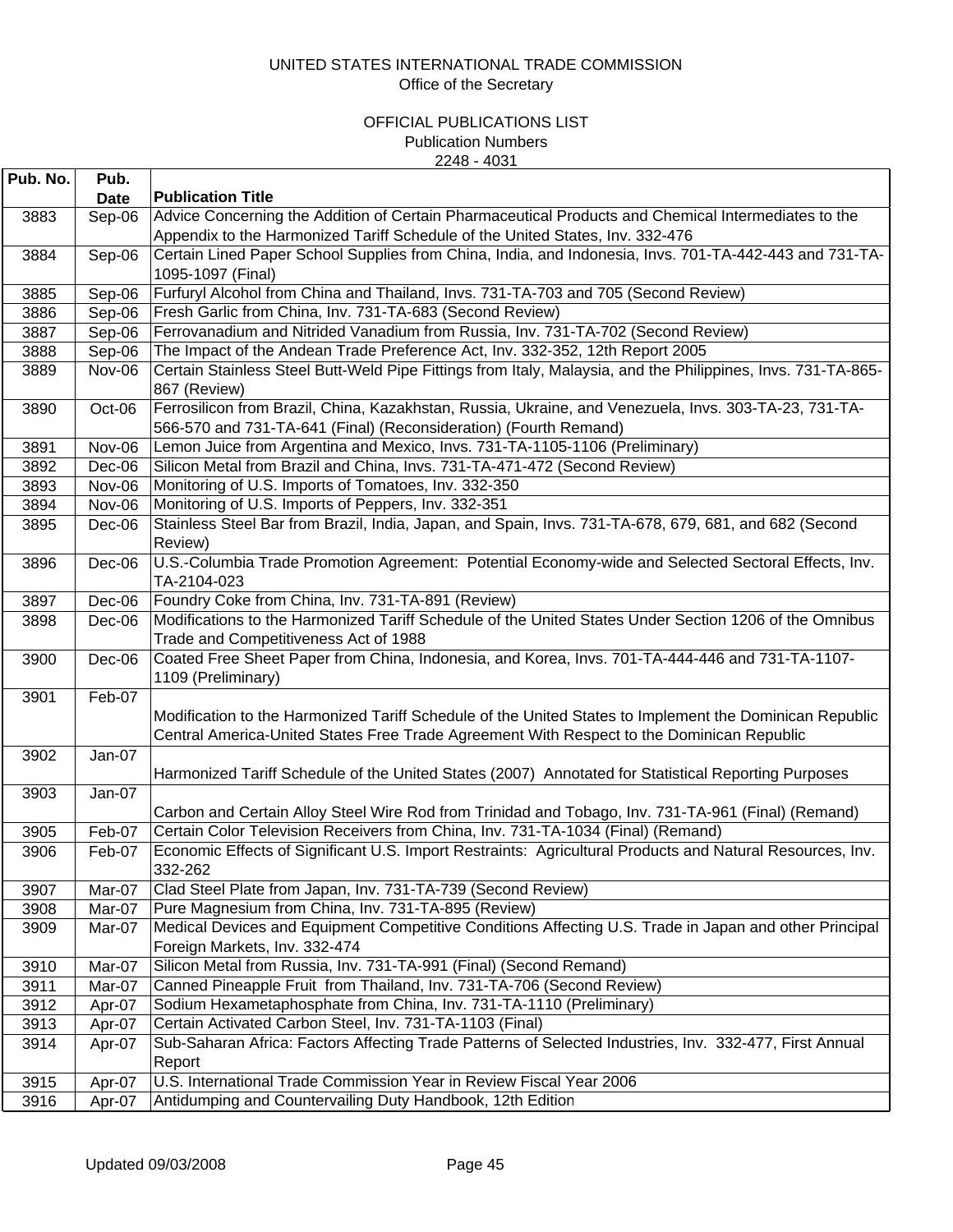| Pub. No. | Pub.          |                                                                                                                                            |
|----------|---------------|--------------------------------------------------------------------------------------------------------------------------------------------|
|          | <b>Date</b>   | <b>Publication Title</b>                                                                                                                   |
| 3917     | Apr-07        | Folding Gift Boxes from China, Inv. 731-TA-921 (Review)                                                                                    |
| 3918     | May-07        | Certain Seamless Carbon and Alloy Steel Standard, Line, and Pressure Pipe from Argentina, Brazil, and                                      |
|          |               | Germany, Invs. 731-TA-707-709 (Second Review)                                                                                              |
| 3919     | Apr-07        | Advice Concerning Possible Modifications to the U.S. Generalized System of Preferences, 2006 Review,                                       |
|          |               | Inv. 332-483                                                                                                                               |
| 3920     | Apr-07        | Polyvinyl Alcohol from Taiwan, Inv. 731-TA-1088 (Preliminary) (Remand)                                                                     |
| 3921     | May-07        | Glycine from India, Japan, and Korea, Invs. 731-TA-1111-1113 (Preliminary)                                                                 |
| 3922     | May-07        | Certain Polyester Staple Fiber from China, Inv. 731-TA-1104 (Final)                                                                        |
| 3923     | <b>Jun-07</b> | Oil Country Tubular Goods from Argentina, Italy, Japan, Korea, and Mexico, Invs. 701-TA-364 and 731-TA-<br>711 and 713-716 (Second Review) |
| 3924     | Jun-07        | Certain Ammonium Nitrate from Ukraine, Inv. 731-TA-894 (Review)                                                                            |
| 3925     | <b>Jun-07</b> | Recent Trends in U.S. Services Trade, Inv. 332-345, 2007 Annual Report                                                                     |
| 3926     | <b>Jun-07</b> | Certain Textile Articles: Probable Effect of Modification of NAFTA Rules of Origin for Goods of Canada                                     |
|          |               | and Mexico (Sanitary Articles and Nonwoven Wipes) and for Goods of Canada (Chenille Fabrics), Inv.                                         |
|          |               | NAFTA-103-018                                                                                                                              |
| 3927     | <b>Jul-07</b> | The Year in Trade 2006: Operation of the Trade Agreements Program, 58th Report                                                             |
| 3928     | Aug-07        | Certain Sugar Goods: Probable Economic Effect of Tariff Elimination Under NAFTA for Goods of Mexico,                                       |
|          |               | Invs. 332-490 and NAFTA-103-017                                                                                                            |
| 3929     | <b>Jun-07</b> | Honey from Argentina and China, Invs. 701-TA-402 and 731-TA-892 and 893 (Review)                                                           |
| 3930     | Jun-07        | Certain Orange Juice from Brazil, Inv. 731-TA-1089 (Final) (Remand)                                                                        |
| 3931     | Jul-07        | Competitive Conditions for Foreign Direct Investment in India, Staff Research Study No. 30                                                 |
| 3932     | <b>Jul-07</b> | U.S. Agricultural Sales to Cuba: Certain Economic Effects of U.S. Restrictions, Inv. 332-489                                               |
| 3933     | Jul-07        | Steel Concrete Reinforcing Bar from Belarus, China, Indonesia, Korea, Latvia, Moldova, Poland, and                                         |
|          |               | Ukraine, Invs. 731-TA-873-875, 877-880, and 882 (Review)                                                                                   |
| 3934     | <b>Jul-07</b> | Certain Automated Mechanical Transmission Systems for Medium-Duty and Heavy Duty Trucks and                                                |
|          |               | Components Thereof, Inv. 337-TA-503                                                                                                        |
| 3935     | <b>Jul-07</b> | Certain Optical Disk Controller Chips and Chipsets and Products Containing Same, Including DVD Players                                     |
|          |               | and PC Optical Storage Devices, Inv. 337-TA-506                                                                                            |
| 3936     | <b>Jul-07</b> | Certain Systems for Detecting and Removing Viruses or Worms, Components Thereof, and Products                                              |
| 3937     | <b>Jul-07</b> | Containing Same, Inv. 337-TA-510<br>Certain Textile Articles: Performance Outerwear, Inv. 332-479                                          |
| 3938     | <b>Jul-07</b> |                                                                                                                                            |
|          |               | Circular Welded Carbon-Quality Steel Pipe from China, Invs. 701-TA-447 and 731-TA-1116 (Preliminary)                                       |
| 3939     | Aug-07        | Certain Steel Nails from China and the United Arab Emirates, Invs. 731-TA-114 and 1115 (Preliminary)                                       |
| 3940     | Aug-07        | Shifts in U.S. Merchandise Trade 2006, Inv. 332-345                                                                                        |
| 3941     | Aug-07        | Light-Walled Rectangular Pipe and Tube from China, Korea, Mexico, and Turkey, Invs. 701-TA-449 and<br>731-TA-1118-1121 (Preliminary)       |
| 3942     | Aug-07        | Laminated Woven Sacks from China, Invs. 701-TA-450 and 731-TA-1122 (Preliminary)                                                           |
| 3943     | Aug-07        | Certain Off-the-Road Tires from China, Invs. 701-TA-448 and 731-TA-1117 (Preliminary)                                                      |
| 3944     | Aug-07        | Certain Light-Emitting Diodes and Products Containing Same, Inv. 337-TA-512                                                                |
| 3946     | Sep-07        | Probable Economic Effect of Modifications to DR-CAFTA Rules of Origin and Tariffs for Certain Apparel                                      |
|          |               | Goods, Inv. DR-CAFTA-103-16                                                                                                                |
| 3947     | Sep-07        | Certain Pasta from Italy and Turkey, Invs. 701-TA-365-366 and 731-TA-734-735 (Second Review)                                               |
| 3948     | Sep-07        | U.S. Panama Trade Promotion Agreement: Potential Economy-wide and Selected Sectoral Effects, Inv.                                          |
|          |               | TA-2104-025                                                                                                                                |
| 3949     | Sep-07        | U.S.-Korea Free Trade Agreement: Potential Economy-wide and Selected Sectoral Effects, Inv. TA-2104-                                       |
|          |               | 24                                                                                                                                         |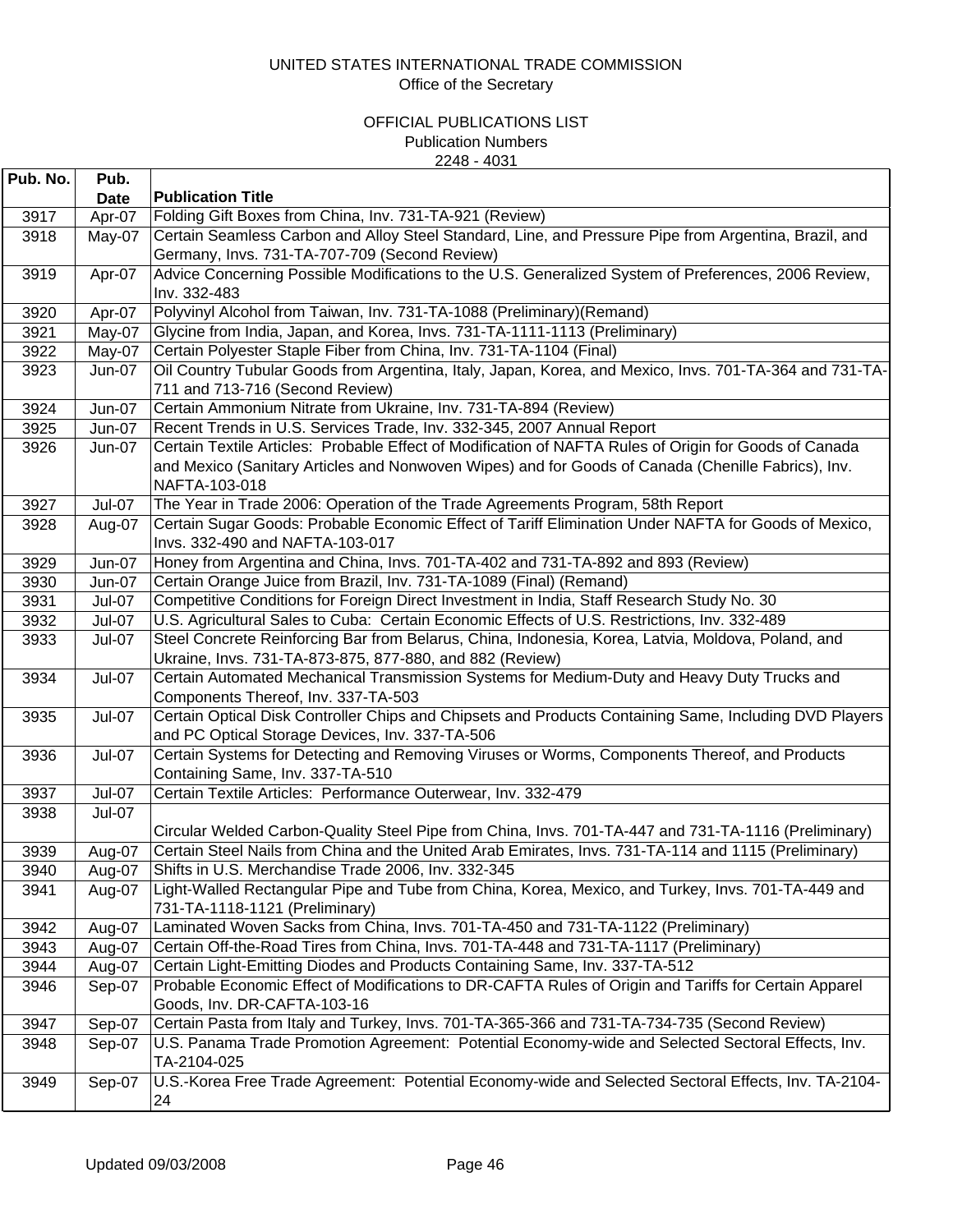| Pub. No. | Pub.   |                                                                                                                                                                                                       |
|----------|--------|-------------------------------------------------------------------------------------------------------------------------------------------------------------------------------------------------------|
|          | Date   | <b>Publication Title</b>                                                                                                                                                                              |
| 3950     | Sep-07 | Commercial Availability of Fabric and Yarns in AGOA Countries: Certain Denim, Inv. AGOA-07                                                                                                            |
| 3951     | Oct-07 | Steel Wire Garment Hangers from China, Inv. 731-TA-1123                                                                                                                                               |
| 3952     | Sep-07 | Certain Folding Metal Tables and Chairs from China, Inv. 731-TA-932 (Review)                                                                                                                          |
| 3953     | Oct-07 | Certain Welded Large Diameter Line Pipe from Japan and Mexico, Invs. 731-TA-919-920 (Review)                                                                                                          |
| 3954     | Sep-07 | The Impact of the Caribbean Basin Economic Recovery Act, 18th Report 2005-2006, Inv. 332-227                                                                                                          |
| 3955     | Oct-07 | Electrolytic Manganese from Australia and China, Inv. 731-TA-1124 and 1125 (Preliminary)                                                                                                              |
| 3956     | Oct-07 |                                                                                                                                                                                                       |
|          |        | Hot-Rolled Steel Products from Argentina, China, India, Indonesia, Kazakhstan, Netherlands, Romania,<br>South Africa, Taiwan, Thailand, and Ukraine, Invs. 701-TA-404-408 and 731-TA-898-908 (Review) |
| 3957     | Oct-07 | Certain Textile Articles: Travel Goods of Textile Materials, Inv. 332-480                                                                                                                             |
| 3958     | Oct-07 | Certain Orange Juice from Brazil, Inv. 731-TA-1089 (Final) (Second Remand)                                                                                                                            |
| 3959     | Nov-07 | Monitoring of U.S. Imports of Tomatoes, Inv. 332-350                                                                                                                                                  |
| 3960     | Nov-07 | Monitoring of U.S. Imports of Peppers, Inv. 332-351                                                                                                                                                   |
| 3961     | Nov-07 | Raw Flexible Magnets from China and Taiwan, Invs. 701-TA-452 and 731-TA-1129-1130 (Preliminary)                                                                                                       |
| 3962     | Nov-07 | Polyethylene Terephthalate Film, Sheet, and Strip from Brazil, China, Thailand, and the United Arab<br>Emirates, Invs. 731-TA-1131-1134 (Preliminary)                                                 |
| 3963     | Nov-07 | Silicomanganese from India, Kazakhstan, and Venezuela, Inv. 731-TA-929-931 (Review)                                                                                                                   |
| 3964     | Nov-07 | Certain Lightweight Thermal Paper from China, Germany, and Korea, Invs. 701-TA-451 and 731-TA-1126-<br>1128 (Preliminary)                                                                             |
| 3965     | Dec-07 | Coated Free Sheet Paper from China, Indonesia, and Korea, Invs. 701-TA-444-446 and 731-TA-1107-<br>1109 (Final)                                                                                       |
| 3966     | Oct-07 | Directory of International Trade Analyst Commodity Assignments                                                                                                                                        |
| 3967     | Dec-07 | Low Enriched Uranium from France, Inv. 731-TA-909 (Review)                                                                                                                                            |
| 3968     | Dec-07 | Certain Foam Masking Tape, Inv. 337-TA-528                                                                                                                                                            |
| 3969     | Dec-07 | Certain Plastic Food Containers, Inv. 337-TA-514                                                                                                                                                      |
| 3970     | Dec-07 | Certain NAND Flash Memory Circuits and Products Containing Same, Inv. 337-TA-526                                                                                                                      |
| 3971     | Dec-07 | Certain Ink Markers and Packaging Thereof, Inv. 337-TA-522                                                                                                                                            |
| 3972     | Dec-07 | Canned Peaches, Pears, and Fruit Mixtures: Conditions of Competition Between U.S. and Principal<br>Foreign Supplier Industries, Inv. 332-485                                                          |
| 3973     | Dec-07 | Sodium Metal from France, Inv. 731-TA-1135 (Preliminary)                                                                                                                                              |
| 3974     | Apr-08 | Certain Electric Robots and Components Thereof, Inv. 337-TA-530                                                                                                                                       |
| 3975     | Apr-08 |                                                                                                                                                                                                       |
|          |        | Certain Rubber Antidegradants, Components Thereof, and Products Containing Same, Inv. 337-TA-533                                                                                                      |
| 3976     | Apr-08 | Certain Pool Cues, Inv. 337-TA-536                                                                                                                                                                    |
| 3977     | Jan-08 | Harmonized Tariff Schedule of the United States                                                                                                                                                       |
| 3978     | Dec-07 | China: Description of Selected Government Practices and Policies Affecting Decision-Making in the<br>Economy, Inv. 332-492                                                                            |
| 3979     | Jan-08 | Sodium Nitrite from China and Germany, Invs. 701-TA-453 and 731-TA-1136-1137 (Preliminary)                                                                                                            |
| 3980     | Jan-08 | Glycine from Japan and Korea, Invs. 731-TA-1112-1113 (Final)                                                                                                                                          |
| 3981     | Jan-08 | Stainless Steel Bar from France, Germany, Italy, Korea, and the United Kingdom, Invs. 701-TA-413 and<br>731-TA-913-916 and 918 (Review)                                                               |
| 3982     | Jan-08 | Advice Concerning Possible Modifications to the U.S. Generalized System of Preferences, 2007 Review of<br>Additions and Removals, Inv. 332-393                                                        |
| 3983     | Feb-08 |                                                                                                                                                                                                       |
|          |        | Uncovered Innerspring Units from China, South Africa, and Vietnam, Invs. 731-TA-1140-1142 (Preliminary)                                                                                               |
| 3984     | Mar-08 | Sodium Hexametaphosphate from China, Inv. 731-TA-1110 (Final)                                                                                                                                         |
| 3985     | Mar-08 | Small Diameter Graphite Electrodes from China, Inv. 731-TA-1143 (Preliminary)                                                                                                                         |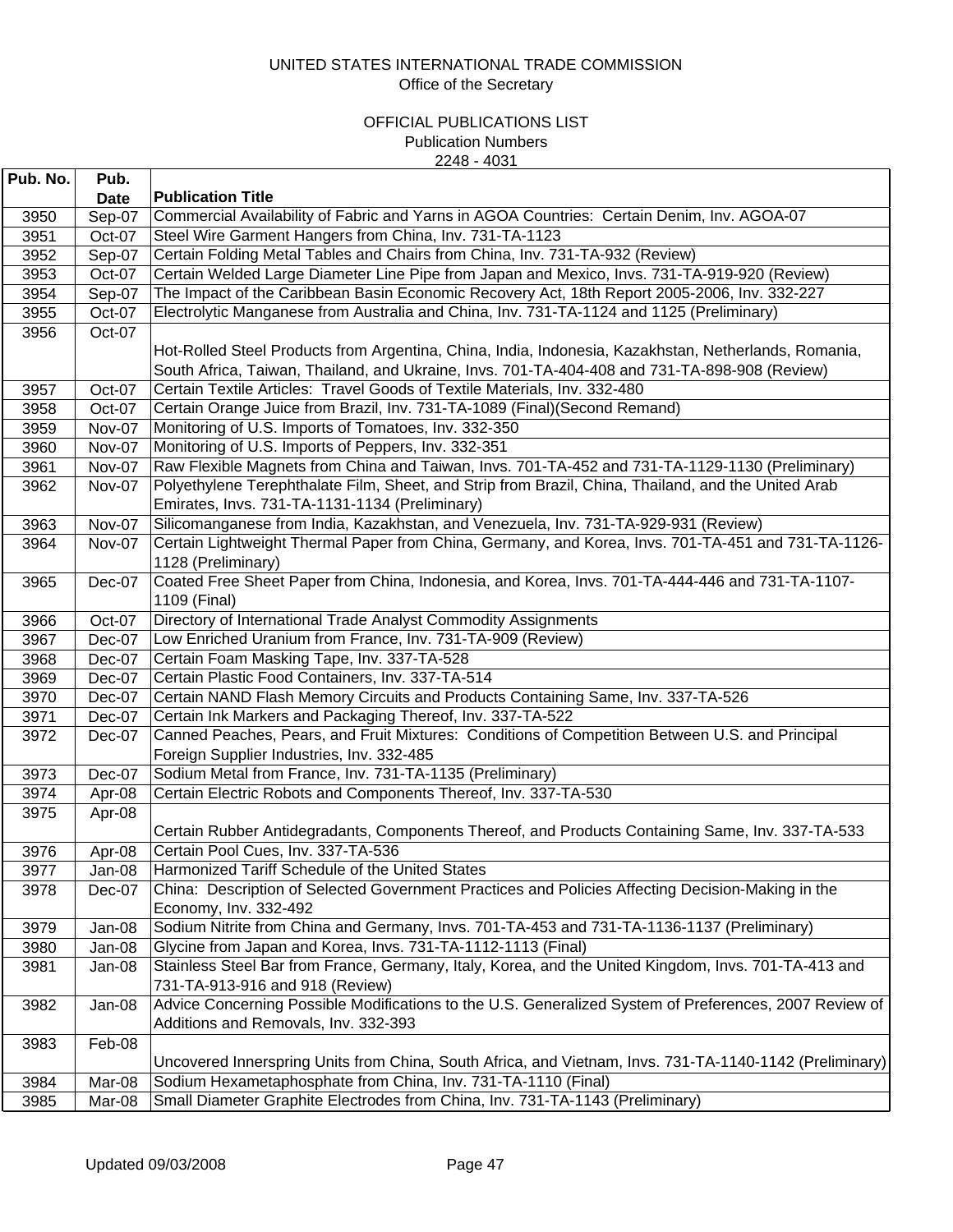| Pub. No. | Pub.          |                                                                                                                     |
|----------|---------------|---------------------------------------------------------------------------------------------------------------------|
|          | <b>Date</b>   | <b>Publication Title</b>                                                                                            |
| 3986     | Mar-08        | Welded Stainless Steel Pressure Pipe from China, Inv. 701-TA-454 and 731-TA-1144 (Preliminary)                      |
| 3987     | Mar-08        | Carbon and Certain Alloy Steel Wire Rod from Egypt, South Africa, and Venezuela, Invs. 731-TA-955, 960,             |
|          |               | and 963 (Preliminary) (Third Remand)                                                                                |
| 3988     | Mar-08        | Persulfates from China, Inv. 731-TA-749 (Second Review)                                                             |
| 3989     | Apr-08        | Sub-Saharan Africa: Factors Affecting Trade Patterns of Selected Industries Second Annual Report, Inv.              |
|          |               | 332-477                                                                                                             |
| 3990     | Mar-08        | Journal of International Commerce & Economics                                                                       |
| 3991     | May-08        | Certain Audio Processing Integrated Circuits, and Products Containing Same, Inv. 337-TA-538                         |
| 3992     | May-08        | Certain Tadalafil or any Salt or Solvate Thereof and Products Containing Same, Inv. 337-TA-539                      |
| 3993     | May-08        | Certain Power Supply Controllers and Products Containing Same, Inv. 337-TA-541                                      |
| 3994     | Apr-08        | Polyethylene Terephthalate Film, Sheet, and Strip from India and Taiwan, Invs. 701-TA-415 and 731-TA-               |
|          |               | 933 and 934 (Review)                                                                                                |
| 3995     | Apr-08        | Advice Concerning Possible Modifications to the U.S. Generalized System of Preferences, 2007 Review of              |
|          |               | Competitive Need Limit Waivers, Inv. 332-497                                                                        |
| 3996     | Apr-08        | Certain Steel Threaded Rod from China, Inv. 731-TA-1145 (Preliminary)                                               |
| 3997     | May-08        | Glycine from India, Inv. 731-TA-1111 (Final)                                                                        |
| 3998     | May-08        | 1-Hydroxyethylidene-1, 1-Diphosphonic Acid (HEDP) from China and India, Invs. 731-TA-1146-1147                      |
|          |               | (Preliminary)                                                                                                       |
| 3999     | May-08        | Frontseating Service Valves from China, Inv. 731-TA-1148 (Preliminary)                                              |
| 4000     | May-08        | Caribbean Region: Review of Economic Growth and Development, Inv. 332-496                                           |
| 4001     | May-08        | Light-Walled Rectangular Pipe and Tube from Turkey, Inv. 731-TA-1121 (Final)                                        |
| 4003     | May-08        | Certain Circular Welded Carbon Quality Steel Line Pipe from China and Korea, Invs. 701-TA-455 and 731-              |
|          |               | TA-1149-1150 (Preliminary)                                                                                          |
| 4004     | May-08        | Certain Laminated Floor Panels, Inv. 337-TA-545                                                                     |
| 4006     | May-08        | Diamond Sawblades and Parts Thereof from China and Korea, Inv. 731-TA-1092 and 1093 (Final)<br>(Remand)             |
| 4007     | May-08        | Certain Laser Bar Cod Scanners and Scan Engines Components Thereof and Products Containing Same,<br>Inv. 337-TA-551 |
| 4008     | <b>Jun-08</b> | Certain Flash Memory Devices, and Components Thereof, and Products Containing Such Devices and                      |
|          |               | Components, Inv. 337-TA-552                                                                                         |
| 4009     | <b>Jun-08</b> | Certain High-Brightness Light Emitting Diodes, and Products Containing Same, Inv. 337-TA-556                        |
| 4010     | Jun-08        | Citric Acid and Certain Citrate Salts from Canada and China, Invs. 701-TA-456 and 731-TA-1151-1152                  |
|          |               | (Preliminary)                                                                                                       |
| 4011     | Jun-08        | Certain NOR and NAND Flash Memory Devices and Products Containing Same, Inv. 337-TA-560                             |
| 4012     | Jun-08        | Certain Automotive Parts, Inv. 337-TA-557                                                                           |
| 4013     | Jun-08        | Brake Rotors from China, Inv. 731-TA-744 (Second Review)                                                            |
| 4014     | Jun-08        | Carbon and Certain Alloy Steel Wire Rod from Brazil, Canada, Indonesia, Mexico, Moldova, Trinidad and               |
|          |               | Tobago, and Ukraine, Invs. 701-TA-417 and 731-TA-953, 954, 957-959, 961, and 962 (Review)                           |
| 4015     | Jun-08        | Recent Trends in U.S. Services Trade, 2008 Annual Report, Inv. 332-345                                              |
| 4016     | Jun-08        |                                                                                                                     |
|          |               | Textiles and Apparel: Effects of Special Rules for Haiti on Trade Markets and Industries, Inv. TR-5003-1            |
| 4017     | <b>Jun-08</b> | Certain Vegetables and Grape Juice: Probable Economic Effect of Accelerated Tariff Elimination for                  |
|          |               | Certain Goods of Chile, Inv. 332-498                                                                                |
| 4018     | Jun-08        | Silicon Metal from Russia, Inv. 731-TA-991 (Review)                                                                 |
| 4019     | Jul-08        | Circular Welded Carbon-Quality Steel Pipe from China, Invs. 701-TA-447 and 731-TA-1116 (Final)                      |